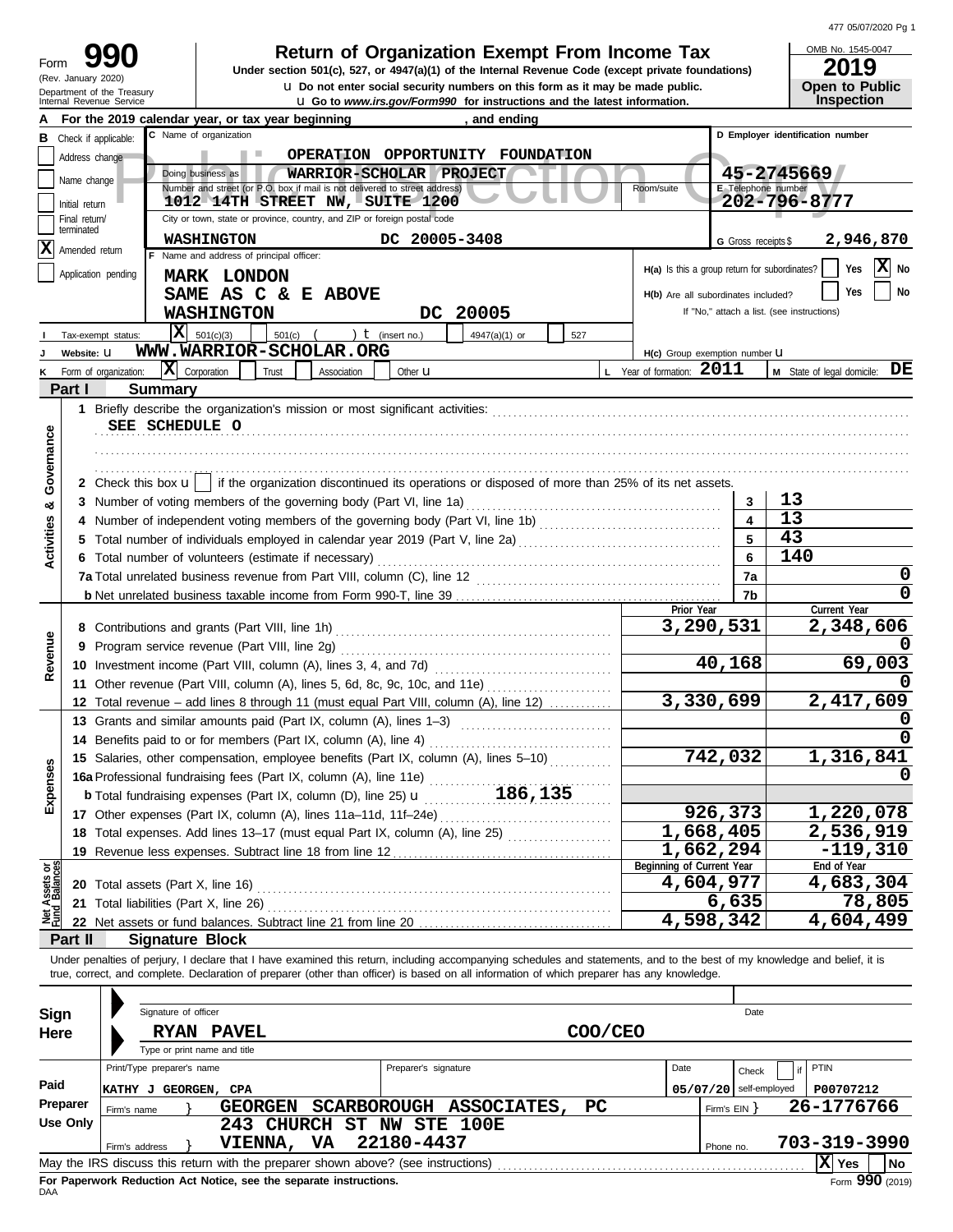|           | 45-2745669<br>Form 990 (2019) OPERATION OPPORTUNITY FOUNDATION<br><b>Statement of Program Service Accomplishments</b><br>Part III                                                                                                                                                                                                                                                                                                                                                                                                                                                                                 | Page 2 |
|-----------|-------------------------------------------------------------------------------------------------------------------------------------------------------------------------------------------------------------------------------------------------------------------------------------------------------------------------------------------------------------------------------------------------------------------------------------------------------------------------------------------------------------------------------------------------------------------------------------------------------------------|--------|
|           | Check if Schedule O contains a response or note to any line in this Part III                                                                                                                                                                                                                                                                                                                                                                                                                                                                                                                                      | X      |
| $1 \quad$ | Briefly describe the organization's mission:<br>SEE SCHEDULE O                                                                                                                                                                                                                                                                                                                                                                                                                                                                                                                                                    |        |
|           |                                                                                                                                                                                                                                                                                                                                                                                                                                                                                                                                                                                                                   |        |
|           |                                                                                                                                                                                                                                                                                                                                                                                                                                                                                                                                                                                                                   |        |
|           | 2 Did the organization undertake any significant program services during the year which were not listed on the                                                                                                                                                                                                                                                                                                                                                                                                                                                                                                    |        |
|           | Yes $ X $ No<br>prior Form 990 or 990-EZ?                                                                                                                                                                                                                                                                                                                                                                                                                                                                                                                                                                         |        |
| 3         | If "Yes," describe these new services on Schedule O.<br>Did the organization cease conducting, or make significant changes in how it conducts, any program                                                                                                                                                                                                                                                                                                                                                                                                                                                        |        |
|           | Yes $ X $ No<br>services?                                                                                                                                                                                                                                                                                                                                                                                                                                                                                                                                                                                         |        |
|           | If "Yes," describe these changes on Schedule O.                                                                                                                                                                                                                                                                                                                                                                                                                                                                                                                                                                   |        |
| 4         | Describe the organization's program service accomplishments for each of its three largest program services, as measured by                                                                                                                                                                                                                                                                                                                                                                                                                                                                                        |        |
|           | expenses. Section $501(c)(3)$ and $501(c)(4)$ organizations are required to report the amount of grants and allocations to others,                                                                                                                                                                                                                                                                                                                                                                                                                                                                                |        |
|           | the total expenses, and revenue, if any, for each program service reported.                                                                                                                                                                                                                                                                                                                                                                                                                                                                                                                                       |        |
|           | PARTICIPANTS ATTENDED SUMMER ACADEMIC BOOT CAMPS, AND 61 PARTICIPANTS<br>IN TOTAL, WARRIOR-SCHOLAR PROJECT<br>ATTENDED COMMUNITY COLLEGE WORKSHOPS.<br>25 WEEKS OF SUMMER ACADEMIC BOOT CAMP PROGRAMMING, INCLUDING 7<br><b>OPERATED</b><br>STEM-FOCUSED PROGRAMMING AND 1 WEEK OF BUSINESS-FOCUSED<br>WEEKS OF<br>PROGRAMMING. EACH PROGRAM INCLUDES<br><b>INTENSIVE</b><br>COLLEGE PREPARATION SEMINARS,<br>WORKSHOPS, AND DISCUSSIONS. STUDENTS DEVELOP<br>THEIR ANALYTICAL READING,<br>WRITING, DISCUSSION SKILLS, AS WELL AS THEIR SOCIAL AND EMOTIONAL SKILLS<br>NECESSARY FOR SUCCESS IN HIGHER EDUCATION. |        |
|           | including grants of \$<br>) (Revenue \$<br>4b (Code:<br>) (Expenses \$                                                                                                                                                                                                                                                                                                                                                                                                                                                                                                                                            |        |
| N/A       |                                                                                                                                                                                                                                                                                                                                                                                                                                                                                                                                                                                                                   |        |
|           |                                                                                                                                                                                                                                                                                                                                                                                                                                                                                                                                                                                                                   |        |
|           |                                                                                                                                                                                                                                                                                                                                                                                                                                                                                                                                                                                                                   |        |
|           |                                                                                                                                                                                                                                                                                                                                                                                                                                                                                                                                                                                                                   |        |
|           |                                                                                                                                                                                                                                                                                                                                                                                                                                                                                                                                                                                                                   |        |
|           |                                                                                                                                                                                                                                                                                                                                                                                                                                                                                                                                                                                                                   |        |
|           |                                                                                                                                                                                                                                                                                                                                                                                                                                                                                                                                                                                                                   |        |
|           |                                                                                                                                                                                                                                                                                                                                                                                                                                                                                                                                                                                                                   |        |
|           |                                                                                                                                                                                                                                                                                                                                                                                                                                                                                                                                                                                                                   |        |
|           |                                                                                                                                                                                                                                                                                                                                                                                                                                                                                                                                                                                                                   |        |
|           | including grants of \$<br>) (Revenue \$<br>4c (Code:<br>) (Expenses \$                                                                                                                                                                                                                                                                                                                                                                                                                                                                                                                                            |        |
| N/A       |                                                                                                                                                                                                                                                                                                                                                                                                                                                                                                                                                                                                                   |        |
|           |                                                                                                                                                                                                                                                                                                                                                                                                                                                                                                                                                                                                                   |        |
|           |                                                                                                                                                                                                                                                                                                                                                                                                                                                                                                                                                                                                                   |        |
|           |                                                                                                                                                                                                                                                                                                                                                                                                                                                                                                                                                                                                                   |        |
|           |                                                                                                                                                                                                                                                                                                                                                                                                                                                                                                                                                                                                                   |        |
|           |                                                                                                                                                                                                                                                                                                                                                                                                                                                                                                                                                                                                                   |        |
|           |                                                                                                                                                                                                                                                                                                                                                                                                                                                                                                                                                                                                                   |        |
|           |                                                                                                                                                                                                                                                                                                                                                                                                                                                                                                                                                                                                                   |        |
|           |                                                                                                                                                                                                                                                                                                                                                                                                                                                                                                                                                                                                                   |        |
|           |                                                                                                                                                                                                                                                                                                                                                                                                                                                                                                                                                                                                                   |        |
|           | 4d Other program services (Describe on Schedule O.)                                                                                                                                                                                                                                                                                                                                                                                                                                                                                                                                                               |        |
|           | (Expenses \$<br>(Revenue \$<br>including grants of \$                                                                                                                                                                                                                                                                                                                                                                                                                                                                                                                                                             |        |
|           | 1,935,108<br>4e Total program service expenses u                                                                                                                                                                                                                                                                                                                                                                                                                                                                                                                                                                  |        |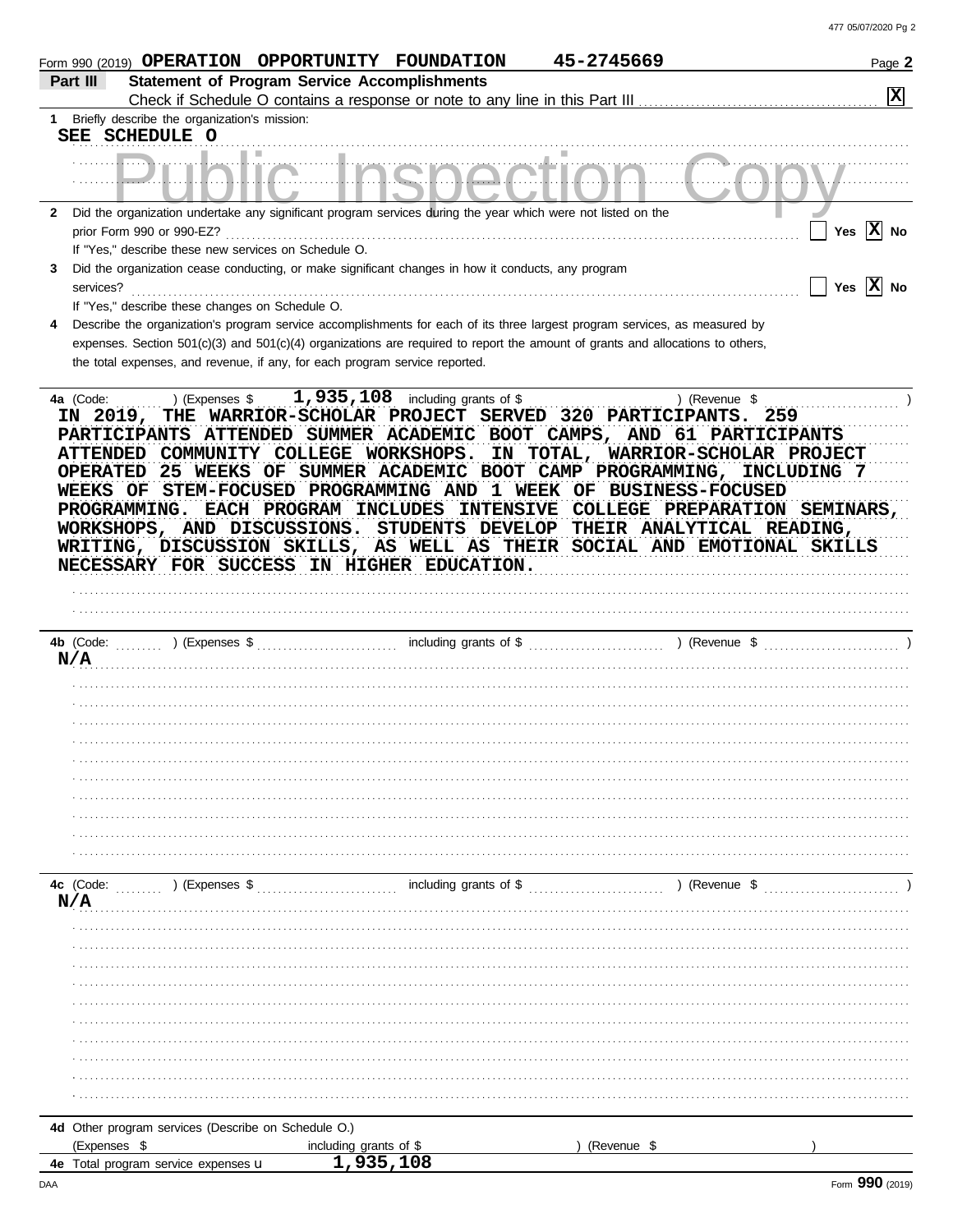## **Part IV Checklist of Required Schedules Form 990 (2019) OPERATION OPPORTUNITY FOUNDATION 45-2745669** Page 3

|        |                                                                                                                                                                                              |                 | Yes         | No          |
|--------|----------------------------------------------------------------------------------------------------------------------------------------------------------------------------------------------|-----------------|-------------|-------------|
| 1      | Is the organization described in section $501(c)(3)$ or $4947(a)(1)$ (other than a private foundation)? If "Yes,"                                                                            |                 |             |             |
|        | complete Schedule A                                                                                                                                                                          | 1               | X           |             |
| 2      | Is the organization required to complete Schedule B, Schedule of Contributors (see instructions)?                                                                                            | $\overline{2}$  | $\mathbf x$ |             |
| 3      | Did the organization engage in direct or indirect political campaign activities on behalf of or in opposition to<br>candidates for public office? If "Yes," complete Schedule C, Part I      | $\mathbf{3}$    |             | x           |
| 4      | Section 501(c)(3) organizations. Did the organization engage in lobbying activities, or have a section 501(h)                                                                                |                 |             |             |
|        | election in effect during the tax year? If "Yes," complete Schedule C, Part II                                                                                                               | 4               |             | x           |
| 5      | Is the organization a section $501(c)(4)$ , $501(c)(5)$ , or $501(c)(6)$ organization that receives membership dues,                                                                         |                 |             |             |
|        | assessments, or similar amounts as defined in Revenue Procedure 98-19? If "Yes," complete Schedule C, Part III                                                                               | 5               |             | X           |
| 6      | Did the organization maintain any donor advised funds or any similar funds or accounts for which donors                                                                                      |                 |             |             |
|        | have the right to provide advice on the distribution or investment of amounts in such funds or accounts? If                                                                                  |                 |             |             |
|        | "Yes," complete Schedule D, Part I                                                                                                                                                           | 6               |             | X           |
| 7      | Did the organization receive or hold a conservation easement, including easements to preserve open space,                                                                                    |                 |             |             |
|        | the environment, historic land areas, or historic structures? If "Yes," complete Schedule D, Part II                                                                                         | 7               |             | x           |
| 8      | Did the organization maintain collections of works of art, historical treasures, or other similar assets? If "Yes,"                                                                          |                 |             |             |
|        | complete Schedule D, Part III                                                                                                                                                                | 8               |             | X           |
| 9      | Did the organization report an amount in Part X, line 21, for escrow or custodial account liability, serve as a                                                                              |                 |             |             |
|        | custodian for amounts not listed in Part X; or provide credit counseling, debt management, credit repair, or                                                                                 |                 |             |             |
|        | debt negotiation services? If "Yes," complete Schedule D, Part IV                                                                                                                            | 9               |             | X           |
| 10     | Did the organization, directly or through a related organization, hold assets in donor-restricted endowments                                                                                 |                 |             |             |
|        | or in quasi endowments? If "Yes," complete Schedule D, Part V                                                                                                                                | 10              |             | x           |
| 11     | If the organization's answer to any of the following questions is "Yes," then complete Schedule D, Parts VI,                                                                                 |                 |             |             |
|        | VII, VIII, IX, or X as applicable.                                                                                                                                                           |                 |             |             |
| а      | Did the organization report an amount for land, buildings, and equipment in Part X, line 10? If "Yes,"                                                                                       |                 |             |             |
|        | complete Schedule D, Part VI                                                                                                                                                                 | 11a             |             | x           |
| b      | Did the organization report an amount for investments—other securities in Part X, line 12, that is 5% or more                                                                                |                 |             |             |
|        | of its total assets reported in Part X, line 16? If "Yes," complete Schedule D, Part VII                                                                                                     | 11 b            |             | X           |
| c      | Did the organization report an amount for investments—program related in Part X, line 13, that is 5% or more                                                                                 |                 |             |             |
|        | of its total assets reported in Part X, line 16? If "Yes," complete Schedule D, Part VIII                                                                                                    | 11c             |             | x           |
| d      | Did the organization report an amount for other assets in Part X, line 15, that is 5% or more of its total assets                                                                            |                 |             | X           |
|        | reported in Part X, line 16? If "Yes," complete Schedule D, Part IX<br>Did the organization report an amount for other liabilities in Part X, line 25? If "Yes," complete Schedule D, Part X | 11d<br>11e      |             | $\mathbf x$ |
| е<br>f | Did the organization's separate or consolidated financial statements for the tax year include a footnote that addresses                                                                      |                 |             |             |
|        | the organization's liability for uncertain tax positions under FIN 48 (ASC 740)? If "Yes," complete Schedule D, Part X                                                                       | 11f             |             | x           |
|        | 12a Did the organization obtain separate, independent audited financial statements for the tax year? If "Yes," complete                                                                      |                 |             |             |
|        | Schedule D, Parts XI and XII                                                                                                                                                                 | 12a             | X           |             |
|        | Was the organization included in consolidated, independent audited financial statements for the tax year? If                                                                                 |                 |             |             |
|        | "Yes," and if the organization answered "No" to line 12a, then completing Schedule D, Parts XI and XII is optional                                                                           | 12 <sub>b</sub> |             | х           |
| 13     |                                                                                                                                                                                              | 13              |             | X           |
| 14a    | Did the organization maintain an office, employees, or agents outside of the United States?                                                                                                  | 14a             |             | $\mathbf x$ |
| b      | Did the organization have aggregate revenues or expenses of more than \$10,000 from grantmaking,                                                                                             |                 |             |             |
|        | fundraising, business, investment, and program service activities outside the United States, or aggregate                                                                                    |                 |             |             |
|        | foreign investments valued at \$100,000 or more? If "Yes," complete Schedule F, Parts I and IV                                                                                               | 14b             |             | x           |
| 15     | Did the organization report on Part IX, column (A), line 3, more than \$5,000 of grants or other assistance to or                                                                            |                 |             |             |
|        | for any foreign organization? If "Yes," complete Schedule F, Parts II and IV                                                                                                                 | 15              |             | x           |
| 16     | Did the organization report on Part IX, column (A), line 3, more than \$5,000 of aggregate grants or other                                                                                   |                 |             |             |
|        | assistance to or for foreign individuals? If "Yes," complete Schedule F, Parts III and IV                                                                                                    | 16              |             | x           |
| 17     | Did the organization report a total of more than \$15,000 of expenses for professional fundraising services on                                                                               |                 |             |             |
|        |                                                                                                                                                                                              | 17              |             | x           |
| 18     | Did the organization report more than \$15,000 total of fundraising event gross income and contributions on                                                                                  |                 |             |             |
|        | Part VIII, lines 1c and 8a? If "Yes," complete Schedule G, Part II                                                                                                                           | 18              | X           |             |
| 19     | Did the organization report more than \$15,000 of gross income from gaming activities on Part VIII, line 9a?                                                                                 |                 |             |             |
|        |                                                                                                                                                                                              | 19              |             | х           |
| 20a    | Did the organization operate one or more hospital facilities? If "Yes," complete Schedule H                                                                                                  | 20a             |             | X           |
| b      | If "Yes" to line 20a, did the organization attach a copy of its audited financial statements to this return?                                                                                 | 20 <sub>b</sub> |             |             |
| 21     | Did the organization report more than \$5,000 of grants or other assistance to any domestic organization or                                                                                  |                 |             | x           |
|        |                                                                                                                                                                                              | 21              |             |             |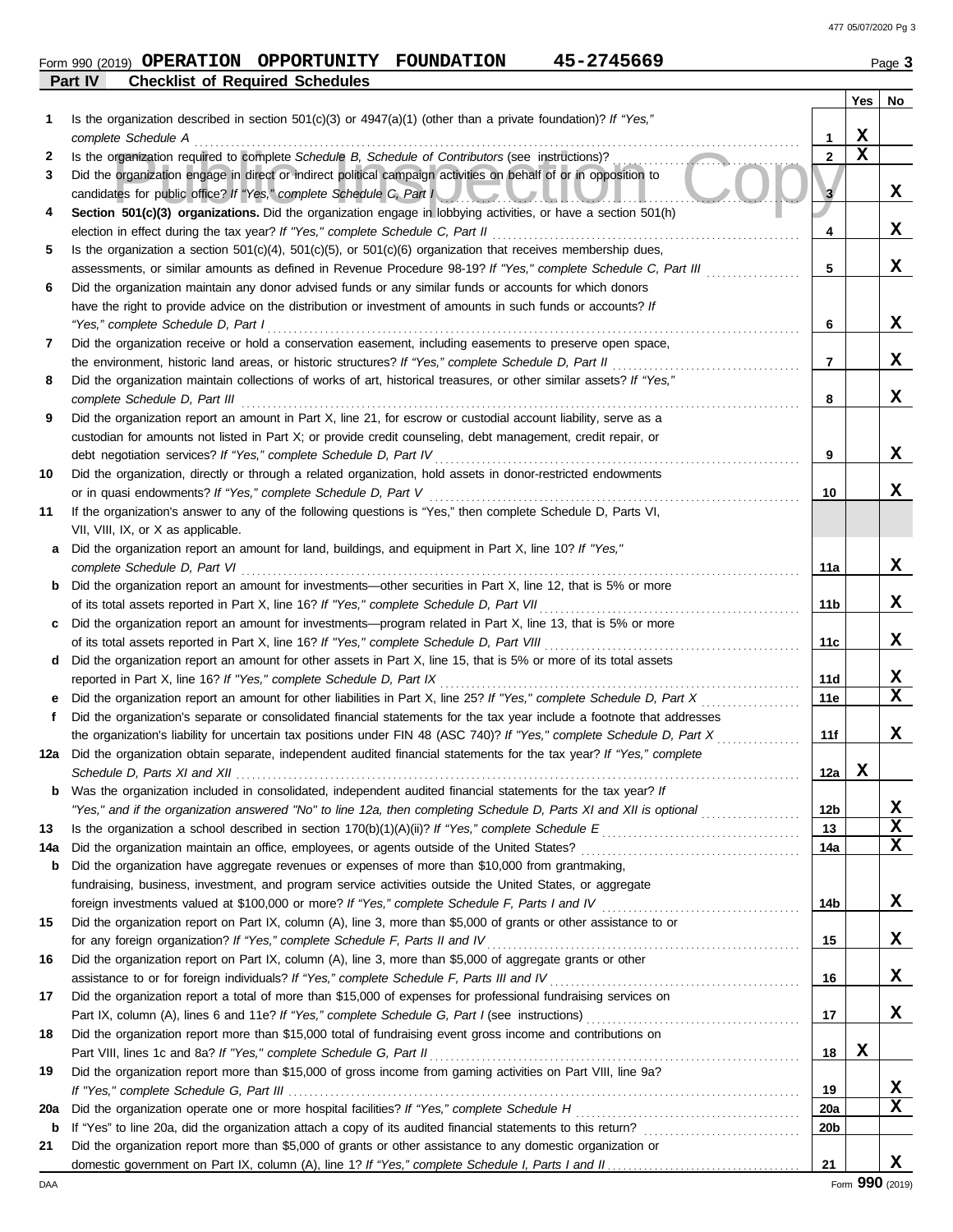|  | Form 990 (2019) OPERATION OPPORTUNITY FOUNDATION | 45-2745669 | Page 4 |
|--|--------------------------------------------------|------------|--------|
|  |                                                  |            |        |

**Part IV Checklist of Required Schedules** *(continued)*

|     |                                                                                                                                                                                                     |     | Yes        | No          |
|-----|-----------------------------------------------------------------------------------------------------------------------------------------------------------------------------------------------------|-----|------------|-------------|
| 22  | Did the organization report more than \$5,000 of grants or other assistance to or for domestic individuals on                                                                                       |     |            |             |
|     | Part IX, column (A), line 2? If "Yes," complete Schedule I, Parts I and III                                                                                                                         | 22  |            | x           |
| 23  | Did the organization answer "Yes" to Part VII, Section A, line 3, 4, or 5 about compensation of the                                                                                                 |     |            |             |
|     | organization's current and former officers, directors, trustees, key employees, and highest compensated                                                                                             |     |            |             |
|     | employees? If "Yes," complete Schedule J                                                                                                                                                            | 23  | X          |             |
| 24a | Did the organization have a tax-exempt bond issue with an outstanding principal amount of more than                                                                                                 |     |            |             |
|     | \$100,000 as of the last day of the year, that was issued after December 31, 2002? If "Yes," answer lines 24b                                                                                       |     |            |             |
|     | through 24d and complete Schedule K. If "No," go to line 25a                                                                                                                                        | 24a |            | x           |
| b   | Did the organization invest any proceeds of tax-exempt bonds beyond a temporary period exception?                                                                                                   | 24b |            |             |
| c   | Did the organization maintain an escrow account other than a refunding escrow at any time during the year                                                                                           |     |            |             |
|     | to defease any tax-exempt bonds?                                                                                                                                                                    | 24c |            |             |
| d   | Did the organization act as an "on behalf of" issuer for bonds outstanding at any time during the year?                                                                                             | 24d |            |             |
| 25a | Section 501(c)(3), 501(c)(4), and 501(c)(29) organizations. Did the organization engage in an excess benefit                                                                                        |     |            |             |
|     | transaction with a disqualified person during the year? If "Yes," complete Schedule L, Part I                                                                                                       | 25a |            | x           |
| b   | Is the organization aware that it engaged in an excess benefit transaction with a disqualified person in a prior                                                                                    |     |            |             |
|     | year, and that the transaction has not been reported on any of the organization's prior Forms 990 or 990-EZ?                                                                                        |     |            |             |
|     | If "Yes," complete Schedule L, Part I                                                                                                                                                               | 25b |            | x           |
| 26  | Did the organization report any amount on Part X, line 5 or 22, for receivables from or payables to any current                                                                                     |     |            |             |
|     | or former officer, director, trustee, key employee, creator or founder, substantial contributor, or 35%                                                                                             |     |            |             |
|     | controlled entity or family member of any of these persons? If "Yes," complete Schedule L, Part II                                                                                                  | 26  |            | X           |
| 27  | Did the organization provide a grant or other assistance to any current or former officer, director, trustee, key                                                                                   |     |            |             |
|     | employee, creator or founder, substantial contributor or employee thereof, a grant selection committee                                                                                              |     |            |             |
|     | member, or to a 35% controlled entity (including an employee thereof) or family member of any of these                                                                                              |     |            | x           |
|     | persons? If "Yes," complete Schedule L, Part III                                                                                                                                                    | 27  |            |             |
| 28  | Was the organization a party to a business transaction with one of the following parties (see Schedule L, Part                                                                                      |     |            |             |
|     | IV instructions, for applicable filing thresholds, conditions, and exceptions):<br>A current or former officer, director, trustee, key employee, creator or founder, or substantial contributor? If |     |            |             |
| a   | "Yes," complete Schedule L, Part IV                                                                                                                                                                 | 28a |            | X           |
| b   | A family member of any individual described in line 28a? If "Yes," complete Schedule L, Part IV                                                                                                     | 28b |            | $\mathbf x$ |
| c   | A 35% controlled entity of one or more individuals and/or organizations described in lines 28a or 28b? If                                                                                           |     |            |             |
|     | "Yes," complete Schedule L, Part IV                                                                                                                                                                 | 28c |            | x           |
| 29  | Did the organization receive more than \$25,000 in non-cash contributions? If "Yes," complete Schedule M                                                                                            | 29  | X          |             |
| 30  | Did the organization receive contributions of art, historical treasures, or other similar assets, or qualified                                                                                      |     |            |             |
|     | conservation contributions? If "Yes," complete Schedule M                                                                                                                                           | 30  |            | x           |
| 31  | Did the organization liquidate, terminate, or dissolve and cease operations? If "Yes," complete Schedule N, Part I                                                                                  | 31  |            | $\mathbf x$ |
| 32  | Did the organization sell, exchange, dispose of, or transfer more than 25% of its net assets? If "Yes,"                                                                                             |     |            |             |
|     | complete Schedule N, Part II                                                                                                                                                                        | 32  |            | х           |
| 33  | Did the organization own 100% of an entity disregarded as separate from the organization under Regulations                                                                                          |     |            |             |
|     | sections 301.7701-2 and 301.7701-3? If "Yes," complete Schedule R, Part I                                                                                                                           | 33  |            | X           |
| 34  | Was the organization related to any tax-exempt or taxable entity? If "Yes," complete Schedule R, Part II, III,                                                                                      |     |            |             |
|     | or IV, and Part V, line 1                                                                                                                                                                           | 34  |            | X           |
| 35a |                                                                                                                                                                                                     | 35a |            | $\mathbf x$ |
| b   | If "Yes" to line 35a, did the organization receive any payment from or engage in any transaction with a                                                                                             |     |            |             |
|     | controlled entity within the meaning of section 512(b)(13)? If "Yes," complete Schedule R, Part V, line 2                                                                                           | 35b |            |             |
| 36  | Section 501(c)(3) organizations. Did the organization make any transfers to an exempt non-charitable                                                                                                |     |            |             |
|     | related organization? If "Yes," complete Schedule R, Part V, line 2                                                                                                                                 | 36  |            | X,          |
| 37  | Did the organization conduct more than 5% of its activities through an entity that is not a related organization                                                                                    |     |            |             |
|     | and that is treated as a partnership for federal income tax purposes? If "Yes," complete Schedule R, Part VI                                                                                        | 37  |            | X           |
| 38  | Did the organization complete Schedule O and provide explanations in Schedule O for Part VI, lines 11b and                                                                                          |     |            |             |
|     | 19? Note: All Form 990 filers are required to complete Schedule O.                                                                                                                                  | 38  | X          |             |
|     | Statements Regarding Other IRS Filings and Tax Compliance<br>Part V                                                                                                                                 |     |            |             |
|     |                                                                                                                                                                                                     |     |            |             |
|     |                                                                                                                                                                                                     |     | <b>Yes</b> | No          |
| 1a  | 102<br>Enter the number reported in Box 3 of Form 1096. Enter -0- if not applicable [1] [1] [1] [1] [1] [1] Enter the number reported in Box 3 of Form 1096. Enter -0- if not applicable<br>1a      |     |            |             |
| b   | 0<br>1 <sub>b</sub><br>Enter the number of Forms W-2G included in line 1a. Enter -0- if not applicable                                                                                              |     |            |             |
| c   | Did the organization comply with backup withholding rules for reportable payments to vendors and                                                                                                    |     |            |             |
|     |                                                                                                                                                                                                     | 1c  |            |             |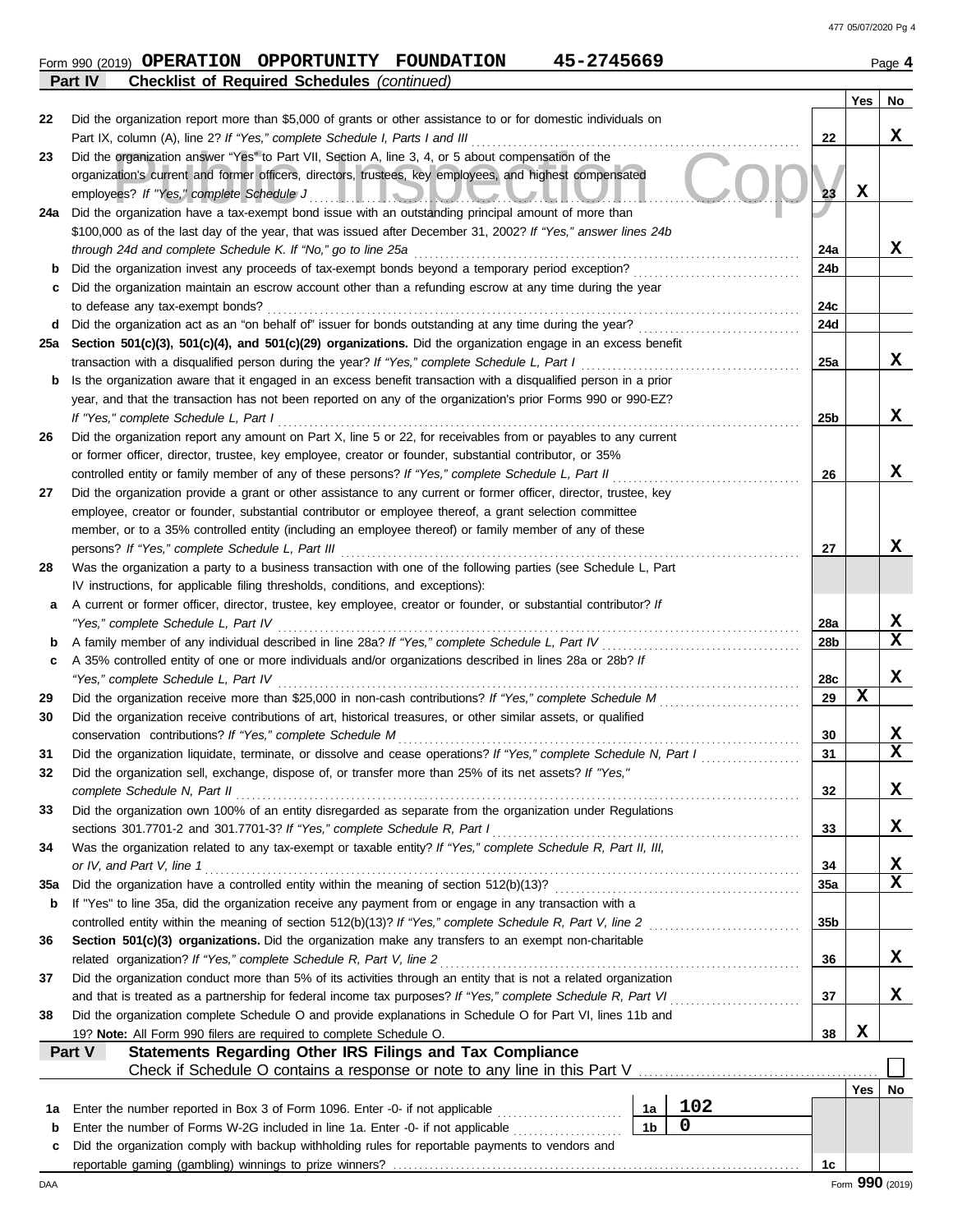|          | 45-2745669<br>Form 990 (2019) OPERATION OPPORTUNITY FOUNDATION                                                                                                                                               |                      |     | Page 5      |  |  |  |  |  |
|----------|--------------------------------------------------------------------------------------------------------------------------------------------------------------------------------------------------------------|----------------------|-----|-------------|--|--|--|--|--|
|          | Statements Regarding Other IRS Filings and Tax Compliance (continued)<br>Part V                                                                                                                              |                      |     |             |  |  |  |  |  |
|          |                                                                                                                                                                                                              |                      | Yes | No          |  |  |  |  |  |
|          | 2a Enter the number of employees reported on Form W-3, Transmittal of Wage and Tax<br>43                                                                                                                     |                      |     |             |  |  |  |  |  |
|          | Statements, filed for the calendar year ending with or within the year covered by this return<br>2a                                                                                                          |                      |     |             |  |  |  |  |  |
|          | If at least one is reported on line 2a, did the organization file all required federal employment tax returns?<br>b                                                                                          |                      |     |             |  |  |  |  |  |
|          | Note: If the sum of lines 1a and 2a is greater than 250, you may be required to e-file (see instructions)                                                                                                    |                      |     |             |  |  |  |  |  |
| за       | Did the organization have unrelated business gross income of \$1,000 or more during the year?<br>If "Yes," has it filed a Form 990-T for this year? If "No" to line 3b, provide an explanation on Schedule O | 3a<br>3 <sub>b</sub> |     | X           |  |  |  |  |  |
| b<br>4a  | At any time during the calendar year, did the organization have an interest in, or a signature or other authority over,                                                                                      |                      |     |             |  |  |  |  |  |
|          | a financial account in a foreign country (such as a bank account, securities account, or other financial account)?                                                                                           | 4a                   |     | X           |  |  |  |  |  |
| b        | If "Yes," enter the name of the foreign country u                                                                                                                                                            |                      |     |             |  |  |  |  |  |
|          | See instructions for filing requirements for FinCEN Form 114, Report of Foreign Bank and Financial Accounts (FBAR).                                                                                          |                      |     |             |  |  |  |  |  |
| 5а       |                                                                                                                                                                                                              | 5a                   |     | х           |  |  |  |  |  |
| b        | Did any taxable party notify the organization that it was or is a party to a prohibited tax shelter transaction?                                                                                             | 5b                   |     | $\mathbf x$ |  |  |  |  |  |
| c        | If "Yes" to line 5a or 5b, did the organization file Form 8886-T?                                                                                                                                            | 5c                   |     |             |  |  |  |  |  |
| 6a       | Does the organization have annual gross receipts that are normally greater than \$100,000, and did the                                                                                                       |                      |     |             |  |  |  |  |  |
|          | organization solicit any contributions that were not tax deductible as charitable contributions?                                                                                                             | 6a                   |     | X           |  |  |  |  |  |
| b        | If "Yes," did the organization include with every solicitation an express statement that such contributions or                                                                                               |                      |     |             |  |  |  |  |  |
|          | gifts were not tax deductible?                                                                                                                                                                               | 6b                   |     |             |  |  |  |  |  |
| 7        | Organizations that may receive deductible contributions under section 170(c).                                                                                                                                |                      |     |             |  |  |  |  |  |
| а        | Did the organization receive a payment in excess of \$75 made partly as a contribution and partly for goods                                                                                                  |                      |     |             |  |  |  |  |  |
|          | and services provided to the payor?                                                                                                                                                                          | 7a                   |     |             |  |  |  |  |  |
| b        | If "Yes," did the organization notify the donor of the value of the goods or services provided?                                                                                                              | 7b                   |     |             |  |  |  |  |  |
| c        | Did the organization sell, exchange, or otherwise dispose of tangible personal property for which it was                                                                                                     |                      |     |             |  |  |  |  |  |
|          |                                                                                                                                                                                                              | 7c                   |     |             |  |  |  |  |  |
| d        | 7d                                                                                                                                                                                                           |                      |     |             |  |  |  |  |  |
| е        | Did the organization receive any funds, directly or indirectly, to pay premiums on a personal benefit contract?                                                                                              | 7e                   |     |             |  |  |  |  |  |
| f        |                                                                                                                                                                                                              | 7f                   |     |             |  |  |  |  |  |
| g        | If the organization received a contribution of qualified intellectual property, did the organization file Form 8899 as required?                                                                             |                      |     |             |  |  |  |  |  |
| h        | If the organization received a contribution of cars, boats, airplanes, or other vehicles, did the organization file a Form 1098-C?                                                                           | 7h                   |     |             |  |  |  |  |  |
| 8        | Sponsoring organizations maintaining donor advised funds. Did a donor advised fund maintained by the                                                                                                         |                      |     |             |  |  |  |  |  |
|          |                                                                                                                                                                                                              | 8                    |     |             |  |  |  |  |  |
| 9        | Sponsoring organizations maintaining donor advised funds.                                                                                                                                                    |                      |     |             |  |  |  |  |  |
| а        | Did the sponsoring organization make any taxable distributions under section 4966?                                                                                                                           | 9a                   |     |             |  |  |  |  |  |
| b        | Did the sponsoring organization make a distribution to a donor, donor advisor, or related person?                                                                                                            | 9b                   |     |             |  |  |  |  |  |
| 10       | Section 501(c)(7) organizations. Enter:                                                                                                                                                                      |                      |     |             |  |  |  |  |  |
| а        | Initiation fees and capital contributions included on Part VIII, line 12 [11][11][11][11][11][11][11][11][11][<br>10a                                                                                        |                      |     |             |  |  |  |  |  |
| b        | Gross receipts, included on Form 990, Part VIII, line 12, for public use of club facilities<br>10 <sub>b</sub>                                                                                               |                      |     |             |  |  |  |  |  |
| 11       | Section 501(c)(12) organizations. Enter:                                                                                                                                                                     |                      |     |             |  |  |  |  |  |
| a        | 11a                                                                                                                                                                                                          |                      |     |             |  |  |  |  |  |
| b        | Gross income from other sources (Do not net amounts due or paid to other sources                                                                                                                             |                      |     |             |  |  |  |  |  |
|          | against amounts due or received from them.)<br>11 <sub>b</sub><br>Section 4947(a)(1) non-exempt charitable trusts. Is the organization filing Form 990 in lieu of Form 1041?                                 |                      |     |             |  |  |  |  |  |
| 12a<br>b | If "Yes," enter the amount of tax-exempt interest received or accrued during the year<br> 12b                                                                                                                | 12a                  |     |             |  |  |  |  |  |
| 13       | Section 501(c)(29) qualified nonprofit health insurance issuers.                                                                                                                                             |                      |     |             |  |  |  |  |  |
|          | Is the organization licensed to issue qualified health plans in more than one state?                                                                                                                         | 13a                  |     |             |  |  |  |  |  |
| а        | Note: See the instructions for additional information the organization must report on Schedule O.                                                                                                            |                      |     |             |  |  |  |  |  |
| b        | Enter the amount of reserves the organization is required to maintain by the states in which                                                                                                                 |                      |     |             |  |  |  |  |  |
|          | 13 <sub>b</sub>                                                                                                                                                                                              |                      |     |             |  |  |  |  |  |
| c        | 13 <sub>c</sub><br>Enter the amount of reserves on hand                                                                                                                                                      |                      |     |             |  |  |  |  |  |
| 14a      |                                                                                                                                                                                                              | 14a                  |     | X           |  |  |  |  |  |
| b        |                                                                                                                                                                                                              | 14b                  |     |             |  |  |  |  |  |
| 15       | Is the organization subject to the section 4960 tax on payment(s) of more than \$1,000,000 in remuneration or                                                                                                |                      |     |             |  |  |  |  |  |
|          | excess parachute payment(s) during the year?                                                                                                                                                                 | 15                   |     | X           |  |  |  |  |  |
|          | If "Yes," see instructions and file Form 4720, Schedule N.                                                                                                                                                   |                      |     |             |  |  |  |  |  |
| 16       | Is the organization an educational institution subject to the section 4968 excise tax on net investment income?                                                                                              | 16                   |     | X           |  |  |  |  |  |
|          | If "Yes," complete Form 4720, Schedule O.                                                                                                                                                                    |                      |     |             |  |  |  |  |  |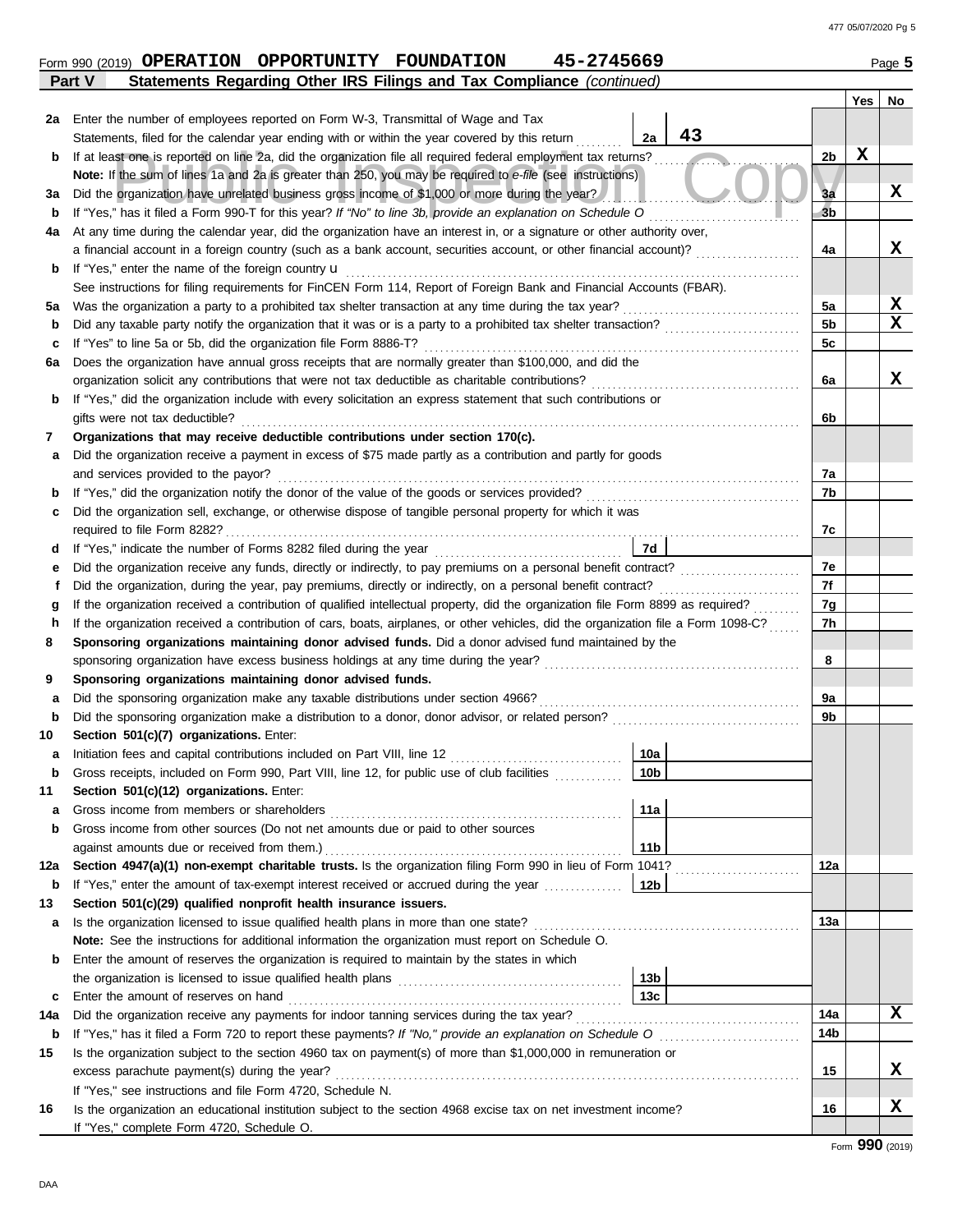|             | 45-2745669<br>Form 990 (2019) OPERATION OPPORTUNITY FOUNDATION                                                                      |                 |             | Page 6          |  |  |  |  |  |  |  |
|-------------|-------------------------------------------------------------------------------------------------------------------------------------|-----------------|-------------|-----------------|--|--|--|--|--|--|--|
|             | Part VI<br>Governance, Management, and Disclosure For each "Yes" response to lines 2 through 7b below, and for a "No"               |                 |             |                 |  |  |  |  |  |  |  |
|             | response to line 8a, 8b, or 10b below, describe the circumstances, processes, or changes on Schedule O. See instructions.           |                 |             |                 |  |  |  |  |  |  |  |
|             |                                                                                                                                     |                 |             |                 |  |  |  |  |  |  |  |
|             | Section A. Governing Body and Management                                                                                            |                 |             |                 |  |  |  |  |  |  |  |
|             |                                                                                                                                     |                 | Yes         | No              |  |  |  |  |  |  |  |
| 1a          | 1a<br>Enter the number of voting members of the governing body at the end of the tax year                                           |                 |             |                 |  |  |  |  |  |  |  |
|             | If there are material differences in voting rights among members of the governing body, or                                          |                 |             |                 |  |  |  |  |  |  |  |
|             | if the governing body delegated broad authority to an executive committee or similar                                                |                 |             |                 |  |  |  |  |  |  |  |
|             | committee, explain on Schedule O.                                                                                                   |                 |             |                 |  |  |  |  |  |  |  |
| b           | 13<br>1 <sub>b</sub><br>Enter the number of voting members included on line 1a, above, who are independent                          |                 |             |                 |  |  |  |  |  |  |  |
| 2           | Did any officer, director, trustee, or key employee have a family relationship or a business relationship with                      |                 |             |                 |  |  |  |  |  |  |  |
|             | any other officer, director, trustee, or key employee?                                                                              | $\mathbf{2}$    |             | X               |  |  |  |  |  |  |  |
| 3           | Did the organization delegate control over management duties customarily performed by or under the direct                           |                 |             |                 |  |  |  |  |  |  |  |
|             | supervision of officers, directors, trustees, or key employees to a management company or other person?                             | 3               |             | X               |  |  |  |  |  |  |  |
| 4           | Did the organization make any significant changes to its governing documents since the prior Form 990 was filed?                    | 4               | $\mathbf x$ |                 |  |  |  |  |  |  |  |
| 5           | Did the organization become aware during the year of a significant diversion of the organization's assets?                          | 5               |             | X               |  |  |  |  |  |  |  |
| 6           | Did the organization have members or stockholders?                                                                                  | 6               |             | $\mathbf x$     |  |  |  |  |  |  |  |
| 7a          | .<br>Did the organization have members, stockholders, or other persons who had the power to elect or appoint                        |                 |             |                 |  |  |  |  |  |  |  |
|             | one or more members of the governing body?                                                                                          | 7а              |             | X               |  |  |  |  |  |  |  |
| b           | Are any governance decisions of the organization reserved to (or subject to approval by) members,                                   |                 |             |                 |  |  |  |  |  |  |  |
|             | stockholders, or persons other than the governing body?                                                                             | 7b              |             | X               |  |  |  |  |  |  |  |
| 8           | Did the organization contemporaneously document the meetings held or written actions undertaken during the year by the following:   |                 |             |                 |  |  |  |  |  |  |  |
|             | The governing body?                                                                                                                 | 8а              | X           |                 |  |  |  |  |  |  |  |
| а           |                                                                                                                                     | 8b              | X           |                 |  |  |  |  |  |  |  |
| $\mathbf b$ | Each committee with authority to act on behalf of the governing body?                                                               |                 |             |                 |  |  |  |  |  |  |  |
| 9           | Is there any officer, director, trustee, or key employee listed in Part VII, Section A, who cannot be reached at                    | 9               |             | x               |  |  |  |  |  |  |  |
|             |                                                                                                                                     |                 |             |                 |  |  |  |  |  |  |  |
|             | <b>Section B. Policies</b> (This Section B requests information about policies not required by the Internal Revenue Code.)          |                 |             |                 |  |  |  |  |  |  |  |
|             |                                                                                                                                     |                 | Yes         | No<br>X         |  |  |  |  |  |  |  |
| 10a         | Did the organization have local chapters, branches, or affiliates?                                                                  | 10a             |             |                 |  |  |  |  |  |  |  |
| b           | If "Yes," did the organization have written policies and procedures governing the activities of such chapters,                      |                 |             |                 |  |  |  |  |  |  |  |
|             | affiliates, and branches to ensure their operations are consistent with the organization's exempt purposes?                         | 10b             |             |                 |  |  |  |  |  |  |  |
| 11a         | Has the organization provided a complete copy of this Form 990 to all members of its governing body before filing the form?         | 11a             | X           |                 |  |  |  |  |  |  |  |
| b           | Describe in Schedule O the process, if any, used by the organization to review this Form 990.                                       |                 |             |                 |  |  |  |  |  |  |  |
| 12a         | Did the organization have a written conflict of interest policy? If "No," go to line 13                                             | 12a             | X           |                 |  |  |  |  |  |  |  |
| b           | Were officers, directors, or trustees, and key employees required to disclose annually interests that could give rise to conflicts? | 12b             | X           |                 |  |  |  |  |  |  |  |
| с           | Did the organization regularly and consistently monitor and enforce compliance with the policy? If "Yes,"                           |                 |             |                 |  |  |  |  |  |  |  |
|             | describe in Schedule O how this was done                                                                                            | 12 <sub>c</sub> | $\mathbf x$ |                 |  |  |  |  |  |  |  |
| 13          | Did the organization have a written whistleblower policy?                                                                           | 13              | X           |                 |  |  |  |  |  |  |  |
| 14          | Did the organization have a written document retention and destruction policy?                                                      | 14              | х           |                 |  |  |  |  |  |  |  |
| 15          | Did the process for determining compensation of the following persons include a review and approval by                              |                 |             |                 |  |  |  |  |  |  |  |
|             | independent persons, comparability data, and contemporaneous substantiation of the deliberation and decision?                       |                 |             |                 |  |  |  |  |  |  |  |
| а           | The organization's CEO, Executive Director, or top management official                                                              | 15a             |             | X               |  |  |  |  |  |  |  |
| b           | Other officers or key employees of the organization                                                                                 | 15b             |             | X               |  |  |  |  |  |  |  |
|             | If "Yes" to line 15a or 15b, describe the process in Schedule O (see instructions).                                                 |                 |             |                 |  |  |  |  |  |  |  |
| 16a         | Did the organization invest in, contribute assets to, or participate in a joint venture or similar arrangement                      |                 |             |                 |  |  |  |  |  |  |  |
|             | with a taxable entity during the year?                                                                                              | 16a             |             | x               |  |  |  |  |  |  |  |
| b           | If "Yes," did the organization follow a written policy or procedure requiring the organization to evaluate its                      |                 |             |                 |  |  |  |  |  |  |  |
|             | participation in joint venture arrangements under applicable federal tax law, and take steps to safeguard the                       |                 |             |                 |  |  |  |  |  |  |  |
|             |                                                                                                                                     | 16b             |             |                 |  |  |  |  |  |  |  |
|             | <b>Section C. Disclosure</b>                                                                                                        |                 |             |                 |  |  |  |  |  |  |  |
| 17          | List the states with which a copy of this Form 990 is required to be filed $\mathbf u$ NONE                                         |                 |             |                 |  |  |  |  |  |  |  |
| 18          | Section 6104 requires an organization to make its Forms 1023 (1024 or 1024-A, if applicable), 990, and 990-T (Section 501(c)        |                 |             |                 |  |  |  |  |  |  |  |
|             | (3)s only) available for public inspection. Indicate how you made these available. Check all that apply.                            |                 |             |                 |  |  |  |  |  |  |  |
|             | Another's website $ \mathbf{X} $ Upon request<br>Own website<br>Other (explain on Schedule O)                                       |                 |             |                 |  |  |  |  |  |  |  |
| 19          | Describe on Schedule O whether (and if so, how) the organization made its governing documents, conflict of interest policy, and     |                 |             |                 |  |  |  |  |  |  |  |
|             | financial statements available to the public during the tax year.                                                                   |                 |             |                 |  |  |  |  |  |  |  |
| 20          | State the name, address, and telephone number of the person who possesses the organization's books and records u                    |                 |             |                 |  |  |  |  |  |  |  |
|             | 1012 14TH STREET NW, SUITE 1200<br><b>JULIE SLAGLE</b>                                                                              |                 |             |                 |  |  |  |  |  |  |  |
|             | DC 20005-3408 202-796-8777<br><b>WASHINGTON</b>                                                                                     |                 |             |                 |  |  |  |  |  |  |  |
| DAA         |                                                                                                                                     |                 |             | Form 990 (2019) |  |  |  |  |  |  |  |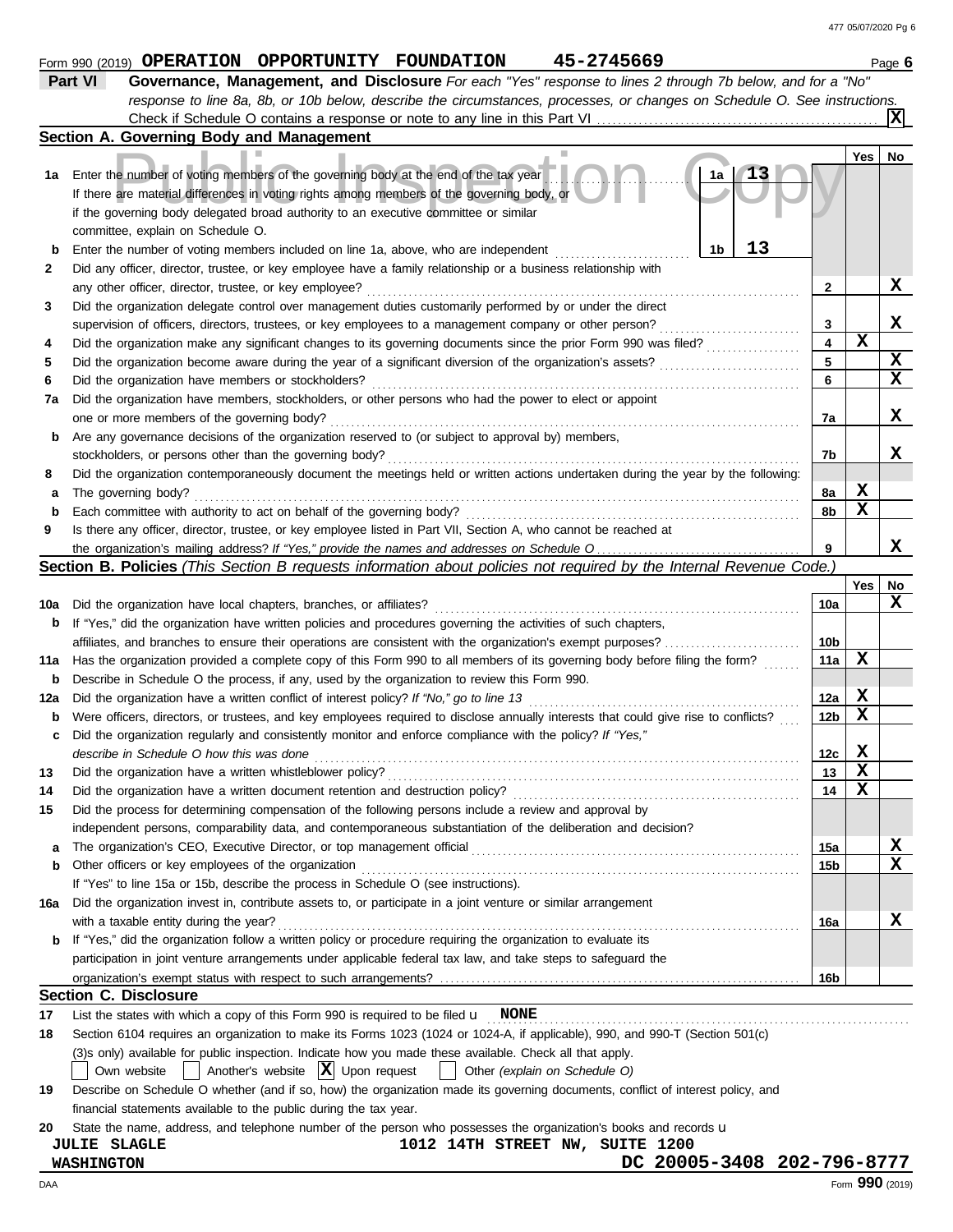## **Independent Contractors Part VII Compensation of Officers, Directors, Trustees, Key Employees, Highest Compensated Employees, and**

Check if Schedule O contains a response or note to any line in this Part VII

### **Section A. Officers, Directors, Trustees, Key Employees, and Highest Compensated Employees**

**1a** Complete this table for all persons required to be listed. Report compensation for the calendar year ending with or within the organization's tax year.

this table for all persons required to be listed. Report compensation for the calendar year ending with or within the tax year.<br>
of the organization's **current** officers, directors, trustees (whether individuals or organiz ■ List all of the organization's **current** officers, directors, trustees (whether individuals or organizations), regardless of amount of compensation. Enter -0- in columns (D), (E), and (F) if no compensation was paid.

● List all of the organization's **current** key employees, if any. See instructions for definition of "key employee."

who received reportable compensation (Box 5 of Form W-2 and/or Box 7 of Form 1099-MISC) of more than \$100,000 from the organization and any related organizations. ■ List the organization's five **current** highest compensated employees (other than an officer, director, trustee, or key employee)<br> **•** Preceived reportable compensation (Box 5 of Form W.2 and/or Box 7 of Form 1000 MISC)

■ List all of the organization's **former** officers, key employees, and highest compensated employees who received more than<br> **•** 00,000 of reportable compensation from the ergonization and any related ergonizations \$100,000 of reportable compensation from the organization and any related organizations.

■ List all of the organization's **former directors or trustees** that received, in the capacity as a former director or trustee of the<br>paization, more than \$10,000 of reportable compensation from the organization and any r organization, more than \$10,000 of reportable compensation from the organization and any related organizations. See instructions for the order in which to list the persons above.

Check this box if neither the organization nor any related organization compensated any current officer, director, or trustee.

| (A)<br>Name and title                      | (C)<br>(B)<br>Position<br>Average<br>(do not check more than one<br>hours<br>per week<br>box, unless person is both an<br>officer and a director/trustee)<br>(list any<br>hours for |                                   |                      |             |                 |                                 |        | (D)<br>Reportable<br>compensation<br>from the<br>organization<br>(W-2/1099-MISC) | (E)<br>Reportable<br>compensation<br>from related<br>organizations<br>(W-2/1099-MISC) | (F)<br>Estimated amount<br>of other<br>compensation<br>from the<br>organization and |
|--------------------------------------------|-------------------------------------------------------------------------------------------------------------------------------------------------------------------------------------|-----------------------------------|----------------------|-------------|-----------------|---------------------------------|--------|----------------------------------------------------------------------------------|---------------------------------------------------------------------------------------|-------------------------------------------------------------------------------------|
|                                            | related<br>organizations<br>below<br>dotted line)                                                                                                                                   | Individual trustee<br>or director | nstitutional trustee | Officer     | Ķey<br>employee | Highest compensated<br>employee | Former |                                                                                  |                                                                                       | related organizations                                                               |
| (1) MARK LONDON                            |                                                                                                                                                                                     |                                   |                      |             |                 |                                 |        |                                                                                  |                                                                                       |                                                                                     |
| CHAIRMAN & PRESIDENT                       | 15.00<br>0.00                                                                                                                                                                       | $\mathbf x$                       |                      | $\mathbf x$ |                 |                                 |        | 0                                                                                | 0                                                                                     | 0                                                                                   |
| (2) MICHAEL FOTOS                          |                                                                                                                                                                                     |                                   |                      |             |                 |                                 |        |                                                                                  |                                                                                       |                                                                                     |
|                                            | 7.00                                                                                                                                                                                |                                   |                      |             |                 |                                 |        |                                                                                  |                                                                                       |                                                                                     |
| DIRECTOR & SECRETARY<br>(3) NICK RUGOFF    | 0.00                                                                                                                                                                                | $\mathbf x$                       |                      | $\mathbf x$ |                 |                                 |        | 0                                                                                | 0                                                                                     | $\mathbf 0$                                                                         |
|                                            | 5.00                                                                                                                                                                                |                                   |                      |             |                 |                                 |        |                                                                                  |                                                                                       |                                                                                     |
| DIRECTOR & TREASURER                       | 0.00                                                                                                                                                                                | $\mathbf x$                       |                      | $\mathbf x$ |                 |                                 |        | 0                                                                                | 0                                                                                     | $\mathbf 0$                                                                         |
| (4) JESSE REISING                          |                                                                                                                                                                                     |                                   |                      |             |                 |                                 |        |                                                                                  |                                                                                       |                                                                                     |
|                                            | 10.00                                                                                                                                                                               |                                   |                      |             |                 |                                 |        |                                                                                  |                                                                                       |                                                                                     |
| DIRECTOR & COFOUNDER<br>(5) MAURA SULLIVAN | 0.00                                                                                                                                                                                | $\mathbf x$                       |                      |             |                 |                                 |        | 0                                                                                | 0                                                                                     | $\mathbf 0$                                                                         |
|                                            | 40.00                                                                                                                                                                               |                                   |                      |             |                 |                                 |        |                                                                                  |                                                                                       |                                                                                     |
| CEO                                        | 0.00                                                                                                                                                                                |                                   |                      | $\mathbf x$ |                 |                                 |        | 168,442                                                                          | 0                                                                                     | $\mathbf 0$                                                                         |
| (6) RYAN PAVEL                             |                                                                                                                                                                                     |                                   |                      |             |                 |                                 |        |                                                                                  |                                                                                       |                                                                                     |
|                                            | 40.00                                                                                                                                                                               |                                   |                      |             |                 |                                 |        |                                                                                  |                                                                                       |                                                                                     |
| COO/CEO                                    | 0.00                                                                                                                                                                                |                                   |                      | $\mathbf x$ |                 |                                 |        | 119,515                                                                          | 0                                                                                     | 6,173                                                                               |
| (7) DARREN<br>GRUENDEL                     | 7.00                                                                                                                                                                                |                                   |                      |             |                 |                                 |        |                                                                                  |                                                                                       |                                                                                     |
| <b>DIRECTOR</b>                            | 0.00                                                                                                                                                                                | $\mathbf x$                       |                      |             |                 |                                 |        | 0                                                                                | 0                                                                                     | $\mathbf 0$                                                                         |
| (8) PETER BROOKS                           |                                                                                                                                                                                     |                                   |                      |             |                 |                                 |        |                                                                                  |                                                                                       |                                                                                     |
|                                            | 3.00                                                                                                                                                                                |                                   |                      |             |                 |                                 |        |                                                                                  |                                                                                       |                                                                                     |
| <b>DIRECTOR</b>                            | 0.00                                                                                                                                                                                | $\mathbf x$                       |                      |             |                 |                                 |        | 0                                                                                | 0                                                                                     | $\pmb{0}$                                                                           |
| $(9)$ CHRIS<br><b>MICHALIK</b>             | 3.00                                                                                                                                                                                |                                   |                      |             |                 |                                 |        |                                                                                  |                                                                                       |                                                                                     |
| <b>DIRECTOR</b>                            | 0.00                                                                                                                                                                                | $\mathbf x$                       |                      |             |                 |                                 |        | 0                                                                                | 0                                                                                     | $\mathbf 0$                                                                         |
| (10) JULIA DAILEY                          |                                                                                                                                                                                     |                                   |                      |             |                 |                                 |        |                                                                                  |                                                                                       |                                                                                     |
|                                            | 8.00                                                                                                                                                                                |                                   |                      |             |                 |                                 |        |                                                                                  |                                                                                       |                                                                                     |
| <b>DIRECTOR</b>                            | 0.00                                                                                                                                                                                | $\mathbf x$                       |                      |             |                 |                                 |        | 0                                                                                | 0                                                                                     | $\mathbf 0$                                                                         |
| (11) MARLA GEHA                            |                                                                                                                                                                                     |                                   |                      |             |                 |                                 |        |                                                                                  |                                                                                       |                                                                                     |
| <b>DIRECTOR</b>                            | 12.00<br>0.00                                                                                                                                                                       | $\mathbf x$                       |                      |             |                 |                                 |        | 0                                                                                | 0                                                                                     | 0                                                                                   |
|                                            |                                                                                                                                                                                     |                                   |                      |             |                 |                                 |        |                                                                                  |                                                                                       | Form 990 (2019)                                                                     |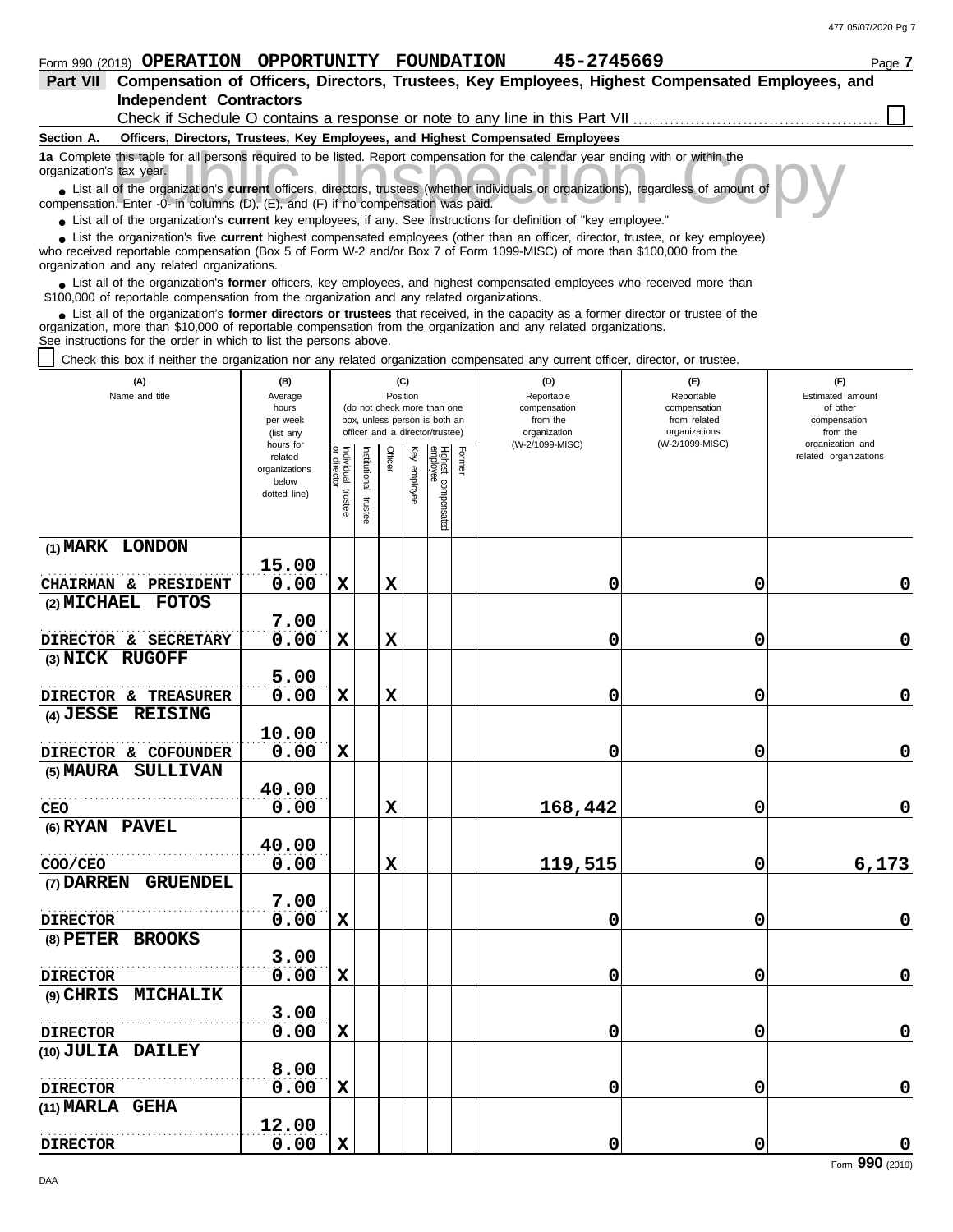| Form 990 (2019) OPERATION                                                                                                                                                                                                                                                                                                               | OPPORTUNITY FOUNDATION                                         |                                      |                       |                                     |                 |                                                                                                 |             | 45-2745669                                                    |                                                                                                                                                                              | 477 05/07/2020 Pg 8                                                                 | Page 8 |  |
|-----------------------------------------------------------------------------------------------------------------------------------------------------------------------------------------------------------------------------------------------------------------------------------------------------------------------------------------|----------------------------------------------------------------|--------------------------------------|-----------------------|-------------------------------------|-----------------|-------------------------------------------------------------------------------------------------|-------------|---------------------------------------------------------------|------------------------------------------------------------------------------------------------------------------------------------------------------------------------------|-------------------------------------------------------------------------------------|--------|--|
| <b>Part VII</b><br>(A)<br>Name and title                                                                                                                                                                                                                                                                                                | (B)<br>Average<br>hours<br>per week<br>(list any               |                                      |                       | (C)<br>Position                     |                 | (do not check more than one<br>box, unless person is both an<br>officer and a director/trustee) |             | (D)<br>Reportable<br>compensation<br>from the<br>organization | Section A. Officers, Directors, Trustees, Key Employees, and Highest Compensated Employees (continued)<br>(E)<br>Reportable<br>compensation<br>from related<br>organizations | (F)<br>Estimated amount<br>of other<br>compensation<br>from the<br>organization and |        |  |
|                                                                                                                                                                                                                                                                                                                                         | hours for<br>related<br>organizations<br>below<br>dotted line) | Individual<br>or director<br>trustee | Institutional trustee | Officer<br>$\overline{\phantom{a}}$ | Ķey<br>employee | Highest compensated<br>employee                                                                 | Former      | (W-2/1099-MISC)                                               | (W-2/1099-MISC)                                                                                                                                                              | related organizations                                                               |        |  |
| <b>DAVID</b><br><b>PATTER\$ON</b><br>(12)                                                                                                                                                                                                                                                                                               |                                                                |                                      |                       |                                     |                 |                                                                                                 |             |                                                               |                                                                                                                                                                              |                                                                                     |        |  |
| <b>DIRECTOR</b>                                                                                                                                                                                                                                                                                                                         | 3.00<br>0.00                                                   | $\mathbf x$                          |                       |                                     |                 |                                                                                                 |             | 0                                                             | 0                                                                                                                                                                            |                                                                                     | 0      |  |
| <b>ARNE</b><br>SORENSON<br>(13)                                                                                                                                                                                                                                                                                                         |                                                                |                                      |                       |                                     |                 |                                                                                                 |             |                                                               |                                                                                                                                                                              |                                                                                     |        |  |
| <b>DIRECTOR</b>                                                                                                                                                                                                                                                                                                                         | 3.00<br>0.00                                                   | $\mathbf x$                          |                       |                                     |                 |                                                                                                 |             | 0                                                             | 0                                                                                                                                                                            |                                                                                     | 0      |  |
| <b>FRANK BROSENS</b><br>(14)                                                                                                                                                                                                                                                                                                            |                                                                |                                      |                       |                                     |                 |                                                                                                 |             |                                                               |                                                                                                                                                                              |                                                                                     |        |  |
| <b>DIRECTOR</b>                                                                                                                                                                                                                                                                                                                         | 2.00<br>0.00                                                   | $\mathbf x$                          |                       |                                     |                 |                                                                                                 |             | 0                                                             | 0                                                                                                                                                                            |                                                                                     | 0      |  |
| <b>MATT</b><br><b>FLAVIN</b><br>(15)                                                                                                                                                                                                                                                                                                    |                                                                |                                      |                       |                                     |                 |                                                                                                 |             |                                                               |                                                                                                                                                                              |                                                                                     |        |  |
| <b>DIRECTOR</b>                                                                                                                                                                                                                                                                                                                         | 3.00<br>0.00                                                   | $\mathbf x$                          |                       |                                     |                 |                                                                                                 |             | 0                                                             | 0                                                                                                                                                                            |                                                                                     | 0      |  |
|                                                                                                                                                                                                                                                                                                                                         |                                                                |                                      |                       |                                     |                 |                                                                                                 |             |                                                               |                                                                                                                                                                              |                                                                                     |        |  |
|                                                                                                                                                                                                                                                                                                                                         |                                                                |                                      |                       |                                     |                 |                                                                                                 |             |                                                               |                                                                                                                                                                              |                                                                                     |        |  |
|                                                                                                                                                                                                                                                                                                                                         |                                                                |                                      |                       |                                     |                 |                                                                                                 |             |                                                               |                                                                                                                                                                              |                                                                                     |        |  |
|                                                                                                                                                                                                                                                                                                                                         |                                                                |                                      |                       |                                     |                 |                                                                                                 |             |                                                               |                                                                                                                                                                              |                                                                                     |        |  |
|                                                                                                                                                                                                                                                                                                                                         |                                                                |                                      |                       |                                     |                 |                                                                                                 |             |                                                               |                                                                                                                                                                              |                                                                                     |        |  |
|                                                                                                                                                                                                                                                                                                                                         |                                                                |                                      |                       |                                     |                 |                                                                                                 | u           | 287,957                                                       |                                                                                                                                                                              |                                                                                     | 6,173  |  |
| c Total from continuation sheets to Part VII. Section A                                                                                                                                                                                                                                                                                 |                                                                |                                      |                       |                                     |                 |                                                                                                 | u           |                                                               |                                                                                                                                                                              |                                                                                     |        |  |
| Total number of individuals (including but not limited to those listed above) who received more than \$100,000 of<br>2                                                                                                                                                                                                                  |                                                                |                                      |                       |                                     |                 |                                                                                                 | $\mathbf u$ | 287,957                                                       |                                                                                                                                                                              |                                                                                     | 6,173  |  |
| reportable compensation from the organization $\mathbf u$ 2                                                                                                                                                                                                                                                                             |                                                                |                                      |                       |                                     |                 |                                                                                                 |             |                                                               |                                                                                                                                                                              | Yes                                                                                 | No     |  |
| Did the organization list any former officer, director, trustee, key employee, or highest compensated<br>3                                                                                                                                                                                                                              |                                                                |                                      |                       |                                     |                 |                                                                                                 |             |                                                               |                                                                                                                                                                              |                                                                                     | X      |  |
| For any individual listed on line 1a, is the sum of reportable compensation and other compensation from the<br>4                                                                                                                                                                                                                        |                                                                |                                      |                       |                                     |                 |                                                                                                 |             |                                                               |                                                                                                                                                                              | 3                                                                                   |        |  |
| organization and related organizations greater than \$150,000? If "Yes," complete Schedule J for such<br>individual with a construction of the construction of the construction of the construction of the construction of the construction of the construction of the construction of the construction of the construction of the cons |                                                                |                                      |                       |                                     |                 |                                                                                                 |             |                                                               |                                                                                                                                                                              | X<br>4                                                                              |        |  |
| Did any person listed on line 1a receive or accrue compensation from any unrelated organization or individual<br>5                                                                                                                                                                                                                      |                                                                |                                      |                       |                                     |                 |                                                                                                 |             |                                                               |                                                                                                                                                                              | 5                                                                                   | X      |  |
| Section B. Independent Contractors                                                                                                                                                                                                                                                                                                      |                                                                |                                      |                       |                                     |                 |                                                                                                 |             |                                                               |                                                                                                                                                                              |                                                                                     |        |  |
| Complete this table for your five highest compensated independent contractors that received more than \$100,000 of<br>1                                                                                                                                                                                                                 |                                                                |                                      |                       |                                     |                 |                                                                                                 |             |                                                               |                                                                                                                                                                              |                                                                                     |        |  |
| compensation from the organization. Report compensation for the calendar year ending with or within the organization's tax year.<br>(A)<br>Name and business address                                                                                                                                                                    |                                                                |                                      |                       |                                     |                 |                                                                                                 |             | (B)<br>Description of services                                | (C)<br>Compensation                                                                                                                                                          |                                                                                     |        |  |
|                                                                                                                                                                                                                                                                                                                                         |                                                                |                                      |                       |                                     |                 |                                                                                                 |             |                                                               |                                                                                                                                                                              |                                                                                     |        |  |
|                                                                                                                                                                                                                                                                                                                                         |                                                                |                                      |                       |                                     |                 |                                                                                                 |             |                                                               |                                                                                                                                                                              |                                                                                     |        |  |
|                                                                                                                                                                                                                                                                                                                                         |                                                                |                                      |                       |                                     |                 |                                                                                                 |             |                                                               |                                                                                                                                                                              |                                                                                     |        |  |
|                                                                                                                                                                                                                                                                                                                                         |                                                                |                                      |                       |                                     |                 |                                                                                                 |             |                                                               |                                                                                                                                                                              |                                                                                     |        |  |
|                                                                                                                                                                                                                                                                                                                                         |                                                                |                                      |                       |                                     |                 |                                                                                                 |             |                                                               |                                                                                                                                                                              |                                                                                     |        |  |
| $\mathbf{2}$<br>Total number of independent contractors (including but not limited to those listed above) who<br>received more than \$100,000 of compensation from the organization $\mathbf u$                                                                                                                                         |                                                                |                                      |                       |                                     |                 |                                                                                                 |             |                                                               | 0                                                                                                                                                                            |                                                                                     |        |  |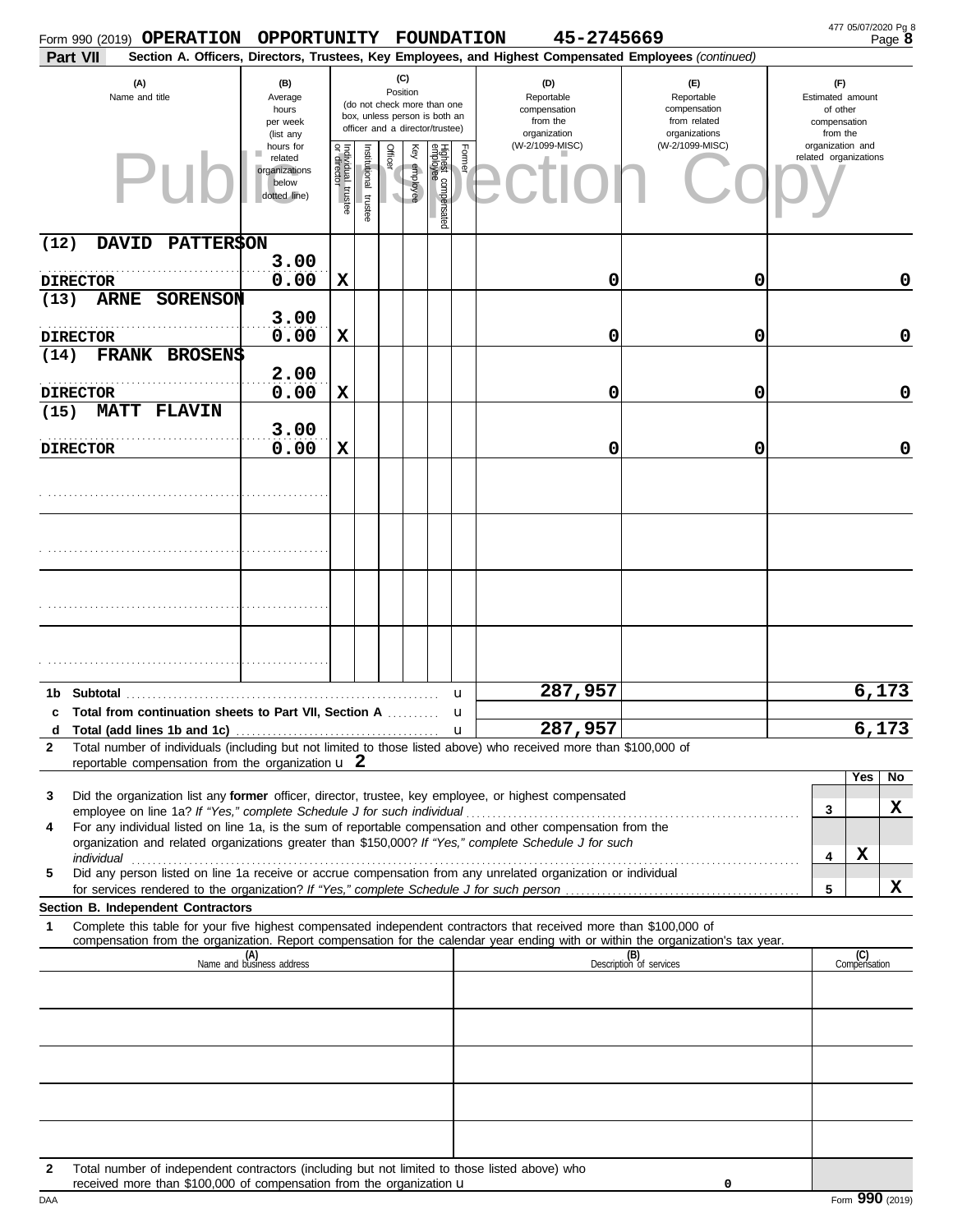### Form 990 (2019) **OPERATION OPPORTUNITY FOUNDATION** 45-2745669 Page 9 **OPERATION OPPORTUNITY FOUNDATION 45-2745669**

|                                                           | Part VIII                                               |                                                                |    | <b>Statement of Revenue</b> |                 |  |                      |              | Check if Schedule O contains a response or note to any line in this Part VIII |                                              |                                      |                                                               |
|-----------------------------------------------------------|---------------------------------------------------------|----------------------------------------------------------------|----|-----------------------------|-----------------|--|----------------------|--------------|-------------------------------------------------------------------------------|----------------------------------------------|--------------------------------------|---------------------------------------------------------------|
|                                                           |                                                         |                                                                |    |                             |                 |  |                      |              | (A)<br>Total revenue                                                          | (B)<br>Related or exempt<br>function revenue | (C)<br>Unrelated<br>business revenue | (D)<br>Revenue excluded<br>from tax under<br>sections 512-514 |
| Contributions, Gifts, Grants<br>and Other Similar Amounts |                                                         | 1a Federated campaigns<br><b>b</b> Membership dues             |    |                             | 1a<br>1b        |  |                      |              | ш                                                                             |                                              |                                      |                                                               |
|                                                           |                                                         | c Fundraising events                                           |    |                             | 1c              |  | 87,754               |              |                                                                               |                                              |                                      |                                                               |
|                                                           |                                                         | d Related organizations                                        |    |                             | 1d              |  |                      |              |                                                                               |                                              |                                      |                                                               |
|                                                           |                                                         | <b>e</b> Government grants (contributions)                     |    |                             | 1e              |  |                      |              |                                                                               |                                              |                                      |                                                               |
|                                                           |                                                         | f All other contributions, gifts, grants,                      |    |                             |                 |  |                      |              |                                                                               |                                              |                                      |                                                               |
|                                                           |                                                         | and similar amounts not included above                         |    |                             | 1f              |  | 2,260,852            |              |                                                                               |                                              |                                      |                                                               |
|                                                           |                                                         | Noncash contributions included in lines 1a-1f                  |    |                             | 1g $\vert$ \$   |  | 333,309              |              |                                                                               |                                              |                                      |                                                               |
|                                                           |                                                         |                                                                |    |                             |                 |  |                      | u            | 2,348,606                                                                     |                                              |                                      |                                                               |
|                                                           |                                                         |                                                                |    |                             |                 |  | <b>Business Code</b> |              |                                                                               |                                              |                                      |                                                               |
|                                                           | 2a                                                      |                                                                |    |                             |                 |  |                      |              |                                                                               |                                              |                                      |                                                               |
| Program Service<br>Revenue                                | b                                                       |                                                                |    |                             |                 |  |                      |              |                                                                               |                                              |                                      |                                                               |
|                                                           |                                                         |                                                                |    |                             |                 |  |                      |              |                                                                               |                                              |                                      |                                                               |
|                                                           |                                                         |                                                                |    |                             |                 |  |                      |              |                                                                               |                                              |                                      |                                                               |
|                                                           |                                                         |                                                                |    |                             |                 |  |                      |              |                                                                               |                                              |                                      |                                                               |
|                                                           |                                                         | f All other program service revenue                            |    |                             |                 |  |                      |              |                                                                               |                                              |                                      |                                                               |
|                                                           |                                                         |                                                                |    |                             |                 |  |                      | u            |                                                                               |                                              |                                      |                                                               |
|                                                           | 3                                                       | Investment income (including dividends, interest, and          |    |                             |                 |  |                      |              | 69,304                                                                        |                                              |                                      | 69,304                                                        |
|                                                           | Income from investment of tax-exempt bond proceeds<br>4 |                                                                |    |                             |                 |  | u<br>u               |              |                                                                               |                                              |                                      |                                                               |
|                                                           | 5                                                       |                                                                |    |                             |                 |  |                      | u            |                                                                               |                                              |                                      |                                                               |
|                                                           |                                                         |                                                                |    | (i) Real                    |                 |  | (ii) Personal        |              |                                                                               |                                              |                                      |                                                               |
|                                                           | 6а                                                      | Gross rents                                                    | 6а |                             |                 |  |                      |              |                                                                               |                                              |                                      |                                                               |
|                                                           | b                                                       | Less: rental expenses                                          | 6b |                             |                 |  |                      |              |                                                                               |                                              |                                      |                                                               |
|                                                           | c                                                       | Rental inc. or (loss)                                          | 6с |                             |                 |  |                      |              |                                                                               |                                              |                                      |                                                               |
|                                                           | d                                                       | Net rental income or (loss)                                    |    |                             |                 |  |                      | u            |                                                                               |                                              |                                      |                                                               |
|                                                           |                                                         | 7a Gross amount from                                           |    | (i) Securities              |                 |  | (ii) Other           |              |                                                                               |                                              |                                      |                                                               |
|                                                           |                                                         | sales of assets<br>other than inventory                        | 7a | 528,960                     |                 |  |                      |              |                                                                               |                                              |                                      |                                                               |
|                                                           |                                                         | <b>b</b> Less: cost or other                                   |    |                             |                 |  |                      |              |                                                                               |                                              |                                      |                                                               |
| Revenue                                                   |                                                         | basis and sales exps.                                          | 7b | 529,261                     |                 |  |                      |              |                                                                               |                                              |                                      |                                                               |
|                                                           |                                                         | c Gain or (loss)                                               | 7c |                             | $-301$          |  |                      |              |                                                                               |                                              |                                      |                                                               |
| <b>Other</b>                                              |                                                         |                                                                |    |                             |                 |  |                      | u            | $-301$                                                                        | $-301$                                       |                                      |                                                               |
|                                                           |                                                         | 8a Gross income from fundraising events<br>(not including $\$$ |    | 87,754                      |                 |  |                      |              |                                                                               |                                              |                                      |                                                               |
|                                                           |                                                         | of contributions reported on line 1c).                         |    |                             |                 |  |                      |              |                                                                               |                                              |                                      |                                                               |
|                                                           |                                                         | See Part IV, line 18                                           |    |                             | 8a              |  |                      |              |                                                                               |                                              |                                      |                                                               |
|                                                           |                                                         | <b>b</b> Less: direct expenses                                 |    |                             | 8b              |  |                      |              |                                                                               |                                              |                                      |                                                               |
|                                                           |                                                         | c Net income or (loss) from fundraising events                 |    |                             |                 |  |                      | u            |                                                                               |                                              |                                      |                                                               |
|                                                           |                                                         | 9a Gross income from gaming activities.                        |    |                             |                 |  |                      |              |                                                                               |                                              |                                      |                                                               |
|                                                           |                                                         | See Part IV, line 19<br><b>b</b> Less: direct expenses         |    | .                           | 9a<br>9b        |  |                      |              |                                                                               |                                              |                                      |                                                               |
|                                                           |                                                         | c Net income or (loss) from gaming activities                  |    |                             |                 |  |                      | u            |                                                                               |                                              |                                      |                                                               |
|                                                           |                                                         | 10a Gross sales of inventory, less                             |    |                             |                 |  |                      |              |                                                                               |                                              |                                      |                                                               |
|                                                           |                                                         | returns and allowances                                         |    |                             | 10a             |  |                      |              |                                                                               |                                              |                                      |                                                               |
|                                                           |                                                         | <b>b</b> Less: cost of goods sold                              |    |                             | 10 <sub>b</sub> |  |                      |              |                                                                               |                                              |                                      |                                                               |
|                                                           |                                                         | c Net income or (loss) from sales of inventory                 |    |                             |                 |  |                      | u            |                                                                               |                                              |                                      |                                                               |
|                                                           |                                                         |                                                                |    |                             |                 |  | <b>Business Code</b> |              |                                                                               |                                              |                                      |                                                               |
|                                                           | 11a                                                     |                                                                |    |                             |                 |  |                      |              |                                                                               |                                              |                                      |                                                               |
|                                                           | b                                                       |                                                                |    |                             |                 |  |                      |              |                                                                               |                                              |                                      |                                                               |
| Miscellaneous<br>Revenue                                  |                                                         |                                                                |    |                             |                 |  |                      |              |                                                                               |                                              |                                      |                                                               |
|                                                           | d                                                       |                                                                |    |                             |                 |  |                      |              |                                                                               |                                              |                                      |                                                               |
|                                                           |                                                         |                                                                |    |                             |                 |  |                      | $\mathbf u$  |                                                                               |                                              |                                      |                                                               |
|                                                           | 12                                                      |                                                                |    |                             |                 |  |                      | $\mathbf{u}$ | 2,417,609                                                                     | $-301$                                       | 0                                    | 69,304                                                        |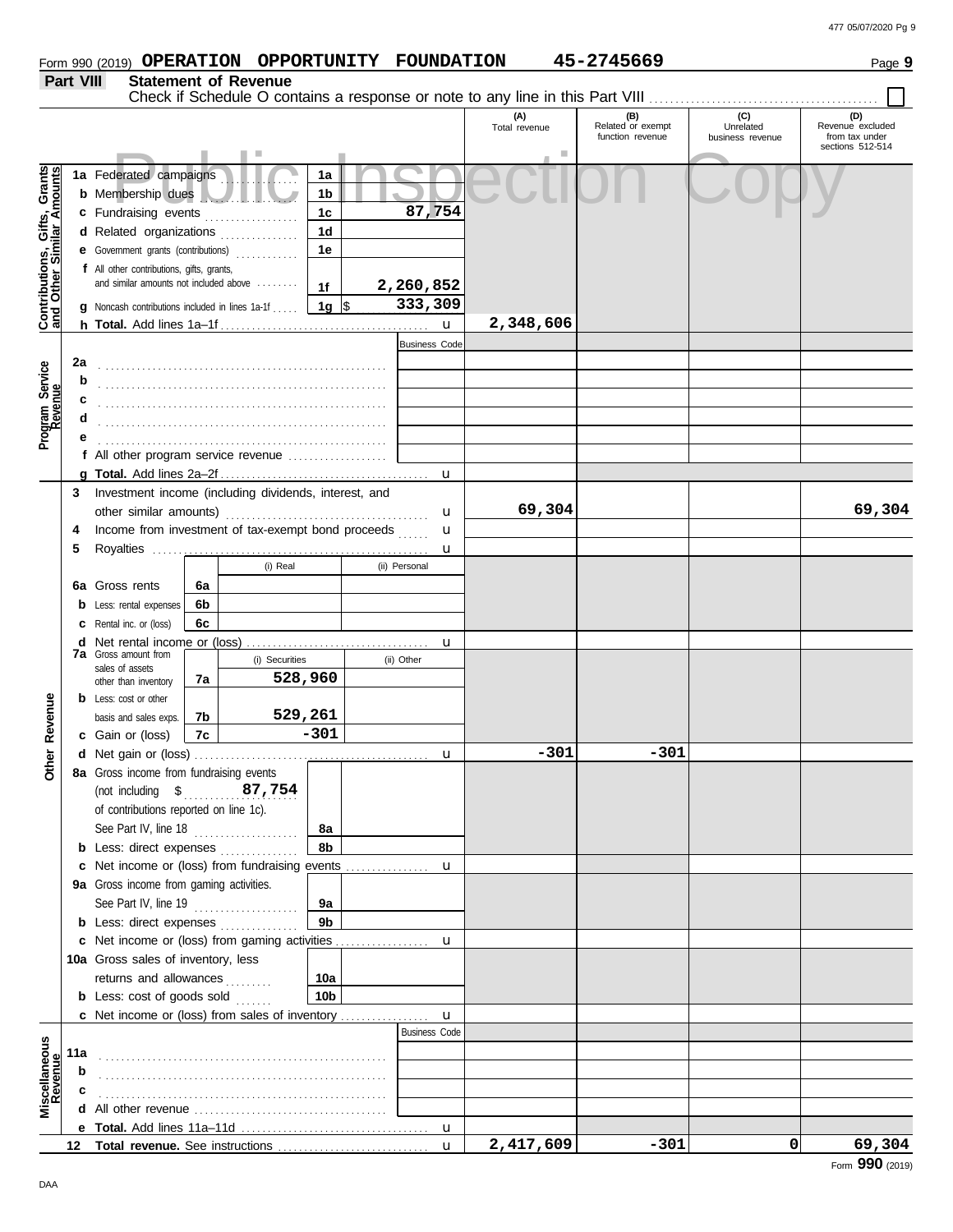## **Part IX Statement of Functional Expenses Form 990 (2019) OPERATION OPPORTUNITY FOUNDATION 45-2745669** Page 10

|              | Section 501(c)(3) and 501(c)(4) organizations must complete all columns. All other organizations must complete column (A).                                                                                                                                |                       |                                    |                                    |                         |
|--------------|-----------------------------------------------------------------------------------------------------------------------------------------------------------------------------------------------------------------------------------------------------------|-----------------------|------------------------------------|------------------------------------|-------------------------|
|              | Check if Schedule O contains a response or note to any line in this Part IX                                                                                                                                                                               |                       |                                    | (C)                                | (D)                     |
|              | Do not include amounts reported on lines 6b,<br>7b, 8b, 9b, and 10b of Part VIII.                                                                                                                                                                         | (A)<br>Total expenses | (B)<br>Program service<br>expenses | Management and<br>general expenses | Fundraising<br>expenses |
| $\mathbf{1}$ | Grants and other assistance to domestic organizations                                                                                                                                                                                                     |                       |                                    |                                    |                         |
|              | and domestic governments. See Part IV, line 21                                                                                                                                                                                                            |                       |                                    |                                    |                         |
| $\mathbf{2}$ | Grants and other assistance to domestic                                                                                                                                                                                                                   |                       |                                    |                                    |                         |
|              | individuals. See Part IV, line 22                                                                                                                                                                                                                         |                       |                                    |                                    |                         |
| 3            | Grants and other assistance to foreign                                                                                                                                                                                                                    |                       |                                    |                                    |                         |
|              | organizations, foreign governments, and foreign                                                                                                                                                                                                           |                       |                                    |                                    |                         |
|              | individuals. See Part IV, lines 15 and 16                                                                                                                                                                                                                 |                       |                                    |                                    |                         |
| 4            | Benefits paid to or for members                                                                                                                                                                                                                           |                       |                                    |                                    |                         |
| 5            | Compensation of current officers, directors,                                                                                                                                                                                                              |                       |                                    |                                    |                         |
|              | trustees, and key employees                                                                                                                                                                                                                               | 294,130               | 199,789                            | 94,341                             |                         |
| 6            | Compensation not included above to disqualified                                                                                                                                                                                                           |                       |                                    |                                    |                         |
|              | persons (as defined under section 4958(f)(1)) and                                                                                                                                                                                                         |                       |                                    |                                    |                         |
|              | persons described in section 4958(c)(3)(B)                                                                                                                                                                                                                |                       |                                    |                                    |                         |
| 7            | Other salaries and wages                                                                                                                                                                                                                                  | 864,638               | 722,214                            | 31,874                             | 110,550                 |
| 8            | Pension plan accruals and contributions (include                                                                                                                                                                                                          |                       |                                    |                                    |                         |
|              | section 401(k) and 403(b) employer contributions)                                                                                                                                                                                                         |                       |                                    |                                    |                         |
| 9            | Other employee benefits                                                                                                                                                                                                                                   | 56,754                | 39,228                             | 10,327                             | 7,199                   |
| 10           |                                                                                                                                                                                                                                                           | 101, 319              | 85,496                             | 6,791                              | 9,032                   |
| 11           | Fees for services (nonemployees):                                                                                                                                                                                                                         |                       |                                    |                                    |                         |
| a            | Management                                                                                                                                                                                                                                                |                       |                                    |                                    |                         |
| b            |                                                                                                                                                                                                                                                           | 38,695                |                                    | 38,695                             |                         |
| d            | Lobbying                                                                                                                                                                                                                                                  |                       |                                    |                                    |                         |
| е            | Professional fundraising services. See Part IV, line 17                                                                                                                                                                                                   |                       |                                    |                                    |                         |
| f            | Investment management fees                                                                                                                                                                                                                                |                       |                                    |                                    |                         |
| g            | Other. (If line 11g amount exceeds 10% of line 25, column                                                                                                                                                                                                 |                       |                                    |                                    |                         |
|              | (A) amount, list line 11g expenses on Schedule O.)                                                                                                                                                                                                        | 31,441                | 24,127                             | 5,977                              | <u>1,337</u>            |
| 12           | Advertising and promotion                                                                                                                                                                                                                                 | 19,929                | 19,929                             |                                    |                         |
| 13           |                                                                                                                                                                                                                                                           | 20,998                | 4,927                              | 11,289                             | 4,782                   |
| 14           | Information technology                                                                                                                                                                                                                                    | 53,045                | 11,384                             | 38,875                             | 2,786                   |
| 15           |                                                                                                                                                                                                                                                           |                       |                                    |                                    |                         |
| 16           |                                                                                                                                                                                                                                                           | 51,587                | 2,910                              | 48,677                             |                         |
| 17           |                                                                                                                                                                                                                                                           | 176,714               | 127,989                            | 32,083                             | 16,642                  |
| 18           | Payments of travel or entertainment expenses                                                                                                                                                                                                              |                       |                                    |                                    |                         |
|              | for any federal, state, or local public officials                                                                                                                                                                                                         |                       |                                    |                                    |                         |
| 19           | Conferences, conventions, and meetings                                                                                                                                                                                                                    |                       |                                    |                                    |                         |
| 20           | $\textbf{Interest} \hspace{0.05in} \ldots \hspace{0.05in} \ldots \hspace{0.05in} \ldots \hspace{0.05in} \ldots \hspace{0.05in} \ldots \hspace{0.05in} \ldots \hspace{0.05in} \ldots \hspace{0.05in} \ldots \hspace{0.05in} \ldots \hspace{0.05in} \ldots$ |                       |                                    |                                    |                         |
| 21           | Payments to affiliates                                                                                                                                                                                                                                    |                       |                                    |                                    |                         |
| 22           | Depreciation, depletion, and amortization                                                                                                                                                                                                                 | 6,113                 |                                    |                                    |                         |
| 23           |                                                                                                                                                                                                                                                           |                       | 4,323                              | 1,790                              |                         |
| 24           | Other expenses. Itemize expenses not covered<br>above (List miscellaneous expenses on line 24e. If                                                                                                                                                        |                       |                                    |                                    |                         |
|              | line 24e amount exceeds 10% of line 25, column                                                                                                                                                                                                            |                       |                                    |                                    |                         |
|              | (A) amount, list line 24e expenses on Schedule O.)                                                                                                                                                                                                        |                       |                                    |                                    |                         |
| а            | STUDENT HOUSING & MEALS                                                                                                                                                                                                                                   | 397,580               | 397,580                            |                                    |                         |
| b            | SUBCONTRACTED SERVICES                                                                                                                                                                                                                                    | 116,719               | 98,650                             | 18,069                             |                         |
| c            | MEALS & ENTERTAINMENT                                                                                                                                                                                                                                     | 74,500                | 62,735                             | 11,432                             | 333                     |
| d            | FACILITY FEES                                                                                                                                                                                                                                             | 51,382                | 51,382                             |                                    |                         |
| е            | All other expenses                                                                                                                                                                                                                                        | 181,375               | 82,445                             | 65,456                             | 33,474                  |
| 25           | Total functional expenses. Add lines 1 through 24e                                                                                                                                                                                                        | 2,536,919             | 1,935,108                          | 415,676                            | 186,135                 |
| 26           | Joint costs. Complete this line only if the                                                                                                                                                                                                               |                       |                                    |                                    |                         |
|              | organization reported in column (B) joint costs<br>from a combined educational campaign and                                                                                                                                                               |                       |                                    |                                    |                         |
|              | fundraising solicitation. Check here u<br>$\overline{\phantom{a}}$ if                                                                                                                                                                                     |                       |                                    |                                    |                         |
|              | following SOP 98-2 (ASC 958-720)                                                                                                                                                                                                                          |                       |                                    |                                    |                         |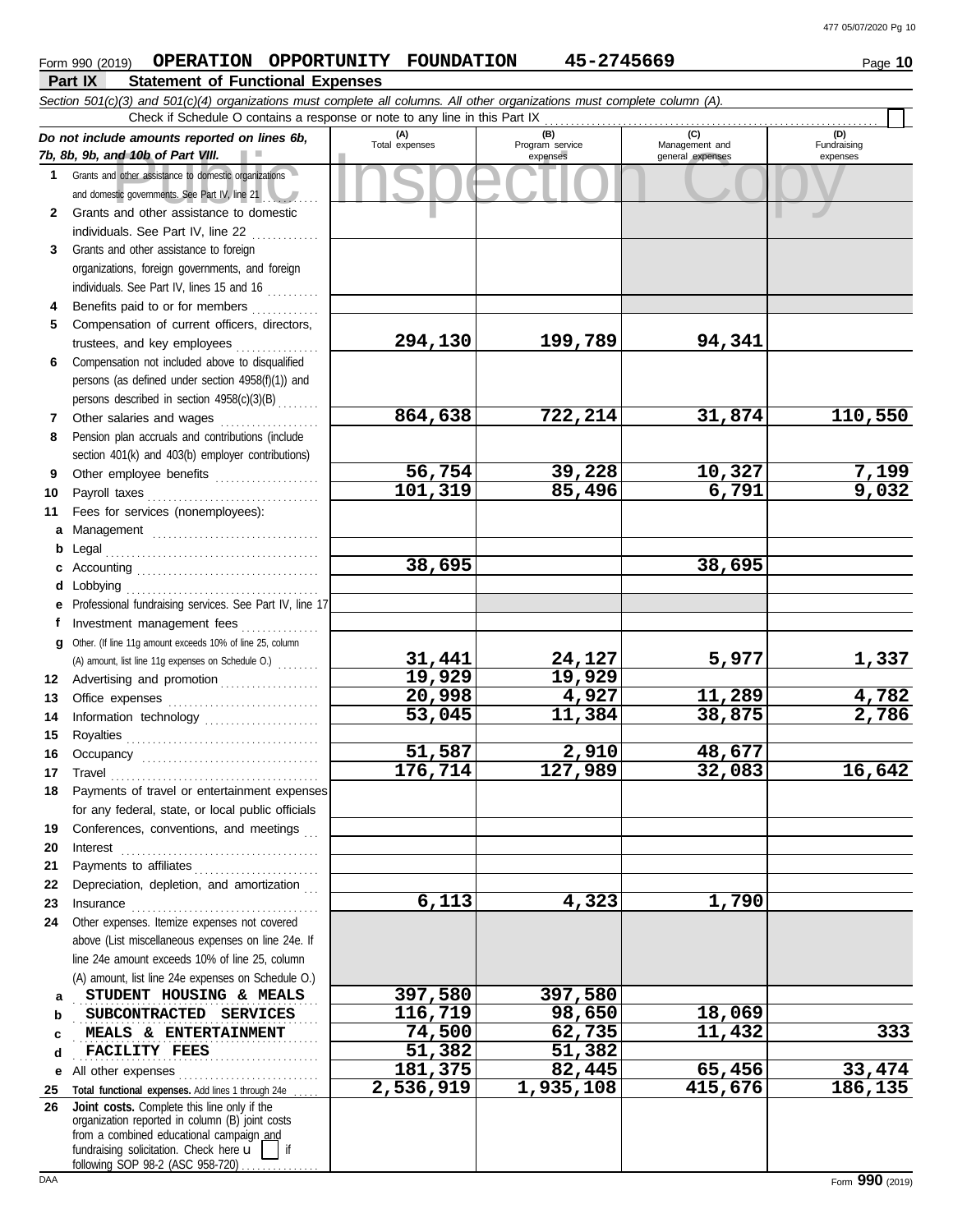|                      |          | OPERATION OPPORTUNITY FOUNDATION<br>Form 990 (2019)                                                                                                                                                                                  | 45-2745669             |                | Page 11     |
|----------------------|----------|--------------------------------------------------------------------------------------------------------------------------------------------------------------------------------------------------------------------------------------|------------------------|----------------|-------------|
|                      | Part X   | <b>Balance Sheet</b>                                                                                                                                                                                                                 |                        |                |             |
|                      |          |                                                                                                                                                                                                                                      |                        |                |             |
|                      |          |                                                                                                                                                                                                                                      | (A)                    |                | (B)         |
|                      |          |                                                                                                                                                                                                                                      | Beginning of year      |                | End of year |
|                      | 1.       | Cash-non-interest-bearing                                                                                                                                                                                                            | 1,786,771              | $\mathbf{1}$   | 530,196     |
|                      | 2        | Savings and temporary cash investments                                                                                                                                                                                               |                        | $\overline{2}$ |             |
|                      | 3        | Pledges and grants receivable, net //www.allender.com/sections/sections/sections/sections/sections/                                                                                                                                  | 1,332,768              | 3 <sub>z</sub> | 1,379,886   |
|                      | 4        |                                                                                                                                                                                                                                      |                        | 4              |             |
|                      | 5        | Loans and other receivables from any current or former officer, director,                                                                                                                                                            |                        |                |             |
|                      |          | trustee, key employee, creator or founder, substantial contributor, or 35%                                                                                                                                                           |                        |                |             |
|                      |          |                                                                                                                                                                                                                                      |                        | 5              |             |
|                      | 6        | Loans and other receivables from other disqualified persons (as defined                                                                                                                                                              |                        |                |             |
|                      |          | under section 4958(f)(1)), and persons described in section 4958(c)(3)(B)                                                                                                                                                            |                        | 6              |             |
| Assets               | 7        | Notes and loans receivable, net manufactured and contact and loans receivable, net manufactured and contact and                                                                                                                      |                        | $\overline{7}$ |             |
|                      | 8        | Inventories for sale or use <i>communication</i> and the state of the state or use of the state or use of the state or the state or the state or the state or the state or the state of the state or the state or the state or the   |                        | 8              |             |
|                      | 9        |                                                                                                                                                                                                                                      | 15,386                 | 9              | 26,619      |
|                      |          | 10a Land, buildings, and equipment: cost or other                                                                                                                                                                                    |                        |                |             |
|                      |          |                                                                                                                                                                                                                                      |                        |                |             |
|                      |          |                                                                                                                                                                                                                                      |                        | 10c            |             |
|                      | 11       |                                                                                                                                                                                                                                      | $\overline{1,467,976}$ | 11             | 2,746,603   |
|                      | 12       |                                                                                                                                                                                                                                      |                        | 12             |             |
|                      | 13       |                                                                                                                                                                                                                                      |                        | 13             |             |
|                      | 14       | Intangible assets                                                                                                                                                                                                                    |                        | 14             |             |
|                      | 15       |                                                                                                                                                                                                                                      | 2,076                  | 15             |             |
|                      | 16       |                                                                                                                                                                                                                                      | 4,604,977              | 16             | 4,683,304   |
|                      | 17       |                                                                                                                                                                                                                                      | 6,246                  | 17             | 32,805      |
|                      | 18       |                                                                                                                                                                                                                                      |                        | 18             |             |
|                      | 19       | Deferred revenue <b>contract and the contract of the contract of the contract of the contract of the contract of the contract of the contract of the contract of the contract of the contract of the contract of the contract of</b> |                        | 19             | 46,000      |
|                      | 20       |                                                                                                                                                                                                                                      |                        | 20             |             |
|                      | 21       | Escrow or custodial account liability. Complete Part IV of Schedule D                                                                                                                                                                |                        | 21             |             |
|                      | 22       | Loans and other payables to any current or former officer, director,                                                                                                                                                                 |                        |                |             |
| Liabilities          |          | trustee, key employee, creator or founder, substantial contributor, or 35%                                                                                                                                                           |                        |                |             |
|                      |          |                                                                                                                                                                                                                                      |                        | 22             |             |
|                      | 23       |                                                                                                                                                                                                                                      |                        | 23<br>24       |             |
|                      | 24<br>25 | Other liabilities (including federal income tax, payables to related third                                                                                                                                                           |                        |                |             |
|                      |          | parties, and other liabilities not included on lines 17-24). Complete Part X                                                                                                                                                         |                        |                |             |
|                      |          | of Schedule D                                                                                                                                                                                                                        | 389                    | 25             |             |
|                      | 26       |                                                                                                                                                                                                                                      | 6,635                  | 26             | 78,805      |
|                      |          | Organizations that follow FASB ASC 958, check here $\mathbf{u} \mathbf{X} $                                                                                                                                                          |                        |                |             |
|                      |          | and complete lines 27, 28, 32, and 33.                                                                                                                                                                                               |                        |                |             |
|                      | 27       | Net assets without donor restrictions                                                                                                                                                                                                | 2,549,561              | 27             | 2,865,200   |
|                      | 28       | Net assets with donor restrictions                                                                                                                                                                                                   | 2,048,781              | 28             | 1,739,299   |
| <b>Fund Balances</b> |          | Organizations that do not follow FASB ASC 958, check here u                                                                                                                                                                          |                        |                |             |
|                      |          | and complete lines 29 through 33.                                                                                                                                                                                                    |                        |                |             |
|                      | 29       | Capital stock or trust principal, or current funds                                                                                                                                                                                   |                        | 29             |             |
|                      | 30       | Paid-in or capital surplus, or land, building, or equipment fund                                                                                                                                                                     |                        | 30             |             |
|                      | 31       | Retained earnings, endowment, accumulated income, or other funds                                                                                                                                                                     |                        | 31             |             |
| Net Assets or        | 32       | Total net assets or fund balances                                                                                                                                                                                                    | 4,598,342              | 32             | 4,604,499   |
|                      | 33       |                                                                                                                                                                                                                                      | 4,604,977              | 33             | 4,683,304   |

Form **990** (2019)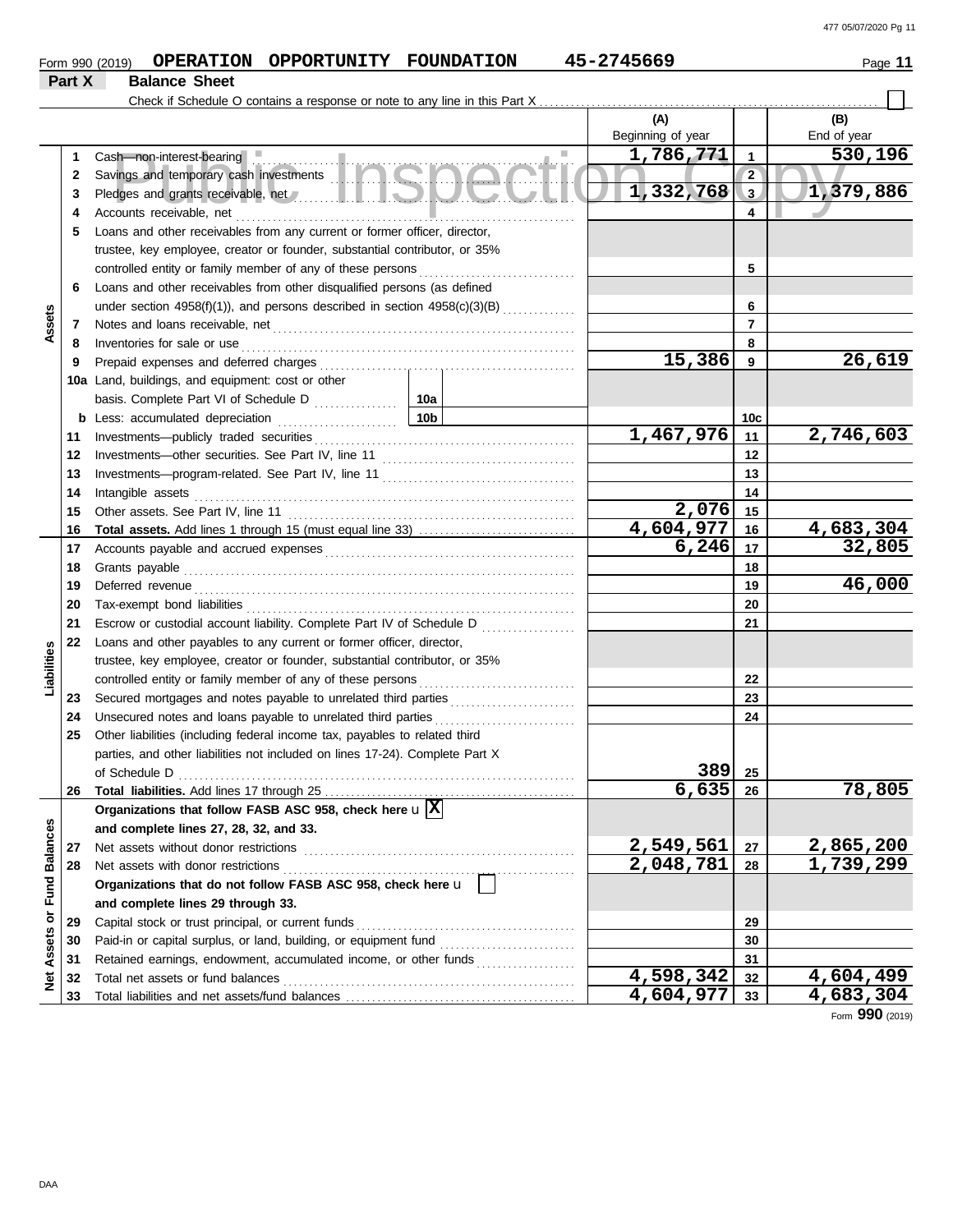|    | 45-2745669<br>Form 990 (2019) OPERATION OPPORTUNITY FOUNDATION                                                                                                                                                                      |                |           |            | Page 12 |
|----|-------------------------------------------------------------------------------------------------------------------------------------------------------------------------------------------------------------------------------------|----------------|-----------|------------|---------|
|    | Part XI<br><b>Reconciliation of Net Assets</b>                                                                                                                                                                                      |                |           |            |         |
|    |                                                                                                                                                                                                                                     |                |           |            |         |
| 1. |                                                                                                                                                                                                                                     | $\mathbf{1}$   | 2,417,609 |            |         |
| 2  |                                                                                                                                                                                                                                     | $\overline{2}$ | 2,536,919 |            |         |
| 3  | Revenue less expenses. Subtract line 2 from line 1<br>Revenue less expenses. Subtract line 2 from line 1<br>Net assets or fund balances at beginning of year (must equal Part X, line 32, column (A))                               | 3              |           | $-119,310$ |         |
| 4  |                                                                                                                                                                                                                                     | $\overline{4}$ | 4,598,342 |            |         |
| 5  |                                                                                                                                                                                                                                     | 5 <sub>1</sub> |           | 125,467    |         |
| 6  | Donated services and use of facilities <b>constructs</b> and the service of the service of the service of the service of the service of the service of the service of the service of the service of the service of the service of t | 6              |           |            |         |
| 7  | Investment expenses                                                                                                                                                                                                                 | $\overline{7}$ |           |            |         |
| 8  | Prior period adjustments                                                                                                                                                                                                            | 8              |           |            |         |
| 9  | Other changes in net assets or fund balances (explain on Schedule O)                                                                                                                                                                | 9              |           |            |         |
| 10 | Net assets or fund balances at end of year. Combine lines 3 through 9 (must equal Part X, line                                                                                                                                      |                |           |            |         |
|    | 32. column (B))                                                                                                                                                                                                                     | 10             | 4,604,499 |            |         |
|    | <b>Financial Statements and Reporting</b><br>Part XII                                                                                                                                                                               |                |           |            |         |
|    |                                                                                                                                                                                                                                     |                |           |            |         |
|    |                                                                                                                                                                                                                                     |                |           | <b>Yes</b> | No      |
| 1  | ΙxΙ<br>Accounting method used to prepare the Form 990:<br>Accrual<br>Cash<br>Other                                                                                                                                                  |                |           |            |         |
|    | If the organization changed its method of accounting from a prior year or checked "Other," explain in                                                                                                                               |                |           |            |         |
|    | Schedule O.                                                                                                                                                                                                                         |                |           |            |         |
|    | 2a Were the organization's financial statements compiled or reviewed by an independent accountant?                                                                                                                                  |                | 2a        |            | х       |
|    | If "Yes," check a box below to indicate whether the financial statements for the year were compiled or                                                                                                                              |                |           |            |         |
|    | reviewed on a separate basis, consolidated basis, or both:                                                                                                                                                                          |                |           |            |         |
|    | Separate basis<br>  Consolidated basis<br>  Both consolidated and separate basis                                                                                                                                                    |                |           |            |         |
|    | b Were the organization's financial statements audited by an independent accountant?                                                                                                                                                |                | 2b        | X          |         |
|    | If "Yes," check a box below to indicate whether the financial statements for the year were audited on a                                                                                                                             |                |           |            |         |
|    | separate basis, consolidated basis, or both:                                                                                                                                                                                        |                |           |            |         |
|    | IXI<br>Separate basis<br>Consolidated basis<br>  Both consolidated and separate basis<br>$\perp$                                                                                                                                    |                |           |            |         |
|    | c If "Yes" to line 2a or 2b, does the organization have a committee that assumes responsibility for oversight of                                                                                                                    |                |           |            |         |
|    | the audit, review, or compilation of its financial statements and selection of an independent accountant?                                                                                                                           |                | 2c        | X          |         |
|    | If the organization changed either its oversight process or selection process during the tax year, explain on                                                                                                                       |                |           |            |         |
|    | Schedule O.                                                                                                                                                                                                                         |                |           |            |         |
|    | 3a As a result of a federal award, was the organization required to undergo an audit or audits as set forth in the                                                                                                                  |                |           |            |         |
|    | Single Audit Act and OMB Circular A-133?                                                                                                                                                                                            |                | За        |            | X.      |
|    | <b>b</b> If "Yes," did the organization undergo the required audit or audits? If the organization did not undergo the                                                                                                               |                |           |            |         |
|    | required audit or audits, explain why on Schedule O and describe any steps taken to undergo such audits                                                                                                                             |                | 3b        |            |         |

Form **990** (2019)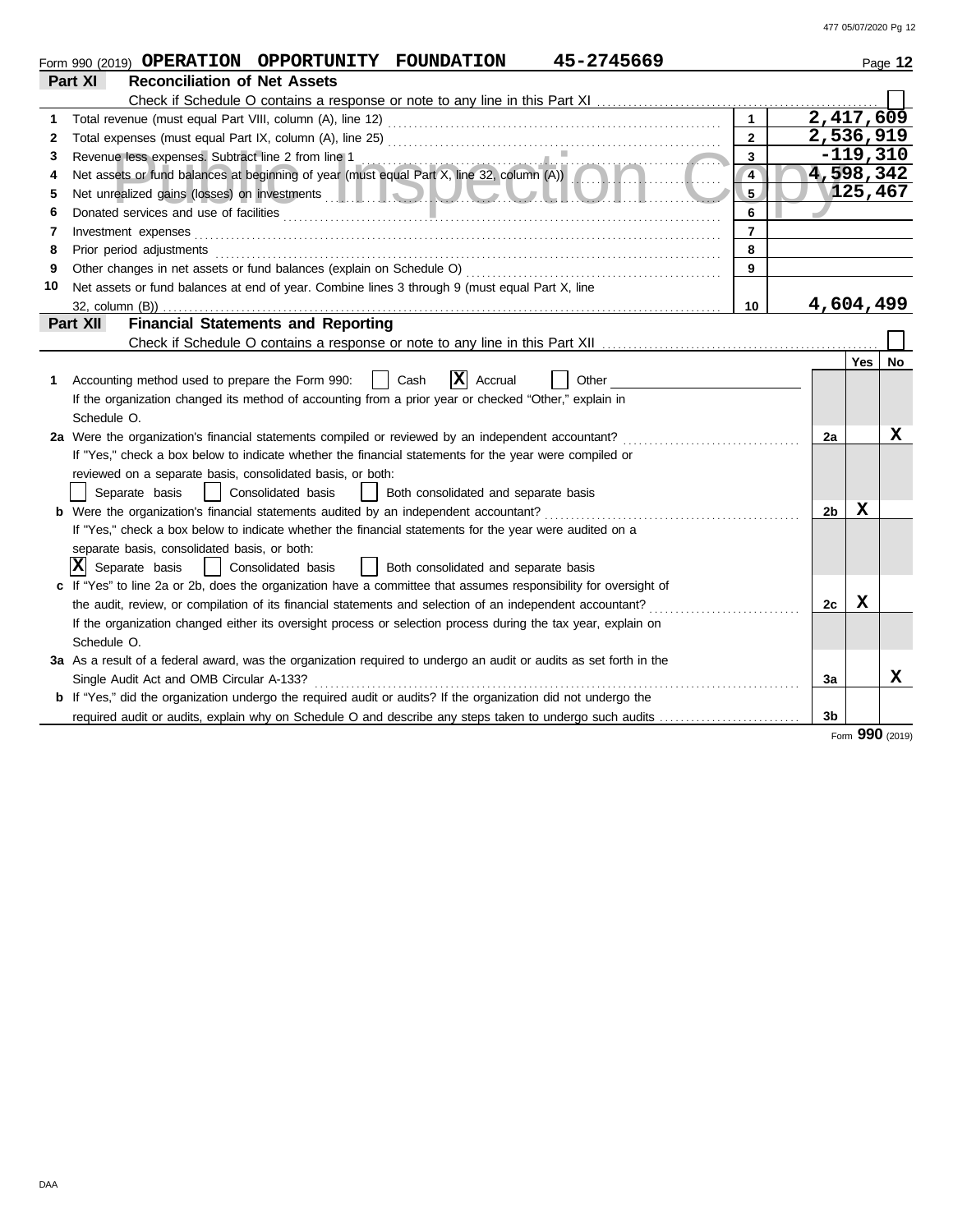| 477 05/07/2020 Pg 13 |  |
|----------------------|--|

| <b>SCHEDULE A</b>                                                                                                                                                                                                                                                                                                                                                                                                                                                                                     |                                                            | <b>Public Charity Status and Public Support</b>                                                                                                                                                                      |                                                      |                                                                                                                                                                                                                                                                | OMB No. 1545-0047                    |  |  |  |  |
|-------------------------------------------------------------------------------------------------------------------------------------------------------------------------------------------------------------------------------------------------------------------------------------------------------------------------------------------------------------------------------------------------------------------------------------------------------------------------------------------------------|------------------------------------------------------------|----------------------------------------------------------------------------------------------------------------------------------------------------------------------------------------------------------------------|------------------------------------------------------|----------------------------------------------------------------------------------------------------------------------------------------------------------------------------------------------------------------------------------------------------------------|--------------------------------------|--|--|--|--|
| (Form 990 or 990-EZ)                                                                                                                                                                                                                                                                                                                                                                                                                                                                                  |                                                            | Complete if the organization is a section 501(c)(3) organization or a section 4947(a)(1) nonexempt charitable trust.                                                                                                 |                                                      |                                                                                                                                                                                                                                                                | <b>2019</b>                          |  |  |  |  |
| Department of the Treasury                                                                                                                                                                                                                                                                                                                                                                                                                                                                            |                                                            | La Attach to Form 990 or Form 990-EZ.                                                                                                                                                                                |                                                      |                                                                                                                                                                                                                                                                | Open to Public                       |  |  |  |  |
| Internal Revenue Service                                                                                                                                                                                                                                                                                                                                                                                                                                                                              |                                                            | <b>u</b> Go to www.irs.gov/Form990 for instructions and the latest information.                                                                                                                                      |                                                      |                                                                                                                                                                                                                                                                | <b>Inspection</b>                    |  |  |  |  |
| Name of the organization                                                                                                                                                                                                                                                                                                                                                                                                                                                                              | <b>In</b><br>٦                                             | OPERATION OPPORTUNITY FOUNDATION                                                                                                                                                                                     |                                                      | 45-2745669                                                                                                                                                                                                                                                     | Employer identification number       |  |  |  |  |
| Part I                                                                                                                                                                                                                                                                                                                                                                                                                                                                                                |                                                            |                                                                                                                                                                                                                      |                                                      | Reason for Public Charity Status (All organizations must complete this part.) See instructions.                                                                                                                                                                |                                      |  |  |  |  |
|                                                                                                                                                                                                                                                                                                                                                                                                                                                                                                       |                                                            | The organization is not a private foundation because it is: (For lines 1 through 12, check only one box.)                                                                                                            |                                                      |                                                                                                                                                                                                                                                                |                                      |  |  |  |  |
| 1<br>2                                                                                                                                                                                                                                                                                                                                                                                                                                                                                                |                                                            | A church, convention of churches, or association of churches described in section 170(b)(1)(A)(i).<br>A school described in section 170(b)(1)(A)(ii). (Attach Schedule E (Form 990 or 990-EZ).)                      |                                                      |                                                                                                                                                                                                                                                                |                                      |  |  |  |  |
| 3                                                                                                                                                                                                                                                                                                                                                                                                                                                                                                     |                                                            | A hospital or a cooperative hospital service organization described in section 170(b)(1)(A)(iii).                                                                                                                    |                                                      |                                                                                                                                                                                                                                                                |                                      |  |  |  |  |
| 4                                                                                                                                                                                                                                                                                                                                                                                                                                                                                                     |                                                            |                                                                                                                                                                                                                      |                                                      | A medical research organization operated in conjunction with a hospital described in section 170(b)(1)(A)(iii). Enter the hospital's name,                                                                                                                     |                                      |  |  |  |  |
| city, and state:<br>5                                                                                                                                                                                                                                                                                                                                                                                                                                                                                 |                                                            | An organization operated for the benefit of a college or university owned or operated by a governmental unit described in                                                                                            |                                                      |                                                                                                                                                                                                                                                                |                                      |  |  |  |  |
|                                                                                                                                                                                                                                                                                                                                                                                                                                                                                                       | section 170(b)(1)(A)(iv). (Complete Part II.)              |                                                                                                                                                                                                                      |                                                      |                                                                                                                                                                                                                                                                |                                      |  |  |  |  |
| 6                                                                                                                                                                                                                                                                                                                                                                                                                                                                                                     |                                                            | A federal, state, or local government or governmental unit described in section 170(b)(1)(A)(v).                                                                                                                     |                                                      |                                                                                                                                                                                                                                                                |                                      |  |  |  |  |
| 7                                                                                                                                                                                                                                                                                                                                                                                                                                                                                                     | described in section 170(b)(1)(A)(vi). (Complete Part II.) |                                                                                                                                                                                                                      |                                                      | An organization that normally receives a substantial part of its support from a governmental unit or from the general public                                                                                                                                   |                                      |  |  |  |  |
| 8                                                                                                                                                                                                                                                                                                                                                                                                                                                                                                     |                                                            | A community trust described in section 170(b)(1)(A)(vi). (Complete Part II.)                                                                                                                                         |                                                      |                                                                                                                                                                                                                                                                |                                      |  |  |  |  |
| 9<br>university:                                                                                                                                                                                                                                                                                                                                                                                                                                                                                      |                                                            | or university or a non-land-grant college of agriculture (see instructions). Enter the name, city, and state of the college or                                                                                       |                                                      | An agricultural research organization described in section 170(b)(1)(A)(ix) operated in conjunction with a land-grant college                                                                                                                                  |                                      |  |  |  |  |
| $ {\bf X} $<br>An organization that normally receives: (1) more than 33 1/3% of its support from contributions, membership fees, and gross<br>10<br>receipts from activities related to its exempt functions—subject to certain exceptions, and (2) no more than 33 1/3% of its<br>support from gross investment income and unrelated business taxable income (less section 511 tax) from businesses<br>acquired by the organization after June 30, 1975. See section 509(a)(2). (Complete Part III.) |                                                            |                                                                                                                                                                                                                      |                                                      |                                                                                                                                                                                                                                                                |                                      |  |  |  |  |
| 11                                                                                                                                                                                                                                                                                                                                                                                                                                                                                                    |                                                            | An organization organized and operated exclusively to test for public safety. See section 509(a)(4).                                                                                                                 |                                                      |                                                                                                                                                                                                                                                                |                                      |  |  |  |  |
| 12                                                                                                                                                                                                                                                                                                                                                                                                                                                                                                    |                                                            |                                                                                                                                                                                                                      |                                                      | An organization organized and operated exclusively for the benefit of, to perform the functions of, or to carry out the purposes                                                                                                                               |                                      |  |  |  |  |
|                                                                                                                                                                                                                                                                                                                                                                                                                                                                                                       |                                                            |                                                                                                                                                                                                                      |                                                      | of one or more publicly supported organizations described in section 509(a)(1) or section 509(a)(2). See section 509(a)(3).                                                                                                                                    |                                      |  |  |  |  |
| a                                                                                                                                                                                                                                                                                                                                                                                                                                                                                                     |                                                            |                                                                                                                                                                                                                      |                                                      | Check the box in lines 12a through 12d that describes the type of supporting organization and complete lines 12e, 12f, and 12g.<br>Type I. A supporting organization operated, supervised, or controlled by its supported organization(s), typically by giving |                                      |  |  |  |  |
|                                                                                                                                                                                                                                                                                                                                                                                                                                                                                                       |                                                            | the supported organization(s) the power to regularly appoint or elect a majority of the directors or trustees of the<br>supporting organization. You must complete Part IV, Sections A and B.                        |                                                      |                                                                                                                                                                                                                                                                |                                      |  |  |  |  |
| b                                                                                                                                                                                                                                                                                                                                                                                                                                                                                                     |                                                            |                                                                                                                                                                                                                      |                                                      | Type II. A supporting organization supervised or controlled in connection with its supported organization(s), by having                                                                                                                                        |                                      |  |  |  |  |
|                                                                                                                                                                                                                                                                                                                                                                                                                                                                                                       |                                                            | organization(s). You must complete Part IV, Sections A and C.                                                                                                                                                        |                                                      | control or management of the supporting organization vested in the same persons that control or manage the supported                                                                                                                                           |                                      |  |  |  |  |
| c                                                                                                                                                                                                                                                                                                                                                                                                                                                                                                     |                                                            | its supported organization(s) (see instructions). You must complete Part IV, Sections A, D, and E.                                                                                                                   |                                                      | Type III functionally integrated. A supporting organization operated in connection with, and functionally integrated with,                                                                                                                                     |                                      |  |  |  |  |
| d                                                                                                                                                                                                                                                                                                                                                                                                                                                                                                     |                                                            |                                                                                                                                                                                                                      |                                                      | Type III non-functionally integrated. A supporting organization operated in connection with its supported organization(s)<br>that is not functionally integrated. The organization generally must satisfy a distribution requirement and an attentiveness      |                                      |  |  |  |  |
|                                                                                                                                                                                                                                                                                                                                                                                                                                                                                                       |                                                            | requirement (see instructions). You must complete Part IV, Sections A and D, and Part V.                                                                                                                             |                                                      |                                                                                                                                                                                                                                                                |                                      |  |  |  |  |
| е                                                                                                                                                                                                                                                                                                                                                                                                                                                                                                     |                                                            | Check this box if the organization received a written determination from the IRS that it is a Type I, Type II, Type III<br>functionally integrated, or Type III non-functionally integrated supporting organization. |                                                      |                                                                                                                                                                                                                                                                |                                      |  |  |  |  |
| f                                                                                                                                                                                                                                                                                                                                                                                                                                                                                                     | Enter the number of supported organizations                |                                                                                                                                                                                                                      |                                                      |                                                                                                                                                                                                                                                                |                                      |  |  |  |  |
| g                                                                                                                                                                                                                                                                                                                                                                                                                                                                                                     |                                                            | Provide the following information about the supported organization(s).                                                                                                                                               |                                                      |                                                                                                                                                                                                                                                                |                                      |  |  |  |  |
| (i) Name of supported<br>organization                                                                                                                                                                                                                                                                                                                                                                                                                                                                 | (ii) EIN                                                   | (iii) Type of organization<br>(described on lines 1-10                                                                                                                                                               | (iv) Is the organization<br>listed in your governing | (v) Amount of monetary<br>support (see                                                                                                                                                                                                                         | (vi) Amount of<br>other support (see |  |  |  |  |
|                                                                                                                                                                                                                                                                                                                                                                                                                                                                                                       |                                                            | above (see instructions))                                                                                                                                                                                            | document?                                            | instructions)                                                                                                                                                                                                                                                  | instructions)                        |  |  |  |  |
| (A)                                                                                                                                                                                                                                                                                                                                                                                                                                                                                                   |                                                            |                                                                                                                                                                                                                      | No<br>Yes                                            |                                                                                                                                                                                                                                                                |                                      |  |  |  |  |
|                                                                                                                                                                                                                                                                                                                                                                                                                                                                                                       |                                                            |                                                                                                                                                                                                                      |                                                      |                                                                                                                                                                                                                                                                |                                      |  |  |  |  |
| (B)                                                                                                                                                                                                                                                                                                                                                                                                                                                                                                   |                                                            |                                                                                                                                                                                                                      |                                                      |                                                                                                                                                                                                                                                                |                                      |  |  |  |  |
| (C)                                                                                                                                                                                                                                                                                                                                                                                                                                                                                                   |                                                            |                                                                                                                                                                                                                      |                                                      |                                                                                                                                                                                                                                                                |                                      |  |  |  |  |
| (D)                                                                                                                                                                                                                                                                                                                                                                                                                                                                                                   |                                                            |                                                                                                                                                                                                                      |                                                      |                                                                                                                                                                                                                                                                |                                      |  |  |  |  |
| (E)                                                                                                                                                                                                                                                                                                                                                                                                                                                                                                   |                                                            |                                                                                                                                                                                                                      |                                                      |                                                                                                                                                                                                                                                                |                                      |  |  |  |  |
|                                                                                                                                                                                                                                                                                                                                                                                                                                                                                                       |                                                            |                                                                                                                                                                                                                      |                                                      |                                                                                                                                                                                                                                                                |                                      |  |  |  |  |
| Total                                                                                                                                                                                                                                                                                                                                                                                                                                                                                                 |                                                            |                                                                                                                                                                                                                      |                                                      |                                                                                                                                                                                                                                                                |                                      |  |  |  |  |
|                                                                                                                                                                                                                                                                                                                                                                                                                                                                                                       |                                                            | For Paperwork Reduction Act Notice, see the Instructions for Form 990 or 990-EZ.                                                                                                                                     |                                                      |                                                                                                                                                                                                                                                                | Schedule A (Form 990 or 990-EZ) 2019 |  |  |  |  |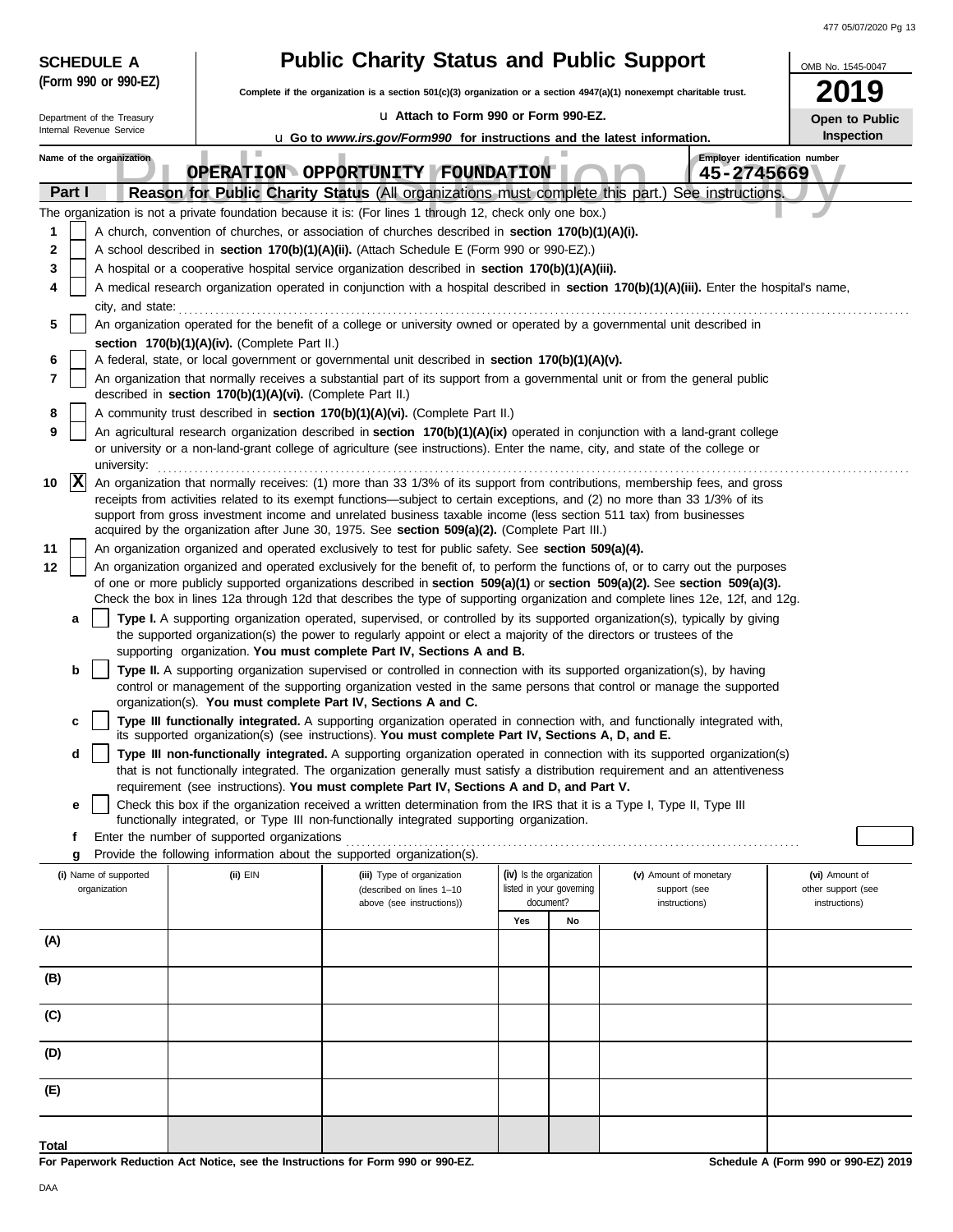|              | Schedule A (Form 990 or 990-EZ) 2019                                                                                                                                                                                                                               |          | OPERATION OPPORTUNITY FOUNDATION |            |            | 45-2745669 | Page 2    |
|--------------|--------------------------------------------------------------------------------------------------------------------------------------------------------------------------------------------------------------------------------------------------------------------|----------|----------------------------------|------------|------------|------------|-----------|
|              | Support Schedule for Organizations Described in Sections 170(b)(1)(A)(iv) and 170(b)(1)(A)(vi)<br>Part II                                                                                                                                                          |          |                                  |            |            |            |           |
|              | (Complete only if you checked the box on line 5, 7, or 8 of Part I or if the organization failed to qualify under                                                                                                                                                  |          |                                  |            |            |            |           |
|              | Part III. If the organization fails to qualify under the tests listed below, please complete Part III.)                                                                                                                                                            |          |                                  |            |            |            |           |
|              | <b>Section A. Public Support</b>                                                                                                                                                                                                                                   |          |                                  |            |            |            |           |
|              | Calendar year (or fiscal year beginning in)<br>$\mathbf{u}$                                                                                                                                                                                                        | (a) 2015 | (b) 2016                         | $(c)$ 2017 | $(d)$ 2018 | (e) $2019$ | (f) Total |
| 1            | Gifts, grants, contributions, and<br>membership fees received. (Do not<br>include any "unusual grants.")                                                                                                                                                           |          |                                  |            |            |            |           |
| $\mathbf{2}$ | Tax revenues levied for the<br>organization's benefit and either paid<br>to or expended on its behalf                                                                                                                                                              |          |                                  |            |            |            |           |
| 3            | The value of services or facilities<br>furnished by a governmental unit to the<br>organization without charge                                                                                                                                                      |          |                                  |            |            |            |           |
| 4            | Total. Add lines 1 through 3                                                                                                                                                                                                                                       |          |                                  |            |            |            |           |
| 5            | The portion of total contributions by<br>each person (other than a<br>governmental unit or publicly<br>supported organization) included on<br>line 1 that exceeds 2% of the amount<br>shown on line 11, column (f) $\ldots$                                        |          |                                  |            |            |            |           |
| 6.           | Public support. Subtract line 5 from line 4.                                                                                                                                                                                                                       |          |                                  |            |            |            |           |
|              | <b>Section B. Total Support</b>                                                                                                                                                                                                                                    |          |                                  |            |            |            |           |
|              | Calendar year (or fiscal year beginning in)<br>$\mathbf{u}$                                                                                                                                                                                                        | (a) 2015 | (b) 2016                         | (c) 2017   | $(d)$ 2018 | (e) $2019$ | (f) Total |
| 7            |                                                                                                                                                                                                                                                                    |          |                                  |            |            |            |           |
| 8            | Gross income from interest, dividends,<br>payments received on securities loans,<br>rents, royalties, and income from                                                                                                                                              |          |                                  |            |            |            |           |
| 9            | Net income from unrelated business<br>activities, whether or not the business<br>is regularly carried on                                                                                                                                                           |          |                                  |            |            |            |           |
| 10           | Other income. Do not include gain or<br>loss from the sale of capital assets                                                                                                                                                                                       |          |                                  |            |            |            |           |
| 11           | Total support. Add lines 7 through 10                                                                                                                                                                                                                              |          |                                  |            |            |            |           |
| 12           |                                                                                                                                                                                                                                                                    |          |                                  |            |            | 12         |           |
| 13           | First five years. If the Form 990 is for the organization's first, second, third, fourth, or fifth tax year as a section 501(c)(3)                                                                                                                                 |          |                                  |            |            |            |           |
|              | organization, check this box and stop here                                                                                                                                                                                                                         |          |                                  |            |            |            | ▶         |
|              | Section C. Computation of Public Support Percentage                                                                                                                                                                                                                |          |                                  |            |            |            |           |
| 14           |                                                                                                                                                                                                                                                                    |          |                                  |            |            | 14         | %         |
| 15           |                                                                                                                                                                                                                                                                    |          |                                  |            |            | 15         | %         |
| 16a          | 33 1/3% support test-2019. If the organization did not check the box on line 13, and line 14 is 33 1/3% or more, check this                                                                                                                                        |          |                                  |            |            |            |           |
|              | box and stop here. The organization qualifies as a publicly supported organization [11] content content content and stop here. The organization content of the state of the state of the state of the state of the state of th                                     |          |                                  |            |            |            |           |
| b            | 33 1/3% support test-2018. If the organization did not check a box on line 13 or 16a, and line 15 is 33 1/3% or more, check                                                                                                                                        |          |                                  |            |            |            |           |
|              |                                                                                                                                                                                                                                                                    |          |                                  |            |            |            |           |
| 17а          | 10%-facts-and-circumstances test-2019. If the organization did not check a box on line 13, 16a, or 16b, and line 14 is                                                                                                                                             |          |                                  |            |            |            |           |
|              | 10% or more, and if the organization meets the "facts-and-circumstances" test, check this box and stop here. Explain in<br>Part VI how the organization meets the "facts-and-circumstances" test. The organization qualifies as a publicly supported               |          |                                  |            |            |            |           |
|              |                                                                                                                                                                                                                                                                    |          |                                  |            |            |            |           |
|              | organization                                                                                                                                                                                                                                                       |          |                                  |            |            |            |           |
| b            | 10%-facts-and-circumstances test-2018. If the organization did not check a box on line 13, 16a, 16b, or 17a, and line                                                                                                                                              |          |                                  |            |            |            |           |
|              | 15 is 10% or more, and if the organization meets the "facts-and-circumstances" test, check this box and stop here.<br>Explain in Part VI how the organization meets the "facts-and-circumstances" test. The organization qualifies as a publicly                   |          |                                  |            |            |            |           |
|              |                                                                                                                                                                                                                                                                    |          |                                  |            |            |            |           |
| 18           | supported organization contains and contains a supported organization contains a supported organization contains a supported organization<br>Private foundation. If the organization did not check a box on line 13, 16a, 16b, 17a, or 17b, check this box and see |          |                                  |            |            |            |           |
|              | instructions                                                                                                                                                                                                                                                       |          |                                  |            |            |            |           |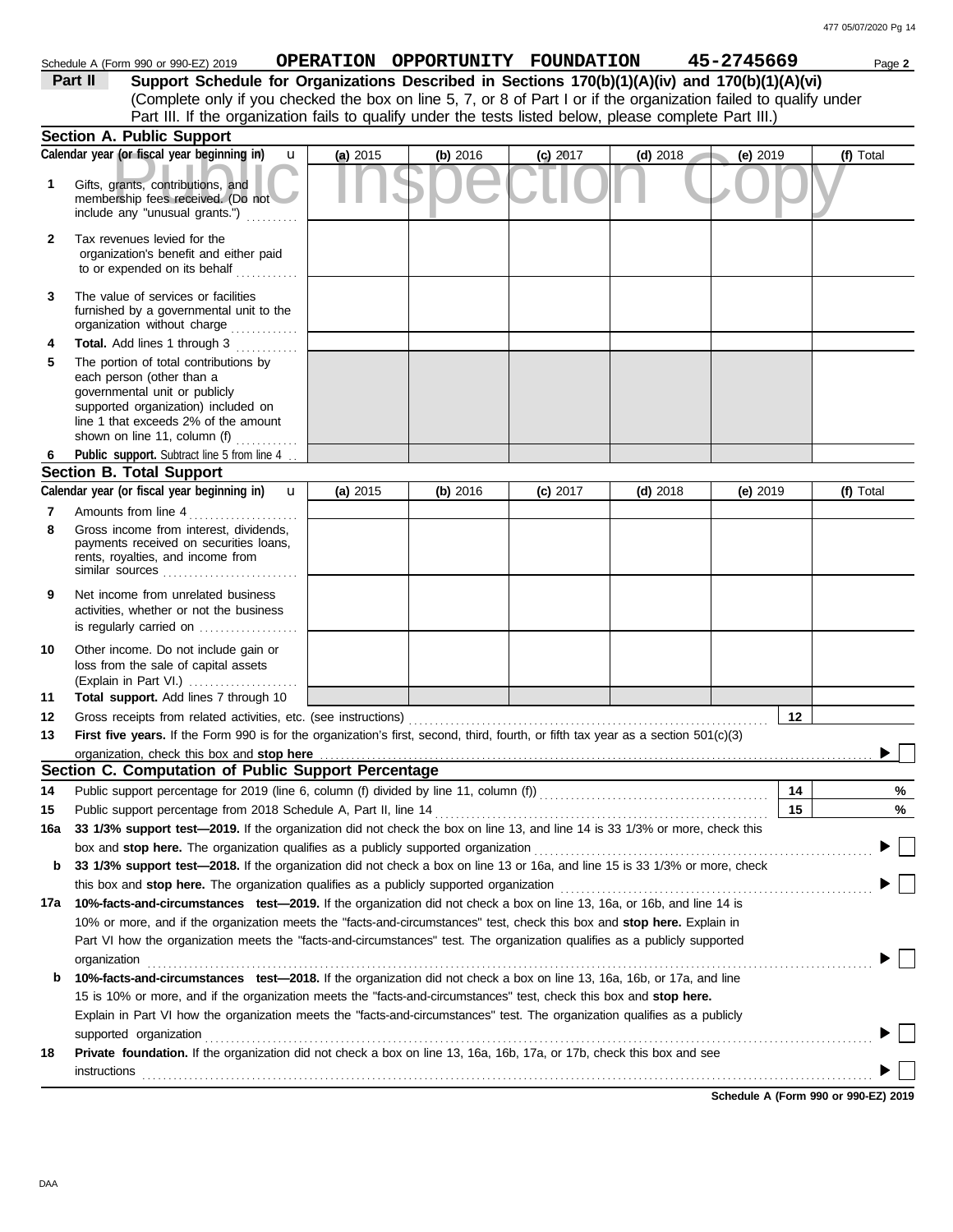## Schedule A (Form 990 or 990-EZ) 2019 **OPERATION OPPORTUNITY FOUNDATION 45-2745669** Page 3

## **Part III Support Schedule for Organizations Described in Section 509(a)(2)**

(Complete only if you checked the box on line 10 of Part I or if the organization failed to qualify under Part II. If the organization fails to qualify under the tests listed below, please complete Part II.)

|              | <b>Section A. Public Support</b>                                                                                                                                                  |           |           |            |            |            |                                    |
|--------------|-----------------------------------------------------------------------------------------------------------------------------------------------------------------------------------|-----------|-----------|------------|------------|------------|------------------------------------|
|              | Calendar year (or fiscal year beginning in)<br>u                                                                                                                                  | (a) 2015  | (b) 2016  | $(c)$ 2017 | $(d)$ 2018 | (e) 2019   | (f) Total                          |
| $\mathbf{1}$ | Gifts, grants, contributions, and membership fees<br>received. (Do not include any "unusual grants.")                                                                             | 1,273,995 | 1,324,755 | 2,353,695  | 3,290,531  | 2,348,606  | 10,591,582                         |
| $\mathbf{2}$ | Gross receipts from admissions, merchandise<br>sold or services performed, or facilities<br>furnished in any activity that is related to the<br>organization's tax-exempt purpose |           |           |            |            |            |                                    |
| 3            | Gross receipts from activities that are not an<br>unrelated trade or business under section 513                                                                                   |           |           |            |            |            |                                    |
| 4            | Tax revenues levied for the<br>organization's benefit and either paid<br>to or expended on its behalf<br>in a shekarar 19                                                         |           |           |            |            |            |                                    |
| 5            | The value of services or facilities<br>furnished by a governmental unit to the<br>organization without charge                                                                     |           |           |            |            |            |                                    |
| 6            | Total. Add lines 1 through 5                                                                                                                                                      | 1,273,995 | 1,324,755 | 2,353,695  | 3,290,531  | 2,348,606  | 10,591,582                         |
| 7a           | Amounts included on lines 1, 2, and 3<br>received from disqualified persons                                                                                                       | 681,954   | 588,610   | 1,369,928  | 2,286,600  | 1,210,000  | 6,137,092                          |
| b            | Amounts included on lines 2 and 3<br>received from other than disqualified<br>persons that exceed the greater of \$5,000<br>or 1% of the amount on line 13 for the year           |           |           |            |            |            |                                    |
| c            | Add lines 7a and 7b                                                                                                                                                               | 681,954   | 588,610   | 1,369,928  | 2,286,600  | 1,210,000  | 6,137,092                          |
| 8            | Public support. (Subtract line 7c from                                                                                                                                            |           |           |            |            |            |                                    |
|              | line $6.$ )                                                                                                                                                                       |           |           |            |            |            | 4,454,490                          |
|              | <b>Section B. Total Support</b><br>Calendar year (or fiscal year beginning in)                                                                                                    |           |           |            |            |            |                                    |
|              | $\mathbf{u}$                                                                                                                                                                      | (a) 2015  | (b) 2016  | $(c)$ 2017 | $(d)$ 2018 | $(e)$ 2019 | (f) Total                          |
| 9            | Amounts from line 6<br><u> 1990 - James Barnett, politik e</u>                                                                                                                    | 1,273,995 | 1,324,755 | 2,353,695  | 3,290,531  | 2,348,606  | 10,591,582                         |
| 10a          | Gross income from interest, dividends,<br>payments received on securities loans, rents,<br>royalties, and income from similar sources                                             | 60        | 1,408     | 905        | 41,683     | 69,304     | 113,360                            |
| b            | Unrelated business taxable income (less<br>section 511 taxes) from businesses<br>acquired after June 30, 1975                                                                     |           |           |            |            |            |                                    |
| c            |                                                                                                                                                                                   | 60        | 1,408     | 905        | 41,683     | 69,304     | 113,360                            |
| 11           | Net income from unrelated business<br>activities not included in line 10b, whether<br>or not the business is regularly carried on                                                 |           |           |            |            |            |                                    |
| 12           | Other income. Do not include gain or<br>loss from the sale of capital assets<br>(Explain in Part VI.)                                                                             |           |           |            |            |            |                                    |
| 13           | Total support. (Add lines 9, 10c, 11,                                                                                                                                             |           |           |            |            |            |                                    |
| 14           | and 12.)<br>First five years. If the Form 990 is for the organization's first, second, third, fourth, or fifth tax year as a section 501(c)(3)                                    | 1,274,055 | 1,326,163 | 2,354,600  | 3,332,214  | 2,417,910  | 10,704,942                         |
|              | organization, check this box and stop here                                                                                                                                        |           |           |            |            |            |                                    |
|              | Section C. Computation of Public Support Percentage                                                                                                                               |           |           |            |            |            |                                    |
| 15           |                                                                                                                                                                                   |           |           |            |            | 15         | 41.61%                             |
| 16           |                                                                                                                                                                                   |           |           |            |            | 16         | 34.06%                             |
|              | Section D. Computation of Investment Income Percentage                                                                                                                            |           |           |            |            |            |                                    |
| 17           |                                                                                                                                                                                   |           |           |            |            | 17         | $1\%$                              |
| 18           | Investment income percentage from 2018 Schedule A, Part III, line 17                                                                                                              |           |           |            |            | 18         | %                                  |
| 19a          | 33 1/3% support tests-2019. If the organization did not check the box on line 14, and line 15 is more than 33 1/3%, and line                                                      |           |           |            |            |            |                                    |
|              | 17 is not more than 33 1/3%, check this box and stop here. The organization qualifies as a publicly supported organization.                                                       |           |           |            |            |            | $\blacktriangleright$ $\mathbf{X}$ |
| b            | 33 1/3% support tests-2018. If the organization did not check a box on line 14 or line 19a, and line 16 is more than 33 1/3%, and                                                 |           |           |            |            |            |                                    |
|              | line 18 is not more than 33 1/3%, check this box and stop here. The organization qualifies as a publicly supported organization                                                   |           |           |            |            |            |                                    |
| 20           |                                                                                                                                                                                   |           |           |            |            |            |                                    |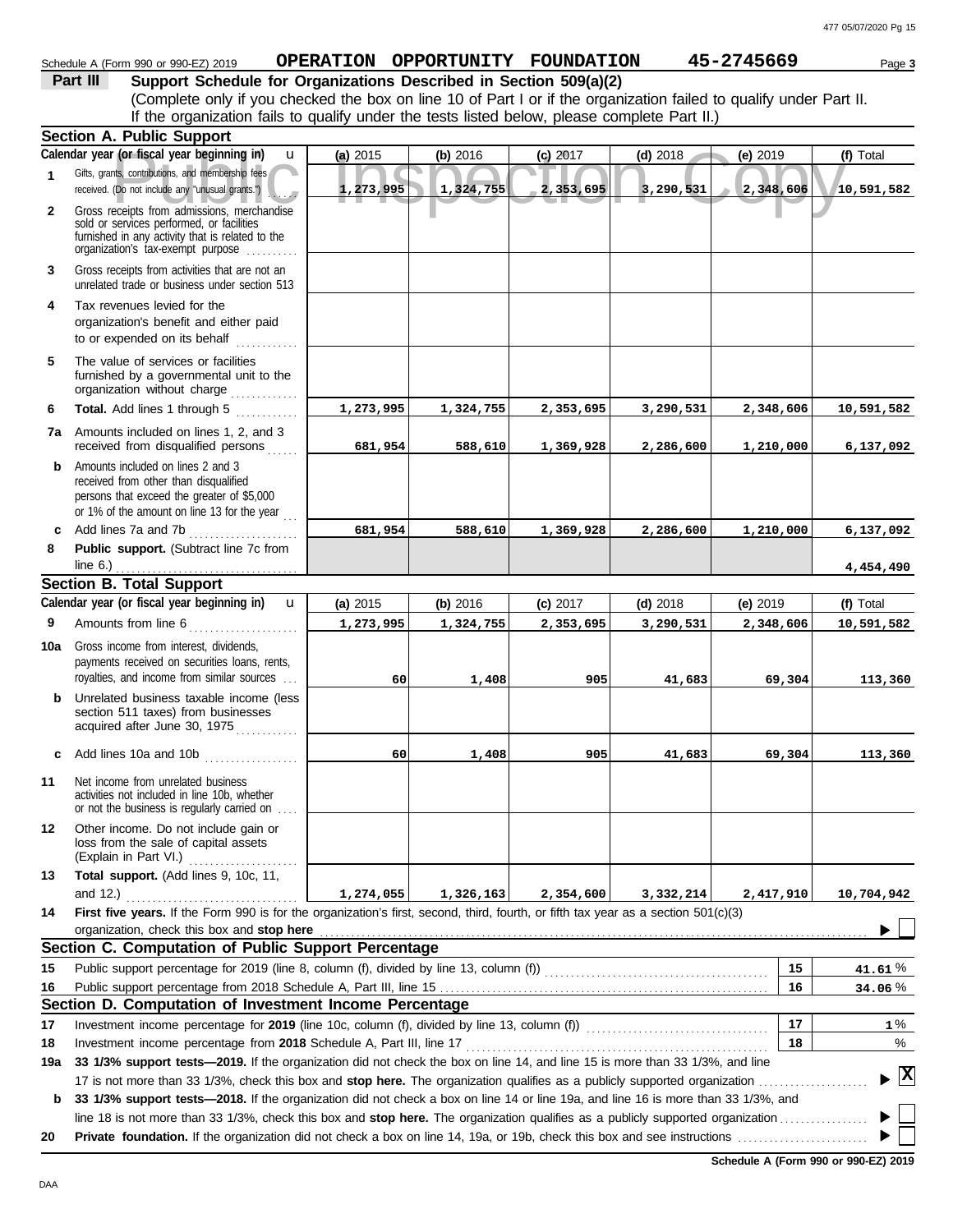|     | OPERATION OPPORTUNITY FOUNDATION<br>Schedule A (Form 990 or 990-EZ) 2019                                                 | 45-2745669                        | Page 4    |
|-----|--------------------------------------------------------------------------------------------------------------------------|-----------------------------------|-----------|
|     | Part IV<br><b>Supporting Organizations</b>                                                                               |                                   |           |
|     | (Complete only if you checked a box in line 12 on Part I. If you checked 12a of Part I, complete Sections A              |                                   |           |
|     | and B. If you checked 12b of Part I, complete Sections A and C. If you checked 12c of Part I, complete                   |                                   |           |
|     | Sections A, D, and E. If you checked 12d of Part I, complete Sections A and D, and complete Part V.)                     |                                   |           |
|     | Section A. All Supporting Organizations                                                                                  |                                   |           |
|     |                                                                                                                          |                                   | Yes<br>No |
| 1   | Are all of the organization's supported organizations listed by name in the organization's governing                     |                                   |           |
|     | documents? If "No," describe in Part VI how the supported organizations are designated. If designated by                 |                                   |           |
|     | class or purpose, describe the designation. If historic and continuing relationship, explain.                            | 1                                 |           |
| 2   | Did the organization have any supported organization that does not have an IRS determination of status                   |                                   |           |
|     | under section 509(a)(1) or (2)? If "Yes," explain in Part VI how the organization determined that the supported          |                                   |           |
|     | organization was described in section 509(a)(1) or (2).                                                                  | $\mathbf{2}$                      |           |
| За  | Did the organization have a supported organization described in section $501(c)(4)$ , (5), or (6)? If "Yes," answer      |                                   |           |
|     | $(b)$ and $(c)$ below.                                                                                                   | За                                |           |
| b   | Did the organization confirm that each supported organization qualified under section $501(c)(4)$ , $(5)$ , or $(6)$ and |                                   |           |
|     | satisfied the public support tests under section 509(a)(2)? If "Yes," describe in Part VI when and how the               |                                   |           |
|     | organization made the determination.                                                                                     | 3b                                |           |
| c   | Did the organization ensure that all support to such organizations was used exclusively for section $170(c)(2)(B)$       |                                   |           |
|     | purposes? If "Yes," explain in Part VI what controls the organization put in place to ensure such use.                   | 3c                                |           |
| 4a  | Was any supported organization not organized in the United States ("foreign supported organization")? If                 |                                   |           |
|     | "Yes," and if you checked 12a or 12b in Part I, answer (b) and (c) below.                                                | 4a                                |           |
| b   | Did the organization have ultimate control and discretion in deciding whether to make grants to the foreign              |                                   |           |
|     | supported organization? If "Yes," describe in Part VI how the organization had such control and discretion               |                                   |           |
|     | despite being controlled or supervised by or in connection with its supported organizations.                             | 4b                                |           |
| c   | Did the organization support any foreign supported organization that does not have an IRS determination                  |                                   |           |
|     | under sections $501(c)(3)$ and $509(a)(1)$ or (2)? If "Yes," explain in Part VI what controls the organization used      |                                   |           |
|     | to ensure that all support to the foreign supported organization was used exclusively for section $170(c)(2)(B)$         |                                   |           |
|     | purposes.                                                                                                                | 4c                                |           |
| 5a  | Did the organization add, substitute, or remove any supported organizations during the tax year? If "Yes,"               |                                   |           |
|     | answer (b) and (c) below (if applicable). Also, provide detail in Part VI, including (i) the names and EIN               |                                   |           |
|     | numbers of the supported organizations added, substituted, or removed; (ii) the reasons for each such action;            |                                   |           |
|     | (iii) the authority under the organization's organizing document authorizing such action; and (iv) how the action        |                                   |           |
|     | was accomplished (such as by amendment to the organizing document).                                                      | 5a                                |           |
| b   | Type I or Type II only. Was any added or substituted supported organization part of a class already                      |                                   |           |
|     | designated in the organization's organizing document?                                                                    | 5b                                |           |
|     | <b>Substitutions only.</b> Was the substitution the result of an event beyond the organization's control?                | 5c                                |           |
| 6   | Did the organization provide support (whether in the form of grants or the provision of services or facilities) to       |                                   |           |
|     | anyone other than (i) its supported organizations, (ii) individuals that are part of the charitable class benefited      |                                   |           |
|     | by one or more of its supported organizations, or (iii) other supporting organizations that also support or              |                                   |           |
|     | benefit one or more of the filing organization's supported organizations? If "Yes," provide detail in Part VI.           | 6                                 |           |
| 7   | Did the organization provide a grant, loan, compensation, or other similar payment to a substantial contributor          |                                   |           |
|     | (as defined in section $4958(c)(3)(C)$ ), a family member of a substantial contributor, or a 35% controlled entity       |                                   |           |
|     | with regard to a substantial contributor? If "Yes," complete Part I of Schedule L (Form 990 or 990-EZ).                  | 7                                 |           |
| 8   | Did the organization make a loan to a disqualified person (as defined in section 4958) not described in line 7?          |                                   |           |
|     | If "Yes," complete Part I of Schedule L (Form 990 or 990-EZ).                                                            | 8                                 |           |
| 9а  | Was the organization controlled directly or indirectly at any time during the tax year by one or more                    |                                   |           |
|     | disqualified persons as defined in section 4946 (other than foundation managers and organizations described              |                                   |           |
|     | in section $509(a)(1)$ or (2))? If "Yes," provide detail in Part VI.                                                     | 9а                                |           |
| b   | Did one or more disqualified persons (as defined in line 9a) hold a controlling interest in any entity in which          |                                   |           |
|     | the supporting organization had an interest? If "Yes," provide detail in Part VI.                                        | 9b                                |           |
| c   | Did a disqualified person (as defined in line 9a) have an ownership interest in, or derive any personal benefit          |                                   |           |
|     | from, assets in which the supporting organization also had an interest? If "Yes," provide detail in Part VI.             | 9с                                |           |
| 10a | Was the organization subject to the excess business holdings rules of section 4943 because of section                    |                                   |           |
|     | 4943(f) (regarding certain Type II supporting organizations, and all Type III non-functionally integrated                |                                   |           |
|     | supporting organizations)? If "Yes," answer 10b below.                                                                   | 10a                               |           |
| b   | Did the organization have any excess business holdings in the tax year? (Use Schedule C, Form 4720, to                   |                                   |           |
|     | determine whether the organization had excess business holdings.)                                                        | 10 <sub>b</sub>                   |           |
|     |                                                                                                                          | <b>Cohodule</b><br>000<br>$A$ $E$ | (0.00E)   |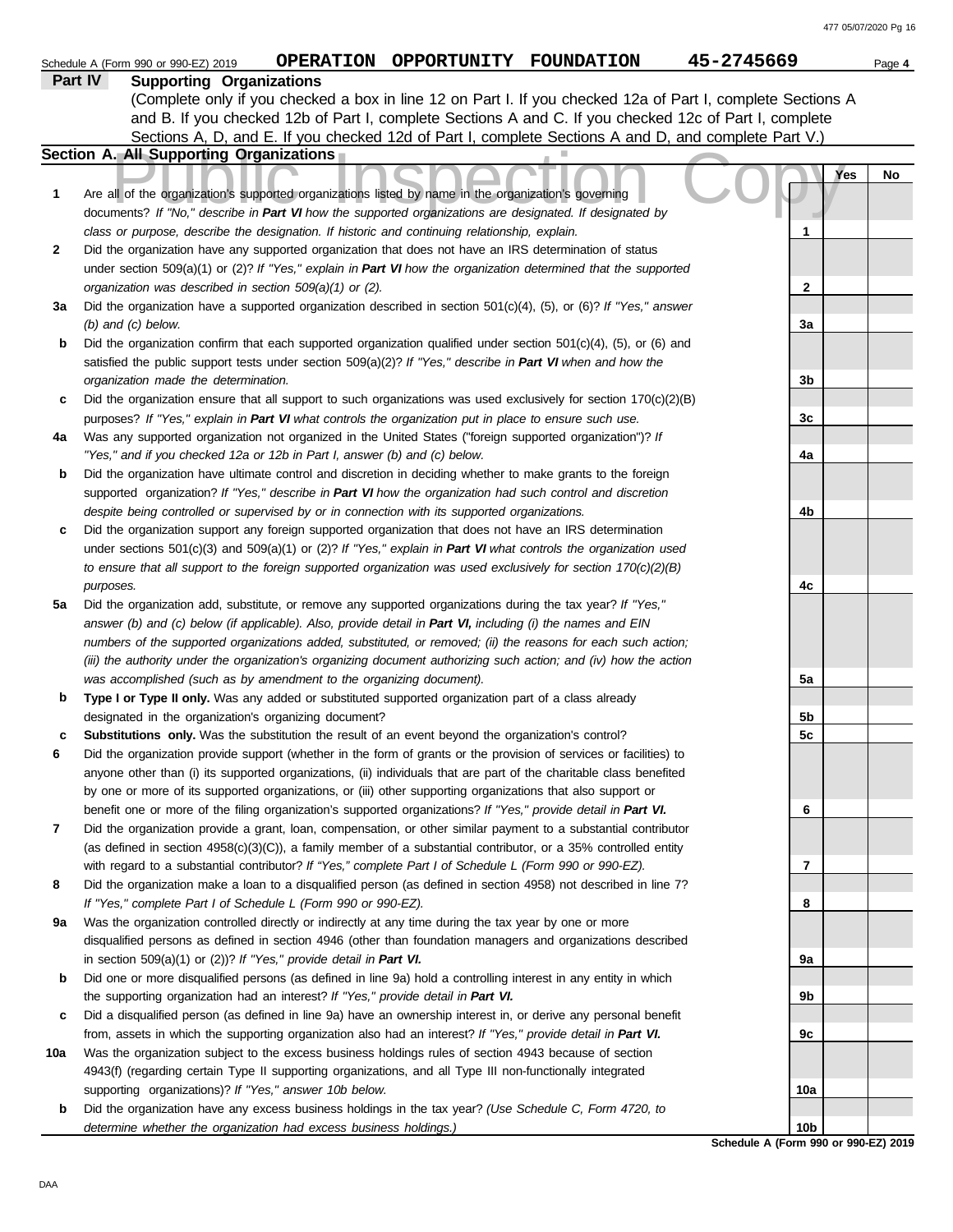|         | Schedule A (Form 990 or 990-EZ) 2019                                   |  | OPERATION OPPORTUNITY FOUNDATION                                                                                                                                                                                        | 45-2745669                                                                                                                        |                        |     | Page 5 |
|---------|------------------------------------------------------------------------|--|-------------------------------------------------------------------------------------------------------------------------------------------------------------------------------------------------------------------------|-----------------------------------------------------------------------------------------------------------------------------------|------------------------|-----|--------|
| Part IV | <b>Supporting Organizations (continued)</b>                            |  |                                                                                                                                                                                                                         |                                                                                                                                   |                        |     |        |
|         |                                                                        |  |                                                                                                                                                                                                                         |                                                                                                                                   |                        | Yes | No     |
| 11      |                                                                        |  | Has the organization accepted a gift or contribution from any of the following persons?                                                                                                                                 |                                                                                                                                   |                        |     |        |
| а       |                                                                        |  | A person who directly or indirectly controls, either alone or together with persons described in (b) and (c)                                                                                                            |                                                                                                                                   |                        |     |        |
|         | below, the governing body of a supported organization?                 |  |                                                                                                                                                                                                                         |                                                                                                                                   | 11a                    |     |        |
|         | <b>b</b> A family member of a person described in (a) above?           |  |                                                                                                                                                                                                                         |                                                                                                                                   | 11 <sub>b</sub><br>11c |     |        |
| c       | <b>Section B. Type I Supporting Organizations</b>                      |  | A 35% controlled entity of a person described in (a) or (b) above? If "Yes" to a, b, or c, provide detail in Part VI                                                                                                    |                                                                                                                                   |                        |     |        |
|         |                                                                        |  |                                                                                                                                                                                                                         |                                                                                                                                   |                        | Yes | No     |
| 1       |                                                                        |  | Did the directors, trustees, or membership of one or more supported organizations have the power to                                                                                                                     |                                                                                                                                   |                        |     |        |
|         |                                                                        |  | regularly appoint or elect at least a majority of the organization's directors or trustees at all times during the                                                                                                      |                                                                                                                                   |                        |     |        |
|         |                                                                        |  | tax year? If "No," describe in Part VI how the supported organization(s) effectively operated, supervised, or                                                                                                           |                                                                                                                                   |                        |     |        |
|         |                                                                        |  | controlled the organization's activities. If the organization had more than one supported organization,                                                                                                                 |                                                                                                                                   |                        |     |        |
|         |                                                                        |  | describe how the powers to appoint and/or remove directors or trustees were allocated among the supported                                                                                                               |                                                                                                                                   |                        |     |        |
|         |                                                                        |  | organizations and what conditions or restrictions, if any, applied to such powers during the tax year.                                                                                                                  |                                                                                                                                   | 1                      |     |        |
| 2       |                                                                        |  | Did the organization operate for the benefit of any supported organization other than the supported                                                                                                                     |                                                                                                                                   |                        |     |        |
|         |                                                                        |  | organization(s) that operated, supervised, or controlled the supporting organization? If "Yes," explain in Part                                                                                                         |                                                                                                                                   |                        |     |        |
|         |                                                                        |  | VI how providing such benefit carried out the purposes of the supported organization(s) that operated,                                                                                                                  |                                                                                                                                   |                        |     |        |
|         | supervised, or controlled the supporting organization.                 |  |                                                                                                                                                                                                                         |                                                                                                                                   | $\mathbf 2$            |     |        |
|         | Section C. Type II Supporting Organizations                            |  |                                                                                                                                                                                                                         |                                                                                                                                   |                        |     |        |
|         |                                                                        |  |                                                                                                                                                                                                                         |                                                                                                                                   |                        | Yes | No     |
| 1       |                                                                        |  | Were a majority of the organization's directors or trustees during the tax year also a majority of the directors                                                                                                        |                                                                                                                                   |                        |     |        |
|         |                                                                        |  | or trustees of each of the organization's supported organization(s)? If "No," describe in Part VI how control<br>or management of the supporting organization was vested in the same persons that controlled or managed |                                                                                                                                   |                        |     |        |
|         | the supported organization(s).                                         |  |                                                                                                                                                                                                                         |                                                                                                                                   | 1                      |     |        |
|         | Section D. All Type III Supporting Organizations                       |  |                                                                                                                                                                                                                         |                                                                                                                                   |                        |     |        |
|         |                                                                        |  |                                                                                                                                                                                                                         |                                                                                                                                   |                        | Yes | No     |
| 1       |                                                                        |  | Did the organization provide to each of its supported organizations, by the last day of the fifth month of the                                                                                                          |                                                                                                                                   |                        |     |        |
|         |                                                                        |  | organization's tax year, (i) a written notice describing the type and amount of support provided during the prior tax                                                                                                   |                                                                                                                                   |                        |     |        |
|         |                                                                        |  | year, (ii) a copy of the Form 990 that was most recently filed as of the date of notification, and (iii) copies of the                                                                                                  |                                                                                                                                   |                        |     |        |
|         |                                                                        |  | organization's governing documents in effect on the date of notification, to the extent not previously provided?                                                                                                        |                                                                                                                                   | 1                      |     |        |
| 2       |                                                                        |  | Were any of the organization's officers, directors, or trustees either (i) appointed or elected by the supported                                                                                                        |                                                                                                                                   |                        |     |        |
|         |                                                                        |  | organization(s) or (ii) serving on the governing body of a supported organization? If "No," explain in Part VI how                                                                                                      |                                                                                                                                   |                        |     |        |
|         |                                                                        |  | the organization maintained a close and continuous working relationship with the supported organization(s).                                                                                                             |                                                                                                                                   | 2                      |     |        |
| 3       |                                                                        |  | By reason of the relationship described in (2), did the organization's supported organizations have a                                                                                                                   |                                                                                                                                   |                        |     |        |
|         |                                                                        |  | significant voice in the organization's investment policies and in directing the use of the organization's                                                                                                              |                                                                                                                                   |                        |     |        |
|         |                                                                        |  | income or assets at all times during the tax year? If "Yes," describe in Part VI the role the organization's                                                                                                            |                                                                                                                                   |                        |     |        |
|         | supported organizations played in this regard.                         |  | Section E. Type III Functionally-Integrated Supporting Organizations                                                                                                                                                    |                                                                                                                                   | 3                      |     |        |
| 1       |                                                                        |  |                                                                                                                                                                                                                         | Check the box next to the method that the organization used to satisfy the Integral Part Test during the year (see instructions). |                        |     |        |
| a       |                                                                        |  | The organization satisfied the Activities Test. Complete line 2 below.                                                                                                                                                  |                                                                                                                                   |                        |     |        |
| b       |                                                                        |  | The organization is the parent of each of its supported organizations. Complete line 3 below.                                                                                                                           |                                                                                                                                   |                        |     |        |
| с       |                                                                        |  |                                                                                                                                                                                                                         | The organization supported a governmental entity. Describe in Part VI how you supported a government entity (see instructions).   |                        |     |        |
|         |                                                                        |  |                                                                                                                                                                                                                         |                                                                                                                                   |                        |     |        |
|         | 2 Activities Test. Answer (a) and (b) below.                           |  |                                                                                                                                                                                                                         |                                                                                                                                   |                        | Yes | No     |
| а       |                                                                        |  | Did substantially all of the organization's activities during the tax year directly further the exempt purposes of                                                                                                      |                                                                                                                                   |                        |     |        |
|         |                                                                        |  | the supported organization(s) to which the organization was responsive? If "Yes," then in Part VI identify                                                                                                              |                                                                                                                                   |                        |     |        |
|         |                                                                        |  | those supported organizations and explain how these activities directly furthered their exempt purposes,                                                                                                                |                                                                                                                                   |                        |     |        |
|         |                                                                        |  | how the organization was responsive to those supported organizations, and how the organization determined                                                                                                               |                                                                                                                                   |                        |     |        |
|         | that these activities constituted substantially all of its activities. |  |                                                                                                                                                                                                                         |                                                                                                                                   | 2a                     |     |        |
| b       |                                                                        |  | Did the activities described in (a) constitute activities that, but for the organization's involvement, one or more                                                                                                     |                                                                                                                                   |                        |     |        |
|         |                                                                        |  | of the organization's supported organization(s) would have been engaged in? If "Yes," explain in Part VI the                                                                                                            |                                                                                                                                   |                        |     |        |
|         |                                                                        |  | reasons for the organization's position that its supported organization(s) would have engaged in these                                                                                                                  |                                                                                                                                   |                        |     |        |
|         | activities but for the organization's involvement.                     |  |                                                                                                                                                                                                                         |                                                                                                                                   | 2b                     |     |        |
| 3       | Parent of Supported Organizations. Answer (a) and (b) below.           |  |                                                                                                                                                                                                                         |                                                                                                                                   |                        |     |        |
| а       |                                                                        |  | Did the organization have the power to regularly appoint or elect a majority of the officers, directors, or<br>trustees of each of the supported organizations? Provide details in Part VI.                             |                                                                                                                                   | За                     |     |        |
| b       |                                                                        |  | Did the organization exercise a substantial degree of direction over the policies, programs, and activities of each                                                                                                     |                                                                                                                                   |                        |     |        |
|         |                                                                        |  | of its supported organizations? If "Yes," describe in Part VI the role played by the organization in this regard.                                                                                                       |                                                                                                                                   | 3b                     |     |        |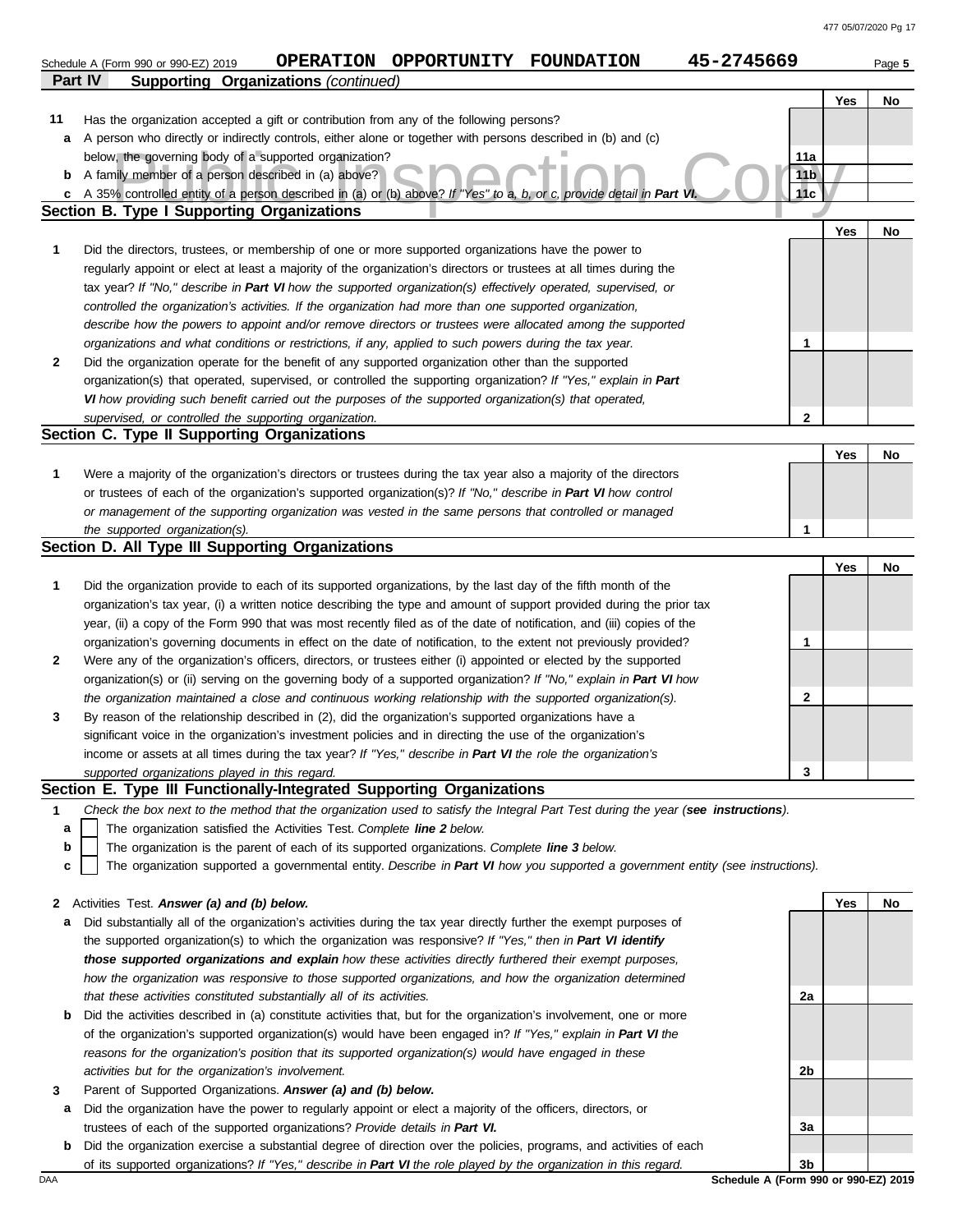| OPERATION OPPORTUNITY FOUNDATION<br>Schedule A (Form 990 or 990-EZ) 2019                                                              |                | 45-2745669     | Page 6                         |
|---------------------------------------------------------------------------------------------------------------------------------------|----------------|----------------|--------------------------------|
| Part V<br>Type III Non-Functionally Integrated 509(a)(3) Supporting Organizations                                                     |                |                |                                |
| Check here if the organization satisfied the Integral Part Test as a qualifying trust on Nov. 20, 1970 (explain in Part VI). See<br>1 |                |                |                                |
| instructions. All other Type III non-functionally integrated supporting organizations must complete Sections A through E.             |                |                |                                |
| Section A - Adjusted Net Income                                                                                                       |                | (A) Prior Year | (B) Current Year<br>(optional) |
| Net short-term capital gain<br>1                                                                                                      | $\mathbf{1}$   |                |                                |
| Recoveries of prior-year distributions<br>2                                                                                           | $\overline{2}$ |                |                                |
| 3<br>Other gross income (see instructions)                                                                                            | 3              |                |                                |
| Add lines 1 through 3.<br>4                                                                                                           | 4              |                |                                |
| 5<br>Depreciation and depletion                                                                                                       | 5              |                |                                |
| Portion of operating expenses paid or incurred for production or<br>6                                                                 |                |                |                                |
| collection of gross income or for management, conservation, or                                                                        |                |                |                                |
| maintenance of property held for production of income (see instructions)                                                              | 6              |                |                                |
| Other expenses (see instructions)<br>7                                                                                                | $\overline{7}$ |                |                                |
| 8<br>Adjusted Net Income (subtract lines 5, 6, and 7 from line 4)                                                                     | 8              |                |                                |
| <b>Section B - Minimum Asset Amount</b>                                                                                               |                | (A) Prior Year | (B) Current Year<br>(optional) |
| Aggregate fair market value of all non-exempt-use assets (see<br>1                                                                    |                |                |                                |
| instructions for short tax year or assets held for part of year):                                                                     |                |                |                                |
| <b>a</b> Average monthly value of securities                                                                                          | 1a             |                |                                |
| Average monthly cash balances<br>b                                                                                                    | 1b             |                |                                |
| Fair market value of other non-exempt-use assets<br>c                                                                                 | 1c             |                |                                |
| Total (add lines 1a, 1b, and 1c)<br>d                                                                                                 | 1d             |                |                                |
| <b>Discount</b> claimed for blockage or other<br>е                                                                                    |                |                |                                |
| factors (explain in detail in Part VI):                                                                                               |                |                |                                |
| Acquisition indebtedness applicable to non-exempt-use assets<br>2                                                                     | $\mathbf{2}$   |                |                                |
| 3<br>Subtract line 2 from line 1d.                                                                                                    | 3              |                |                                |
| Cash deemed held for exempt use. Enter 1-1/2% of line 3 (for greater amount,<br>4                                                     |                |                |                                |
| see instructions).                                                                                                                    | 4              |                |                                |
| 5<br>Net value of non-exempt-use assets (subtract line 4 from line 3)                                                                 | 5              |                |                                |
| 6<br>Multiply line 5 by .035.                                                                                                         | 6              |                |                                |
| 7<br>Recoveries of prior-year distributions                                                                                           | $\overline{7}$ |                |                                |
| 8<br>Minimum Asset Amount (add line 7 to line 6)                                                                                      | 8              |                |                                |
| Section C - Distributable Amount                                                                                                      |                |                | <b>Current Year</b>            |
| Adjusted net income for prior year (from Section A, line 8, Column A)                                                                 | 1              |                |                                |
| 2<br>Enter 85% of line 1.                                                                                                             | $\mathbf 2$    |                |                                |
| Minimum asset amount for prior year (from Section B, line 8, Column A)<br>3                                                           | 3              |                |                                |
| 4<br>Enter greater of line 2 or line 3.                                                                                               | 4              |                |                                |
| 5<br>Income tax imposed in prior year                                                                                                 | 5              |                |                                |
| 6<br><b>Distributable Amount.</b> Subtract line 5 from line 4, unless subject to                                                      |                |                |                                |
| emergency temporary reduction (see instructions).                                                                                     | 6              |                |                                |
|                                                                                                                                       |                |                |                                |

**7** | Check here if the current year is the organization's first as a non-functionally integrated Type III supporting organization (see instructions).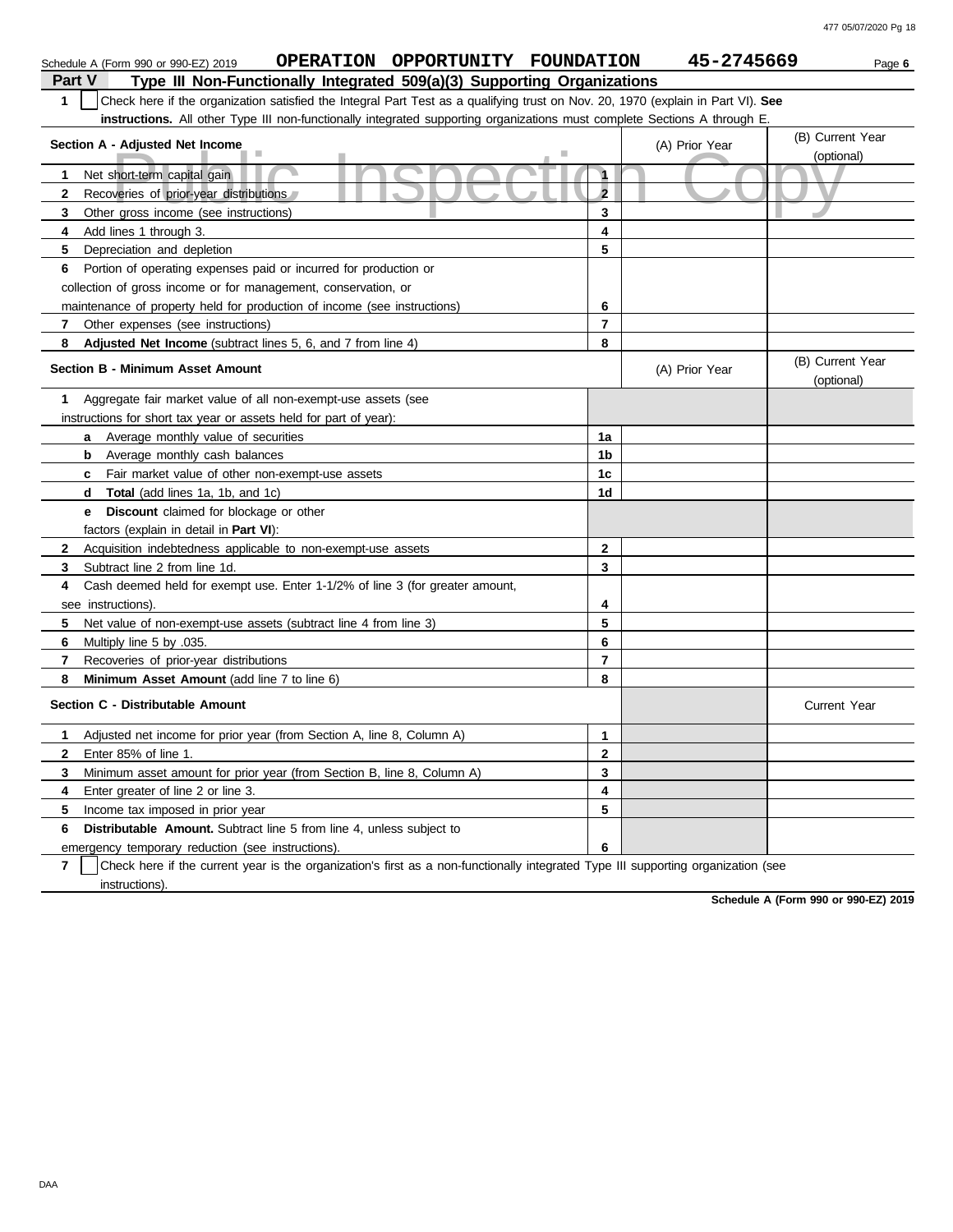|              | OPERATION OPPORTUNITY FOUNDATION<br>Schedule A (Form 990 or 990-EZ) 2019                                                                 |                             | 45-2745669                            | Page 7                                  |
|--------------|------------------------------------------------------------------------------------------------------------------------------------------|-----------------------------|---------------------------------------|-----------------------------------------|
| Part V       | Type III Non-Functionally Integrated 509(a)(3) Supporting Organizations (continued)                                                      |                             |                                       |                                         |
|              | <b>Section D - Distributions</b>                                                                                                         |                             |                                       | <b>Current Year</b>                     |
| 1            | Amounts paid to supported organizations to accomplish exempt purposes                                                                    |                             |                                       |                                         |
| $\mathbf{2}$ | Amounts paid to perform activity that directly furthers exempt purposes of supported<br>organizations, in excess of income from activity |                             |                                       |                                         |
| 3            | Administrative expenses paid to accomplish exempt purposes of supported organizations                                                    |                             |                                       |                                         |
| 4            | Amounts paid to acquire exempt-use assets                                                                                                |                             |                                       |                                         |
| 5            | Qualified set-aside amounts (prior IRS approval required)                                                                                |                             |                                       |                                         |
| 6            | Other distributions (describe in Part VI). See instructions.                                                                             |                             |                                       |                                         |
| 7            | Total annual distributions. Add lines 1 through 6.                                                                                       |                             |                                       |                                         |
| 8            | Distributions to attentive supported organizations to which the organization is responsive                                               |                             |                                       |                                         |
|              | (provide details in Part VI). See instructions.                                                                                          |                             |                                       |                                         |
| 9            | Distributable amount for 2019 from Section C, line 6                                                                                     |                             |                                       |                                         |
| 10           | Line 8 amount divided by line 9 amount                                                                                                   |                             |                                       |                                         |
|              |                                                                                                                                          | (i)                         | (ii)                                  | (iii)                                   |
|              | Section E - Distribution Allocations (see instructions)                                                                                  | <b>Excess Distributions</b> | <b>Underdistributions</b><br>Pre-2019 | <b>Distributable</b><br>Amount for 2019 |
| 1            | Distributable amount for 2019 from Section C, line 6                                                                                     |                             |                                       |                                         |
| $\mathbf{2}$ | Underdistributions, if any, for years prior to 2019<br>(reasonable cause required-explain in Part VI). See                               |                             |                                       |                                         |
|              | instructions.                                                                                                                            |                             |                                       |                                         |
| 3            | Excess distributions carryover, if any, to 2019                                                                                          |                             |                                       |                                         |
|              |                                                                                                                                          |                             |                                       |                                         |
|              |                                                                                                                                          |                             |                                       |                                         |
|              |                                                                                                                                          |                             |                                       |                                         |
|              |                                                                                                                                          |                             |                                       |                                         |
|              |                                                                                                                                          |                             |                                       |                                         |
|              | f Total of lines 3a through e                                                                                                            |                             |                                       |                                         |
|              | g Applied to underdistributions of prior years                                                                                           |                             |                                       |                                         |
|              | h Applied to 2019 distributable amount                                                                                                   |                             |                                       |                                         |
|              | <i>i</i> Carryover from 2014 not applied (see instructions)                                                                              |                             |                                       |                                         |
| 4            | Remainder. Subtract lines 3g, 3h, and 3i from 3f.<br>Distributions for 2019 from                                                         |                             |                                       |                                         |
|              | Section D, line 7:<br>\$                                                                                                                 |                             |                                       |                                         |
|              | a Applied to underdistributions of prior years                                                                                           |                             |                                       |                                         |
|              | <b>b</b> Applied to 2019 distributable amount                                                                                            |                             |                                       |                                         |
|              | c Remainder. Subtract lines 4a and 4b from 4.                                                                                            |                             |                                       |                                         |
| 5            | Remaining underdistributions for years prior to 2019, if                                                                                 |                             |                                       |                                         |
|              | any. Subtract lines 3g and 4a from line 2. For result                                                                                    |                             |                                       |                                         |
|              | greater than zero, explain in Part VI. See instructions.                                                                                 |                             |                                       |                                         |
| 6            | Remaining underdistributions for 2019. Subtract lines 3h                                                                                 |                             |                                       |                                         |
|              | and 4b from line 1. For result greater than zero, explain in                                                                             |                             |                                       |                                         |
|              | Part VI. See instructions.                                                                                                               |                             |                                       |                                         |
| 7            | Excess distributions carryover to 2020. Add lines 3j                                                                                     |                             |                                       |                                         |
|              | and 4c.                                                                                                                                  |                             |                                       |                                         |
| 8            | Breakdown of line 7:                                                                                                                     |                             |                                       |                                         |
|              |                                                                                                                                          |                             |                                       |                                         |
|              | <b>b</b> Excess from 2016                                                                                                                |                             |                                       |                                         |
|              |                                                                                                                                          |                             |                                       |                                         |
|              |                                                                                                                                          |                             |                                       |                                         |
|              | e Excess from 2019                                                                                                                       |                             |                                       |                                         |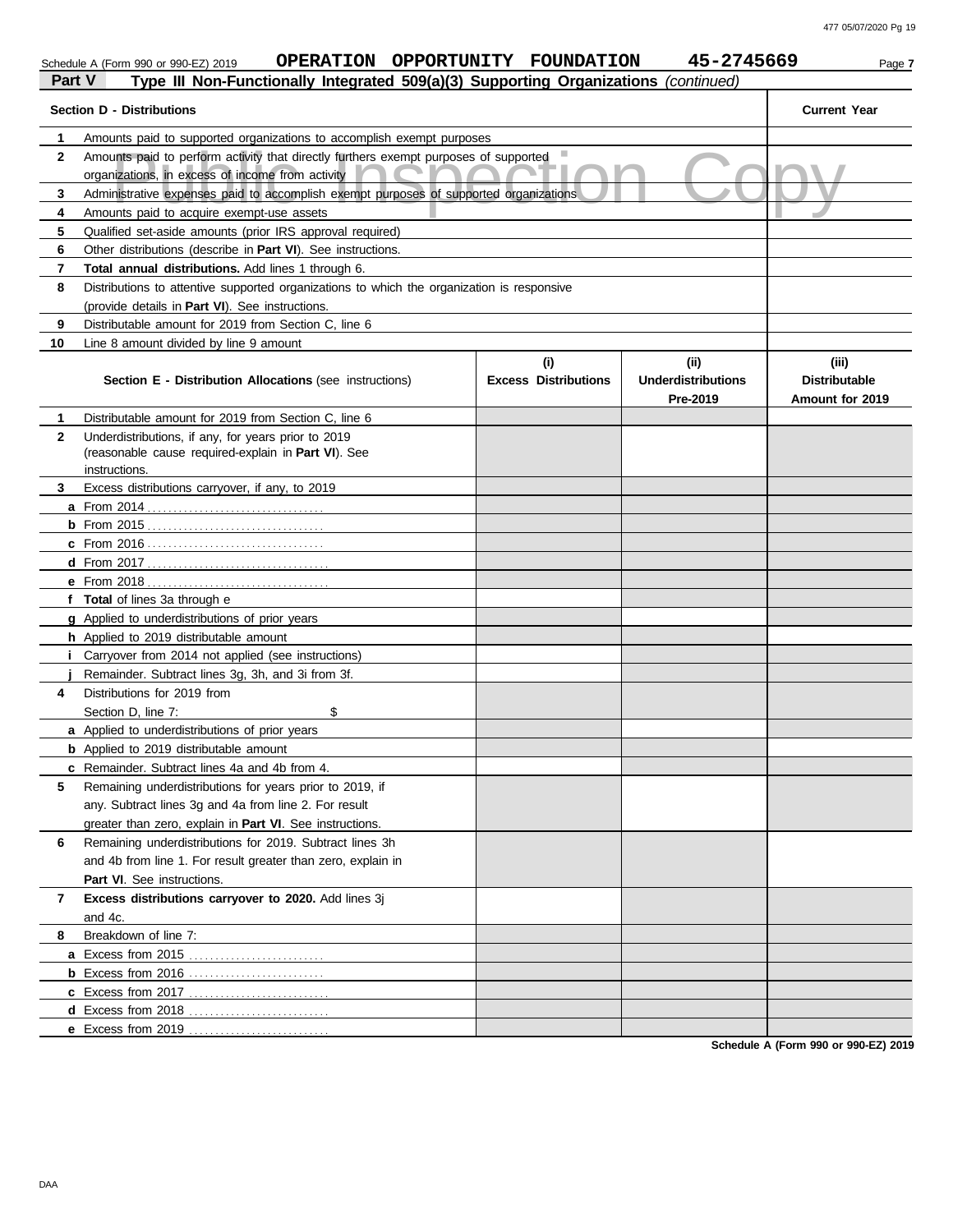|         | Schedule A (Form 990 or 990-EZ) 2019 | OPERATION OPPORTUNITY FOUNDATION |                                                                                                                                                                                                                                         | 45-2745669 | Page 8 |
|---------|--------------------------------------|----------------------------------|-----------------------------------------------------------------------------------------------------------------------------------------------------------------------------------------------------------------------------------------|------------|--------|
| Part VI |                                      |                                  | Supplemental Information. Provide the explanations required by Part II, line 10; Part II, line 17a or 17b; Part<br>III, line 12; Part IV, Section A, lines 1, 2, 3b, 3c, 4b, 4c, 5a, 6, 9a, 9b, 9c, 11a, 11b, and 11c; Part IV, Section |            |        |
|         |                                      |                                  | B, lines 1 and 2; Part IV, Section C, line 1; Part IV, Section D, lines 2 and 3; Part IV, Section E, lines 1c, 2a, 2b,                                                                                                                  |            |        |
|         |                                      |                                  | 3a, and 3b; Part V, line 1; Part V, Section B, line 1e; Part V, Section D, lines 5, 6, and 8; and Part V, Section E,<br>lines 2, 5, and 6. Also complete this part for any additional information. (See instructions.)                  |            |        |
|         |                                      |                                  |                                                                                                                                                                                                                                         |            |        |
|         |                                      |                                  |                                                                                                                                                                                                                                         |            |        |
|         |                                      |                                  |                                                                                                                                                                                                                                         |            |        |
|         |                                      |                                  |                                                                                                                                                                                                                                         |            |        |
|         |                                      |                                  |                                                                                                                                                                                                                                         |            |        |
|         |                                      |                                  |                                                                                                                                                                                                                                         |            |        |
|         |                                      |                                  |                                                                                                                                                                                                                                         |            |        |
|         |                                      |                                  |                                                                                                                                                                                                                                         |            |        |
|         |                                      |                                  |                                                                                                                                                                                                                                         |            |        |
|         |                                      |                                  |                                                                                                                                                                                                                                         |            |        |
|         |                                      |                                  |                                                                                                                                                                                                                                         |            |        |
|         |                                      |                                  |                                                                                                                                                                                                                                         |            |        |
|         |                                      |                                  |                                                                                                                                                                                                                                         |            |        |
|         |                                      |                                  |                                                                                                                                                                                                                                         |            |        |
|         |                                      |                                  |                                                                                                                                                                                                                                         |            |        |
|         |                                      |                                  |                                                                                                                                                                                                                                         |            |        |
|         |                                      |                                  |                                                                                                                                                                                                                                         |            |        |
|         |                                      |                                  |                                                                                                                                                                                                                                         |            |        |
|         |                                      |                                  |                                                                                                                                                                                                                                         |            |        |
|         |                                      |                                  |                                                                                                                                                                                                                                         |            |        |
|         |                                      |                                  |                                                                                                                                                                                                                                         |            |        |
|         |                                      |                                  |                                                                                                                                                                                                                                         |            |        |
|         |                                      |                                  |                                                                                                                                                                                                                                         |            |        |
|         |                                      |                                  |                                                                                                                                                                                                                                         |            |        |
|         |                                      |                                  |                                                                                                                                                                                                                                         |            |        |
|         |                                      |                                  |                                                                                                                                                                                                                                         |            |        |
|         |                                      |                                  |                                                                                                                                                                                                                                         |            |        |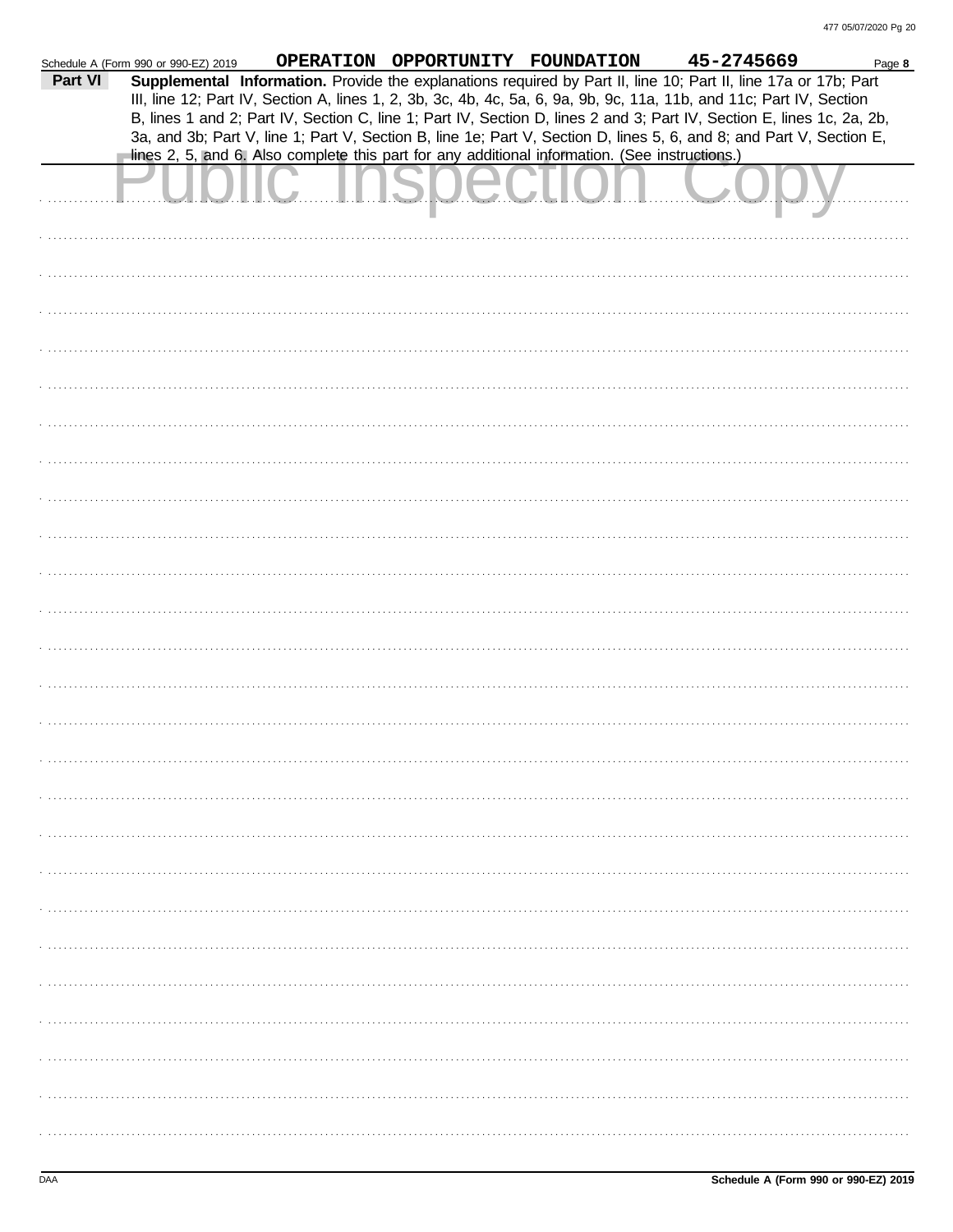|                                                                      |                                                                                                                                                                                                                                                                                                                                                                                                                                                                                                                                                                                                                        | 477 05/07/2020 Pg 21           |
|----------------------------------------------------------------------|------------------------------------------------------------------------------------------------------------------------------------------------------------------------------------------------------------------------------------------------------------------------------------------------------------------------------------------------------------------------------------------------------------------------------------------------------------------------------------------------------------------------------------------------------------------------------------------------------------------------|--------------------------------|
| <b>Schedule B</b><br>(Form 990, 990-EZ,                              | <b>Schedule of Contributors</b>                                                                                                                                                                                                                                                                                                                                                                                                                                                                                                                                                                                        | OMB No. 1545-0047              |
| or 990-PF)<br>Department of the Treasury<br>Internal Revenue Service | u Attach to Form 990, Form 990-EZ, or Form 990-PF.<br>u Go to www.irs.gov/Form990 for the latest information.                                                                                                                                                                                                                                                                                                                                                                                                                                                                                                          | 2019                           |
| Name of the organization<br>Organization type (check one):           | п<br>45-2745669<br>OPERATION OPPORTUNITY FOUNDATION                                                                                                                                                                                                                                                                                                                                                                                                                                                                                                                                                                    | Employer identification number |
| Filers of:                                                           | Section:                                                                                                                                                                                                                                                                                                                                                                                                                                                                                                                                                                                                               |                                |
| Form 990 or 990-EZ                                                   | 3 ) (enter number) organization<br>ΙXΙ<br>501(c)                                                                                                                                                                                                                                                                                                                                                                                                                                                                                                                                                                       |                                |
|                                                                      | $4947(a)(1)$ nonexempt charitable trust not treated as a private foundation                                                                                                                                                                                                                                                                                                                                                                                                                                                                                                                                            |                                |
|                                                                      | 527 political organization                                                                                                                                                                                                                                                                                                                                                                                                                                                                                                                                                                                             |                                |
| Form 990-PF                                                          | 501(c)(3) exempt private foundation                                                                                                                                                                                                                                                                                                                                                                                                                                                                                                                                                                                    |                                |
|                                                                      | 4947(a)(1) nonexempt charitable trust treated as a private foundation                                                                                                                                                                                                                                                                                                                                                                                                                                                                                                                                                  |                                |
|                                                                      | $501(c)(3)$ taxable private foundation                                                                                                                                                                                                                                                                                                                                                                                                                                                                                                                                                                                 |                                |
| instructions.<br><b>General Rule</b>                                 | Check if your organization is covered by the General Rule or a Special Rule.<br>Note: Only a section 501(c)(7), (8), or (10) organization can check boxes for both the General Rule and a Special Rule. See                                                                                                                                                                                                                                                                                                                                                                                                            |                                |
| ΙXΙ<br>contributor's total contributions.                            | For an organization filing Form 990, 990-EZ, or 990-PF that received, during the year, contributions totaling \$5,000<br>or more (in money or property) from any one contributor. Complete Parts I and II. See instructions for determining a                                                                                                                                                                                                                                                                                                                                                                          |                                |
| <b>Special Rules</b>                                                 |                                                                                                                                                                                                                                                                                                                                                                                                                                                                                                                                                                                                                        |                                |
|                                                                      | For an organization described in section 501(c)(3) filing Form 990 or 990-EZ that met the 33 <sup>-1</sup> /3% support test of the<br>regulations under sections $509(a)(1)$ and $170(b)(1)(A)(vi)$ , that checked Schedule A (Form 990 or 990-EZ), Part II, line<br>13, 16a, or 16b, and that received from any one contributor, during the year, total contributions of the greater of (1)<br>\$5,000; or (2) 2% of the amount on (i) Form 990, Part VIII, line 1h; or (ii) Form 990-EZ, line 1. Complete Parts I and II.                                                                                            |                                |
|                                                                      | For an organization described in section $501(c)(7)$ , (8), or (10) filing Form 990 or 990-EZ that received from any one<br>contributor, during the year, total contributions of more than \$1,000 exclusively for religious, charitable, scientific,<br>literary, or educational purposes, or for the prevention of cruelty to children or animals. Complete Parts I (entering<br>"N/A" in column (b) instead of the contributor name and address), II, and III.                                                                                                                                                      |                                |
|                                                                      | For an organization described in section $501(c)(7)$ , (8), or (10) filing Form 990 or 990-EZ that received from any one<br>contributor, during the year, contributions exclusively for religious, charitable, etc., purposes, but no such<br>contributions totaled more than \$1,000. If this box is checked, enter here the total contributions that were received<br>during the year for an exclusively religious, charitable, etc., purpose. Don't complete any of the parts unless the<br>General Rule applies to this organization because it received nonexclusively religious, charitable, etc., contributions |                                |

990-EZ, or 990-PF), but it **must** answer "No" on Part IV, line 2, of its Form 990; or check the box on line H of its Form 990-EZ or on its Form 990-PF, Part I, line 2, to certify that it doesn't meet the filing requirements of Schedule B (Form 990, 990-EZ, or 990-PF). **Caution:** An organization that isn't covered by the General Rule and/or the Special Rules doesn't file Schedule B (Form 990,

totaling \$5,000 or more during the year . . . . . . . . . . . . . . . . . . . . . . . . . . . . . . . . . . . . . . . . . . . . . . . . . . . . . . . . . . . . . . . . . . . . . . . . . . . . . . . . \$ . . . . . . . . . . . . . . . . . . . . . . . . . . .

**For Paperwork Reduction Act Notice, see the instructions for Form 990, 990-EZ, or 990-PF.**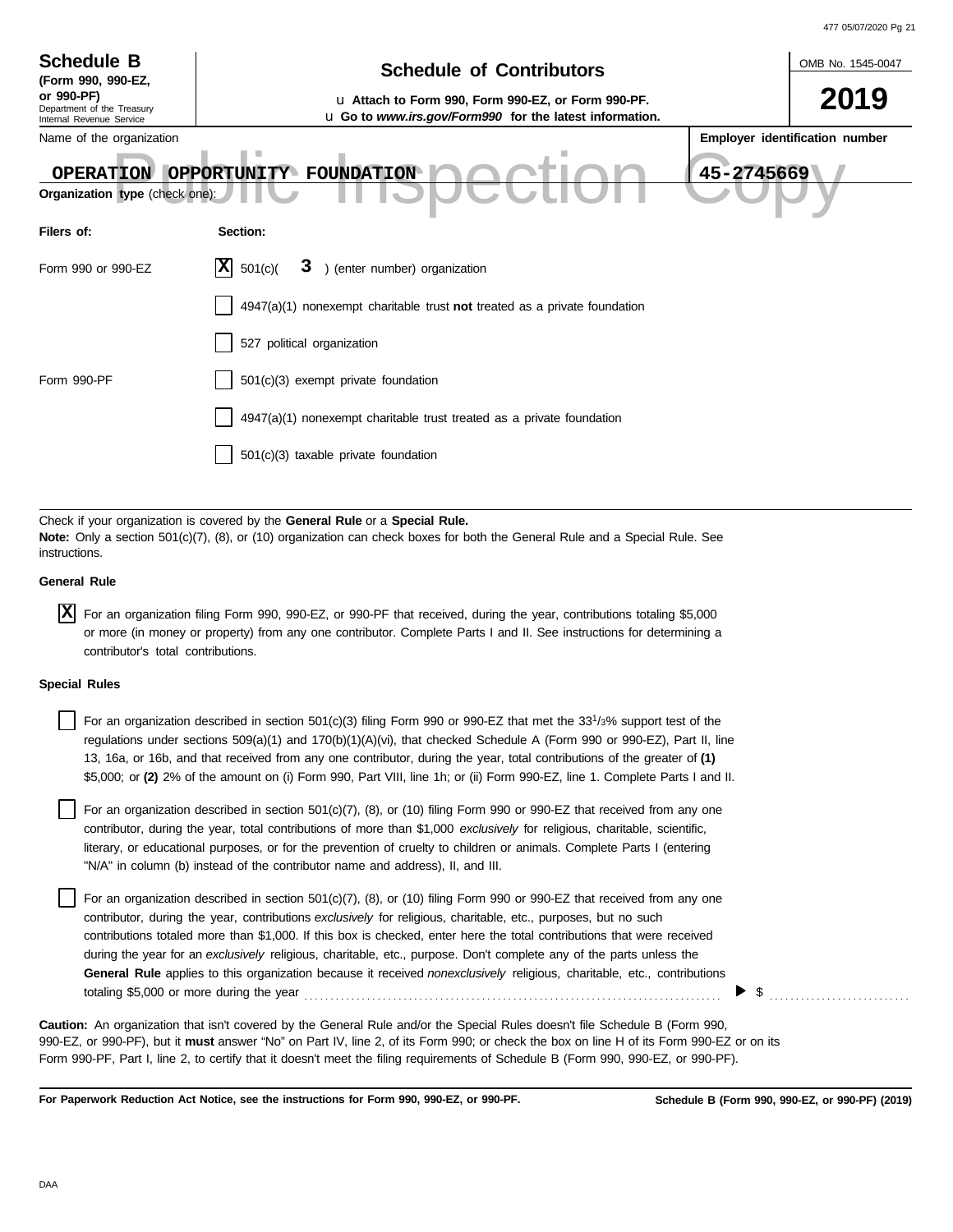**PAGE 1 OF 8**

Page **2**

Schedule B (Form 990, 990-EZ, or 990-PF) (2019)

Name, address, and ZIP + 4 S D C C Total contributions (c) (d)<br>Person X **Part I Type of contribution Person Payroll Noncash (a) (b) (c) (d) No. Name, address, and ZIP + 4 Type of contribution Person Payroll Noncash (a) (b) (c) (d) No. Name, address, and ZIP + 4 Type of contribution Person Payroll Noncash (a) (b) (c) (d)** No. **Name, address, and ZIP + 4 Total contributions** Type of contribution **Person Payroll Noncash** \$ . . . . . . . . . . . . . . . . . . . . . . . . . . . . **150,000** (Complete Part II for noncash contributions.) \$ . . . . . . . . . . . . . . . . . . . . . . . . . . . . (Complete Part II for noncash contributions.) \$ . . . . . . . . . . . . . . . . . . . . . . . . . . . . (Complete Part II for noncash contributions.)  $\frac{1}{2}$ (Complete Part II for noncash contributions.) \$ . . . . . . . . . . . . . . . . . . . . . . . . . . . . **5,000** (Complete Part II for noncash contributions.)  $\frac{1}{2}$ (Complete Part II for noncash contributions.) **Contributors** (see instructions). Use duplicate copies of Part I if additional space is needed. **(a) (b) (c) (d) No. Name, address, and ZIP + 4 Total contributions Type of contribution Person Payroll Noncash (a) (b) (c) (d)** No. **Name, address, and ZIP + 4 Total contributions** Type of contribution **Person Payroll Noncash (a) (b) (c) (d) No. Name, address, and ZIP + 4** Name of organization **Employer identification number Employer identification number** . . . . . . . **1** . **2** . . . . . . . **3** . 4 . . . . . . . **5** . 6<sub>. . . .</sub> . . . . . . . . . . . . . . . . . . . . . . . . . . . . . . . . . . . . . . . . . . . . . . . . . . . . . . . . . . . . . . . . . . . . . . . . . . . . . . . . . . . . . . . . . . . . . . . . . . . . . . . . . . . . . . . . . . . . . . . . . . . . . . . . . . . . . . . . . . . . . . . . . . . . . . . . . . . . . . . . . . . . . . . . . . . . . . . . . . . . . . . . . . . . . . . . . . . . . . . . . . . . . . . . . . . . . . . . . . . . . . . . . . . . . . . . . . . . . . . . . . . . . . . . . . . . . . . . . . . . . . . . . . . . . . . . . . . . . . . . . . . . . . . . . . . . . . . . . . . . . . . . . . . . . . . . . . . . . . . . . . . . . . . . . . . . . . . . . . . . . . . . . . . . . . . . . . . . . . . . . . . . . . . . . . . . . . . . . . . . . . . . . . . . . . . . . . . . . . . . . . . . . . . . . . . . . . . . . . . . . . . . . . . . . . . . . . . . . . . . . . . . . . . . . . . . . . . . . . . . . . . . . . . . . . . . . . . . . . . . . . . . . . . . . . . . . . . . . . . . . . . . . . . . . . . . . . . . . . . . . . . . . . . . . . . . . . . . . . . . . . . . . . . . . . . . . . . . . . . . . . . . . . . . . . . . . . . . . . . . . . . . . . . . . . . . . . . . . . . . . . . . . . . . . . . . . . . . . . . . . . . . . . . . . . . . . . . . . . . . . . . . . . . . . . . . . . . . . . . . . . . . . . . . . . . . . . . . . . . . . . . . . . . . . . . . . . . . . . . . . . . . . . . . . . . . . . . . . . . . . . . . . . . . . . . . . . . . . . . . . . . . . . . . . . . . . . . . . . . . . . . . . . . . . . . . . . . . . . . . . . . . . . . . . . . . . . . . . . . . . . . . . . . . . . . . . . . . . . . . . . . . . . . . . . . . . . . . . . . . . . . . . . . . . . . . . . . . . . . . . . . . . . . . . . . . . . . . . . . . . . . . . . . . . . . . . . . . . . . . . . . . . . . . . . . . . . . . . . . . . . . . . . . . . . . . . . . . . . . . . . . . . . . . . . . . . . . . . . . . . . . . . . . . . . . . . . . . . . . . . . . . . . . . . . . . . . . . . . . . . . . . . . . . . . . . . . . . . . . . . . . . . . . . . . . . . . . . . . . . . . . . . . . . . . . . . . . . . . . . . . . . . . . . . . . . . . . . . . . . . . . . . . . . . . . . . . . . . . . . . . . . . . . . . . . . . . . . . . . . . . . . . . . . . . . . . . . . . . . . . . . . . . . . . . . . . . . . . . . . . . . . . . . . . . . . . . . . . . . . . . . . . . . . . . . . . . . . . . . . . . . . . . . . . . . . . . . . . . . . . . . . . . . . . . . . . . . . . . . . . . . . . . . . . . . . . . . . . . . . . . . . . . . . . . . . . . . . . . . . . . . . . . . . . . . . . . . . . . . . . . . . . . . . . . . . . . . . . . . . . . . . . . . . . . . . . . . . . . . . . . . . . . . . . . . . . . . . . . . . . . . . . . . . . . . . . . . . . . . . . . . . . . **Total contributions Total contributions Total contributions Total contributions Total contributions OPERATION OPPORTUNITY FOUNDATION 45-2745669 X 25,000 X 50,000 X 50,000 X X 5,000 X**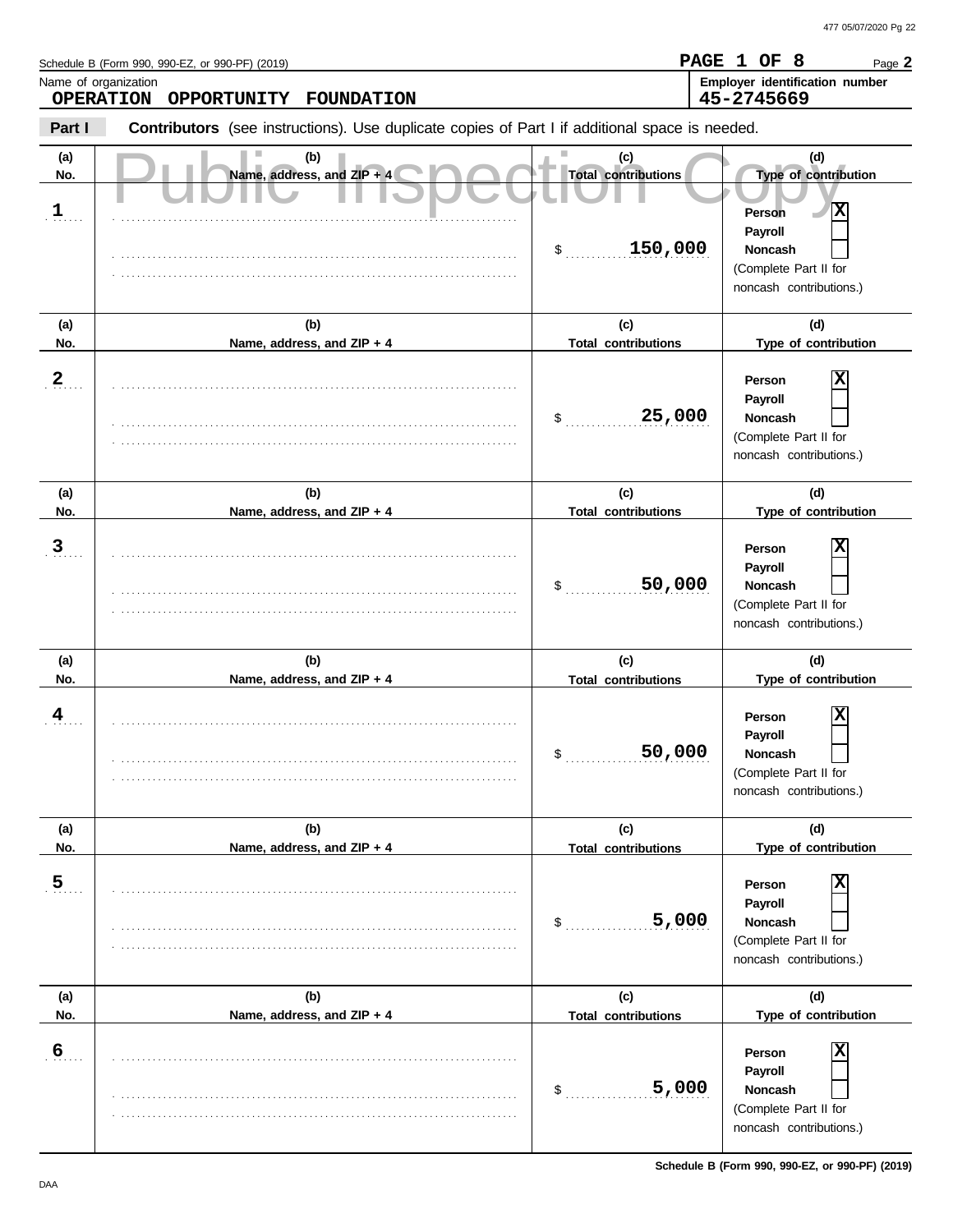**PAGE 2 OF 8**

Page **2**

Schedule B (Form 990, 990-EZ, or 990-PF) (2019)

Name, address, and ZIP + 4 S D C C Total contributions (c) (d)<br>Person X **Part I Type of contribution Person Payroll Noncash (a) (b) (c) (d) No. Name, address, and ZIP + 4 Type of contribution Person Payroll Noncash (a) (b) (c) (d) No. Name, address, and ZIP + 4 Type of contribution Person Payroll Noncash (a) (b) (c) (d)** No. No. Name, address, and ZIP + 4 **Total contributions** Type of contribution **Person Payroll Noncash** \$ . . . . . . . . . . . . . . . . . . . . . . . . . . . . **10,000** (Complete Part II for noncash contributions.) \$ . . . . . . . . . . . . . . . . . . . . . . . . . . . . (Complete Part II for noncash contributions.) \$ . . . . . . . . . . . . . . . . . . . . . . . . . . . . **950,000** (Complete Part II for noncash contributions.)  $\frac{1}{2}$ (Complete Part II for noncash contributions.) \$ . . . . . . . . . . . . . . . . . . . . . . . . . . . . (Complete Part II for noncash contributions.) \$ . . . . . . . . . . . . . . . . . . . . . . . . . . . . **10,000** (Complete Part II for noncash contributions.) **Contributors** (see instructions). Use duplicate copies of Part I if additional space is needed. **(a) (b) (c) (d) No. Name, address, and ZIP + 4 Total contributions Type of contribution Person Payroll Noncash (a) (b) (c) (d)** No. **Name, address, and ZIP + 4 Total contributions** Type of contribution **Person Payroll Noncash (a) (b) (c) (d) No. Name, address, and ZIP + 4** Name of organization **Employer identification number Employer identification number** . **7**. . . . . 8<br>. . . . . . . . . . . . **9** . . . . . . . **10** . . . . . . . **11** . . . . . . . **12** . . . . . . . . . . . . . . . . . . . . . . . . . . . . . . . . . . . . . . . . . . . . . . . . . . . . . . . . . . . . . . . . . . . . . . . . . . . . . . . . . . . . . . . . . . . . . . . . . . . . . . . . . . . . . . . . . . . . . . . . . . . . . . . . . . . . . . . . . . . . . . . . . . . . . . . . . . . . . . . . . . . . . . . . . . . . . . . . . . . . . . . . . . . . . . . . . . . . . . . . . . . . . . . . . . . . . . . . . . . . . . . . . . . . . . . . . . . . . . . . . . . . . . . . . . . . . . . . . . . . . . . . . . . . . . . . . . . . . . . . . . . . . . . . . . . . . . . . . . . . . . . . . . . . . . . . . . . . . . . . . . . . . . . . . . . . . . . . . . . . . . . . . . . . . . . . . . . . . . . . . . . . . . . . . . . . . . . . . . . . . . . . . . . . . . . . . . . . . . . . . . . . . . . . . . . . . . . . . . . . . . . . . . . . . . . . . . . . . . . . . . . . . . . . . . . . . . . . . . . . . . . . . . . . . . . . . . . . . . . . . . . . . . . . . . . . . . . . . . . . . . . . . . . . . . . . . . . . . . . . . . . . . . . . . . . . . . . . . . . . . . . . . . . . . . . . . . . . . . . . . . . . . . . . . . . . . . . . . . . . . . . . . . . . . . . . . . . . . . . . . . . . . . . . . . . . . . . . . . . . . . . . . . . . . . . . . . . . . . . . . . . . . . . . . . . . . . . . . . . . . . . . . . . . . . . . . . . . . . . . . . . . . . . . . . . . . . . . . . . . . . . . . . . . . . . . . . . . . . . . . . . . . . . . . . . . . . . . . . . . . . . . . . . . . . . . . . . . . . . . . . . . . . . . . . . . . . . . . . . . . . . . . . . . . . . . . . . . . . . . . . . . . . . . . . . . . . . . . . . . . . . . . . . . . . . . . . . . . . . . . . . . . . . . . . . . . . . . . . . . . . . . . . . . . . . . . . . . . . . . . . . . . . . . . . . . . . . . . . . . . . . . . . . . . . . . . . . . . . . . . . . . . . . . . . . . . . . . . . . . . . . . . . . . . . . . . . . . . . . . . . . . . . . . . . . . . . . . . . . . . . . . . . . . . . . . . . . . . . . . . . . . . . . . . . . . . . . . . . . . . . . . . . . . . . . . . . . . . . . . . . . . . . . . . . . . . . . . . . . . . . . . . . . . . . . . . . . . . . . . . . . . . . . . . . . . . . . . . . . . . . . . . . . . . . . . . . . . . . . . . . . . . . . . . . . . . . . . . . . . . . . . . . . . . . . . . . . . . . . . . . . . . . . . . . . . . . . . . . . . . . . . . . . . . . . . . . . . . . . . . . . . . . . . . . . . . . . . . . . . . . . . . . . . . . . . . . . . . . . . . . . . . . . . . . . . . . . . . . . . . . . . . . . . . . . . . . . . . . . . . . . . . . . . . . . . . . . . . . . . . . . . . . . . . . . . . . . . . . . . . . . . . . . . . . . . . . . . . . . . . . . . . . . . . . . . . . . . . . . . . . . . . . . . . . . . . . . . . . . . . . . . . . **Total contributions Total contributions Total contributions Total contributions Total contributions OPERATION OPPORTUNITY FOUNDATION 45-2745669 X 10,000 X X 80,000 X 46,000 X X**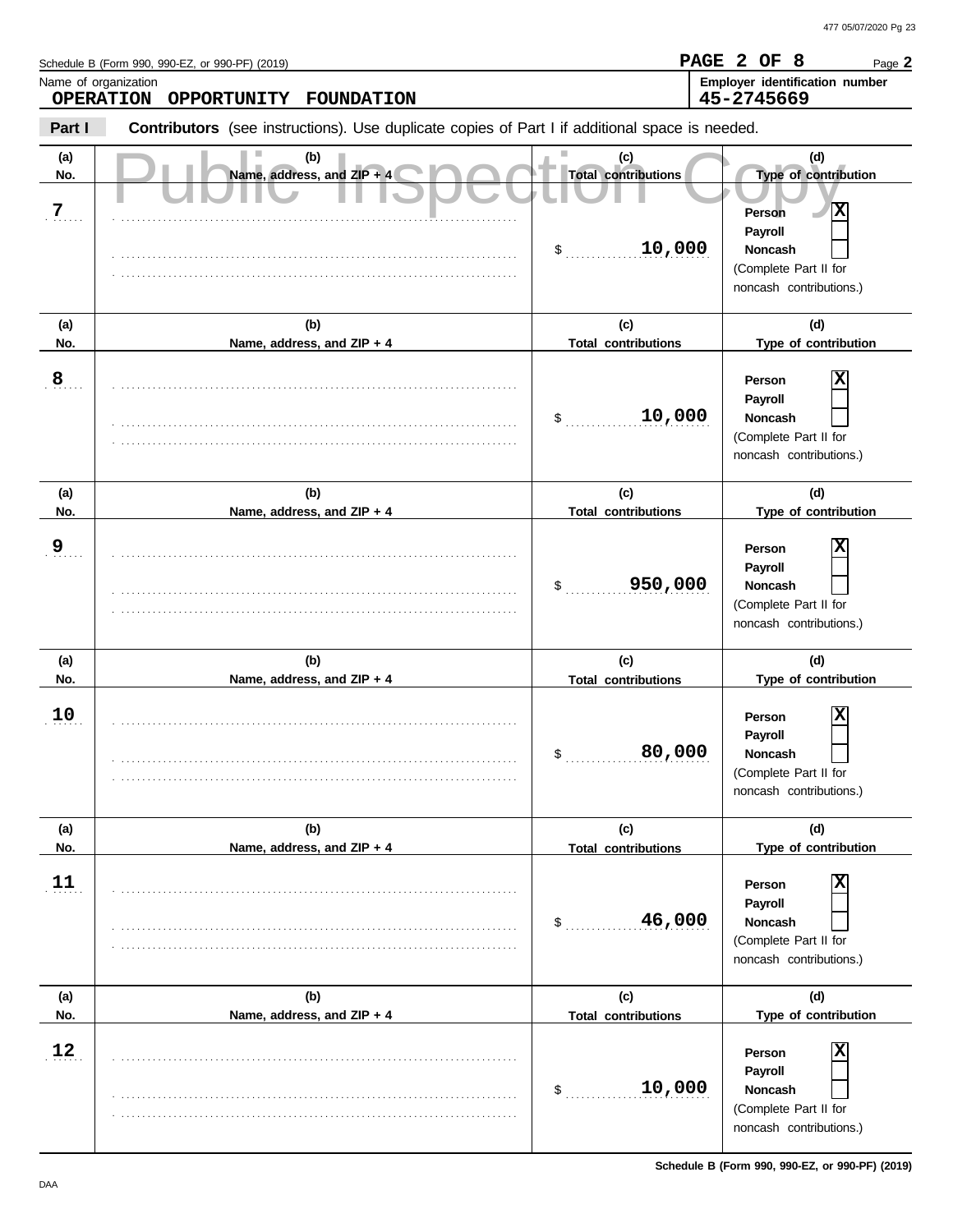**PAGE 3 OF 8**

Page **2**

Schedule B (Form 990, 990-EZ, or 990-PF) (2019)

Name, address, and ZIP + 4 S D C C Total contributions (c) (d)<br>Person X **Part I Type of contribution Person Payroll Noncash (a) (b) (c) (d) No. Name, address, and ZIP + 4 Type of contribution Person Payroll Noncash (a) (b) (c) (d) No. Name, address, and ZIP + 4 Type of contribution Person Payroll Noncash (a) (b) (c) (d)** No. No. Name, address, and ZIP + 4 **Total contributions** Type of contribution **Person Payroll Noncash** \$ . . . . . . . . . . . . . . . . . . . . . . . . . . . . **15,000** (Complete Part II for noncash contributions.) \$ . . . . . . . . . . . . . . . . . . . . . . . . . . . . (Complete Part II for noncash contributions.) \$ . . . . . . . . . . . . . . . . . . . . . . . . . . . . (Complete Part II for noncash contributions.)  $\frac{1}{2}$ (Complete Part II for noncash contributions.) \$ . . . . . . . . . . . . . . . . . . . . . . . . . . . . **5,000** (Complete Part II for noncash contributions.) \$ . . . . . . . . . . . . . . . . . . . . . . . . . . . . **100,000** (Complete Part II for noncash contributions.) **Contributors** (see instructions). Use duplicate copies of Part I if additional space is needed. **(a) (b) (c) (d) No. Name, address, and ZIP + 4 Total contributions Type of contribution Person Payroll Noncash (a) (b) (c) (d)** No. **Name, address, and ZIP + 4 Total contributions** Type of contribution **Person Payroll Noncash (a) (b) (c) (d) No. Name, address, and ZIP + 4** Name of organization **Employer identification number Employer identification number**  $\frac{13}{1}$  $\frac{14}{1}$  $\frac{15}{15}$ . **.** 16 . . . . . . . **17** . . . . . . . **18** . . . . . . . . . . . . . . . . . . . . . . . . . . . . . . . . . . . . . . . . . . . . . . . . . . . . . . . . . . . . . . . . . . . . . . . . . . . . . . . . . . . . . . . . . . . . . . . . . . . . . . . . . . . . . . . . . . . . . . . . . . . . . . . . . . . . . . . . . . . . . . . . . . . . . . . . . . . . . . . . . . . . . . . . . . . . . . . . . . . . . . . . . . . . . . . . . . . . . . . . . . . . . . . . . . . . . . . . . . . . . . . . . . . . . . . . . . . . . . . . . . . . . . . . . . . . . . . . . . . . . . . . . . . . . . . . . . . . . . . . . . . . . . . . . . . . . . . . . . . . . . . . . . . . . . . . . . . . . . . . . . . . . . . . . . . . . . . . . . . . . . . . . . . . . . . . . . . . . . . . . . . . . . . . . . . . . . . . . . . . . . . . . . . . . . . . . . . . . . . . . . . . . . . . . . . . . . . . . . . . . . . . . . . . . . . . . . . . . . . . . . . . . . . . . . . . . . . . . . . . . . . . . . . . . . . . . . . . . . . . . . . . . . . . . . . . . . . . . . . . . . . . . . . . . . . . . . . . . . . . . . . . . . . . . . . . . . . . . . . . . . . . . . . . . . . . . . . . . . . . . . . . . . . . . . . . . . . . . . . . . . . . . . . . . . . . . . . . . . . . . . . . . . . . . . . . . . . . . . . . . . . . . . . . . . . . . . . . . . . . . . . . . . . . . . . . . . . . . . . . . . . . . . . . . . . . . . . . . . . . . . . . . . . . . . . . . . . . . . . . . . . . . . . . . . . . . . . . . . . . . . . . . . . . . . . . . . . . . . . . . . . . . . . . . . . . . . . . . . . . . . . . . . . . . . . . . . . . . . . . . . . . . . . . . . . . . . . . . . . . . . . . . . . . . . . . . . . . . . . . . . . . . . . . . . . . . . . . . . . . . . . . . . . . . . . . . . . . . . . . . . . . . . . . . . . . . . . . . . . . . . . . . . . . . . . . . . . . . . . . . . . . . . . . . . . . . . . . . . . . . . . . . . . . . . . . . . . . . . . . . . . . . . . . . . . . . . . . . . . . . . . . . . . . . . . . . . . . . . . . . . . . . . . . . . . . . . . . . . . . . . . . . . . . . . . . . . . . . . . . . . . . . . . . . . . . . . . . . . . . . . . . . . . . . . . . . . . . . . . . . . . . . . . . . . . . . . . . . . . . . . . . . . . . . . . . . . . . . . . . . . . . . . . . . . . . . . . . . . . . . . . . . . . . . . . . . . . . . . . . . . . . . . . . . . . . . . . . . . . . . . . . . . . . . . . . . . . . . . . . . . . . . . . . . . . . . . . . . . . . . . . . . . . . . . . . . . . . . . . . . . . . . . . . . . . . . . . . . . . . . . . . . . . . . . . . . . . . . . . . . . . . . . . . . . . . . . . . . . . . . . . . . . . . . . . . . . . . . . . . . . . . . . . . . . . . . . . . . . . . . . . . . . . . . . . . . . . . . . . . . . . . . . . . . . . . . . . . . . . . . . . . . . . . . . . . . . . . . . . . . . . . . . **Total contributions Total contributions Total contributions Total contributions Total contributions OPERATION OPPORTUNITY FOUNDATION 45-2745669 X 50,000 X 5,000 X 25,000 X X X**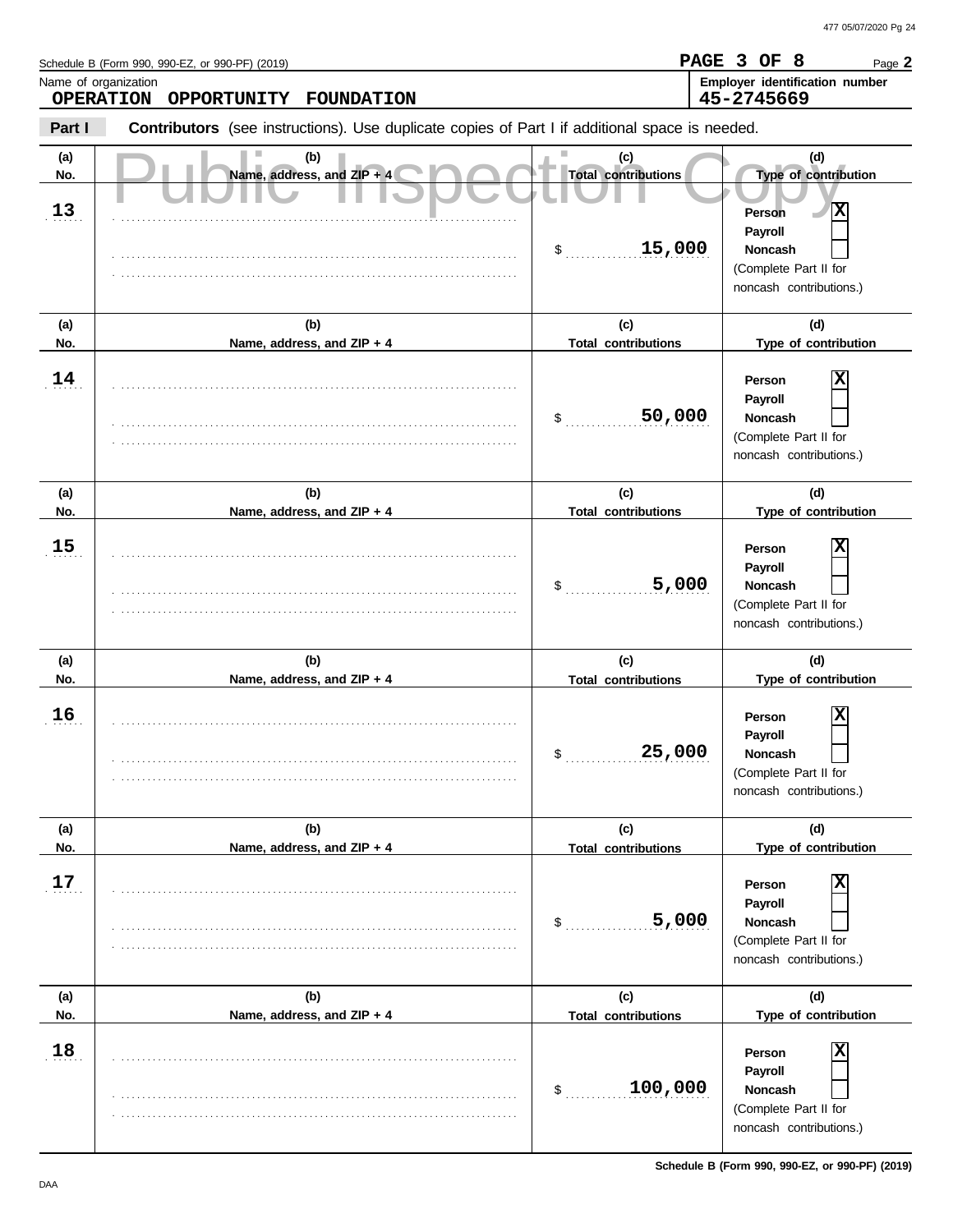**PAGE 4 OF 8**

Page **2**

Schedule B (Form 990, 990-EZ, or 990-PF) (2019)

Name, address, and ZIP + 4 S D C C Total contributions (c) (d)<br>Person X **Part I Type of contribution Person Payroll Noncash (a) (b) (c) (d) No. Name, address, and ZIP + 4 Type of contribution Person Payroll Noncash (a) (b) (c) (d) No. Name, address, and ZIP + 4 Type of contribution Person Payroll Noncash (a) (b) (c) (d)** No. No. Name, address, and ZIP + 4 **Total contributions** Type of contribution **Person Payroll Noncash** \$ . . . . . . . . . . . . . . . . . . . . . . . . . . . . **10,000** (Complete Part II for noncash contributions.)  $\frac{1}{2}$ (Complete Part II for noncash contributions.)  $\mathsf{\$}$  . . . . . . . . . . . . . (Complete Part II for noncash contributions.)  $\frac{1}{2}$ (Complete Part II for noncash contributions.) \$ . . . . . . . . . . . . . . . . . . . . . . . . . . . . **10,000** (Complete Part II for noncash contributions.) \$ . . . . . . . . . . . . . . . . . . . . . . . . . . . . (Complete Part II for noncash contributions.) **Contributors** (see instructions). Use duplicate copies of Part I if additional space is needed. **(a) (b) (c) (d) No. Name, address, and ZIP + 4 Total contributions Type of contribution Person Payroll Noncash (a) (b) (c) (d)** No. **Name, address, and ZIP + 4 Total contributions** Type of contribution **Person Payroll Noncash (a) (b) (c) (d) No. Name, address, and ZIP + 4** Name of organization **Employer identification number Employer identification number** . . . . . . . **19** . **20**  $\cdot$  21 . **22**  $\cdot$  . 23  $\frac{24}{1}$ . . . . . . . . . . . . . . . . . . . . . . . . . . . . . . . . . . . . . . . . . . . . . . . . . . . . . . . . . . . . . . . . . . . . . . . . . . . . . . . . . . . . . . . . . . . . . . . . . . . . . . . . . . . . . . . . . . . . . . . . . . . . . . . . . . . . . . . . . . . . . . . . . . . . . . . . . . . . . . . . . . . . . . . . . . . . . . . . . . . . . . . . . . . . . . . . . . . . . . . . . . . . . . . . . . . . . . . . . . . . . . . . . . . . . . . . . . . . . . . . . . . . . . . . . . . . . . . . . . . . . . . . . . . . . . . . . . . . . . . . . . . . . . . . . . . . . . . . . . . . . . . . . . . . . . . . . . . . . . . . . . . . . . . . . . . . . . . . . . . . . . . . . . . . . . . . . . . . . . . . . . . . . . . . . . . . . . . . . . . . . . . . . . . . . . . . . . . . . . . . . . . . . . . . . . . . . . . . . . . . . . . . . . . . . . . . . . . . . . . . . . . . . . . . . . . . . . . . . . . . . . . . . . . . . . . . . . . . . . . . . . . . . . . . . . . . . . . . . . . . . . . . . . . . . . . . . . . . . . . . . . . . . . . . . . . . . . . . . . . . . . . . . . . . . . . . . . . . . . . . . . . . . . . . . . . . . . . . . . . . . . . . . . . . . . . . . . . . . . . . . . . . . . . . . . . . . . . . . . . . . . . . . . . . . . . . . . . . . . . . . . . . . . . . . . . . . . . . . . . . . . . . . . . . . . . . . . . . . . . . . . . . . . . . . . . . . . . . . . . . . . . . . . . . . . . . . . . . . . . . . . . . . . . . . . . . . . . . . . . . . . . . . . . . . . . . . . . . . . . . . . . . . . . . . . . . . . . . . . . . . . . . . . . . . . . . . . . . . . . . . . . . . . . . . . . . . . . . . . . . . . . . . . . . . . . . . . . . . . . . . . . . . . . . . . . . . . . . . . . . . . . . . . . . . . . . . . . . . . . . . . . . . . . . . . . . . . . . . . . . . . . . . . . . . . . . . . . . . . . . . . . . . . . . . . . . . . . . . . . . . . . . . . . . . . . . . . . . . . . . . . . . . . . . . . . . . . . . . . . . . . . . . . . . . . . . . . . . . . . . . . . . . . . . . . . . . . . . . . . . . . . . . . . . . . . . . . . . . . . . . . . . . . . . . . . . . . . . . . . . . . . . . . . . . . . . . . . . . . . . . . . . . . . . . . . . . . . . . . . . . . . . . . . . . . . . . . . . . . . . . . . . . . . . . . . . . . . . . . . . . . . . . . . . . . . . . . . . . . . . . . . . . . . . . . . . . . . . . . . . . . . . . . . . . . . . . . . . . . . . . . . . . . . . . . . . . . . . . . . . . . . . . . . . . . . . . . . . . . . . . . . . . . . . . . . . . . . . . . . . . . . . . . . . . . . . . . . . . . . . . . . . . . . . . . . . . . . . . . . . . . . . . . . . . . . . . . . . . . . . . . . . . . . . . . . . . . . . . . . . . . . . . . . . . . . . . . . . . . . . . . . . . . . . . . . . . . . . . . . . . . . . . . **Total contributions Total contributions Total contributions Total contributions Total contributions OPERATION OPPORTUNITY FOUNDATION 45-2745669 X 16,303 X 10,000 X 51,359 X X 5,000 X**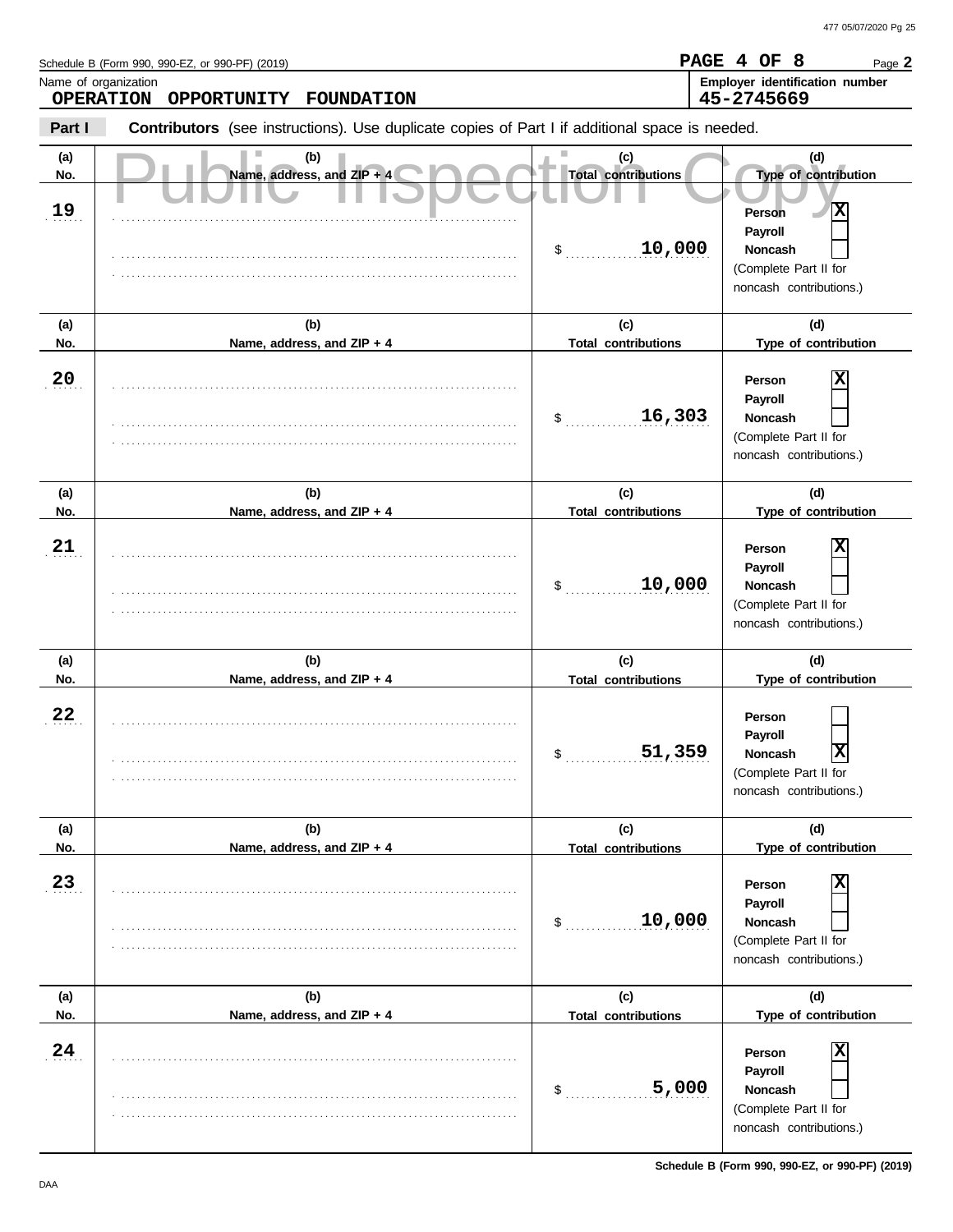**PAGE 5 OF 8**

Page **2**

Schedule B (Form 990, 990-EZ, or 990-PF) (2019)

Name, address, and ZIP + 4 S D C C Total contributions (c) (d)<br>Person X **Part I Type of contribution Person Payroll Noncash (a) (b) (c) (d) No. Name, address, and ZIP + 4 Type of contribution Person Payroll Noncash (a) (b) (c) (d) No. Name, address, and ZIP + 4 Type of contribution Person Payroll Noncash (a) (b) (c) (d)** No. No. Name, address, and ZIP + 4 **Total contributions** Type of contribution **Person Payroll Noncash**  $\$\quad$ (Complete Part II for noncash contributions.) \$ . . . . . . . . . . . . . . . . . . . . . . . . . . . . (Complete Part II for noncash contributions.)  $\mathsf{\$}$  . . . . . . . . . . . . . (Complete Part II for noncash contributions.)  $\frac{1}{2}$ (Complete Part II for noncash contributions.) \$ . . . . . . . . . . . . . . . . . . . . . . . . . . . . **5,000** (Complete Part II for noncash contributions.) \$ . . . . . . . . . . . . . . . . . . . . . . . . . . . . **10,000** (Complete Part II for noncash contributions.) **Contributors** (see instructions). Use duplicate copies of Part I if additional space is needed. **(a) (b) (c) (d) No. Name, address, and ZIP + 4 Total contributions Type of contribution Person Payroll Noncash (a) (b) (c) (d)** No. **Name, address, and ZIP + 4 Total contributions** Type of contribution **Person Payroll Noncash (a) (b) (c) (d) No. Name, address, and ZIP + 4** Name of organization **Employer identification number Employer identification number**  $\frac{25}{2}$ . . 26 . **27** . . . . . . . **28** . 29 . 30 . . . . . . . . . . . . . . . . . . . . . . . . . . . . . . . . . . . . . . . . . . . . . . . . . . . . . . . . . . . . . . . . . . . . . . . . . . . . . . . . . . . . . . . . . . . . . . . . . . . . . . . . . . . . . . . . . . . . . . . . . . . . . . . . . . . . . . . . . . . . . . . . . . . . . . . . . . . . . . . . . . . . . . . . . . . . . . . . . . . . . . . . . . . . . . . . . . . . . . . . . . . . . . . . . . . . . . . . . . . . . . . . . . . . . . . . . . . . . . . . . . . . . . . . . . . . . . . . . . . . . . . . . . . . . . . . . . . . . . . . . . . . . . . . . . . . . . . . . . . . . . . . . . . . . . . . . . . . . . . . . . . . . . . . . . . . . . . . . . . . . . . . . . . . . . . . . . . . . . . . . . . . . . . . . . . . . . . . . . . . . . . . . . . . . . . . . . . . . . . . . . . . . . . . . . . . . . . . . . . . . . . . . . . . . . . . . . . . . . . . . . . . . . . . . . . . . . . . . . . . . . . . . . . . . . . . . . . . . . . . . . . . . . . . . . . . . . . . . . . . . . . . . . . . . . . . . . . . . . . . . . . . . . . . . . . . . . . . . . . . . . . . . . . . . . . . . . . . . . . . . . . . . . . . . . . . . . . . . . . . . . . . . . . . . . . . . . . . . . . . . . . . . . . . . . . . . . . . . . . . . . . . . . . . . . . . . . . . . . . . . . . . . . . . . . . . . . . . . . . . . . . . . . . . . . . . . . . . . . . . . . . . . . . . . . . . . . . . . . . . . . . . . . . . . . . . . . . . . . . . . . . . . . . . . . . . . . . . . . . . . . . . . . . . . . . . . . . . . . . . . . . . . . . . . . . . . . . . . . . . . . . . . . . . . . . . . . . . . . . . . . . . . . . . . . . . . . . . . . . . . . . . . . . . . . . . . . . . . . . . . . . . . . . . . . . . . . . . . . . . . . . . . . . . . . . . . . . . . . . . . . . . . . . . . . . . . . . . . . . . . . . . . . . . . . . . . . . . . . . . . . . . . . . . . . . . . . . . . . . . . . . . . . . . . . . . . . . . . . . . . . . . . . . . . . . . . . . . . . . . . . . . . . . . . . . . . . . . . . . . . . . . . . . . . . . . . . . . . . . . . . . . . . . . . . . . . . . . . . . . . . . . . . . . . . . . . . . . . . . . . . . . . . . . . . . . . . . . . . . . . . . . . . . . . . . . . . . . . . . . . . . . . . . . . . . . . . . . . . . . . . . . . . . . . . . . . . . . . . . . . . . . . . . . . . . . . . . . . . . . . . . . . . . . . . . . . . . . . . . . . . . . . . . . . . . . . . . . . . . . . . . . . . . . . . . . . . . . . . . . . . . . . . . . . . . . . . . . . . . . . . . . . . . . . . . . . . . . . . . . . . . . . . . . . . . . . . . . . . . . . . . . . . . . . . . . . . . . . . . . . . . . . . . . . . . . . . . . . . . . . . . . . . . . . . . . . . . . . . . . . . . . . . . . . . . . . . . . . . . . . . . . . . . . . . . . . . . . . . . . . . . . . . **Total contributions Total contributions Total contributions Total contributions Total contributions OPERATION OPPORTUNITY FOUNDATION 45-2745669 5,000 X 10,000 X 15,000 X 10,000 X X X**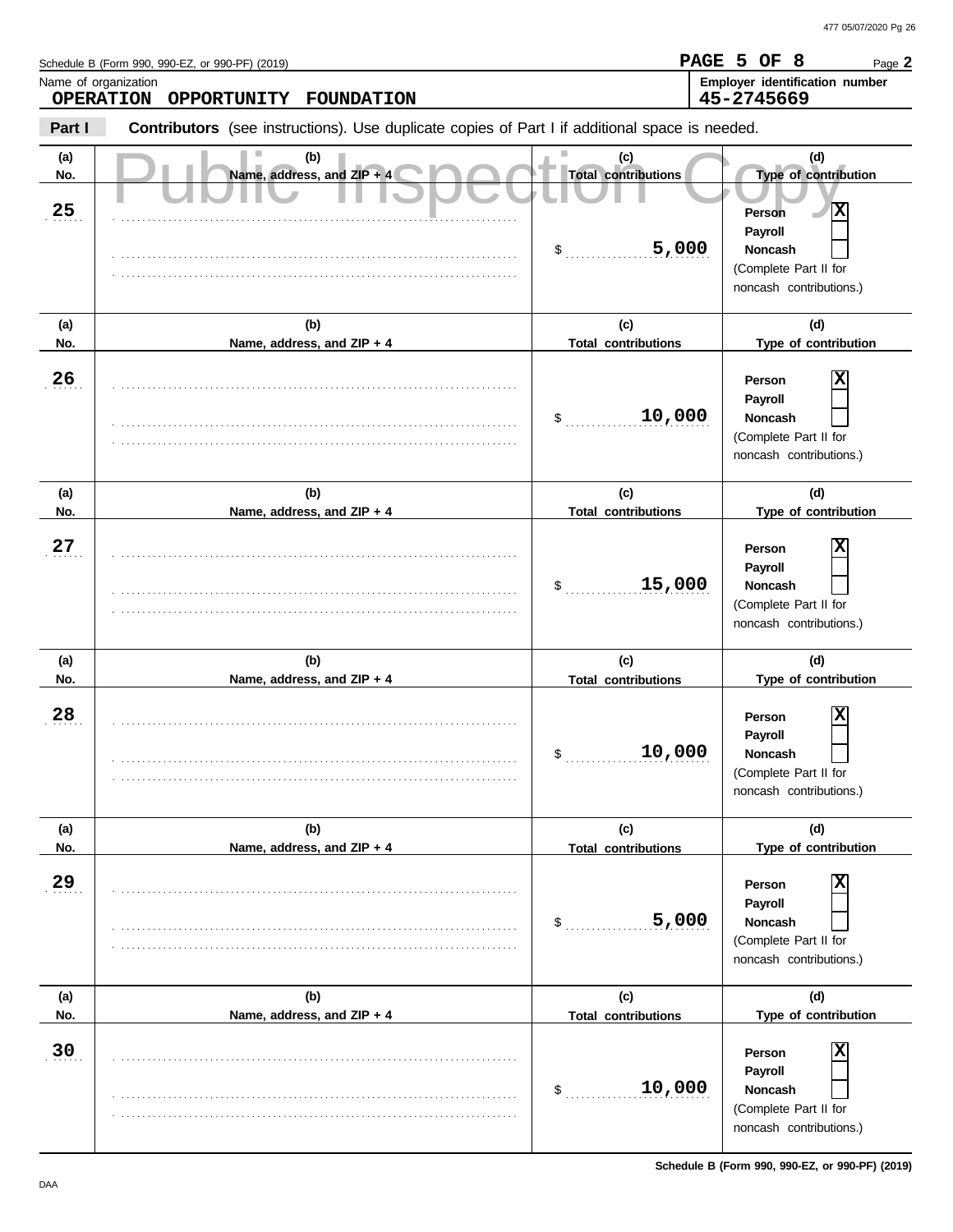**PAGE 6 OF 8**

Page **2**

Schedule B (Form 990, 990-EZ, or 990-PF) (2019)

Name, address, and ZIP + 4 S D C C Total contributions (c) (d)<br>Person X **Part I Type of contribution Person Payroll Noncash (a) (b) (c) (d) No. Name, address, and ZIP + 4 Type of contribution Person Payroll Noncash (a) (b) (c) (d) No. Name, address, and ZIP + 4 Type of contribution Person Payroll Noncash (a) (b) (c) (d)** No. No. Name, address, and ZIP + 4 **Total contributions** Type of contribution **Person Payroll Noncash**  $\$\quad$ (Complete Part II for noncash contributions.) \$ . . . . . . . . . . . . . . . . . . . . . . . . . . . . (Complete Part II for noncash contributions.)  $\mathsf{\$}$  . . . . . . . . . . . . . (Complete Part II for noncash contributions.)  $\frac{1}{2}$ (Complete Part II for noncash contributions.) \$ . . . . . . . . . . . . . . . . . . . . . . . . . . . . **6,000** (Complete Part II for noncash contributions.) \$ . . . . . . . . . . . . . . . . . . . . . . . . . . . . **10,000** (Complete Part II for noncash contributions.) **Contributors** (see instructions). Use duplicate copies of Part I if additional space is needed. **(a) (b) (c) (d) No. Name, address, and ZIP + 4 Total contributions Type of contribution Person Payroll Noncash (a) (b) (c) (d)** No. **Name, address, and ZIP + 4 Total contributions** Type of contribution **Person Payroll Noncash (a) (b) (c) (d) No. Name, address, and ZIP + 4** Name of organization **Employer identification number Employer identification number**  $\overline{31}$ . . 32  $\frac{33}{1}$ . 34  $\frac{35}{1}$ . 36 . . . . . . . . . . . . . . . . . . . . . . . . . . . . . . . . . . . . . . . . . . . . . . . . . . . . . . . . . . . . . . . . . . . . . . . . . . . . . . . . . . . . . . . . . . . . . . . . . . . . . . . . . . . . . . . . . . . . . . . . . . . . . . . . . . . . . . . . . . . . . . . . . . . . . . . . . . . . . . . . . . . . . . . . . . . . . . . . . . . . . . . . . . . . . . . . . . . . . . . . . . . . . . . . . . . . . . . . . . . . . . . . . . . . . . . . . . . . . . . . . . . . . . . . . . . . . . . . . . . . . . . . . . . . . . . . . . . . . . . . . . . . . . . . . . . . . . . . . . . . . . . . . . . . . . . . . . . . . . . . . . . . . . . . . . . . . . . . . . . . . . . . . . . . . . . . . . . . . . . . . . . . . . . . . . . . . . . . . . . . . . . . . . . . . . . . . . . . . . . . . . . . . . . . . . . . . . . . . . . . . . . . . . . . . . . . . . . . . . . . . . . . . . . . . . . . . . . . . . . . . . . . . . . . . . . . . . . . . . . . . . . . . . . . . . . . . . . . . . . . . . . . . . . . . . . . . . . . . . . . . . . . . . . . . . . . . . . . . . . . . . . . . . . . . . . . . . . . . . . . . . . . . . . . . . . . . . . . . . . . . . . . . . . . . . . . . . . . . . . . . . . . . . . . . . . . . . . . . . . . . . . . . . . . . . . . . . . . . . . . . . . . . . . . . . . . . . . . . . . . . . . . . . . . . . . . . . . . . . . . . . . . . . . . . . . . . . . . . . . . . . . . . . . . . . . . . . . . . . . . . . . . . . . . . . . . . . . . . . . . . . . . . . . . . . . . . . . . . . . . . . . . . . . . . . . . . . . . . . . . . . . . . . . . . . . . . . . . . . . . . . . . . . . . . . . . . . . . . . . . . . . . . . . . . . . . . . . . . . . . . . . . . . . . . . . . . . . . . . . . . . . . . . . . . . . . . . . . . . . . . . . . . . . . . . . . . . . . . . . . . . . . . . . . . . . . . . . . . . . . . . . . . . . . . . . . . . . . . . . . . . . . . . . . . . . . . . . . . . . . . . . . . . . . . . . . . . . . . . . . . . . . . . . . . . . . . . . . . . . . . . . . . . . . . . . . . . . . . . . . . . . . . . . . . . . . . . . . . . . . . . . . . . . . . . . . . . . . . . . . . . . . . . . . . . . . . . . . . . . . . . . . . . . . . . . . . . . . . . . . . . . . . . . . . . . . . . . . . . . . . . . . . . . . . . . . . . . . . . . . . . . . . . . . . . . . . . . . . . . . . . . . . . . . . . . . . . . . . . . . . . . . . . . . . . . . . . . . . . . . . . . . . . . . . . . . . . . . . . . . . . . . . . . . . . . . . . . . . . . . . . . . . . . . . . . . . . . . . . . . . . . . . . . . . . . . . . . . . . . . . . . . . . . . . . . . . . . . . . . . . . . . . . . . . . . . . . . . . . . . . . . . . . . . . . . . . . . . . . . . . . . . . . . . . . . . . . . . . . . . . . . . . . . . . . . . . . . . . . . . . . . . . . **Total contributions Total contributions Total contributions Total contributions Total contributions OPERATION OPPORTUNITY FOUNDATION 45-2745669 5,000 X 50,000 X 50,000 X 10,000 X X X**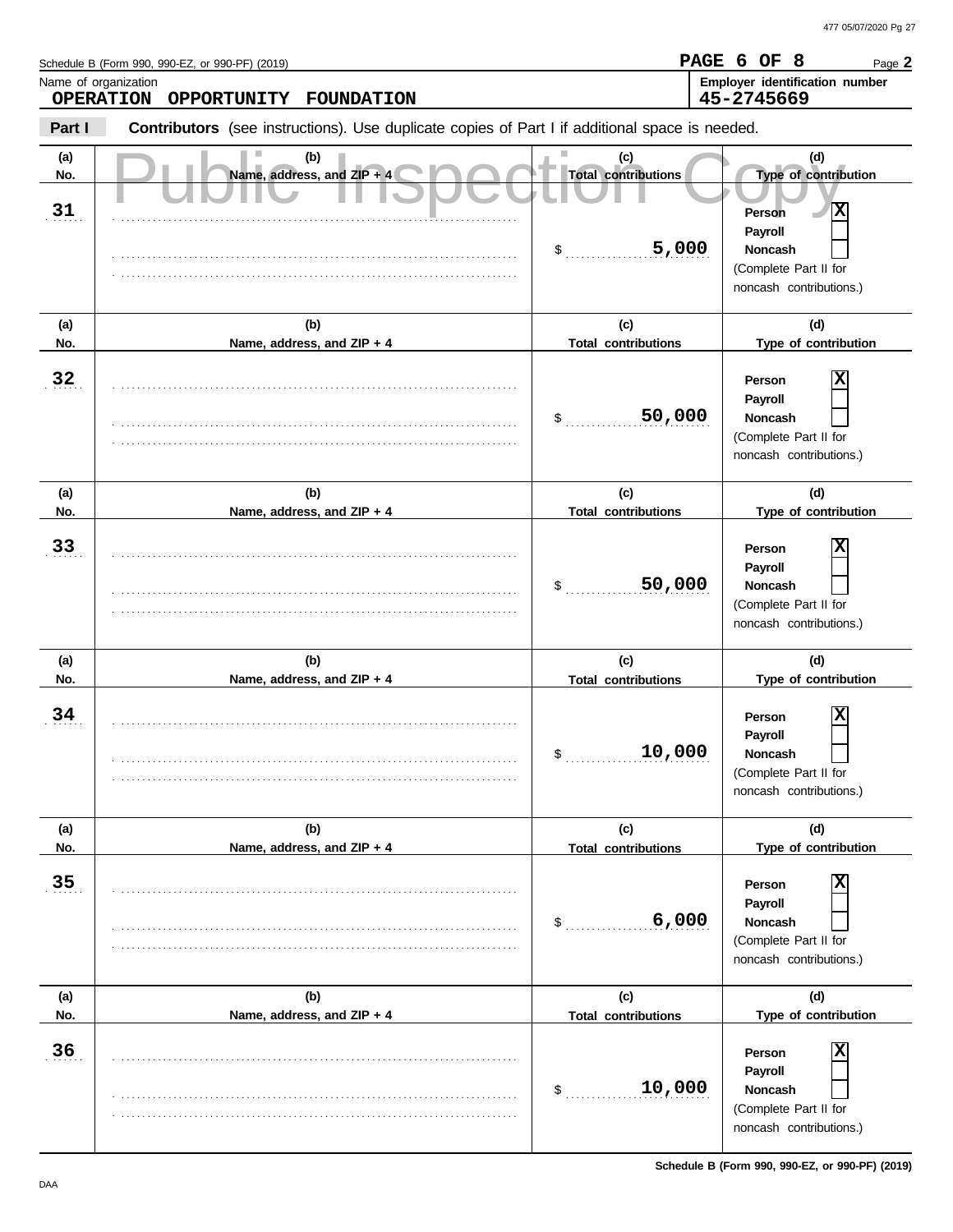**PAGE 7 OF 8**

Page **2**

Schedule B (Form 990, 990-EZ, or 990-PF) (2019)

Name, address, and ZIP + 4 S D C C Total contributions (c) (d)<br>Person X **Part I Type of contribution Person Payroll Noncash (a) (b) (c) (d) No. Name, address, and ZIP + 4 Type of contribution Person Payroll Noncash (a) (b) (c) (d) No. Name, address, and ZIP + 4 Type of contribution Person Payroll Noncash (a) (b) (c) (d)** No. No. Name, address, and ZIP + 4 **Total contributions** Type of contribution **Person Payroll Noncash**  $\$\quad$ (Complete Part II for noncash contributions.) \$ . . . . . . . . . . . . . . . . . . . . . . . . . . . . (Complete Part II for noncash contributions.) \$ . . . . . . . . . . . . . . . . . . . . . . . . . . . . (Complete Part II for noncash contributions.)  $\frac{1}{2}$ (Complete Part II for noncash contributions.) \$ . . . . . . . . . . . . . . . . . . . . . . . . . . . . **18,000** (Complete Part II for noncash contributions.)  $\mathsf{\$}$  . . . . . . . . . . . . (Complete Part II for noncash contributions.) **Contributors** (see instructions). Use duplicate copies of Part I if additional space is needed. **(a) (b) (c) (d) No. Name, address, and ZIP + 4 Total contributions Type of contribution Person Payroll Noncash (a) (b) (c) (d)** No. **Name, address, and ZIP + 4 Total contributions** Type of contribution **Person Payroll Noncash (a) (b) (c) (d) No. Name, address, and ZIP + 4** Name of organization **Employer identification number Employer identification number** . . . . . . . **37** . . . . . . . **38** . 39 . 40  $\frac{41}{1}$  $\frac{42}{1}$ . . . . . . . . . . . . . . . . . . . . . . . . . . . . . . . . . . . . . . . . . . . . . . . . . . . . . . . . . . . . . . . . . . . . . . . . . . . . . . . . . . . . . . . . . . . . . . . . . . . . . . . . . . . . . . . . . . . . . . . . . . . . . . . . . . . . . . . . . . . . . . . . . . . . . . . . . . . . . . . . . . . . . . . . . . . . . . . . . . . . . . . . . . . . . . . . . . . . . . . . . . . . . . . . . . . . . . . . . . . . . . . . . . . . . . . . . . . . . . . . . . . . . . . . . . . . . . . . . . . . . . . . . . . . . . . . . . . . . . . . . . . . . . . . . . . . . . . . . . . . . . . . . . . . . . . . . . . . . . . . . . . . . . . . . . . . . . . . . . . . . . . . . . . . . . . . . . . . . . . . . . . . . . . . . . . . . . . . . . . . . . . . . . . . . . . . . . . . . . . . . . . . . . . . . . . . . . . . . . . . . . . . . . . . . . . . . . . . . . . . . . . . . . . . . . . . . . . . . . . . . . . . . . . . . . . . . . . . . . . . . . . . . . . . . . . . . . . . . . . . . . . . . . . . . . . . . . . . . . . . . . . . . . . . . . . . . . . . . . . . . . . . . . . . . . . . . . . . . . . . . . . . . . . . . . . . . . . . . . . . . . . . . . . . . . . . . . . . . . . . . . . . . . . . . . . . . . . . . . . . . . . . . . . . . . . . . . . . . . . . . . . . . . . . . . . . . . . . . . . . . . . . . . . . . . . . . . . . . . . . . . . . . . . . . . . . . . . . . . . . . . . . . . . . . . . . . . . . . . . . . . . . . . . . . . . . . . . . . . . . . . . . . . . . . . . . . . . . . . . . . . . . . . . . . . . . . . . . . . . . . . . . . . . . . . . . . . . . . . . . . . . . . . . . . . . . . . . . . . . . . . . . . . . . . . . . . . . . . . . . . . . . . . . . . . . . . . . . . . . . . . . . . . . . . . . . . . . . . . . . . . . . . . . . . . . . . . . . . . . . . . . . . . . . . . . . . . . . . . . . . . . . . . . . . . . . . . . . . . . . . . . . . . . . . . . . . . . . . . . . . . . . . . . . . . . . . . . . . . . . . . . . . . . . . . . . . . . . . . . . . . . . . . . . . . . . . . . . . . . . . . . . . . . . . . . . . . . . . . . . . . . . . . . . . . . . . . . . . . . . . . . . . . . . . . . . . . . . . . . . . . . . . . . . . . . . . . . . . . . . . . . . . . . . . . . . . . . . . . . . . . . . . . . . . . . . . . . . . . . . . . . . . . . . . . . . . . . . . . . . . . . . . . . . . . . . . . . . . . . . . . . . . . . . . . . . . . . . . . . . . . . . . . . . . . . . . . . . . . . . . . . . . . . . . . . . . . . . . . . . . . . . . . . . . . . . . . . . . . . . . . . . . . . . . . . . . . . . . . . . . . . . . . . . . . . . . . . . . . . . . . . . . . . . . . . . . . . . . . . . . . . . . . . . . . . . . . . . . . . . . . . . . . . . . . . . . . . . . . . . . . . . . . . . . . . . . . . . . . . . . . . . . . **Total contributions Total contributions Total contributions Total contributions Total contributions OPERATION OPPORTUNITY FOUNDATION 45-2745669 5,000 X 10,000 X 5,000 X 5,000 X X 5,000 X**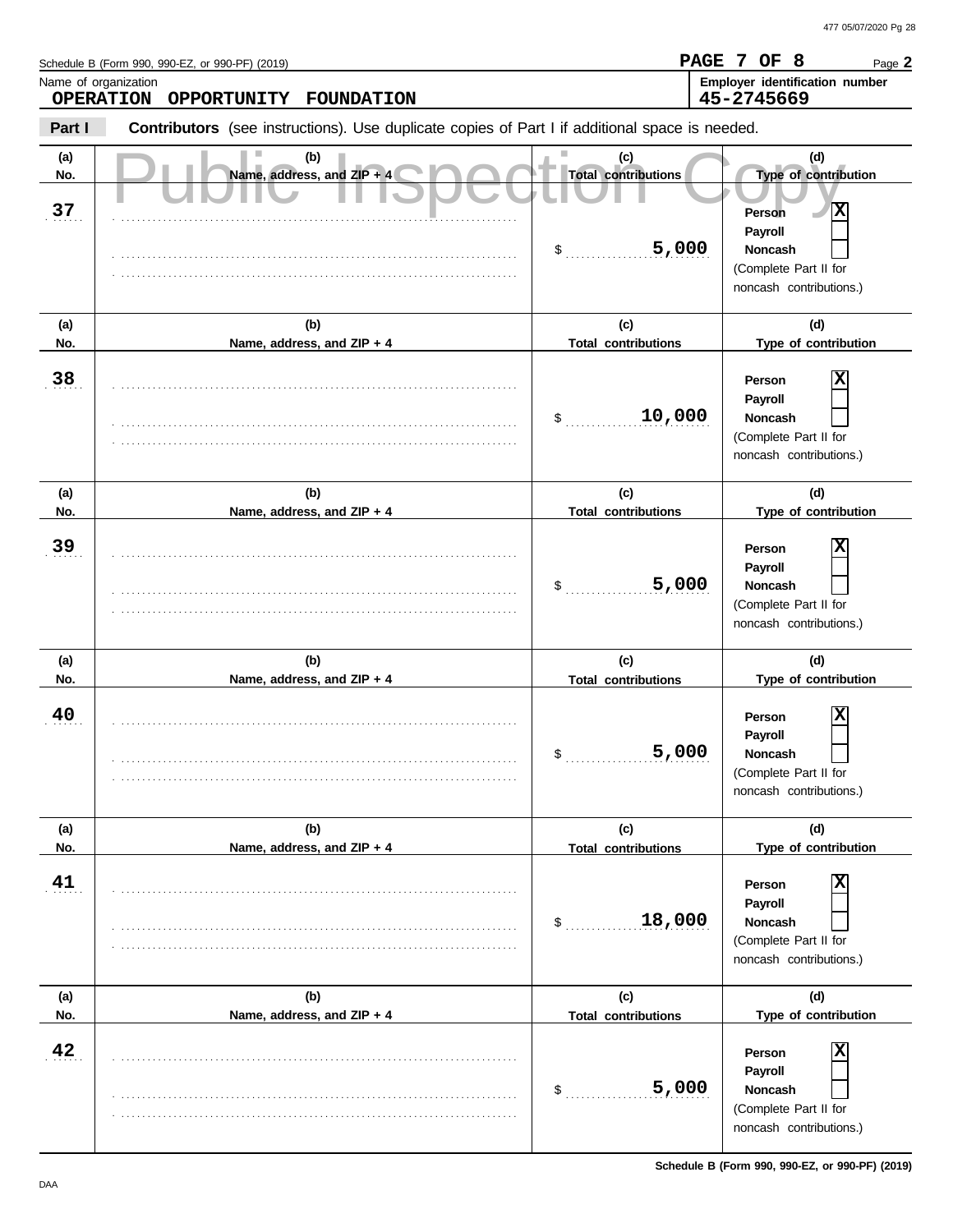**PAGE 8 OF 8**

Page **2**

Schedule B (Form 990, 990-EZ, or 990-PF) (2019)

Name, address, and ZIP + 4 S D C C Total contributions (c) (d)<br>Person X **Part I Type of contribution Person Payroll Noncash (a) (b) (c) (d) No. Name, address, and ZIP + 4 Type of contribution Person Payroll Noncash (a) (b) (c) (d) No. Name, address, and ZIP + 4 Type of contribution Person Payroll Noncash (a) (b) (c) (d)** No. No. Name, address, and ZIP + 4 **Total contributions** Type of contribution **Person Payroll Noncash** \$ . . . . . . . . . . . . . . . . . . . . . . . . . . . . (Complete Part II for noncash contributions.) \$ . . . . . . . . . . . . . . . . . . . . . . . . . . . . (Complete Part II for noncash contributions.)  $\frac{1}{2}$ (Complete Part II for noncash contributions.)  $\mathfrak s$ (Complete Part II for noncash contributions.)  $\mathfrak s$ (Complete Part II for noncash contributions.)  $\mathbb{S}$ (Complete Part II for noncash contributions.) **Contributors** (see instructions). Use duplicate copies of Part I if additional space is needed. **(a) (b) (c) (d) No. Name, address, and ZIP + 4 Total contributions Type of contribution Person Payroll Noncash (a) (b) (c) (d) No. Name, address, and ZIP + 4 Type of contribution Person Payroll Noncash (a) (b) (c) (d) No. Name, address, and ZIP + 4** Name of organization **Employer identification number Employer identification number**  $\frac{43}{1}$  $\frac{44}{1}$ . . . . . . . . . . . . . . . . . . . . . . . . . . . . . . . . . . . . . . . . . . . . . . . . . . . . . . . . . . . . . . . . . . . . . . . . . . . . . . . . . . . . . . . . . . . . . . . . . . . . . . . . . . . . . . . . . . . . . . . . . . . . . . . . . . . . . . . . . . . . . . . . . . . . . . . . . . . . . . . . . . . . . . . . . . . . . . . . . . . . . . . . . . . . . . . . . . . . . . . . . . . . . . . . . . . . . . . . . . . . . . . . . . . . . . . . . . . . . . . . . . . . . . . . . . . . . . . . . . . . . . . . . . . . . . . . . . . . . . . . . . . . . . . . . . . . . . . . . . . . . . . . . . . . . . . . . . . . . . . . . . . . . . . . . . . . . . . . . . . . . . . . . . . . . . . . . . . . . . . . . . . . . . . . . . . . . . . . . . . . . . . . . . . . . . . . . . . . . . . . . . . . . . . . . . . . . . . . . . . . . . . . . . . . . . . . . . . . . . . . . . . . . . . . . . . . . . . . . . . . . . . . . . . . . . . . . . . . . . . . . . . . . . . . . . . . . . . . . . . . . . . . . . . . . . . . . . . . . . . . . . . . . . . . . . . . . . . . . . . . . . . . . . . . . . . . . . . . . . . . . . . . . . . . . . . . . . . . . . . . . . . . . . . . . . . . . . . . . . . . . . . . . . . . . . . . . . . . . . . . . . . . . . . . . . . . . . . . . . . . . . . . . . . . . . . . . . . . . . . . . . . . . . . . . . . . . . . . . . . . . . . . . . . . . . . . . . . . . . . . . . . . . . . . . . . . . . . . . . . . . . . . . . . . . . . . . . . . . . . . . . . . . . . . . . . . . . . . . . . . . . . . . . . . . . . . . . . . . . . . . . . . . . . . . . . . . . . . . . . . . . . . . . . . . . . . . . . . . . . . . . . . . . . . . . . . . . . . . . . . . . . . . . . . . . . . . . . . . . . . . . . . . . . . . . . . . . . . . . . . . . . . . . . . . . . . . . . . . . . . . . . . . . . . . . . . . . . . . . . . . . . . . . . . . . . . . . . . . . . . . . . . . . . . . . . . . . . . . . . . . . . . . . . . . . . . . . . . . . . . . . . . . . . . . . . . . . . . . . . . . . . . . . . . . . . . . . . . . . . . . . . . . . . . . . . . . . . . . . . . . . . . . . . . . . . . . . . . . . . . . . . . . . . . . . . . . . . . . . . . . . . . . . . . . . . . . . . . . . . . . . . . . . . . . . . . . . . . . . . . . . . . . . . . . . . . . . . . . . . . . . . . . . . . . . . . . . . . . . . . . . . . . . . . . . . . . . . . . . . . . . . . . . . . . . . . . . . . . . . . . . . . . . . . . . . . . . . . . . . . . . . . . . . . . . . . . . . . . . . . . . . . . . . . . . . . . . . . . . . . . . . . . . . . . . . . . . . . . . . . . . . . . . . . . . . . . . . . . . . . . . . . . . . . . . . . . . . . . . . . . . . . . . . . . . . . . . . . . . . . . . . . . . . . . . . . . . . . . . . . . . . . . . . . . . . . . . . . . . . . . . . . . . . . . . . . . . . . . . . . . . . . . . . . . . . . . . **Total contributions Total contributions Total contributions Total contributions Total contributions OPERATION OPPORTUNITY FOUNDATION 45-2745669 5,000 X 10,000 X**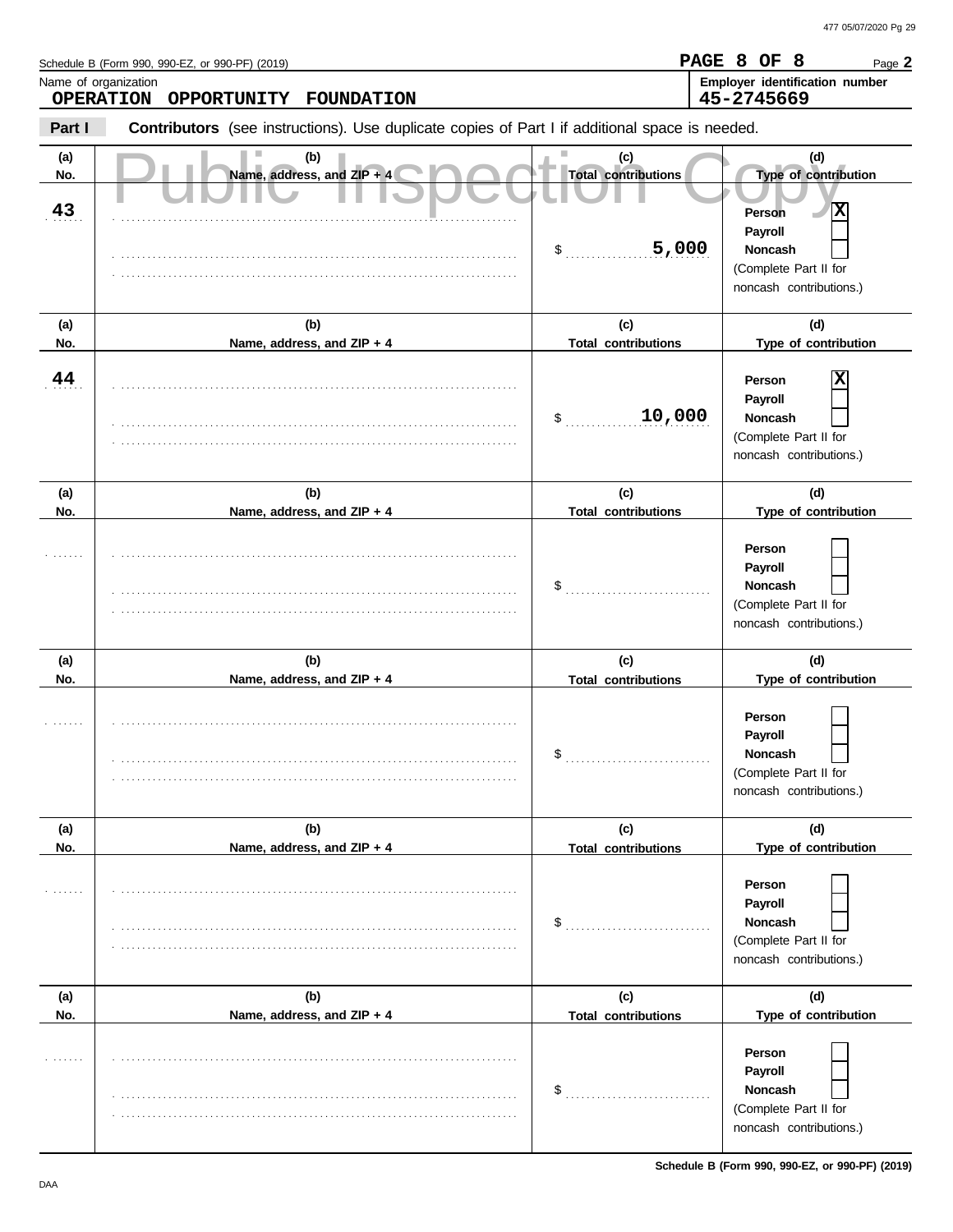Schedule B (Form 990, 990-EZ, or 990-PF) (2019)

PAGE 1 OF 1 Page 3 Employer identification number Name of organization OPPORTUNITY FOUNDATION 45-2745669 **OPERATION** Noncash Property (see instructions). Use duplicate copies of Part II if additional space is needed. Part II (a) No. (c)  $(b)$  $(d)$ FMV (or estimate) from Description of noncash property given Date\_received (See instructions.) Part I 500 SHARES OF LOWE'S  $22$  $$359$ 08/09/19 (a) No.  $(c)$  $(b)$  $(d)$ FMV (or estimate) from Description of noncash property given Date received Part I (See instructions.) a da adala . . . . . . . . . . . . . . . . . . (a) No.  $(c)$  $(b)$  $(d)$ FMV (or estimate) from Description of noncash property given Date received Part I (See instructions.) . . . . . . . . . . . . . . . . . . (a) No.  $(c)$  $(b)$  $(d)$ FMV (or estimate) from Description of noncash property given Date received Part I (See instructions.) . . . . . . .  $\sim$ (a) No.  $(c)$  $(d)$  $(b)$ from FMV (or estimate) Description of noncash property given Date received Part I (See instructions.) . . . . . . .  $\sim$ (a) No.  $(c)$  $(b)$  $(d)$ from FMV (or estimate) Description of noncash property given Date received Part I (See instructions.) . . . . . . . . . . . . . . . . .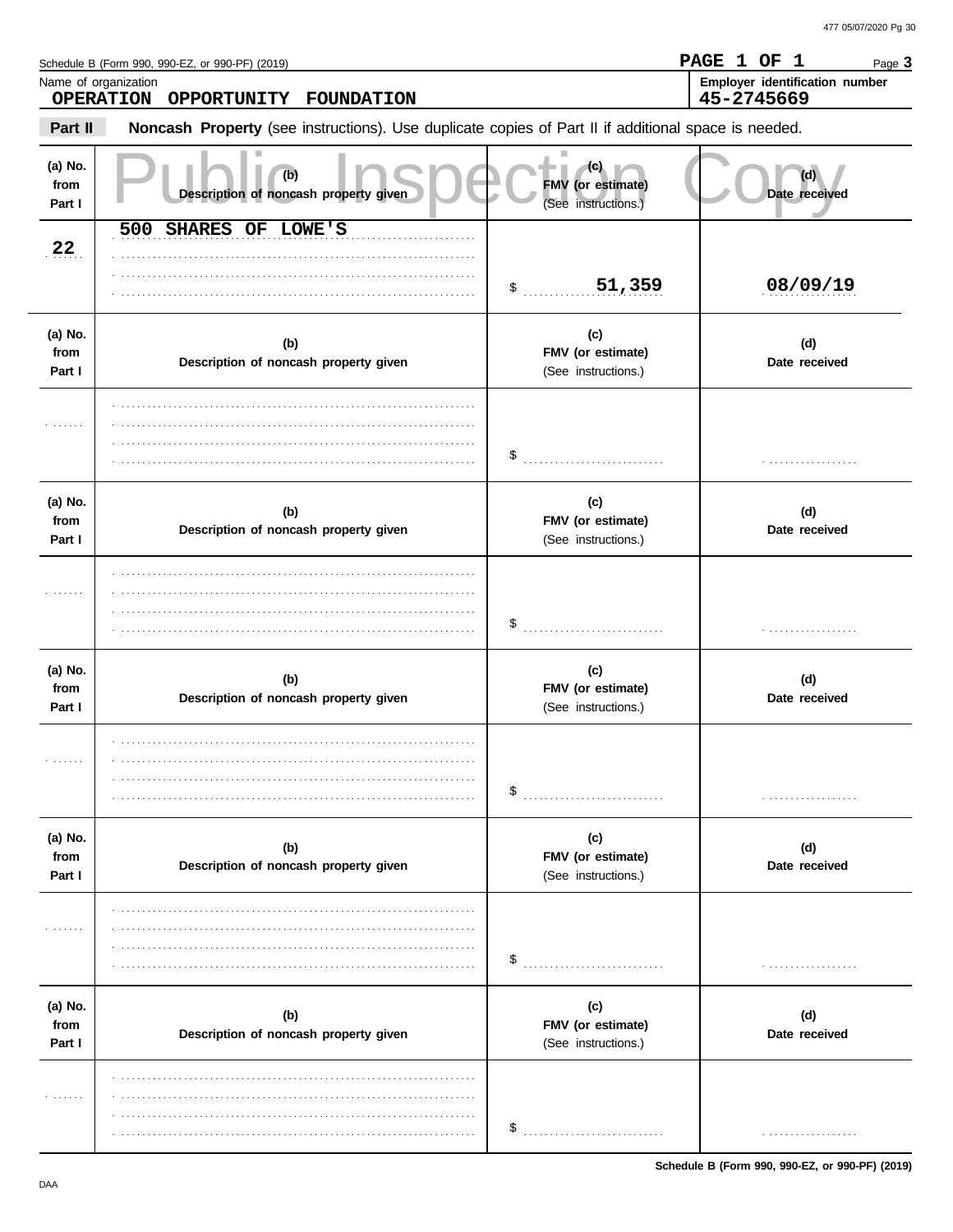| 477 05/07/2020 Pg 31 |  |
|----------------------|--|
|                      |  |

|        | <b>SCHEDULE D</b>                         | Supplemental Financial Statements                                                                                                                                                          |                      |                                | OMB No. 1545-0047                                        |
|--------|-------------------------------------------|--------------------------------------------------------------------------------------------------------------------------------------------------------------------------------------------|----------------------|--------------------------------|----------------------------------------------------------|
|        | (Form 990)                                | u Complete if the organization answered "Yes" on Form 990,                                                                                                                                 |                      |                                |                                                          |
|        | Department of the Treasury                | Part IV, line 6, 7, 8, 9, 10, 11a, 11b, 11c, 11d, 11e, 11f, 12a, or 12b.<br>La Attach to Form 990.                                                                                         |                      |                                | Open to Public                                           |
|        | Internal Revenue Service                  | <b>u</b> Go to www.irs.gov/Form990 for instructions and the latest information.                                                                                                            |                      |                                | Inspection                                               |
|        | Name of the organization                  |                                                                                                                                                                                            |                      | Employer identification number |                                                          |
|        |                                           | OPERATION OPPORTUNITY FOUNDATION                                                                                                                                                           |                      | 45-2745669                     |                                                          |
|        | Part I                                    | Organizations Maintaining Donor Advised Funds or Other Similar Funds or Accounts.                                                                                                          |                      |                                |                                                          |
|        |                                           | Complete if the organization answered "Yes" on Form 990, Part IV, line 6.                                                                                                                  |                      |                                |                                                          |
|        |                                           | (a) Donor advised funds                                                                                                                                                                    |                      |                                | (b) Funds and other accounts                             |
| 1<br>2 |                                           |                                                                                                                                                                                            |                      |                                |                                                          |
| 3      |                                           |                                                                                                                                                                                            |                      |                                |                                                          |
| 4      |                                           |                                                                                                                                                                                            |                      |                                |                                                          |
| 5      |                                           | Did the organization inform all donors and donor advisors in writing that the assets held in donor advised                                                                                 |                      |                                |                                                          |
|        |                                           |                                                                                                                                                                                            |                      |                                | Yes<br>No                                                |
| 6      |                                           | Did the organization inform all grantees, donors, and donor advisors in writing that grant funds can be used                                                                               |                      |                                |                                                          |
|        |                                           | only for charitable purposes and not for the benefit of the donor or donor advisor, or for any other purpose                                                                               |                      |                                |                                                          |
|        | conferring impermissible private benefit? |                                                                                                                                                                                            |                      |                                | <b>Yes</b><br>No                                         |
|        | Part II                                   | <b>Conservation Easements.</b>                                                                                                                                                             |                      |                                |                                                          |
|        |                                           | Complete if the organization answered "Yes" on Form 990, Part IV, line 7.                                                                                                                  |                      |                                |                                                          |
| 1.     |                                           | Purpose(s) of conservation easements held by the organization (check all that apply).                                                                                                      |                      |                                |                                                          |
|        |                                           | Preservation of land for public use (for example, recreation or education)<br>Preservation of a historically important land area                                                           |                      |                                |                                                          |
|        | Protection of natural habitat             | Preservation of a certified historic structure                                                                                                                                             |                      |                                |                                                          |
|        | Preservation of open space                |                                                                                                                                                                                            |                      |                                |                                                          |
| 2      | easement on the last day of the tax year. | Complete lines 2a through 2d if the organization held a qualified conservation contribution in the form of a conservation                                                                  |                      |                                |                                                          |
|        |                                           |                                                                                                                                                                                            |                      |                                | Held at the End of the Tax Year                          |
| а      |                                           |                                                                                                                                                                                            | 2a<br>2 <sub>b</sub> |                                |                                                          |
|        |                                           | Number of conservation easements on a certified historic structure included in (a) [[[[[ [ [ ]]]                                                                                           | 2c                   |                                |                                                          |
|        |                                           | d Number of conservation easements included in (c) acquired after 7/25/06, and not on a                                                                                                    |                      |                                |                                                          |
|        |                                           | historic structure listed in the National Register                                                                                                                                         | 2d                   |                                |                                                          |
| 3      |                                           | Number of conservation easements modified, transferred, released, extinguished, or terminated by the organization during the                                                               |                      |                                |                                                          |
|        | tax year $\mathbf u$                      |                                                                                                                                                                                            |                      |                                |                                                          |
|        |                                           | Number of states where property subject to conservation easement is located u                                                                                                              |                      |                                |                                                          |
| 5      |                                           | Does the organization have a written policy regarding the periodic monitoring, inspection, handling of                                                                                     |                      |                                |                                                          |
|        |                                           |                                                                                                                                                                                            |                      |                                | $\overline{\phantom{a}}$ Yes $\overline{\phantom{a}}$ No |
| 6      |                                           | Staff and volunteer hours devoted to monitoring, inspecting, handling of violations, and enforcing conservation easements during the year                                                  |                      |                                |                                                          |
|        | $\mathbf{u}$                              |                                                                                                                                                                                            |                      |                                |                                                          |
| 7      |                                           | Amount of expenses incurred in monitoring, inspecting, handling of violations, and enforcing conservation easements during the year                                                        |                      |                                |                                                          |
|        | u\$                                       |                                                                                                                                                                                            |                      |                                |                                                          |
| 8      |                                           | Does each conservation easement reported on line 2(d) above satisfy the requirements of section 170(h)(4)(B)(i)                                                                            |                      |                                |                                                          |
|        |                                           |                                                                                                                                                                                            |                      |                                | Yes<br>No                                                |
| 9      |                                           | In Part XIII, describe how the organization reports conservation easements in its revenue and expense statement and                                                                        |                      |                                |                                                          |
|        |                                           | balance sheet, and include, if applicable, the text of the footnote to the organization's financial statements that describes the<br>organization's accounting for conservation easements. |                      |                                |                                                          |
|        | Part III                                  | Organizations Maintaining Collections of Art, Historical Treasures, or Other Similar Assets.                                                                                               |                      |                                |                                                          |
|        |                                           | Complete if the organization answered "Yes" on Form 990, Part IV, line 8.                                                                                                                  |                      |                                |                                                          |
|        |                                           | 1a If the organization elected, as permitted under FASB ASC 958, not to report in its revenue statement and balance sheet works                                                            |                      |                                |                                                          |
|        |                                           | of art, historical treasures, or other similar assets held for public exhibition, education, or research in furtherance of public                                                          |                      |                                |                                                          |
|        |                                           | service, provide in Part XIII the text of the footnote to its financial statements that describes these items.                                                                             |                      |                                |                                                          |
|        |                                           | <b>b</b> If the organization elected, as permitted under FASB ASC 958, to report in its revenue statement and balance sheet works of                                                       |                      |                                |                                                          |
|        |                                           | art, historical treasures, or other similar assets held for public exhibition, education, or research in furtherance of public service,                                                    |                      |                                |                                                          |
|        |                                           | provide the following amounts relating to these items:                                                                                                                                     |                      |                                |                                                          |
|        |                                           |                                                                                                                                                                                            |                      |                                |                                                          |
|        | (ii) Assets included in Form 990, Part X  |                                                                                                                                                                                            |                      |                                | $\mathbf{u}$ \$ $\ldots$                                 |
| 2      |                                           | If the organization received or held works of art, historical treasures, or other similar assets for financial gain, provide the                                                           |                      |                                |                                                          |
|        |                                           | following amounts required to be reported under FASB ASC 958 relating to these items:                                                                                                      |                      |                                |                                                          |
| a      |                                           |                                                                                                                                                                                            |                      |                                | $\mathbf{u}$ \$                                          |
| b      |                                           |                                                                                                                                                                                            |                      | u \$                           |                                                          |
| DAA    |                                           | For Paperwork Reduction Act Notice, see the Instructions for Form 990.                                                                                                                     |                      |                                | Schedule D (Form 990) 2019                               |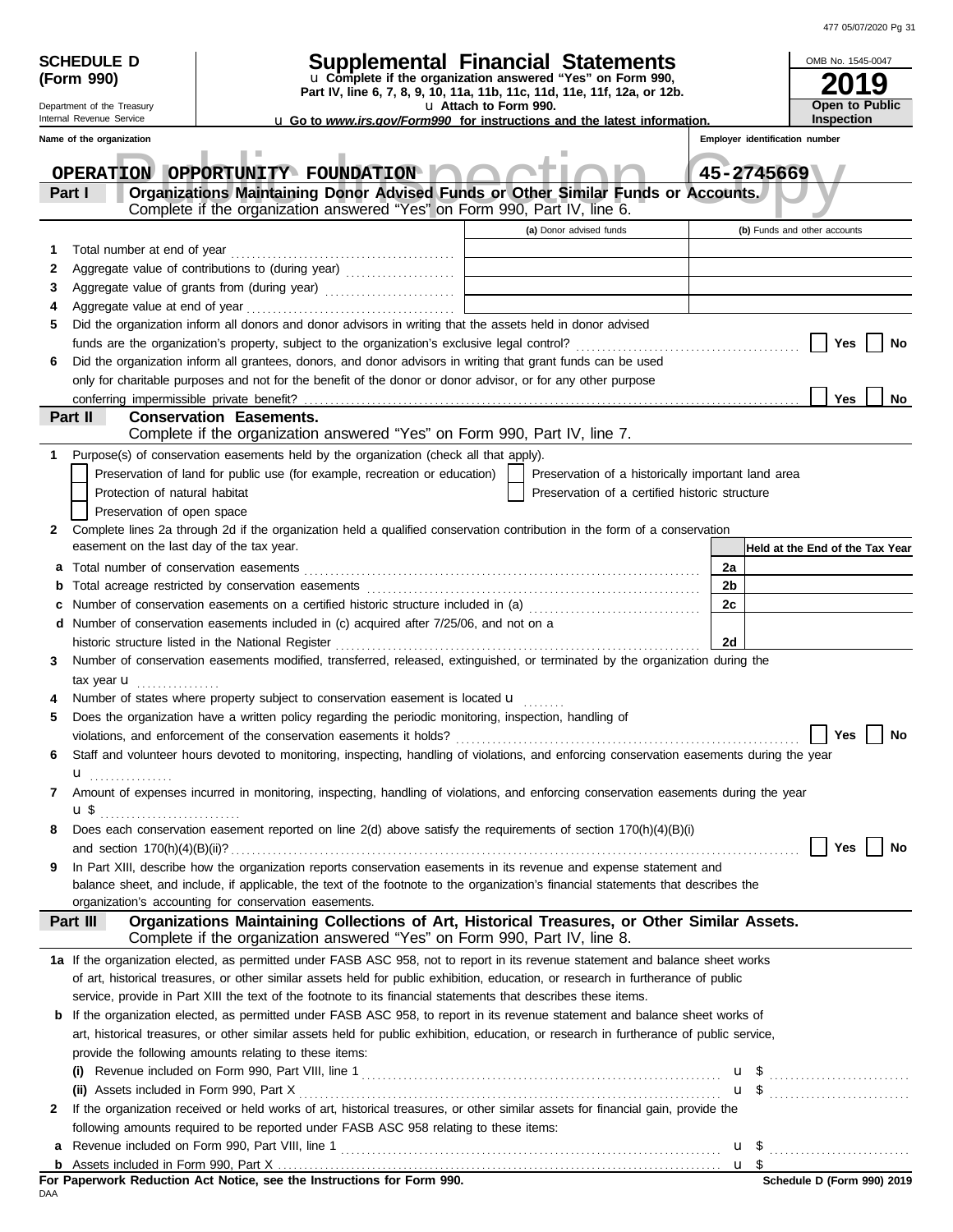| Schedule D (Form 990) 2019 OPERATION OPPORTUNITY FOUNDATION                                                                                                                                                                                                                                                                                          |                                       |                          |                    | 45-2745669           | Page 2              |
|------------------------------------------------------------------------------------------------------------------------------------------------------------------------------------------------------------------------------------------------------------------------------------------------------------------------------------------------------|---------------------------------------|--------------------------|--------------------|----------------------|---------------------|
| Organizations Maintaining Collections of Art, Historical Treasures, or Other Similar Assets (continued)<br>Part III                                                                                                                                                                                                                                  |                                       |                          |                    |                      |                     |
| Using the organization's acquisition, accession, and other records, check any of the following that make significant use of its<br>collection items (check all that apply):                                                                                                                                                                          |                                       |                          |                    |                      |                     |
| Public exhibition<br>a                                                                                                                                                                                                                                                                                                                               | d                                     | Loan or exchange program |                    |                      |                     |
| Scholarly research<br>b                                                                                                                                                                                                                                                                                                                              | е                                     |                          |                    |                      |                     |
| Preservation for future generations<br>c                                                                                                                                                                                                                                                                                                             |                                       |                          |                    |                      |                     |
| Provide a description of the organization's collections and explain how they further the organization's exempt purpose in Part                                                                                                                                                                                                                       |                                       |                          |                    |                      |                     |
| XIII.                                                                                                                                                                                                                                                                                                                                                |                                       |                          |                    |                      |                     |
| During the year, did the organization solicit or receive donations of art, historical treasures, or other similar                                                                                                                                                                                                                                    |                                       |                          |                    |                      |                     |
| assets to be sold to raise funds rather than to be maintained as part of the organization's collection?                                                                                                                                                                                                                                              |                                       |                          |                    |                      | Yes<br>No           |
| Part IV<br><b>Escrow and Custodial Arrangements.</b>                                                                                                                                                                                                                                                                                                 |                                       |                          |                    |                      |                     |
| Complete if the organization answered "Yes" on Form 990, Part IV, line 9, or reported an amount on Form<br>990, Part X, line 21.                                                                                                                                                                                                                     |                                       |                          |                    |                      |                     |
| 1a Is the organization an agent, trustee, custodian or other intermediary for contributions or other assets not                                                                                                                                                                                                                                      |                                       |                          |                    |                      |                     |
|                                                                                                                                                                                                                                                                                                                                                      |                                       |                          |                    |                      | Yes<br>No           |
| <b>b</b> If "Yes," explain the arrangement in Part XIII and complete the following table:                                                                                                                                                                                                                                                            |                                       |                          |                    |                      |                     |
|                                                                                                                                                                                                                                                                                                                                                      |                                       |                          |                    |                      | Amount              |
| c Beginning balance                                                                                                                                                                                                                                                                                                                                  |                                       |                          |                    | 1c                   |                     |
|                                                                                                                                                                                                                                                                                                                                                      |                                       |                          |                    | 1 <sub>d</sub>       |                     |
| Additions during the year contact the contact of the year contact the year contact the year contact the year contact the year contact the year contact the year contact the year contact the year of year and year and year an                                                                                                                       |                                       |                          |                    | 1e                   |                     |
|                                                                                                                                                                                                                                                                                                                                                      |                                       |                          |                    | 1f                   |                     |
| Ending balance contains and account of the contact of the contact of the contact of the contact of the contact of the contact of the contact of the contact of the contact of the contact of the contact of the contact of the<br>2a Did the organization include an amount on Form 990, Part X, line 21, for escrow or custodial account liability? |                                       |                          |                    |                      | Yes<br>No           |
|                                                                                                                                                                                                                                                                                                                                                      |                                       |                          |                    |                      |                     |
| Part V<br><b>Endowment Funds.</b>                                                                                                                                                                                                                                                                                                                    |                                       |                          |                    |                      |                     |
| Complete if the organization answered "Yes" on Form 990, Part IV, line 10.                                                                                                                                                                                                                                                                           |                                       |                          |                    |                      |                     |
|                                                                                                                                                                                                                                                                                                                                                      | (a) Current year                      | (b) Prior year           | (c) Two years back | (d) Three years back | (e) Four years back |
| 1a Beginning of year balance                                                                                                                                                                                                                                                                                                                         | <u> 1980 - John Barn Barn, mars a</u> |                          |                    |                      |                     |
| <b>b</b> Contributions <b>contributions</b>                                                                                                                                                                                                                                                                                                          |                                       |                          |                    |                      |                     |
| Net investment earnings, gains, and<br>c                                                                                                                                                                                                                                                                                                             |                                       |                          |                    |                      |                     |
| losses                                                                                                                                                                                                                                                                                                                                               |                                       |                          |                    |                      |                     |
| <b>d</b> Grants or scholarships<br>.                                                                                                                                                                                                                                                                                                                 |                                       |                          |                    |                      |                     |
| e Other expenditures for facilities and                                                                                                                                                                                                                                                                                                              |                                       |                          |                    |                      |                     |
| programs $\Box$                                                                                                                                                                                                                                                                                                                                      |                                       |                          |                    |                      |                     |
|                                                                                                                                                                                                                                                                                                                                                      |                                       |                          |                    |                      |                     |
| End of year balance <i>[[[[[[[[[[[[[[[[[[[[[[[[[[[[[]]]</i> ]]]                                                                                                                                                                                                                                                                                      |                                       |                          |                    |                      |                     |
| Provide the estimated percentage of the current year end balance (line 1g, column (a)) held as:                                                                                                                                                                                                                                                      |                                       |                          |                    |                      |                     |
| Board designated or quasi-endowment <b>u</b> %                                                                                                                                                                                                                                                                                                       |                                       |                          |                    |                      |                     |
| <b>b</b> Permanent endowment <b>u</b> %                                                                                                                                                                                                                                                                                                              |                                       |                          |                    |                      |                     |
| Term endowment <b>u</b><br>$\%$<br>c                                                                                                                                                                                                                                                                                                                 |                                       |                          |                    |                      |                     |
| The percentages on lines 2a, 2b, and 2c should equal 100%.                                                                                                                                                                                                                                                                                           |                                       |                          |                    |                      |                     |
| 3a Are there endowment funds not in the possession of the organization that are held and administered for the                                                                                                                                                                                                                                        |                                       |                          |                    |                      |                     |
| organization by:                                                                                                                                                                                                                                                                                                                                     |                                       |                          |                    |                      | Yes<br>No           |
|                                                                                                                                                                                                                                                                                                                                                      |                                       |                          |                    |                      | 3a(i)               |
|                                                                                                                                                                                                                                                                                                                                                      |                                       |                          |                    |                      | 3a(ii)              |
|                                                                                                                                                                                                                                                                                                                                                      |                                       |                          |                    |                      | 3 <sub>b</sub>      |
| Describe in Part XIII the intended uses of the organization's endowment funds.                                                                                                                                                                                                                                                                       |                                       |                          |                    |                      |                     |
| Part VI<br>Land, Buildings, and Equipment.                                                                                                                                                                                                                                                                                                           |                                       |                          |                    |                      |                     |
| Complete if the organization answered "Yes" on Form 990, Part IV, line 11a. See Form 990, Part X, line 10.                                                                                                                                                                                                                                           |                                       |                          |                    |                      |                     |
| Description of property                                                                                                                                                                                                                                                                                                                              | (a) Cost or other basis               | (b) Cost or other basis  |                    | (c) Accumulated      | (d) Book value      |
|                                                                                                                                                                                                                                                                                                                                                      | (investment)                          | (other)                  |                    | depreciation         |                     |
| <b>1a</b> Land                                                                                                                                                                                                                                                                                                                                       |                                       |                          |                    |                      |                     |
|                                                                                                                                                                                                                                                                                                                                                      |                                       |                          |                    |                      |                     |
| c Leasehold improvements                                                                                                                                                                                                                                                                                                                             |                                       |                          |                    |                      |                     |
|                                                                                                                                                                                                                                                                                                                                                      |                                       |                          |                    |                      |                     |
|                                                                                                                                                                                                                                                                                                                                                      |                                       |                          |                    |                      |                     |
|                                                                                                                                                                                                                                                                                                                                                      |                                       |                          |                    |                      |                     |

**Schedule D (Form 990) 2019**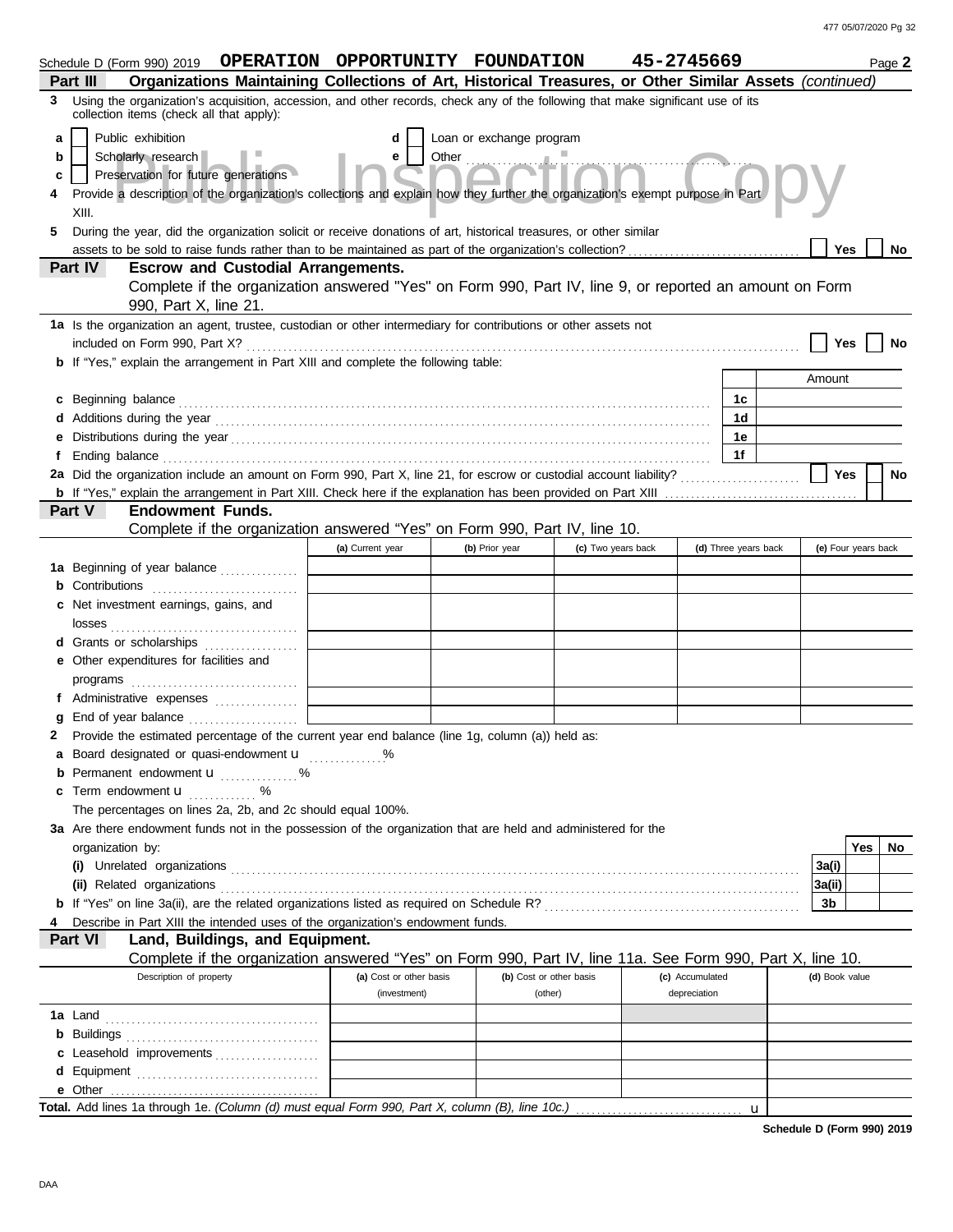| Schedule D (Form 990) 2019 |                                   |                                                                                                      | OPERATION OPPORTUNITY FOUNDATION |                | 45-2745669                                                                                                                                           | Page 3         |
|----------------------------|-----------------------------------|------------------------------------------------------------------------------------------------------|----------------------------------|----------------|------------------------------------------------------------------------------------------------------------------------------------------------------|----------------|
| <b>Part VII</b>            |                                   | <b>Investments - Other Securities.</b>                                                               |                                  |                |                                                                                                                                                      |                |
|                            |                                   |                                                                                                      |                                  |                | Complete if the organization answered "Yes" on Form 990, Part IV, line 11b. See Form 990, Part X, line 12.                                           |                |
|                            |                                   | (a) Description of security or category                                                              |                                  | (b) Book value | (c) Method of valuation:<br>Cost or end-of-year market value                                                                                         |                |
| (1) Financial derivatives  |                                   | (including name of security)                                                                         |                                  |                |                                                                                                                                                      |                |
|                            | (2) Closely held equity interests |                                                                                                      |                                  |                |                                                                                                                                                      |                |
| $(3)$ Other                |                                   |                                                                                                      |                                  |                |                                                                                                                                                      |                |
| (A)                        |                                   |                                                                                                      |                                  |                |                                                                                                                                                      |                |
| (B)                        |                                   |                                                                                                      |                                  |                |                                                                                                                                                      |                |
| (C)                        |                                   |                                                                                                      |                                  |                |                                                                                                                                                      |                |
| (D)                        |                                   |                                                                                                      |                                  |                |                                                                                                                                                      |                |
| (E)                        |                                   |                                                                                                      |                                  |                |                                                                                                                                                      |                |
| (F)                        |                                   |                                                                                                      |                                  |                |                                                                                                                                                      |                |
| (G)                        |                                   |                                                                                                      |                                  |                |                                                                                                                                                      |                |
| (H)                        |                                   |                                                                                                      |                                  |                |                                                                                                                                                      |                |
| Part VIII                  |                                   | Total. (Column (b) must equal Form 990, Part X, col. (B) line 12.)<br>Investments - Program Related. | u                                |                |                                                                                                                                                      |                |
|                            |                                   |                                                                                                      |                                  |                | Complete if the organization answered "Yes" on Form 990, Part IV, line 11c. See Form 990, Part X, line 13.                                           |                |
|                            |                                   | (a) Description of investment                                                                        |                                  | (b) Book value | (c) Method of valuation:                                                                                                                             |                |
|                            |                                   |                                                                                                      |                                  |                | Cost or end-of-year market value                                                                                                                     |                |
| (1)                        |                                   |                                                                                                      |                                  |                |                                                                                                                                                      |                |
| (2)                        |                                   |                                                                                                      |                                  |                |                                                                                                                                                      |                |
| (3)                        |                                   |                                                                                                      |                                  |                |                                                                                                                                                      |                |
| (4)                        |                                   |                                                                                                      |                                  |                |                                                                                                                                                      |                |
| (5)                        |                                   |                                                                                                      |                                  |                |                                                                                                                                                      |                |
| (6)                        |                                   |                                                                                                      |                                  |                |                                                                                                                                                      |                |
| (7)                        |                                   |                                                                                                      |                                  |                |                                                                                                                                                      |                |
| (8)                        |                                   |                                                                                                      |                                  |                |                                                                                                                                                      |                |
| (9)                        |                                   |                                                                                                      |                                  |                |                                                                                                                                                      |                |
| Part IX                    | Other Assets.                     | Total. (Column (b) must equal Form 990, Part X, col. (B) line 13.)                                   | u                                |                |                                                                                                                                                      |                |
|                            |                                   |                                                                                                      |                                  |                | Complete if the organization answered "Yes" on Form 990, Part IV, line 11d. See Form 990, Part X, line 15.                                           |                |
|                            |                                   |                                                                                                      | (a) Description                  |                |                                                                                                                                                      | (b) Book value |
| (1)                        |                                   |                                                                                                      |                                  |                |                                                                                                                                                      |                |
| (2)                        |                                   |                                                                                                      |                                  |                |                                                                                                                                                      |                |
| (3)                        |                                   |                                                                                                      |                                  |                |                                                                                                                                                      |                |
| (4)                        |                                   |                                                                                                      |                                  |                |                                                                                                                                                      |                |
| (5)                        |                                   |                                                                                                      |                                  |                |                                                                                                                                                      |                |
| (6)                        |                                   |                                                                                                      |                                  |                |                                                                                                                                                      |                |
| (7)                        |                                   |                                                                                                      |                                  |                |                                                                                                                                                      |                |
| (8)<br>(9)                 |                                   |                                                                                                      |                                  |                |                                                                                                                                                      |                |
|                            |                                   | Total. (Column (b) must equal Form 990, Part X, col. (B) line 15.)                                   |                                  |                | u                                                                                                                                                    |                |
| Part X                     | Other Liabilities.                |                                                                                                      |                                  |                |                                                                                                                                                      |                |
|                            |                                   |                                                                                                      |                                  |                | Complete if the organization answered "Yes" on Form 990, Part IV, line 11e or 11f. See Form 990, Part X,                                             |                |
|                            | line $25$ .                       |                                                                                                      |                                  |                |                                                                                                                                                      |                |
| 1.                         |                                   | (a) Description of liability                                                                         |                                  |                |                                                                                                                                                      | (b) Book value |
| (1)                        | Federal income taxes              |                                                                                                      |                                  |                |                                                                                                                                                      |                |
| (2)                        |                                   |                                                                                                      |                                  |                |                                                                                                                                                      |                |
| (3)                        |                                   |                                                                                                      |                                  |                |                                                                                                                                                      |                |
| (4)                        |                                   |                                                                                                      |                                  |                |                                                                                                                                                      |                |
| (5)                        |                                   |                                                                                                      |                                  |                |                                                                                                                                                      |                |
| (6)<br>(7)                 |                                   |                                                                                                      |                                  |                |                                                                                                                                                      |                |
| (8)                        |                                   |                                                                                                      |                                  |                |                                                                                                                                                      |                |
| (9)                        |                                   |                                                                                                      |                                  |                |                                                                                                                                                      |                |
|                            |                                   | Total. (Column (b) must equal Form 990, Part X, col. (B) line 25.)                                   |                                  |                | u                                                                                                                                                    |                |
|                            |                                   |                                                                                                      |                                  |                | 2. Liability for uncertain tax positions. In Part XIII, provide the text of the footnote to the organization's financial statements that reports the |                |
|                            |                                   |                                                                                                      |                                  |                | organization's liability for uncertain tax positions under FASB ASC 740. Check here if the text of the footnote has been provided in Part XIII       |                |

**Schedule D (Form 990) 2019**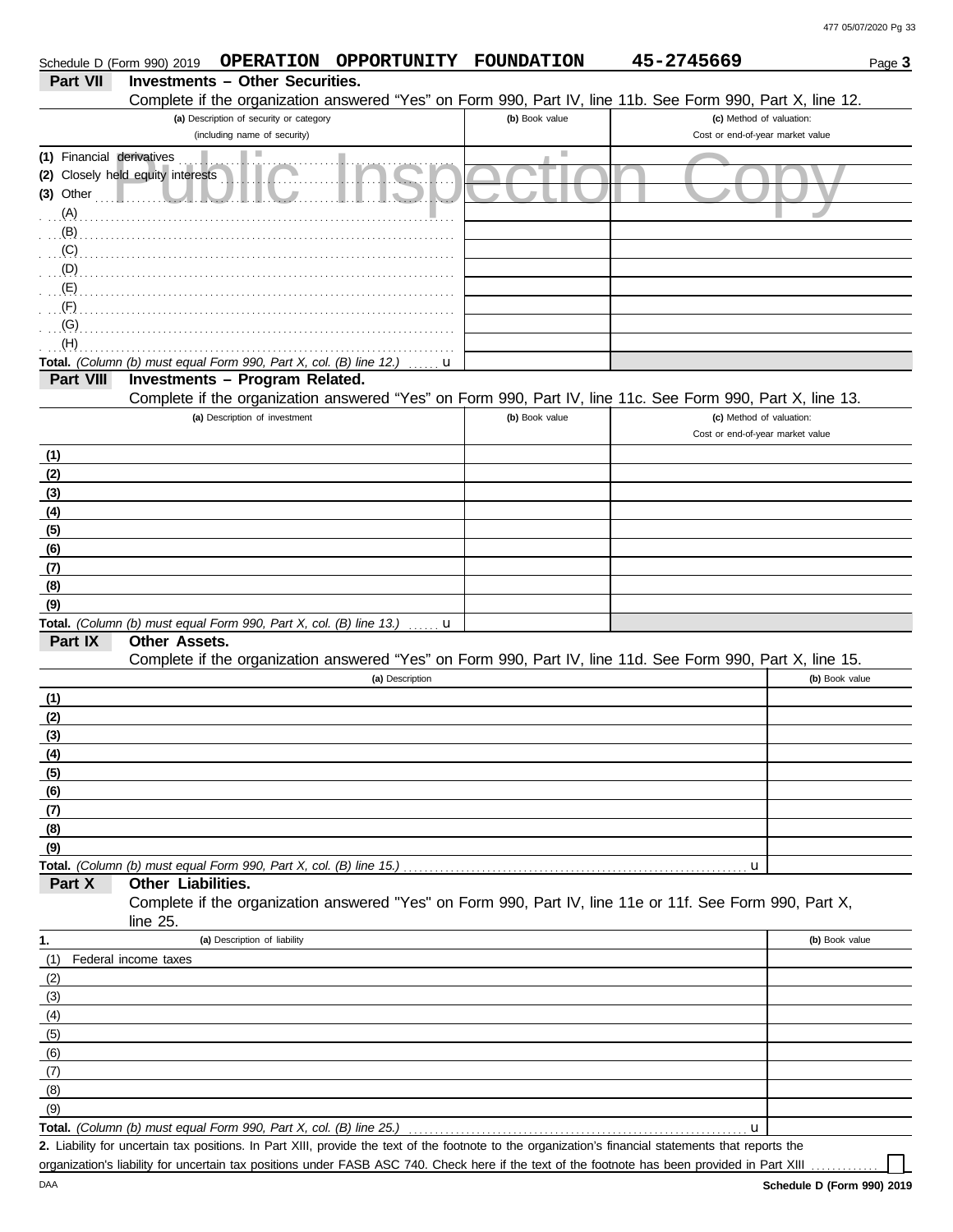| Schedule D (Form 990) 2019  OPERATION  OPPORTUNITY  FOUNDATION                                                                                                                                                                |                      | 45-2745669   | Page 4                 |
|-------------------------------------------------------------------------------------------------------------------------------------------------------------------------------------------------------------------------------|----------------------|--------------|------------------------|
| Reconciliation of Revenue per Audited Financial Statements With Revenue per Return.<br>Part XI                                                                                                                                |                      |              |                        |
| Complete if the organization answered "Yes" on Form 990, Part IV, line 12a.                                                                                                                                                   |                      |              |                        |
| 1                                                                                                                                                                                                                             |                      | $\mathbf{1}$ | 2,417,609              |
| Amounts included on line 1 but not on Form 990, Part VIII, line 12:<br>2                                                                                                                                                      |                      |              |                        |
|                                                                                                                                                                                                                               | 2a                   |              |                        |
| b                                                                                                                                                                                                                             | 2 <sub>b</sub>       |              |                        |
| Recoveries of prior year grants <b>All Constitution</b> and the set of prior year grants <b>All Constitution</b>                                                                                                              | 2c                   |              |                        |
|                                                                                                                                                                                                                               | 2d                   |              |                        |
| Add lines 2a through 2d [11] Additional Property and Property and Property and Property and Property and Property and Property and Property and Property and Property and Property and Property and Property and Property and |                      | 2e           |                        |
| 3                                                                                                                                                                                                                             |                      | 3            | 2,417,609              |
| Amounts included on Form 990, Part VIII, line 12, but not on line 1:<br>4                                                                                                                                                     |                      |              |                        |
|                                                                                                                                                                                                                               | 4a                   |              |                        |
|                                                                                                                                                                                                                               | 4b                   |              |                        |
| Add lines 4a and 4b<br>c                                                                                                                                                                                                      |                      | 4c           |                        |
|                                                                                                                                                                                                                               |                      | 5            | 2,417,609              |
| Reconciliation of Expenses per Audited Financial Statements With Expenses per Return.<br>Part XII                                                                                                                             |                      |              |                        |
| Complete if the organization answered "Yes" on Form 990, Part IV, line 12a.                                                                                                                                                   |                      |              |                        |
| Total expenses and losses per audited financial statements<br>1                                                                                                                                                               |                      | $\mathbf{1}$ | $\overline{2,}536,919$ |
| Amounts included on line 1 but not on Form 990, Part IX, line 25:<br>2                                                                                                                                                        |                      |              |                        |
|                                                                                                                                                                                                                               | 2a                   |              |                        |
| b                                                                                                                                                                                                                             | 2 <sub>b</sub>       |              |                        |
|                                                                                                                                                                                                                               | 2c                   |              |                        |
|                                                                                                                                                                                                                               | 2d                   |              |                        |
|                                                                                                                                                                                                                               |                      | 2e           | 2,536,919              |
| 3                                                                                                                                                                                                                             |                      | 3            |                        |
| Amounts included on Form 990, Part IX, line 25, but not on line 1:<br>4                                                                                                                                                       |                      |              |                        |
|                                                                                                                                                                                                                               | 4a<br>4 <sub>b</sub> |              |                        |
|                                                                                                                                                                                                                               |                      |              |                        |
| c Add lines 4a and 4b                                                                                                                                                                                                         |                      | 4c<br>5      | 2,536,919              |
| Part XIII Supplemental Information.                                                                                                                                                                                           |                      |              |                        |
| Provide the descriptions required for Part II, lines 3, 5, and 9; Part III, lines 1a and 4; Part IV, lines 1b and 2b; Part V, line 4; Part X, line                                                                            |                      |              |                        |
| 2; Part XI, lines 2d and 4b; and Part XII, lines 2d and 4b. Also complete this part to provide any additional information.                                                                                                    |                      |              |                        |
|                                                                                                                                                                                                                               |                      |              |                        |
|                                                                                                                                                                                                                               |                      |              |                        |
|                                                                                                                                                                                                                               |                      |              |                        |
|                                                                                                                                                                                                                               |                      |              |                        |
|                                                                                                                                                                                                                               |                      |              |                        |
|                                                                                                                                                                                                                               |                      |              |                        |
|                                                                                                                                                                                                                               |                      |              |                        |
|                                                                                                                                                                                                                               |                      |              |                        |
|                                                                                                                                                                                                                               |                      |              |                        |
|                                                                                                                                                                                                                               |                      |              |                        |
|                                                                                                                                                                                                                               |                      |              |                        |
|                                                                                                                                                                                                                               |                      |              |                        |
|                                                                                                                                                                                                                               |                      |              |                        |
|                                                                                                                                                                                                                               |                      |              |                        |
|                                                                                                                                                                                                                               |                      |              |                        |
|                                                                                                                                                                                                                               |                      |              |                        |
|                                                                                                                                                                                                                               |                      |              |                        |
|                                                                                                                                                                                                                               |                      |              |                        |
|                                                                                                                                                                                                                               |                      |              |                        |
|                                                                                                                                                                                                                               |                      |              |                        |
|                                                                                                                                                                                                                               |                      |              |                        |
|                                                                                                                                                                                                                               |                      |              |                        |
|                                                                                                                                                                                                                               |                      |              |                        |
|                                                                                                                                                                                                                               |                      |              |                        |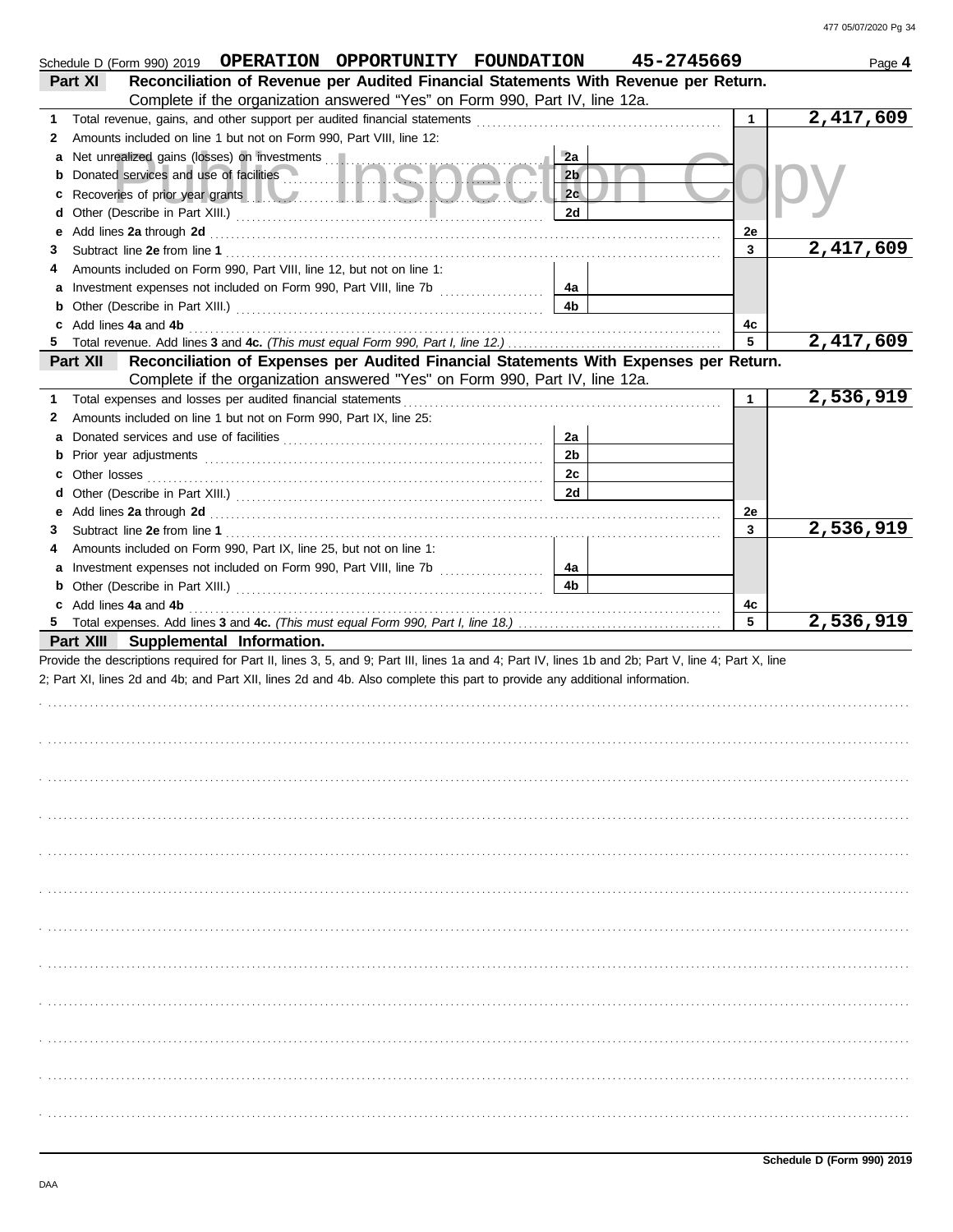|                  |                                      | Schedule D (Form 990) 2019  OPERATION  OPPORTUNITY  FOUNDATION | 45-2745669            | Page 5 |
|------------------|--------------------------------------|----------------------------------------------------------------|-----------------------|--------|
| <b>Part XIII</b> | Supplemental Information (continued) |                                                                |                       |        |
|                  |                                      |                                                                |                       |        |
|                  |                                      |                                                                | Public Inspection Cop |        |
|                  |                                      |                                                                |                       |        |
|                  |                                      |                                                                |                       |        |
|                  |                                      |                                                                |                       |        |
|                  |                                      |                                                                |                       |        |
|                  |                                      |                                                                |                       |        |
|                  |                                      |                                                                |                       |        |
|                  |                                      |                                                                |                       |        |
|                  |                                      |                                                                |                       |        |
|                  |                                      |                                                                |                       |        |
|                  |                                      |                                                                |                       |        |
|                  |                                      |                                                                |                       |        |
|                  |                                      |                                                                |                       |        |
|                  |                                      |                                                                |                       |        |
|                  |                                      |                                                                |                       |        |
|                  |                                      |                                                                |                       |        |
|                  |                                      |                                                                |                       |        |
|                  |                                      |                                                                |                       |        |
|                  |                                      |                                                                |                       |        |
|                  |                                      |                                                                |                       |        |
|                  |                                      |                                                                |                       |        |
|                  |                                      |                                                                |                       |        |
|                  |                                      |                                                                |                       |        |
|                  |                                      |                                                                |                       |        |
|                  |                                      |                                                                |                       |        |
|                  |                                      |                                                                |                       |        |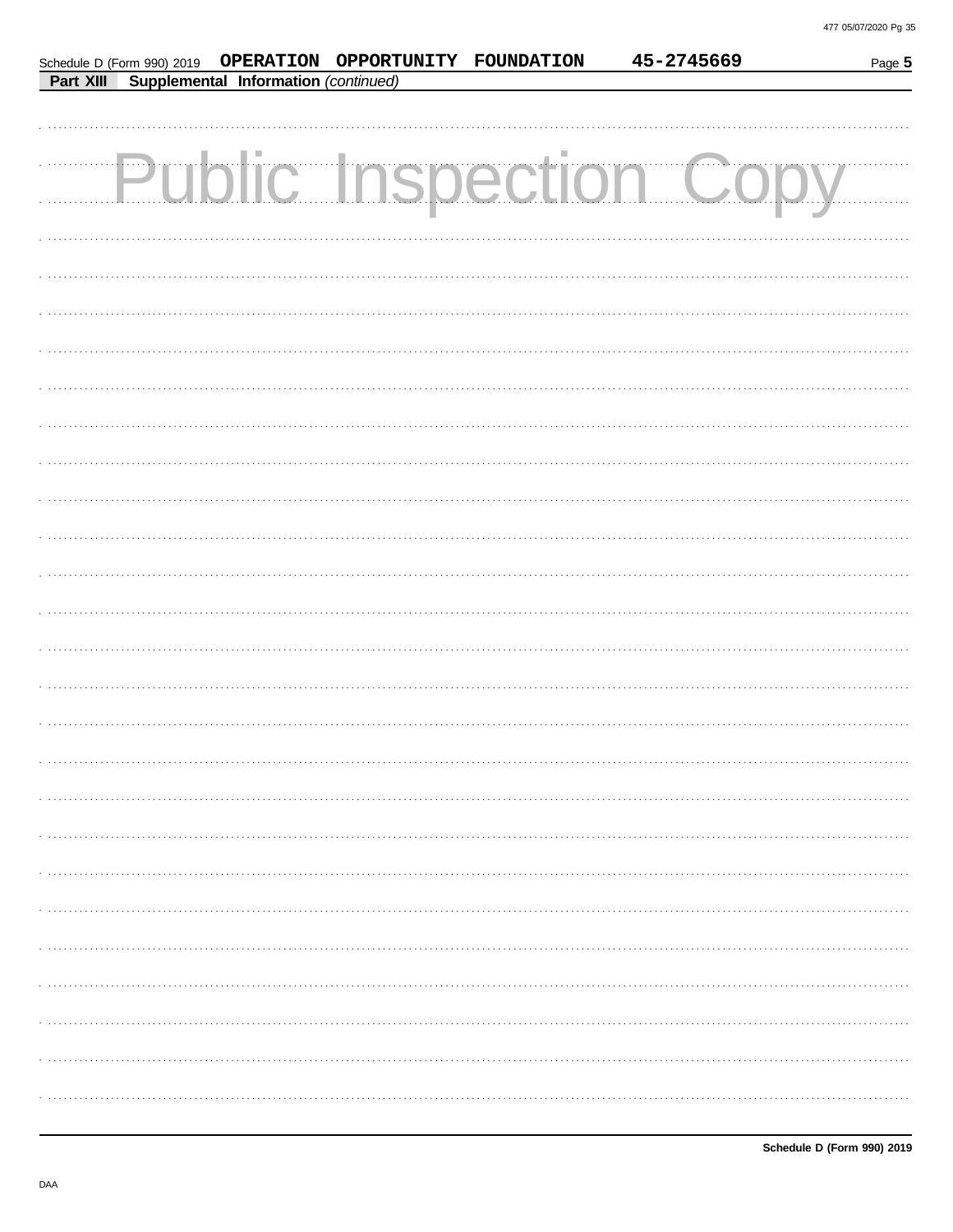| <b>SCHEDULE G</b>                                                                        |                                  | Supplemental Information Regarding Fundraising or Gaming Activities<br>Complete if the organization answered "Yes" on Form 990, Part IV, line 17, 18, or 19, or if the |                                                            |               |                            |     |                              | OMB No. 1545-0047                                                                                                                                                                                                                        |                                  |                              |
|------------------------------------------------------------------------------------------|----------------------------------|------------------------------------------------------------------------------------------------------------------------------------------------------------------------|------------------------------------------------------------|---------------|----------------------------|-----|------------------------------|------------------------------------------------------------------------------------------------------------------------------------------------------------------------------------------------------------------------------------------|----------------------------------|------------------------------|
| (Form 990 or 990-EZ)<br>organization entered more than \$15,000 on Form 990-EZ, line 6a. |                                  |                                                                                                                                                                        |                                                            |               |                            |     |                              | 2019                                                                                                                                                                                                                                     |                                  |                              |
| Department of the Treasury<br>Internal Revenue Service                                   |                                  |                                                                                                                                                                        |                                                            |               |                            |     |                              | LI Attach to Form 990 or Form 990-EZ.<br><b>u</b> Go to <i>www.irs.gov/Form990</i> for instructions and the latest information.                                                                                                          |                                  | Open to Public<br>Inspection |
| Name of the organization                                                                 |                                  |                                                                                                                                                                        |                                                            |               |                            |     |                              |                                                                                                                                                                                                                                          | Employer identification number   |                              |
|                                                                                          |                                  | <b>OPERATION</b>                                                                                                                                                       | OPPORTUNITY FOUNDATION                                     |               |                            |     |                              |                                                                                                                                                                                                                                          | 45-2745669                       |                              |
| Part I                                                                                   |                                  |                                                                                                                                                                        | Form 990-EZ filers are not required to complete this part. |               |                            |     |                              | Fundraising Activities. Complete if the organization answered "Yes" on Form 990, Part IV, line 17.                                                                                                                                       |                                  |                              |
| 1                                                                                        |                                  |                                                                                                                                                                        |                                                            |               |                            |     |                              | Indicate whether the organization raised funds through any of the following activities. Check all that apply.                                                                                                                            |                                  |                              |
| a                                                                                        | Mail solicitations               |                                                                                                                                                                        |                                                            | e             |                            |     |                              | Solicitation of non-government grants                                                                                                                                                                                                    |                                  |                              |
| b                                                                                        | Internet and email solicitations |                                                                                                                                                                        | f                                                          |               |                            |     |                              | Solicitation of government grants                                                                                                                                                                                                        |                                  |                              |
| c                                                                                        | Phone solicitations              |                                                                                                                                                                        |                                                            | g             | Special fundraising events |     |                              |                                                                                                                                                                                                                                          |                                  |                              |
| d                                                                                        | In-person solicitations          |                                                                                                                                                                        |                                                            |               |                            |     |                              |                                                                                                                                                                                                                                          |                                  |                              |
|                                                                                          |                                  |                                                                                                                                                                        |                                                            |               |                            |     |                              | 2a Did the organization have a written or oral agreement with any individual (including officers, directors, trustees,<br>or key employees listed in Form 990, Part VII) or entity in connection with professional fundraising services? |                                  | No<br>Yes                    |
|                                                                                          |                                  |                                                                                                                                                                        |                                                            |               |                            |     |                              | b If "Yes," list the 10 highest paid individuals or entities (fundraisers) pursuant to agreements under which the fundraiser is to be                                                                                                    |                                  |                              |
|                                                                                          |                                  | compensated at least \$5,000 by the organization.                                                                                                                      |                                                            |               |                            |     | (iii) Did fund-              |                                                                                                                                                                                                                                          | (v) Amount paid to               | (vi) Amount paid to          |
|                                                                                          |                                  | (i) Name and address of individual                                                                                                                                     |                                                            |               |                            |     | raiser have<br>custody or    | (iv) Gross receipts                                                                                                                                                                                                                      | (or retained by)                 | (or retained by)             |
|                                                                                          |                                  | or entity (fundraiser)                                                                                                                                                 |                                                            | (ii) Activity |                            |     | control of<br>contributions? | from activity                                                                                                                                                                                                                            | fundraiser listed in<br>col. (i) | organization                 |
|                                                                                          |                                  |                                                                                                                                                                        |                                                            |               |                            | Yes | No                           |                                                                                                                                                                                                                                          |                                  |                              |
| 1                                                                                        |                                  |                                                                                                                                                                        |                                                            |               |                            |     |                              |                                                                                                                                                                                                                                          |                                  |                              |
| $\mathbf{2}$                                                                             |                                  |                                                                                                                                                                        |                                                            |               |                            |     |                              |                                                                                                                                                                                                                                          |                                  |                              |
|                                                                                          |                                  |                                                                                                                                                                        |                                                            |               |                            |     |                              |                                                                                                                                                                                                                                          |                                  |                              |
| 3                                                                                        |                                  |                                                                                                                                                                        |                                                            |               |                            |     |                              |                                                                                                                                                                                                                                          |                                  |                              |
|                                                                                          |                                  |                                                                                                                                                                        |                                                            |               |                            |     |                              |                                                                                                                                                                                                                                          |                                  |                              |
|                                                                                          |                                  |                                                                                                                                                                        |                                                            |               |                            |     |                              |                                                                                                                                                                                                                                          |                                  |                              |
| 4                                                                                        |                                  |                                                                                                                                                                        |                                                            |               |                            |     |                              |                                                                                                                                                                                                                                          |                                  |                              |
|                                                                                          |                                  |                                                                                                                                                                        |                                                            |               |                            |     |                              |                                                                                                                                                                                                                                          |                                  |                              |
| 5                                                                                        |                                  |                                                                                                                                                                        |                                                            |               |                            |     |                              |                                                                                                                                                                                                                                          |                                  |                              |
|                                                                                          |                                  |                                                                                                                                                                        |                                                            |               |                            |     |                              |                                                                                                                                                                                                                                          |                                  |                              |
| 6                                                                                        |                                  |                                                                                                                                                                        |                                                            |               |                            |     |                              |                                                                                                                                                                                                                                          |                                  |                              |
|                                                                                          |                                  |                                                                                                                                                                        |                                                            |               |                            |     |                              |                                                                                                                                                                                                                                          |                                  |                              |
|                                                                                          |                                  |                                                                                                                                                                        |                                                            |               |                            |     |                              |                                                                                                                                                                                                                                          |                                  |                              |
| 7                                                                                        |                                  |                                                                                                                                                                        |                                                            |               |                            |     |                              |                                                                                                                                                                                                                                          |                                  |                              |
|                                                                                          |                                  |                                                                                                                                                                        |                                                            |               |                            |     |                              |                                                                                                                                                                                                                                          |                                  |                              |
| 8                                                                                        |                                  |                                                                                                                                                                        |                                                            |               |                            |     |                              |                                                                                                                                                                                                                                          |                                  |                              |
|                                                                                          |                                  |                                                                                                                                                                        |                                                            |               |                            |     |                              |                                                                                                                                                                                                                                          |                                  |                              |
| 9                                                                                        |                                  |                                                                                                                                                                        |                                                            |               |                            |     |                              |                                                                                                                                                                                                                                          |                                  |                              |
|                                                                                          |                                  |                                                                                                                                                                        |                                                            |               |                            |     |                              |                                                                                                                                                                                                                                          |                                  |                              |
| 10                                                                                       |                                  |                                                                                                                                                                        |                                                            |               |                            |     |                              |                                                                                                                                                                                                                                          |                                  |                              |
|                                                                                          |                                  |                                                                                                                                                                        |                                                            |               |                            |     |                              |                                                                                                                                                                                                                                          |                                  |                              |
|                                                                                          |                                  |                                                                                                                                                                        |                                                            |               |                            |     |                              |                                                                                                                                                                                                                                          |                                  |                              |
| Total<br>3                                                                               |                                  |                                                                                                                                                                        |                                                            |               |                            |     |                              | List all states in which the organization is registered or licensed to solicit contributions or has been notified it is exempt from                                                                                                      |                                  |                              |
|                                                                                          | registration or licensing.       |                                                                                                                                                                        |                                                            |               |                            |     |                              |                                                                                                                                                                                                                                          |                                  |                              |
|                                                                                          |                                  |                                                                                                                                                                        |                                                            |               |                            |     |                              |                                                                                                                                                                                                                                          |                                  |                              |
|                                                                                          |                                  |                                                                                                                                                                        |                                                            |               |                            |     |                              |                                                                                                                                                                                                                                          |                                  |                              |
|                                                                                          |                                  |                                                                                                                                                                        |                                                            |               |                            |     |                              |                                                                                                                                                                                                                                          |                                  |                              |
|                                                                                          |                                  |                                                                                                                                                                        |                                                            |               |                            |     |                              |                                                                                                                                                                                                                                          |                                  |                              |
|                                                                                          |                                  |                                                                                                                                                                        |                                                            |               |                            |     |                              |                                                                                                                                                                                                                                          |                                  |                              |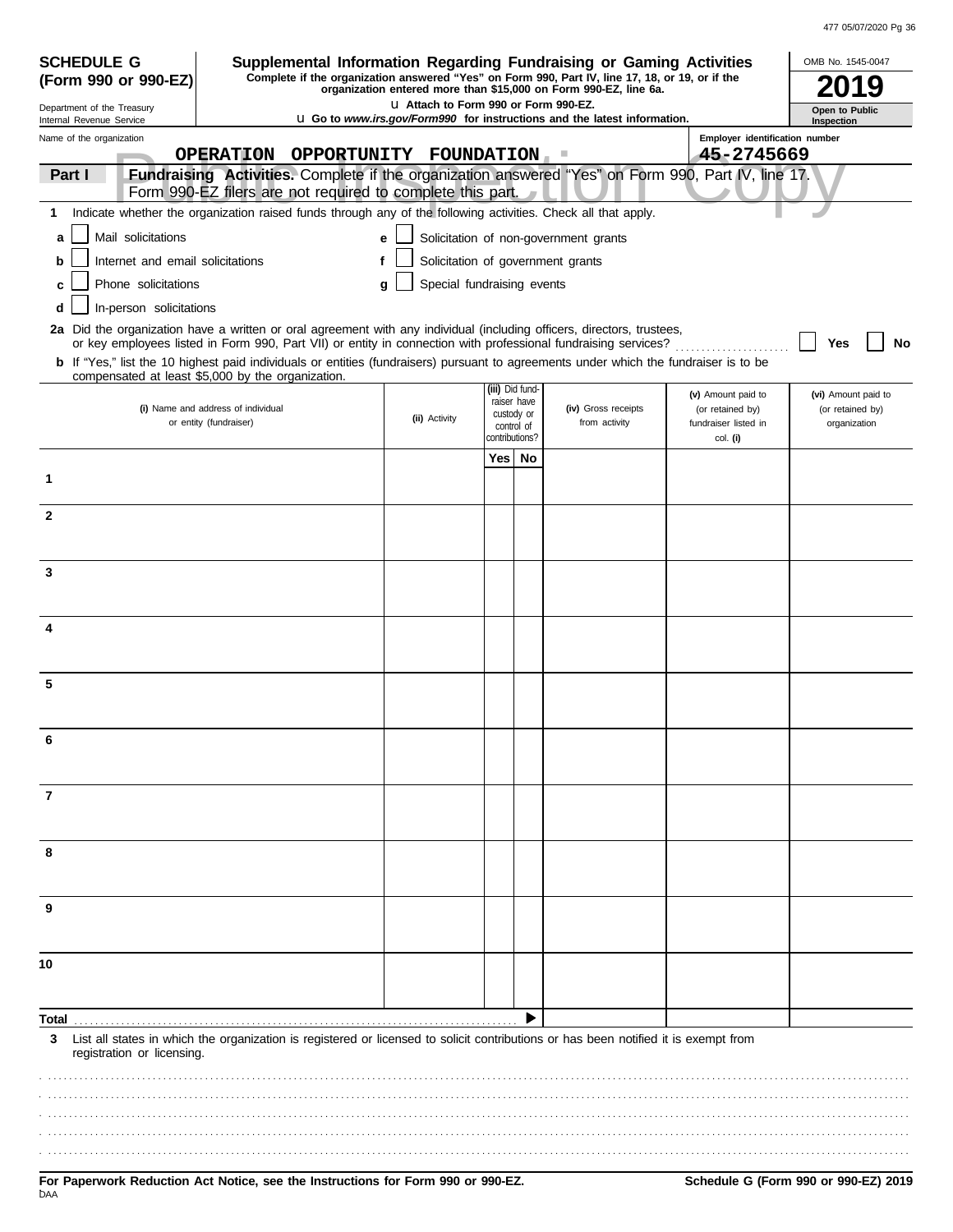|                   | Part II | Schedule G (Form 990 or 990-EZ) 2019 | Fundraising Events. Complete if the organization answered "Yes" on Form 990, Part IV, line 18, or reported more<br>than \$15,000 of fundraising event contributions and gross income on Form 990-EZ, lines 1 and 6b. List events with | OPERATION OPPORTUNITY FOUNDATION       |                                 | 45-2745669<br>Page 2                                  |
|-------------------|---------|--------------------------------------|---------------------------------------------------------------------------------------------------------------------------------------------------------------------------------------------------------------------------------------|----------------------------------------|---------------------------------|-------------------------------------------------------|
|                   |         |                                      | gross receipts greater than \$5,000.                                                                                                                                                                                                  |                                        |                                 |                                                       |
|                   |         |                                      | (a) Event #1                                                                                                                                                                                                                          | (b) Event $#2$                         | (c) Other events                |                                                       |
|                   |         |                                      | SEND OUR VETS B<br>(event type)                                                                                                                                                                                                       | ш<br>NYC BREAKFAST<br>(event type)     | $\mathbf{3}$<br>(total number)  | (d) Total events<br>(add col. (a) through<br>col. (c) |
| Revenue           | 1       | Gross receipts                       | 46,797                                                                                                                                                                                                                                | 33,220                                 | 7,737                           | 87,754                                                |
|                   |         | 2 Less: Contributions                | 46,797                                                                                                                                                                                                                                | 33,220                                 | 7,737                           | 87,754                                                |
|                   |         | 3 Gross income (line 1 minus         |                                                                                                                                                                                                                                       |                                        |                                 |                                                       |
|                   |         | 4 Cash prizes                        |                                                                                                                                                                                                                                       |                                        |                                 |                                                       |
|                   |         | 5 Noncash prizes                     |                                                                                                                                                                                                                                       |                                        |                                 |                                                       |
| Expenses          |         | 6 Rent/facility costs                |                                                                                                                                                                                                                                       |                                        |                                 |                                                       |
|                   |         | 7 Food and beverages                 |                                                                                                                                                                                                                                       |                                        |                                 |                                                       |
| Direct            |         | 8 Entertainment                      |                                                                                                                                                                                                                                       |                                        |                                 |                                                       |
|                   |         | 9 Other direct expenses              |                                                                                                                                                                                                                                       |                                        |                                 |                                                       |
|                   |         |                                      |                                                                                                                                                                                                                                       |                                        |                                 |                                                       |
|                   |         |                                      |                                                                                                                                                                                                                                       |                                        |                                 |                                                       |
|                   |         |                                      |                                                                                                                                                                                                                                       |                                        |                                 |                                                       |
|                   |         | Part III                             | Gaming. Complete if the organization answered "Yes" on Form 990, Part IV, line 19, or reported more than<br>\$15,000 on Form 990-EZ, line 6a.                                                                                         |                                        |                                 |                                                       |
|                   |         |                                      | (a) Bingo                                                                                                                                                                                                                             | (b) Pull tabs/instant                  | (c) Other gaming                | (d) Total gaming (add                                 |
|                   |         |                                      |                                                                                                                                                                                                                                       | bingo/progressive bingo                |                                 | col. (a) through col. (c))                            |
| Revenue           |         | 1 Gross revenue                      |                                                                                                                                                                                                                                       |                                        |                                 |                                                       |
| 8                 |         | 2 Cash prizes                        |                                                                                                                                                                                                                                       |                                        |                                 |                                                       |
|                   |         | 3 Noncash prizes                     |                                                                                                                                                                                                                                       |                                        |                                 |                                                       |
| Expense<br>Direct |         | 4 Rent/facility costs                |                                                                                                                                                                                                                                       |                                        |                                 |                                                       |
|                   |         | 5 Other direct expenses              |                                                                                                                                                                                                                                       |                                        |                                 |                                                       |
|                   |         | 6 Volunteer labor                    | Yes $%$<br>No                                                                                                                                                                                                                         | %<br><b>Yes</b> ________________<br>No | $\%$<br>Yes <b>Market</b><br>No |                                                       |
|                   |         |                                      |                                                                                                                                                                                                                                       |                                        | ▶                               |                                                       |
|                   |         |                                      |                                                                                                                                                                                                                                       |                                        |                                 |                                                       |
| 9                 |         |                                      |                                                                                                                                                                                                                                       |                                        |                                 |                                                       |
|                   |         | <b>b</b> If "No," explain:           |                                                                                                                                                                                                                                       |                                        |                                 | Yes<br>No                                             |
|                   |         |                                      |                                                                                                                                                                                                                                       |                                        |                                 |                                                       |
|                   |         | <b>b</b> If "Yes," explain:          | 10a Were any of the organization's gaming licenses revoked, suspended, or terminated during the tax year?<br>10a Were any of the organization's gaming licenses revoked, suspended, or terminated during the tax year?                |                                        |                                 | Yes<br>No                                             |

. . . . . . . . . . . . . . . . . . . . . . . . . . . . . . . . . . . . . . . . . . . . . . . . . . . . . . . . . . . . . . . . . . . . . . . . . . . . . . . . . . . . . . . . . . . . . . . . . . . . . . . . . . . . . . . . . . . . . . . . . . . . . . . . . . . . . . . . . . . . . . . . . . . . . . . . . . . . . . . .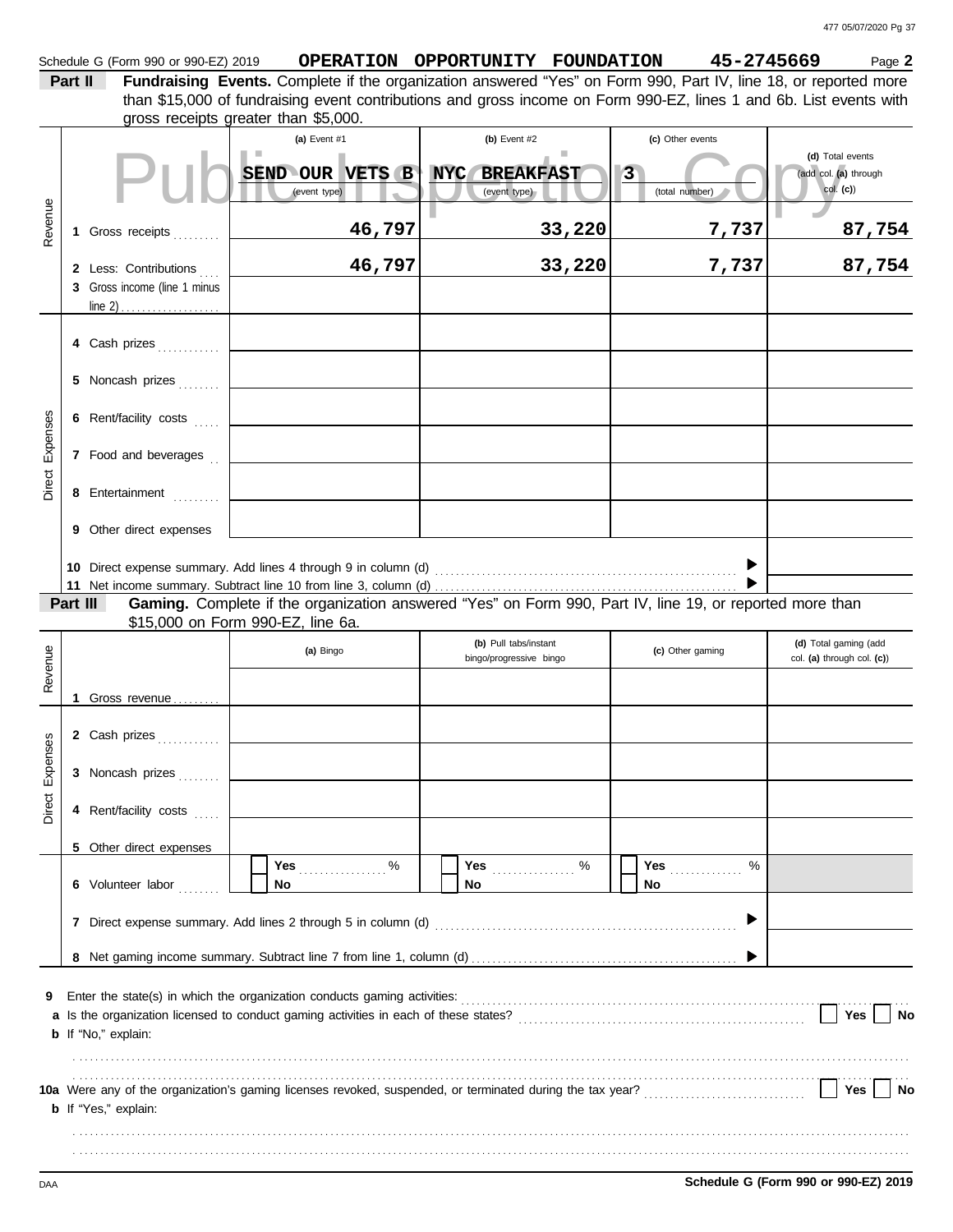|    | Schedule G (Form 990 or 990-EZ) 2019                                                                                                                                                                                                |          | OPERATION OPPORTUNITY FOUNDATION | 45-2745669 |            | Page 3 |
|----|-------------------------------------------------------------------------------------------------------------------------------------------------------------------------------------------------------------------------------------|----------|----------------------------------|------------|------------|--------|
| 11 | Does the organization conduct gaming activities with nonmembers?                                                                                                                                                                    |          |                                  |            | Yes        | No     |
| 12 | Is the organization a grantor, beneficiary or trustee of a trust, or a member of a partnership or other entity                                                                                                                      |          |                                  |            |            |        |
|    |                                                                                                                                                                                                                                     |          |                                  |            | <b>Yes</b> | No     |
| 13 | Indicate the percentage of gaming activity conducted in:                                                                                                                                                                            |          |                                  |            |            |        |
| а  |                                                                                                                                                                                                                                     |          |                                  | 13а        |            | %      |
| b  |                                                                                                                                                                                                                                     |          |                                  | 13b        |            | %      |
| 14 | Enter the name and address of the person who prepares the organization's gaming/special events books and                                                                                                                            |          |                                  |            |            |        |
|    | records:                                                                                                                                                                                                                            |          |                                  |            |            |        |
|    |                                                                                                                                                                                                                                     |          |                                  |            |            |        |
|    |                                                                                                                                                                                                                                     |          |                                  |            |            |        |
|    | Address <b>u</b>                                                                                                                                                                                                                    |          |                                  |            |            |        |
|    | 15a Does the organization have a contract with a third party from whom the organization receives gaming<br>revenue?                                                                                                                 |          |                                  |            | Yes        | No     |
|    |                                                                                                                                                                                                                                     |          |                                  |            |            |        |
|    |                                                                                                                                                                                                                                     |          |                                  |            |            |        |
|    | If "Yes," enter name and address of the third party:                                                                                                                                                                                |          |                                  |            |            |        |
|    |                                                                                                                                                                                                                                     |          |                                  |            |            |        |
|    |                                                                                                                                                                                                                                     |          |                                  |            |            |        |
|    | Address <b>u</b>                                                                                                                                                                                                                    |          |                                  |            |            |        |
| 16 | Gaming manager information:                                                                                                                                                                                                         |          |                                  |            |            |        |
|    |                                                                                                                                                                                                                                     |          |                                  |            |            |        |
|    |                                                                                                                                                                                                                                     |          |                                  |            |            |        |
|    | Description of services provided <b>u</b> electron contract the contract of the contract of the contract of the contract of the contract of the contract of the contract of the contract of the contract of the contract of the con |          |                                  |            |            |        |
|    | Director/officer                                                                                                                                                                                                                    | Employee | Independent contractor           |            |            |        |
| 17 | Mandatory distributions:                                                                                                                                                                                                            |          |                                  |            |            |        |
| a  | Is the organization required under state law to make charitable distributions from the gaming proceeds to                                                                                                                           |          |                                  |            |            |        |
|    |                                                                                                                                                                                                                                     |          |                                  |            | Yes        | No     |
|    | Enter the amount of distributions required under state law to be distributed to other exempt organizations or                                                                                                                       |          |                                  |            |            |        |
|    | spent in the organization's own exempt activities during the tax year $\mathbf{u}$ \$                                                                                                                                               |          |                                  |            |            |        |
|    | Supplemental Information. Provide the explanations required by Part I, line 2b, columns (iii) and (v); and<br>Part IV                                                                                                               |          |                                  |            |            |        |
|    | Part III, lines 9, 9b, 10b, 15b, 15c, 16, and 17b, as applicable. Also provide any additional information.                                                                                                                          |          |                                  |            |            |        |
|    | See instructions.                                                                                                                                                                                                                   |          |                                  |            |            |        |
|    |                                                                                                                                                                                                                                     |          |                                  |            |            |        |
|    |                                                                                                                                                                                                                                     |          |                                  |            |            |        |
|    |                                                                                                                                                                                                                                     |          |                                  |            |            |        |
|    |                                                                                                                                                                                                                                     |          |                                  |            |            |        |
|    |                                                                                                                                                                                                                                     |          |                                  |            |            |        |
|    |                                                                                                                                                                                                                                     |          |                                  |            |            |        |
|    |                                                                                                                                                                                                                                     |          |                                  |            |            |        |
|    |                                                                                                                                                                                                                                     |          |                                  |            |            |        |
|    |                                                                                                                                                                                                                                     |          |                                  |            |            |        |
|    |                                                                                                                                                                                                                                     |          |                                  |            |            |        |
|    |                                                                                                                                                                                                                                     |          |                                  |            |            |        |
|    |                                                                                                                                                                                                                                     |          |                                  |            |            |        |
|    |                                                                                                                                                                                                                                     |          |                                  |            |            |        |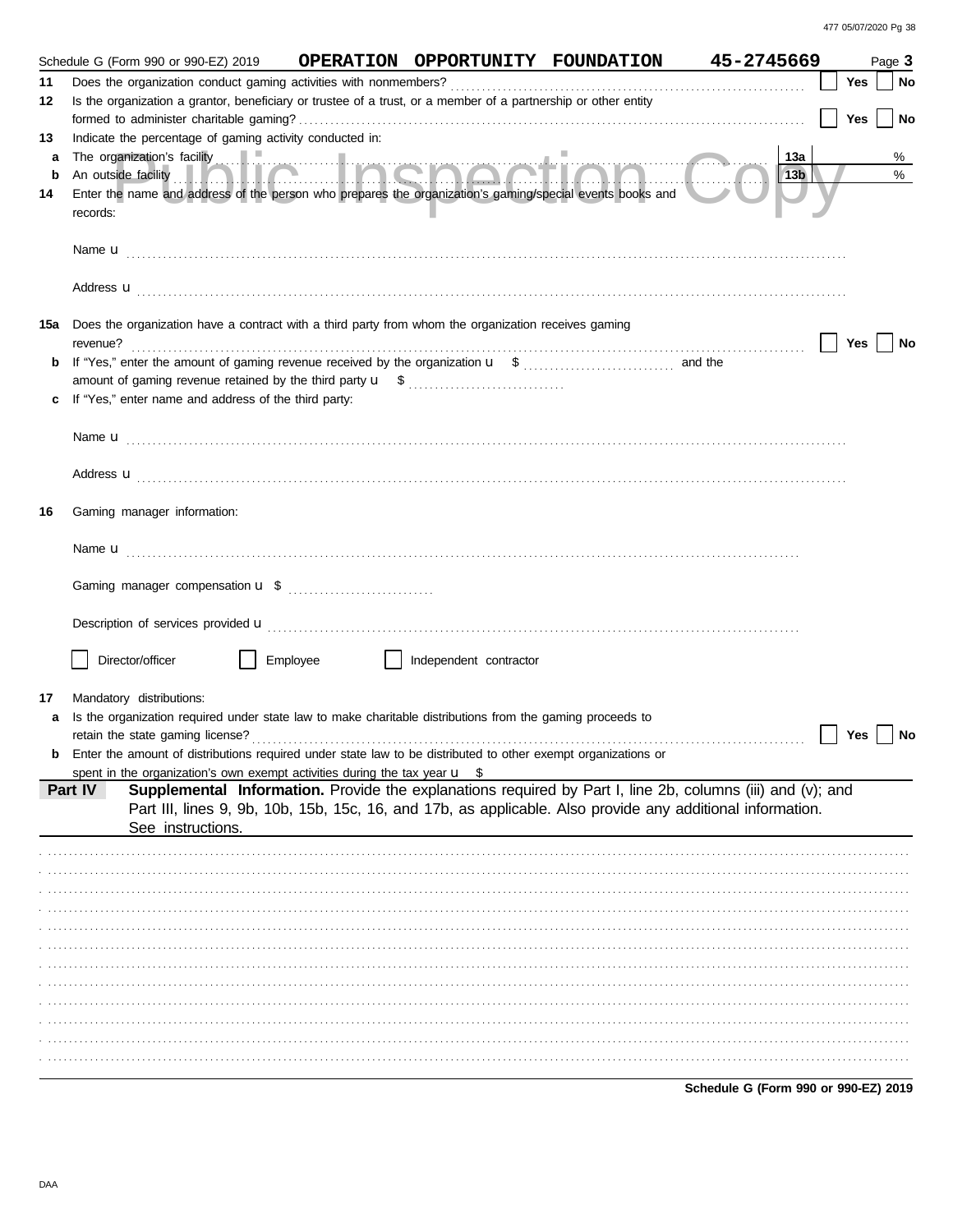| <b>SCHEDULE J</b><br>(Form 990)                                                                               |                                                        |                               | <b>Compensation Information</b><br>For certain Officers, Directors, Trustees, Key Employees, and Highest            | OMB No. 1545-0047                                                                                                    |                            |                   |                  |  |
|---------------------------------------------------------------------------------------------------------------|--------------------------------------------------------|-------------------------------|---------------------------------------------------------------------------------------------------------------------|----------------------------------------------------------------------------------------------------------------------|----------------------------|-------------------|------------------|--|
|                                                                                                               |                                                        |                               | <b>Compensated Employees</b>                                                                                        | 19                                                                                                                   |                            |                   |                  |  |
|                                                                                                               |                                                        |                               | u Complete if the organization answered "Yes" on Form 990, Part IV, line 23.                                        | Open to Public                                                                                                       |                            |                   |                  |  |
|                                                                                                               | Department of the Treasury<br>Internal Revenue Service |                               |                                                                                                                     | u Attach to Form 990.<br>uGo to www.irs.gov/Form990 for instructions and the latest information.                     |                            | <b>Inspection</b> |                  |  |
|                                                                                                               | Name of the organization                               |                               |                                                                                                                     | Employer identification number                                                                                       |                            |                   |                  |  |
|                                                                                                               |                                                        |                               | OPERATION OPPORTUNITY FOUNDATION                                                                                    | 45-2745669                                                                                                           |                            |                   |                  |  |
|                                                                                                               | Part I                                                 |                               | Questions Regarding Compensation                                                                                    |                                                                                                                      |                            |                   |                  |  |
|                                                                                                               |                                                        |                               |                                                                                                                     | 1a Check the appropriate box(es) if the organization provided any of the following to or for a person listed on Form |                            | Yes               | No               |  |
|                                                                                                               |                                                        |                               |                                                                                                                     | 990, Part VII, Section A, line 1a. Complete Part III to provide any relevant information regarding these items.      |                            |                   |                  |  |
|                                                                                                               |                                                        | First-class or charter travel |                                                                                                                     | Housing allowance or residence for personal use                                                                      |                            |                   |                  |  |
|                                                                                                               |                                                        | Travel for companions         |                                                                                                                     | Payments for business use of personal residence                                                                      |                            |                   |                  |  |
|                                                                                                               |                                                        |                               | Tax indemnification and gross-up payments                                                                           | Health or social club dues or initiation fees                                                                        |                            |                   |                  |  |
|                                                                                                               |                                                        |                               | Discretionary spending account                                                                                      | Personal services (such as maid, chauffeur, chef)                                                                    |                            |                   |                  |  |
|                                                                                                               |                                                        |                               |                                                                                                                     |                                                                                                                      |                            |                   |                  |  |
|                                                                                                               |                                                        |                               | <b>b</b> If any of the boxes on line 1a are checked, did the organization follow a written policy regarding payment |                                                                                                                      |                            |                   |                  |  |
|                                                                                                               |                                                        |                               | or reimbursement or provision of all of the expenses described above? If "No," complete Part III to                 |                                                                                                                      |                            |                   |                  |  |
|                                                                                                               |                                                        |                               |                                                                                                                     |                                                                                                                      | 1b                         |                   |                  |  |
|                                                                                                               |                                                        |                               |                                                                                                                     |                                                                                                                      |                            |                   |                  |  |
| 2                                                                                                             |                                                        |                               | Did the organization require substantiation prior to reimbursing or allowing expenses incurred by all               | directors, trustees, and officers, including the CEO/Executive Director, regarding the items checked on line         |                            |                   |                  |  |
|                                                                                                               | 1a?                                                    |                               |                                                                                                                     |                                                                                                                      | 2                          |                   |                  |  |
|                                                                                                               |                                                        |                               |                                                                                                                     |                                                                                                                      |                            |                   |                  |  |
| 3                                                                                                             |                                                        |                               | Indicate which, if any, of the following the organization used to establish the compensation of the                 |                                                                                                                      |                            |                   |                  |  |
|                                                                                                               |                                                        |                               |                                                                                                                     | organization's CEO/Executive Director. Check all that apply. Do not check any boxes for methods used by a            |                            |                   |                  |  |
|                                                                                                               |                                                        |                               | related organization to establish compensation of the CEO/Executive Director, but explain in Part III.              |                                                                                                                      |                            |                   |                  |  |
|                                                                                                               |                                                        | Compensation committee        |                                                                                                                     | Written employment contract                                                                                          |                            |                   |                  |  |
|                                                                                                               |                                                        |                               | Independent compensation consultant                                                                                 | Compensation survey or study                                                                                         |                            |                   |                  |  |
|                                                                                                               |                                                        |                               | Form 990 of other organizations                                                                                     | Approval by the board or compensation committee                                                                      |                            |                   |                  |  |
|                                                                                                               |                                                        |                               |                                                                                                                     |                                                                                                                      |                            |                   |                  |  |
| 4                                                                                                             |                                                        |                               | During the year, did any person listed on Form 990, Part VII, Section A, line 1a, with respect to the filing        |                                                                                                                      |                            |                   |                  |  |
|                                                                                                               |                                                        |                               | organization or a related organization:<br>a Receive a severance payment or change-of-control payment?              |                                                                                                                      | 4a                         | X                 |                  |  |
|                                                                                                               |                                                        |                               | <b>b</b> Participate in, or receive payment from, a supplemental nonqualified retirement plan?                      |                                                                                                                      | 4b                         |                   | X                |  |
|                                                                                                               |                                                        |                               |                                                                                                                     |                                                                                                                      | 4c                         |                   | X                |  |
| If "Yes" to any of lines 4a-c, list the persons and provide the applicable amounts for each item in Part III. |                                                        |                               |                                                                                                                     |                                                                                                                      |                            |                   |                  |  |
|                                                                                                               |                                                        |                               |                                                                                                                     |                                                                                                                      |                            |                   |                  |  |
|                                                                                                               |                                                        |                               | Only section $501(c)(3)$ , $501(c)(4)$ , and $501(c)(29)$ organizations must complete lines $5-9$ .                 |                                                                                                                      |                            |                   |                  |  |
| 5                                                                                                             |                                                        |                               | For persons listed on Form 990, Part VII, Section A, line 1a, did the organization pay or accrue any                |                                                                                                                      |                            |                   |                  |  |
|                                                                                                               |                                                        |                               | compensation contingent on the revenues of:                                                                         |                                                                                                                      |                            |                   |                  |  |
|                                                                                                               |                                                        |                               |                                                                                                                     |                                                                                                                      | 5a                         |                   | x<br>$\mathbf x$ |  |
|                                                                                                               |                                                        |                               | If "Yes" on line 5a or 5b, describe in Part III.                                                                    |                                                                                                                      | 5b                         |                   |                  |  |
|                                                                                                               |                                                        |                               |                                                                                                                     |                                                                                                                      |                            |                   |                  |  |
| 6                                                                                                             |                                                        |                               | For persons listed on Form 990, Part VII, Section A, line 1a, did the organization pay or accrue any                |                                                                                                                      |                            |                   |                  |  |
|                                                                                                               |                                                        |                               | compensation contingent on the net earnings of:                                                                     |                                                                                                                      |                            |                   |                  |  |
|                                                                                                               |                                                        |                               |                                                                                                                     |                                                                                                                      | 6а                         |                   | x                |  |
|                                                                                                               |                                                        |                               |                                                                                                                     |                                                                                                                      | 6b                         |                   | x                |  |
|                                                                                                               |                                                        |                               | If "Yes" on line 6a or 6b, describe in Part III.                                                                    |                                                                                                                      |                            |                   |                  |  |
|                                                                                                               |                                                        |                               |                                                                                                                     |                                                                                                                      |                            |                   |                  |  |
| 7                                                                                                             |                                                        |                               | For persons listed on Form 990, Part VII, Section A, line 1a, did the organization provide any nonfixed             |                                                                                                                      |                            |                   |                  |  |
|                                                                                                               |                                                        |                               | payments not described on lines 5 and 6? If "Yes," describe in Part III                                             |                                                                                                                      | 7                          |                   | x                |  |
| 8.                                                                                                            |                                                        |                               | to the initial contract exception described in Regulations section 53.4958-4(a)(3)? If "Yes," describe              | Were any amounts reported on Form 990, Part VII, paid or accrued pursuant to a contract that was subject             |                            |                   |                  |  |
|                                                                                                               |                                                        |                               |                                                                                                                     |                                                                                                                      | 8                          |                   | x                |  |
|                                                                                                               |                                                        |                               |                                                                                                                     | $\ $ n Part III $\ $                                                                                                 |                            |                   |                  |  |
| 9                                                                                                             |                                                        |                               | If "Yes" on line 8, did the organization also follow the rebuttable presumption procedure described in              |                                                                                                                      |                            |                   |                  |  |
|                                                                                                               |                                                        |                               |                                                                                                                     |                                                                                                                      | 9                          |                   |                  |  |
|                                                                                                               |                                                        |                               | For Paperwork Reduction Act Notice, see the Instructions for Form 990.                                              |                                                                                                                      | Schedule J (Form 990) 2019 |                   |                  |  |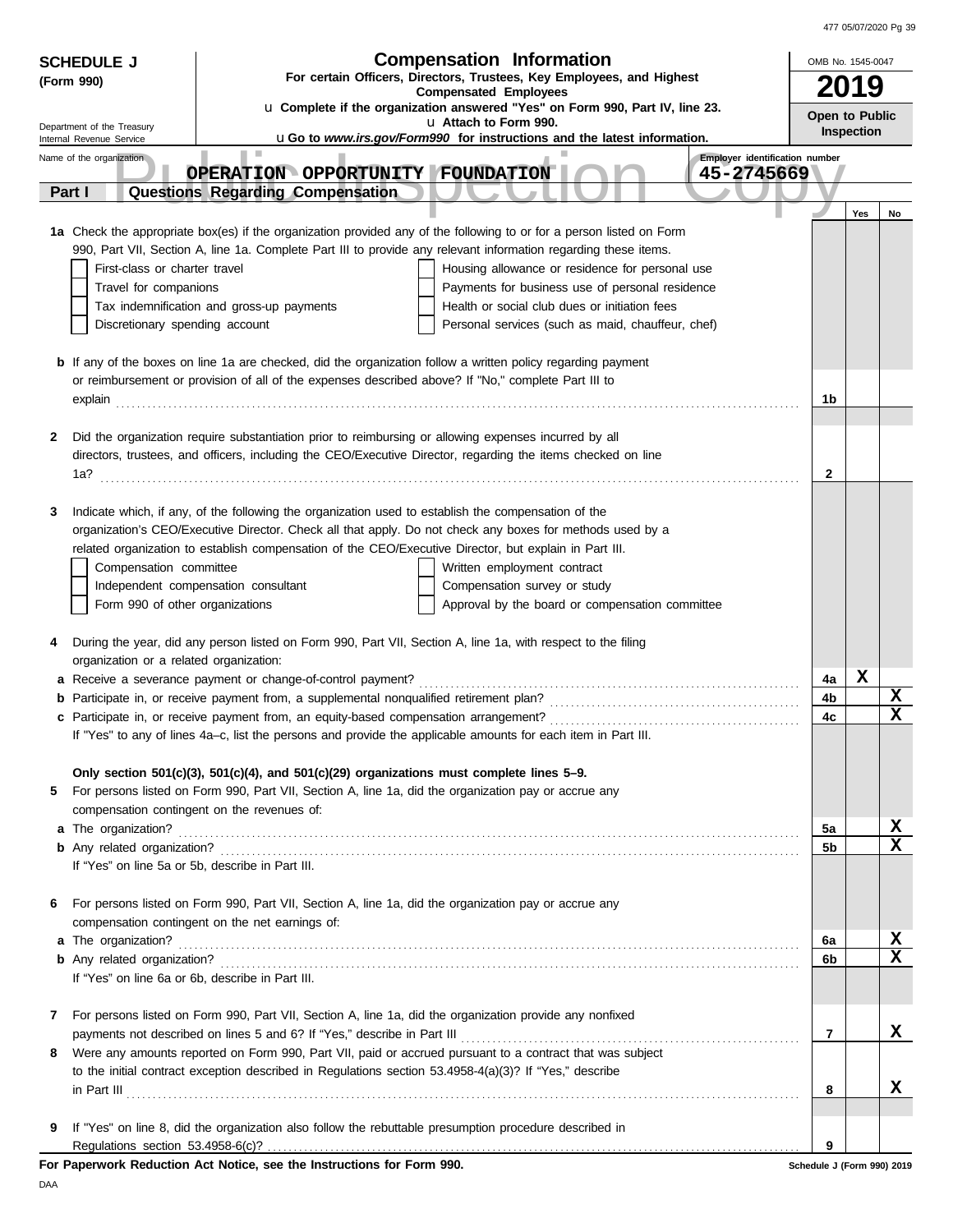#### 45-2745669 Schedule J (Form 990) 2019 OPERATION OPPORTUNITY FOUNDATION

### Part II Officers, Directors, Trustees, Key Employees, and Highest Compensated Employees. Use duplicate copies if additional space is needed.

 $\mathbb{R}^2$ 

For each individual whose compensation must be reported on Schedule J, report compensation from the organization on row (i) and from related organizations, described in the

instructions, on row (ii). Do not list any individuals that aren't listed on Form 990, Part VII.

Note: The sum of columns (B)(i)-(iii) for each listed individual must equal the total amount of Form 990, Part VII, Section A, line 1a, applicable column (D) and (E) amounts for that individual.

| (A) Name and Title        | (i) Base<br>compensation | (ii) Bonus & incentive<br>compensation | (B) Breakdown of W-2 and/or 1099-MISC compensation | (C) Retirement and<br>other deferred | (D) Nontaxable<br>benefits | (E) Total of columns<br>$(B)(i)$ - $(D)$ | (F) Compensation<br>in column (B) reported |
|---------------------------|--------------------------|----------------------------------------|----------------------------------------------------|--------------------------------------|----------------------------|------------------------------------------|--------------------------------------------|
|                           |                          |                                        | (iii) Other<br>reportable<br>compensation          | compensation                         |                            |                                          | as deferred on prior<br>Form 990           |
| MAURA SULLIVAN<br>$1$ CEO | 97,192<br>0              |                                        | 71,250                                             | 0                                    | $\Omega$<br>$\Omega$       | 168,442<br>0                             | n<br>0                                     |
|                           |                          |                                        |                                                    |                                      |                            |                                          |                                            |
|                           |                          |                                        |                                                    |                                      |                            |                                          |                                            |
|                           |                          |                                        |                                                    |                                      |                            |                                          |                                            |
| -li                       |                          |                                        |                                                    |                                      |                            |                                          |                                            |
|                           |                          |                                        |                                                    |                                      |                            |                                          |                                            |
| $5\phantom{.0}$           |                          |                                        |                                                    |                                      |                            |                                          |                                            |
|                           |                          |                                        |                                                    |                                      |                            |                                          |                                            |
| 6                         |                          |                                        |                                                    |                                      |                            |                                          |                                            |
|                           |                          |                                        |                                                    |                                      |                            |                                          |                                            |
| 8                         |                          |                                        |                                                    |                                      |                            |                                          |                                            |
| 9                         |                          |                                        |                                                    |                                      |                            |                                          |                                            |
| 10                        |                          |                                        |                                                    |                                      |                            |                                          |                                            |
| 11                        |                          |                                        |                                                    |                                      |                            |                                          |                                            |
| 12                        |                          |                                        |                                                    |                                      |                            |                                          |                                            |
| 13                        |                          |                                        |                                                    |                                      |                            |                                          |                                            |
| 14                        |                          |                                        |                                                    |                                      |                            |                                          |                                            |
| 15                        |                          |                                        |                                                    |                                      |                            |                                          |                                            |
| 16                        |                          |                                        |                                                    |                                      |                            |                                          |                                            |

Schedule J (Form 990) 2019

Page 2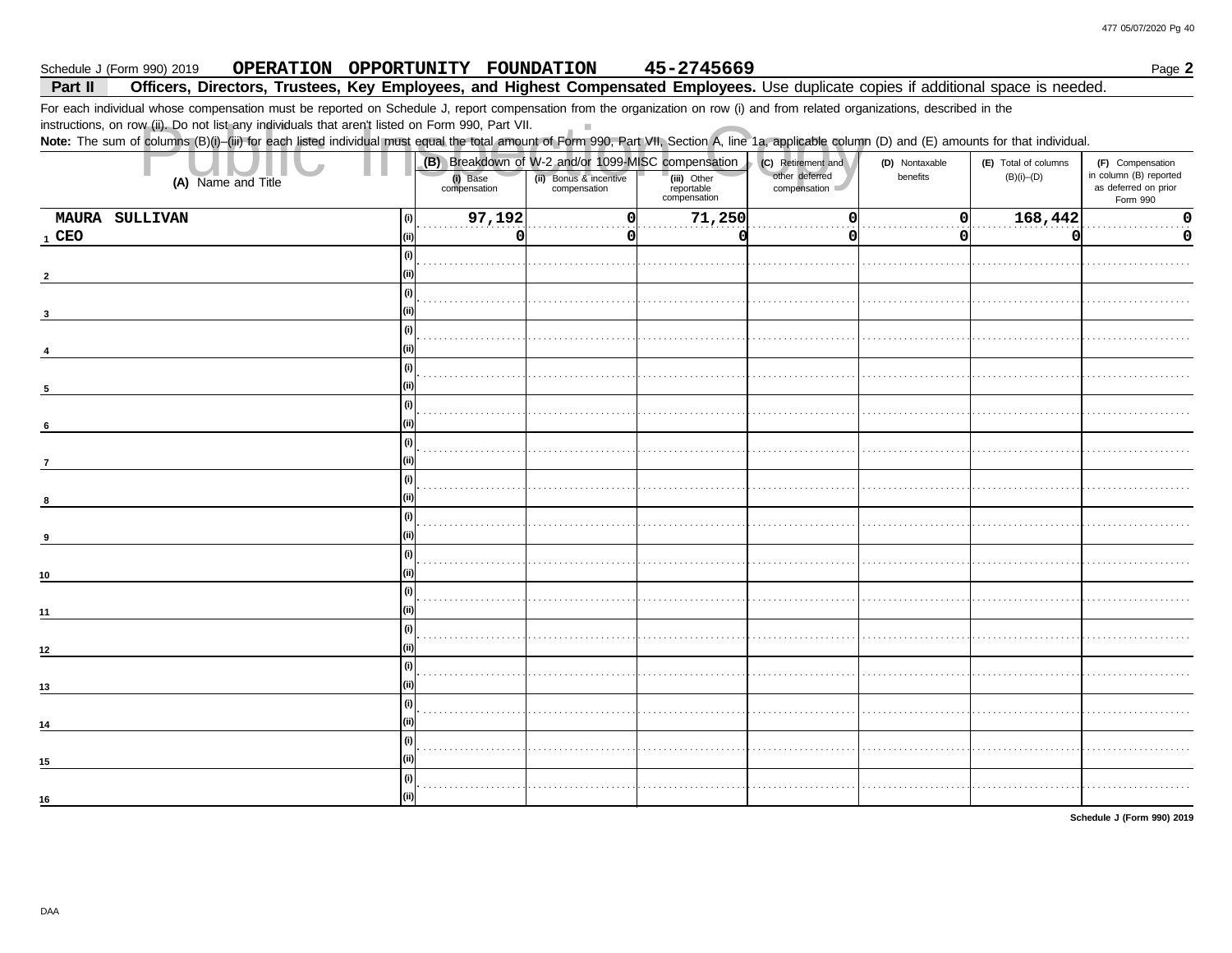| <b>Supplemental Information</b><br>Part III<br>Provide the information, explanation, or descriptions required for Part I, lines 1a, 1b, 3, 4a, 4b, 4c, 5a, 5b, 6a, 6b, 7, and 8, and for Part II. Also complete this part<br>a a<br>PART I, LINE 4 - SEVERANCE, NONQUALIFIED, AND EQUITY-BASED PAYMENTS<br>NONQUALIFIED EQUITY-BASED<br><b>SEVERANCE</b><br>71,250<br>$\mathbf 0$<br>$\mathbf 0$<br><b>MAURA SULLIVAN</b> | Schedule J (Form 990) 2019  OPERATION  OPPORTUNITY  FOUNDATION | 45-2745669 | Page 3 |
|---------------------------------------------------------------------------------------------------------------------------------------------------------------------------------------------------------------------------------------------------------------------------------------------------------------------------------------------------------------------------------------------------------------------------|----------------------------------------------------------------|------------|--------|
|                                                                                                                                                                                                                                                                                                                                                                                                                           | for any additional information.                                |            |        |
|                                                                                                                                                                                                                                                                                                                                                                                                                           |                                                                |            |        |
|                                                                                                                                                                                                                                                                                                                                                                                                                           |                                                                |            |        |
|                                                                                                                                                                                                                                                                                                                                                                                                                           |                                                                |            |        |
|                                                                                                                                                                                                                                                                                                                                                                                                                           |                                                                |            |        |
|                                                                                                                                                                                                                                                                                                                                                                                                                           |                                                                |            |        |
|                                                                                                                                                                                                                                                                                                                                                                                                                           |                                                                |            |        |
|                                                                                                                                                                                                                                                                                                                                                                                                                           |                                                                |            |        |
|                                                                                                                                                                                                                                                                                                                                                                                                                           |                                                                |            |        |
|                                                                                                                                                                                                                                                                                                                                                                                                                           |                                                                |            |        |
|                                                                                                                                                                                                                                                                                                                                                                                                                           |                                                                |            |        |
|                                                                                                                                                                                                                                                                                                                                                                                                                           |                                                                |            |        |
|                                                                                                                                                                                                                                                                                                                                                                                                                           |                                                                |            |        |
|                                                                                                                                                                                                                                                                                                                                                                                                                           |                                                                |            |        |
|                                                                                                                                                                                                                                                                                                                                                                                                                           |                                                                |            |        |
|                                                                                                                                                                                                                                                                                                                                                                                                                           |                                                                |            |        |
|                                                                                                                                                                                                                                                                                                                                                                                                                           |                                                                |            |        |
|                                                                                                                                                                                                                                                                                                                                                                                                                           |                                                                |            |        |

Schedule J (Form 990) 2019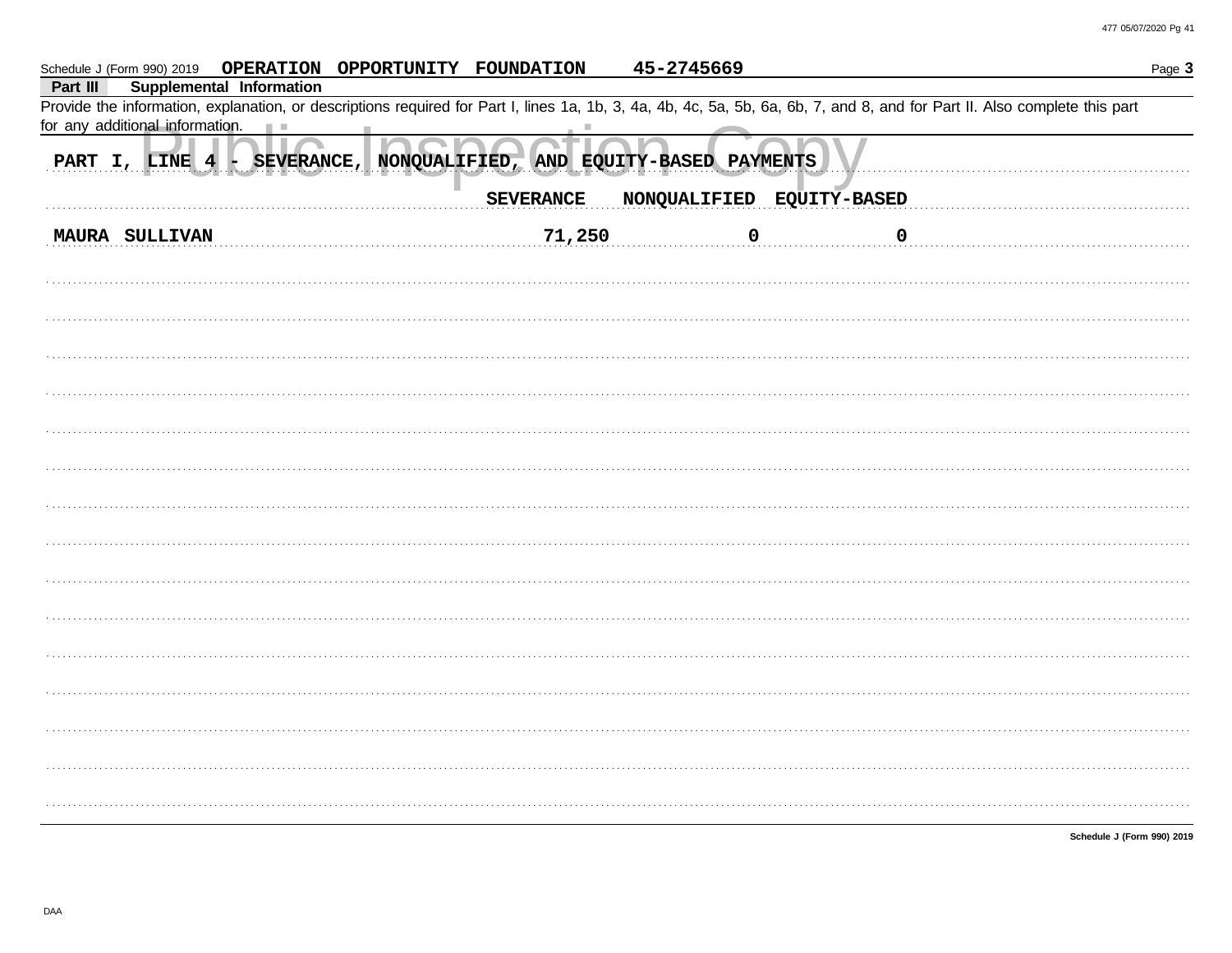| 477 05/07/2020 Pg 42 |  |
|----------------------|--|
|                      |  |

| <b>SCHEDULE M</b><br>(Form 990) |                                                      |                                                                                                                                                                                                                                                                                                                                                                                                                                                                                | <b>Noncash Contributions</b>                   |             |                                                                                             |                                                                                                                    |               | OMB No. 1545-0047              |                                     |     |    |
|---------------------------------|------------------------------------------------------|--------------------------------------------------------------------------------------------------------------------------------------------------------------------------------------------------------------------------------------------------------------------------------------------------------------------------------------------------------------------------------------------------------------------------------------------------------------------------------|------------------------------------------------|-------------|---------------------------------------------------------------------------------------------|--------------------------------------------------------------------------------------------------------------------|---------------|--------------------------------|-------------------------------------|-----|----|
|                                 |                                                      |                                                                                                                                                                                                                                                                                                                                                                                                                                                                                |                                                |             |                                                                                             |                                                                                                                    |               |                                | 2019                                |     |    |
|                                 |                                                      |                                                                                                                                                                                                                                                                                                                                                                                                                                                                                | <b>LI Attach to Form 990.</b>                  |             | La Complete if the organizations answered "Yes" on Form 990, Part IV, lines 29 or 30.       |                                                                                                                    |               |                                |                                     |     |    |
|                                 | Department of the Treasury                           |                                                                                                                                                                                                                                                                                                                                                                                                                                                                                |                                                |             |                                                                                             | <b>u</b> Go to www.irs.gov/Form990 for instructions and the latest information.                                    |               |                                | <b>Open To Public</b><br>Inspection |     |    |
|                                 | Internal Revenue Service<br>Name of the organization |                                                                                                                                                                                                                                                                                                                                                                                                                                                                                |                                                |             |                                                                                             |                                                                                                                    |               | Employer identification number |                                     |     |    |
|                                 |                                                      |                                                                                                                                                                                                                                                                                                                                                                                                                                                                                | <b>OPERATION</b>                               |             | OPPORTUNITY FOUNDATION                                                                      |                                                                                                                    |               | 45-2745669                     |                                     |     |    |
|                                 | Part I                                               | <b>Types of Property</b>                                                                                                                                                                                                                                                                                                                                                                                                                                                       |                                                |             | $\blacksquare$                                                                              |                                                                                                                    |               |                                |                                     |     |    |
|                                 |                                                      |                                                                                                                                                                                                                                                                                                                                                                                                                                                                                |                                                | (a)         | (b)                                                                                         | (c)                                                                                                                |               | (d)                            |                                     |     |    |
|                                 |                                                      |                                                                                                                                                                                                                                                                                                                                                                                                                                                                                |                                                | Check if    | Number of contributions or                                                                  | Noncash contribution<br>amounts reported on                                                                        |               | Method of determining          |                                     |     |    |
|                                 |                                                      |                                                                                                                                                                                                                                                                                                                                                                                                                                                                                |                                                | applicable  | items contributed                                                                           | Form 990, Part VIII, line 1g                                                                                       |               | noncash contribution amounts   |                                     |     |    |
| 1                               |                                                      | Art - Works of art                                                                                                                                                                                                                                                                                                                                                                                                                                                             |                                                |             |                                                                                             |                                                                                                                    |               |                                |                                     |     |    |
| 2                               |                                                      | Art - Historical treasures                                                                                                                                                                                                                                                                                                                                                                                                                                                     |                                                |             |                                                                                             |                                                                                                                    |               |                                |                                     |     |    |
| 3                               |                                                      | Art - Fractional interests                                                                                                                                                                                                                                                                                                                                                                                                                                                     |                                                |             |                                                                                             |                                                                                                                    |               |                                |                                     |     |    |
| 4                               |                                                      | Books and publications                                                                                                                                                                                                                                                                                                                                                                                                                                                         |                                                |             |                                                                                             |                                                                                                                    |               |                                |                                     |     |    |
| 5                               |                                                      | Clothing and household                                                                                                                                                                                                                                                                                                                                                                                                                                                         |                                                |             |                                                                                             |                                                                                                                    |               |                                |                                     |     |    |
| 6                               |                                                      | Cars and other vehicles                                                                                                                                                                                                                                                                                                                                                                                                                                                        | $\mathsf{goods}\xrightarrow{\hspace{0.5cm}}$   |             |                                                                                             |                                                                                                                    |               |                                |                                     |     |    |
| 7                               |                                                      | Boats and planes                                                                                                                                                                                                                                                                                                                                                                                                                                                               |                                                |             |                                                                                             |                                                                                                                    |               |                                |                                     |     |    |
| 8                               |                                                      |                                                                                                                                                                                                                                                                                                                                                                                                                                                                                |                                                |             |                                                                                             |                                                                                                                    |               |                                |                                     |     |    |
| 9                               |                                                      | Securities - Publicly traded                                                                                                                                                                                                                                                                                                                                                                                                                                                   |                                                |             |                                                                                             |                                                                                                                    |               |                                |                                     |     |    |
| 10                              |                                                      | Securities - Closely held stock                                                                                                                                                                                                                                                                                                                                                                                                                                                |                                                |             |                                                                                             |                                                                                                                    |               |                                |                                     |     |    |
| 11                              |                                                      | Securities - Partnership, LLC,                                                                                                                                                                                                                                                                                                                                                                                                                                                 |                                                |             |                                                                                             |                                                                                                                    |               |                                |                                     |     |    |
|                                 |                                                      | or trust interests                                                                                                                                                                                                                                                                                                                                                                                                                                                             |                                                |             |                                                                                             |                                                                                                                    |               |                                |                                     |     |    |
| 12                              |                                                      | Securities - Miscellaneous                                                                                                                                                                                                                                                                                                                                                                                                                                                     |                                                |             |                                                                                             |                                                                                                                    |               |                                |                                     |     |    |
| 13                              |                                                      | Qualified conservation                                                                                                                                                                                                                                                                                                                                                                                                                                                         |                                                |             |                                                                                             |                                                                                                                    |               |                                |                                     |     |    |
|                                 |                                                      | contribution - Historic                                                                                                                                                                                                                                                                                                                                                                                                                                                        |                                                |             |                                                                                             |                                                                                                                    |               |                                |                                     |     |    |
|                                 |                                                      |                                                                                                                                                                                                                                                                                                                                                                                                                                                                                |                                                |             |                                                                                             |                                                                                                                    |               |                                |                                     |     |    |
| 14                              |                                                      | Qualified conservation                                                                                                                                                                                                                                                                                                                                                                                                                                                         |                                                |             |                                                                                             |                                                                                                                    |               |                                |                                     |     |    |
|                                 |                                                      | contribution - Other                                                                                                                                                                                                                                                                                                                                                                                                                                                           |                                                |             |                                                                                             |                                                                                                                    |               |                                |                                     |     |    |
| 15                              |                                                      | Real estate - Residential                                                                                                                                                                                                                                                                                                                                                                                                                                                      |                                                |             |                                                                                             |                                                                                                                    |               |                                |                                     |     |    |
| 16                              |                                                      | Real estate - Commercial                                                                                                                                                                                                                                                                                                                                                                                                                                                       |                                                |             |                                                                                             |                                                                                                                    |               |                                |                                     |     |    |
| 17<br>18                        |                                                      | Real estate - Other                                                                                                                                                                                                                                                                                                                                                                                                                                                            |                                                |             |                                                                                             |                                                                                                                    |               |                                |                                     |     |    |
| 19                              |                                                      |                                                                                                                                                                                                                                                                                                                                                                                                                                                                                | Food inventory                                 |             |                                                                                             |                                                                                                                    |               |                                |                                     |     |    |
| 20                              |                                                      | Drugs and medical supplies                                                                                                                                                                                                                                                                                                                                                                                                                                                     |                                                |             |                                                                                             |                                                                                                                    |               |                                |                                     |     |    |
| 21                              |                                                      | $\begin{minipage}[c]{0.9\linewidth} \textbf{Taxidermy} \end{minipage}[t]{\begin{minipage}[c]{0.9\linewidth} \textbf{Taxidermy} \end{minipage}[t]{\begin{minipage}[c]{0.9\linewidth} \textbf{C} & \textbf{0.13}\end{minipage}[t]{\begin{minipage}[c]{0.9\linewidth} \textbf{C} & \textbf{0.13}\end{minipage}[t]{\begin{minipage}[c]{0.9\linewidth} \textbf{C} & \textbf{0.13}\end{minipage}[t]{\begin{minipage}[c]{0.9\linewidth} \textbf{C} & \textbf{0.13}\end{minipage}[t]{$ |                                                |             |                                                                                             |                                                                                                                    |               |                                |                                     |     |    |
| 22                              |                                                      | Historical artifacts [11] [11] Historical artifacts                                                                                                                                                                                                                                                                                                                                                                                                                            |                                                |             |                                                                                             |                                                                                                                    |               |                                |                                     |     |    |
| 23                              |                                                      | Scientific specimens                                                                                                                                                                                                                                                                                                                                                                                                                                                           |                                                |             |                                                                                             |                                                                                                                    |               |                                |                                     |     |    |
| 24                              |                                                      | Archeological artifacts                                                                                                                                                                                                                                                                                                                                                                                                                                                        |                                                |             |                                                                                             |                                                                                                                    |               |                                |                                     |     |    |
| 25                              |                                                      | Other <b>u</b> ( HOUSING                                                                                                                                                                                                                                                                                                                                                                                                                                                       |                                                | $\mathbf x$ | 14                                                                                          | 155,771                                                                                                            | <b>WAIVED</b> | <b>CHARGES</b>                 |                                     |     |    |
| 26                              | Other <b>u</b> (MEALS                                |                                                                                                                                                                                                                                                                                                                                                                                                                                                                                |                                                | $\mathbf x$ | 12                                                                                          | 91,771                                                                                                             | <b>WAIVED</b> | <b>CHARGES</b>                 |                                     |     |    |
| 27                              |                                                      | Other <b>u</b> (FACILITIES                                                                                                                                                                                                                                                                                                                                                                                                                                                     |                                                | $\mathbf x$ | 15                                                                                          | 81,431                                                                                                             | <b>WAIVED</b> | <b>CHARGES</b>                 |                                     |     |    |
| 28                              |                                                      | Other <b>u</b> ( MATERIALS                                                                                                                                                                                                                                                                                                                                                                                                                                                     |                                                | $\mathbf x$ | 6                                                                                           | 4,336                                                                                                              | <b>FMV</b>    |                                |                                     |     |    |
| 29                              |                                                      |                                                                                                                                                                                                                                                                                                                                                                                                                                                                                |                                                |             | Number of Forms 8283 received by the organization during the tax year for contributions for |                                                                                                                    |               |                                |                                     |     |    |
|                                 |                                                      |                                                                                                                                                                                                                                                                                                                                                                                                                                                                                |                                                |             | which the organization completed Form 8283, Part IV, Donee Acknowledgement                  |                                                                                                                    | 29            |                                |                                     | Yes | No |
| 30a                             |                                                      |                                                                                                                                                                                                                                                                                                                                                                                                                                                                                |                                                |             |                                                                                             | During the year, did the organization receive by contribution any property reported in Part I, lines 1 through     |               |                                |                                     |     |    |
|                                 |                                                      |                                                                                                                                                                                                                                                                                                                                                                                                                                                                                |                                                |             |                                                                                             | 28, that it must hold for at least three years from the date of the initial contribution, and which isn't required |               |                                |                                     |     |    |
|                                 |                                                      |                                                                                                                                                                                                                                                                                                                                                                                                                                                                                |                                                |             |                                                                                             |                                                                                                                    |               |                                | 30a                                 |     | х  |
| b                               |                                                      |                                                                                                                                                                                                                                                                                                                                                                                                                                                                                | If "Yes," describe the arrangement in Part II. |             |                                                                                             |                                                                                                                    |               |                                |                                     |     |    |
| 31                              |                                                      |                                                                                                                                                                                                                                                                                                                                                                                                                                                                                |                                                |             |                                                                                             | Does the organization have a gift acceptance policy that requires the review of any nonstandard                    |               |                                |                                     |     |    |
|                                 | contributions?                                       |                                                                                                                                                                                                                                                                                                                                                                                                                                                                                |                                                |             |                                                                                             |                                                                                                                    |               |                                | 31                                  |     | X  |
| 32a                             |                                                      |                                                                                                                                                                                                                                                                                                                                                                                                                                                                                |                                                |             |                                                                                             | Does the organization hire or use third parties or related organizations to solicit, process, or sell noncash      |               |                                |                                     |     |    |
|                                 | contributions?                                       |                                                                                                                                                                                                                                                                                                                                                                                                                                                                                |                                                |             |                                                                                             |                                                                                                                    |               |                                | 32a                                 |     | X  |
| b                               |                                                      | If "Yes," describe in Part II.                                                                                                                                                                                                                                                                                                                                                                                                                                                 |                                                |             |                                                                                             |                                                                                                                    |               |                                |                                     |     |    |
| 33                              |                                                      |                                                                                                                                                                                                                                                                                                                                                                                                                                                                                |                                                |             |                                                                                             | If the organization didn't report an amount in column (c) for a type of property for which column (a) is checked,  |               |                                |                                     |     |    |
|                                 | describe in Part II.                                 |                                                                                                                                                                                                                                                                                                                                                                                                                                                                                |                                                |             |                                                                                             |                                                                                                                    |               |                                |                                     |     |    |

**For Paperwork Reduction Act Notice, see the Instructions for Form 990. Schedule M (Form 990) 2019**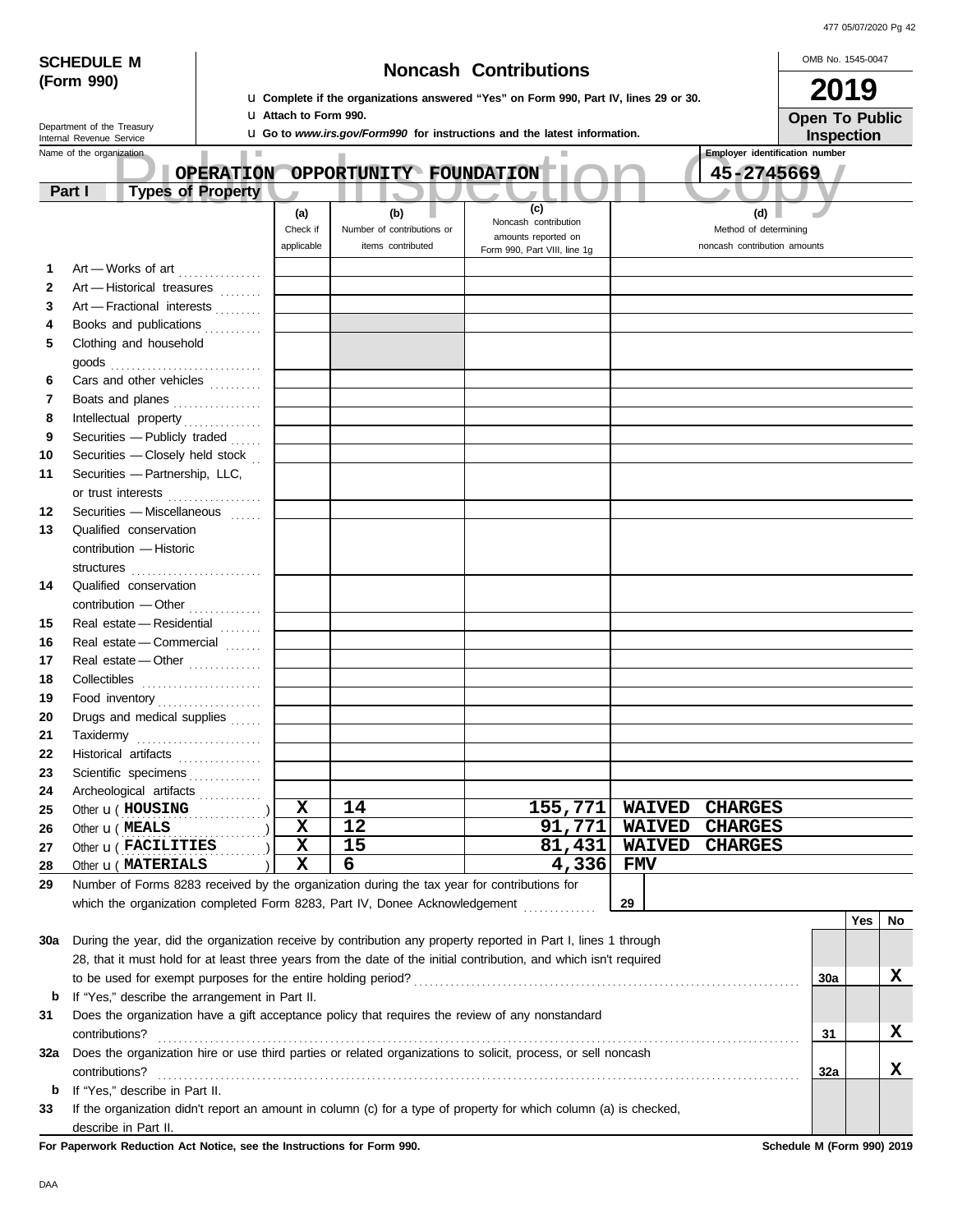|         | Schedule M (Form 990) 2019 OPERATION OPPORTUNITY FOUNDATION                       |  |  | 45-2745669                                                                                                      | Page 2 |
|---------|-----------------------------------------------------------------------------------|--|--|-----------------------------------------------------------------------------------------------------------------|--------|
| Part II |                                                                                   |  |  | Supplemental Information. Provide the information required by Part I, lines 30b, 32b, and 33, and whether       |        |
|         |                                                                                   |  |  | the organization is reporting in Part I, column (b), the number of contributions, the number of items received, |        |
|         | or a combination of both. Also complete this part for any additional information. |  |  |                                                                                                                 |        |
|         |                                                                                   |  |  |                                                                                                                 |        |
|         |                                                                                   |  |  | <b>Public Inspection Copy</b>                                                                                   |        |
|         |                                                                                   |  |  |                                                                                                                 |        |
|         |                                                                                   |  |  |                                                                                                                 |        |
|         |                                                                                   |  |  |                                                                                                                 |        |
|         |                                                                                   |  |  |                                                                                                                 |        |
|         |                                                                                   |  |  |                                                                                                                 |        |
|         |                                                                                   |  |  |                                                                                                                 |        |
|         |                                                                                   |  |  |                                                                                                                 |        |
|         |                                                                                   |  |  |                                                                                                                 |        |
|         |                                                                                   |  |  |                                                                                                                 |        |
|         |                                                                                   |  |  |                                                                                                                 |        |
|         |                                                                                   |  |  |                                                                                                                 |        |
|         |                                                                                   |  |  |                                                                                                                 |        |
|         |                                                                                   |  |  |                                                                                                                 |        |
|         |                                                                                   |  |  |                                                                                                                 |        |
|         |                                                                                   |  |  |                                                                                                                 |        |
|         |                                                                                   |  |  |                                                                                                                 |        |
|         |                                                                                   |  |  |                                                                                                                 |        |
|         |                                                                                   |  |  |                                                                                                                 |        |
|         |                                                                                   |  |  |                                                                                                                 |        |
|         |                                                                                   |  |  |                                                                                                                 |        |
|         |                                                                                   |  |  |                                                                                                                 |        |
|         |                                                                                   |  |  |                                                                                                                 |        |
|         |                                                                                   |  |  |                                                                                                                 |        |
|         |                                                                                   |  |  |                                                                                                                 |        |
|         |                                                                                   |  |  |                                                                                                                 |        |
|         |                                                                                   |  |  |                                                                                                                 |        |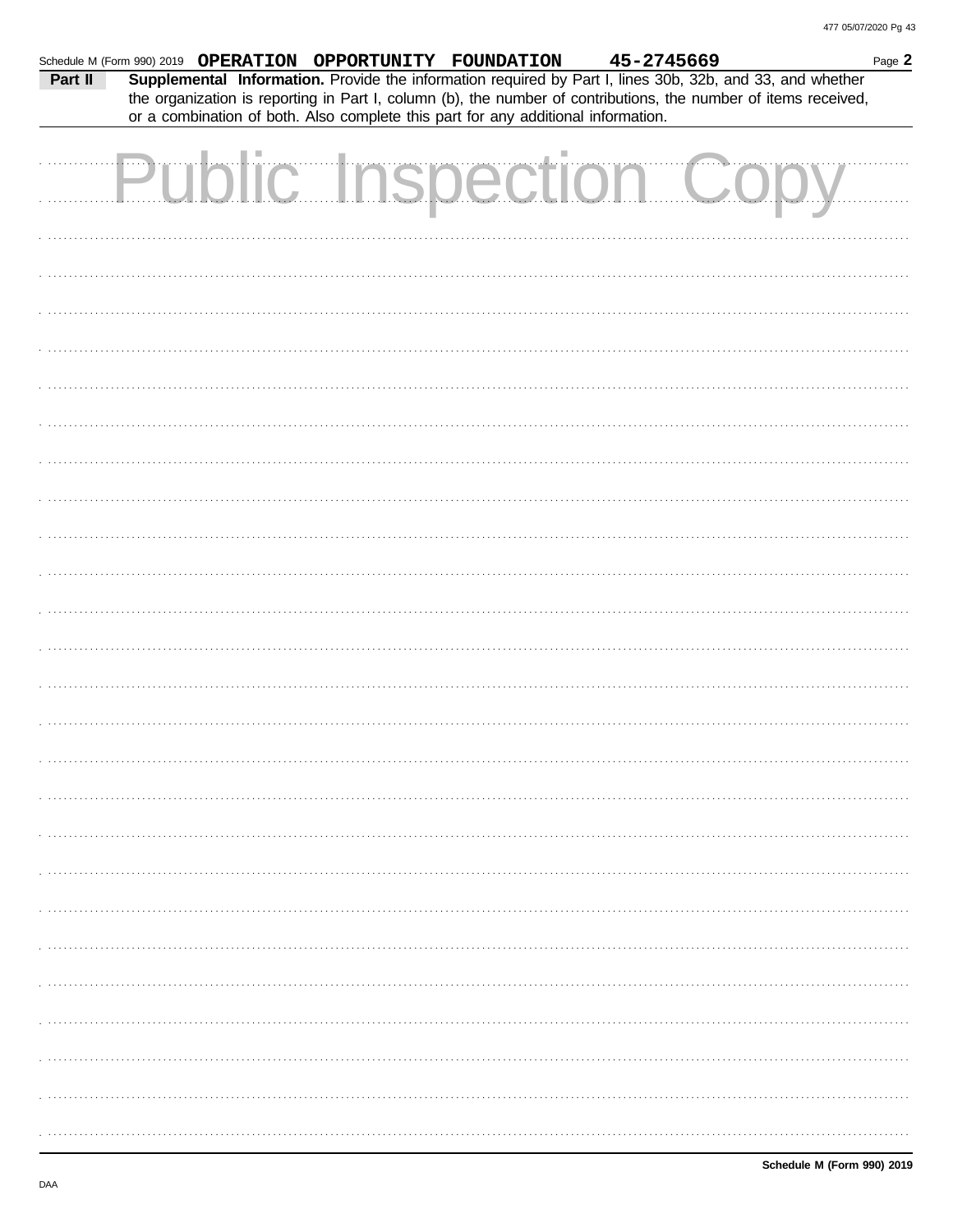| <b>SCHEDULE O</b>                                    | Supplemental Information to Form 990 or 990-EZ                                                  | OMB No. 1545-0047                                          |
|------------------------------------------------------|-------------------------------------------------------------------------------------------------|------------------------------------------------------------|
| (Form 990 or 990-EZ)                                 | Complete to provide information for responses to specific questions on                          | 2019                                                       |
| Department of the Treasury                           | Form 990 or 990-EZ or to provide any additional information.<br>u Attach to Form 990 or 990-EZ. | <b>Open to Public</b>                                      |
| Internal Revenue Service<br>Name of the organization | u Go to www.irs.gov/Form990 for the latest information.<br>٠                                    | <b>Inspection</b><br><b>Employer identification number</b> |
|                                                      | 45-2745669<br><b>OPERATION</b><br><b>OPPORTUNITY</b><br><b>FOUNDATION</b>                       |                                                            |
| DOING BUSINESS AS                                    | ADDITIONAL NAMES<br>$\sim$                                                                      |                                                            |
| <b>WARRIOR-SCHOLAR</b>                               | <b>PROJECT</b>                                                                                  |                                                            |
|                                                      |                                                                                                 |                                                            |
| <b>AMENDED</b><br>RETURN                             | <b>EXPLANATION</b>                                                                              |                                                            |
|                                                      |                                                                                                 |                                                            |
| <b>AMENDED</b><br>TO CORRECT                         | DONOR INFORAMATION. PLEASE SEE UPDATED SCHEDULE A AND B.                                        |                                                            |
|                                                      |                                                                                                 |                                                            |
|                                                      | FORM 990 - ORGANIZATION'S MISSION OR MOST SIGNIFICANT ACTIVITIES                                |                                                            |
| THE                                                  | WARRIOR-SCHOLAR PROJECT<br>(WSP)<br><b>EMPOWERS</b><br><b>ENLISTED</b>                          | <b>MILITARY VETERANS BY</b>                                |
| <b>PROVIDING</b>                                     | THEM WITH A SKILL<br><b>BRIDGE</b><br><b>THAT</b><br>ENABLES A SUCCESSFUL                       | <b>TRANSITION</b>                                          |
| FROM THE BATTLEFIELD                                 | THE<br>CLASSROOM,<br><b>MAXIMIZES</b><br>THEIR EDUCATION<br>TO.                                 |                                                            |
| OPPORTUNITIES BY MAKING                              | THEM<br><b>INFORMED</b><br><b>CONSUMERS</b><br>OF<br>EDUCATION, AND                             | <b>INCREASES</b>                                           |
| THE<br><b>CONFIDENCE</b>                             | SUCCESSFULLY COMPLETE A RIGOROUS<br>THEY WILL NEED<br>TO.                                       | <b>FOUR-YEAR</b>                                           |
|                                                      | UNDERGRADUATE PROGRAM AT A TOP-TIER SCHOOL.                                                     |                                                            |
|                                                      |                                                                                                 |                                                            |
| FORM 990 - ORGANIZATION'S                            | S MISSION                                                                                       |                                                            |
|                                                      | THE WARRIOR-SCHOLAR PROJECT (WSP) EMPOWERS ENLISTED MILITARY VETERANS BY                        |                                                            |
|                                                      | PROVIDING THEM WITH A SKILL BRIDGE THAT ENABLES A SUCCESSFUL TRANSITION                         |                                                            |
|                                                      | FROM THE BATTLEFIELD TO THE CLASSROOM, MAXIMIZES THEIR EDUCATION                                |                                                            |
|                                                      | OPPORTUNITIES BY MAKING THEM INFORMED CONSUMERS OF EDUCATION, AND INCREASES                     |                                                            |
|                                                      | THE CONFIDENCE THEY WILL NEED TO SUCCESSFULLY COMPLETE A RIGOROUS FOUR-YEAR                     |                                                            |
|                                                      |                                                                                                 |                                                            |
|                                                      | UNDERGRADUATE PROGRAM AT A TOP-TIER SCHOOL.                                                     |                                                            |
|                                                      |                                                                                                 |                                                            |
|                                                      | FORM 990, PART VI, LINE 4 - SIGNIFICANT CHANGES TO ORGANIZATIONAL DOCUMENTS                     |                                                            |
|                                                      | THE ORGANIZATION UPDATED THE BYLAWS TO INCLUDE A CONFLICT OF INTEREST                           |                                                            |
| POLICY.                                              |                                                                                                 |                                                            |